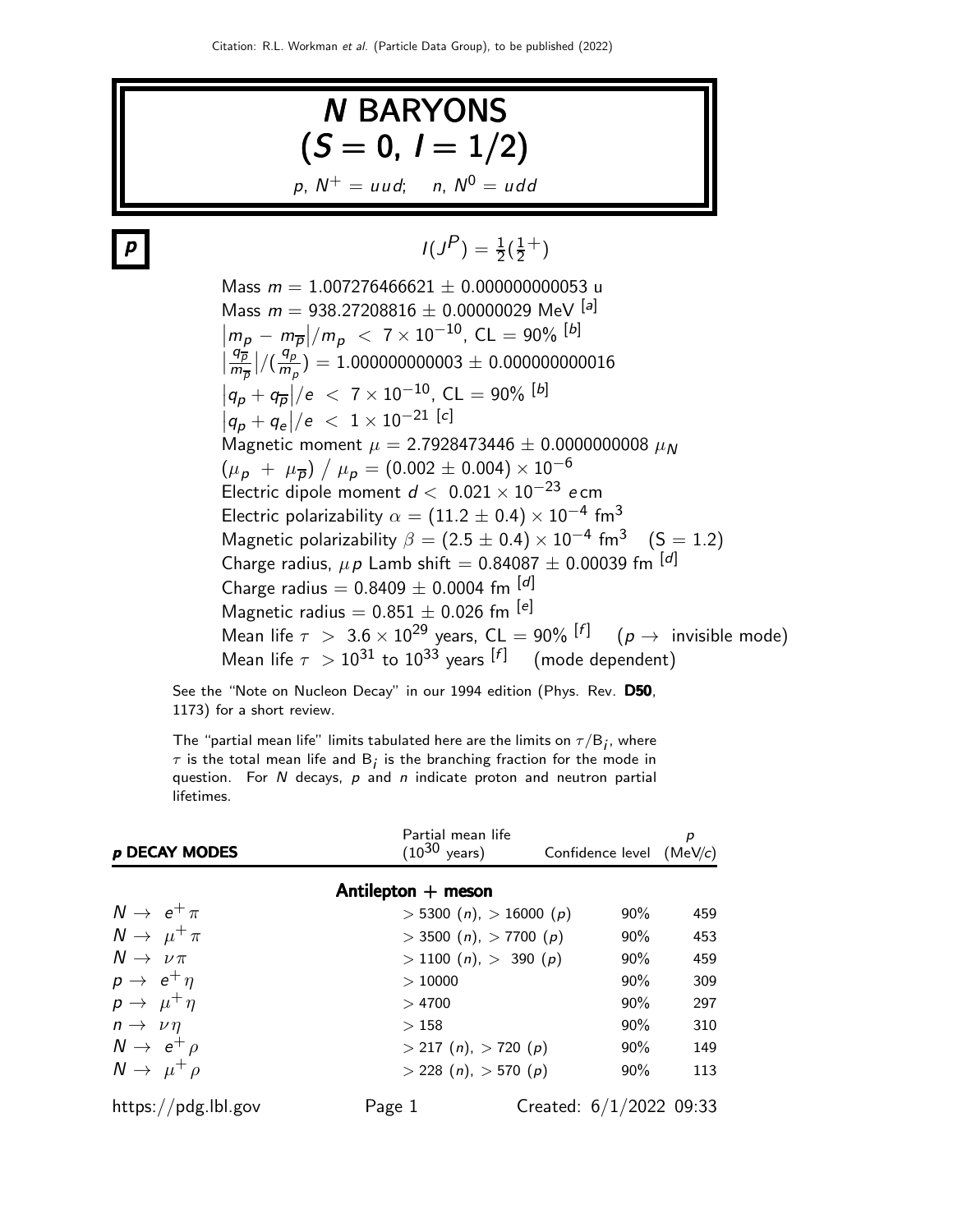| $N \rightarrow \nu \rho$                                           | $> 19$ (n), $> 162$ (p)                    | 90%                       | 149 |
|--------------------------------------------------------------------|--------------------------------------------|---------------------------|-----|
| $p \rightarrow e^+ \omega$                                         | >1600                                      | 90%                       | 143 |
| $p \rightarrow \mu^+ \omega$                                       | > 2800                                     | 90%                       | 105 |
| $n \to \nu \omega$                                                 | >108                                       | 90%                       | 144 |
| $N \rightarrow e^+ K$                                              | $>$ 17 ( <i>n</i> ), $>$ 1000 ( <i>p</i> ) | 90%                       | 339 |
| $N \rightarrow \mu^+ K$                                            | $>$ 26 ( <i>n</i> ), $>$ 1600 ( <i>p</i> ) | 90%                       | 329 |
| $N \rightarrow \nu K$                                              | $> 86$ (n), $> 5900$ (p)                   | 90%                       | 339 |
| $n \to \nu K_S^0$                                                  | > 260                                      | 90%                       | 338 |
| $p \to e^+ K^*(892)^0$                                             | > 84                                       | 90%                       | 45  |
| $N \rightarrow \nu K^*(892)$                                       | $> 78$ (n), $> 51$ (p)                     | 90%                       | 45  |
|                                                                    |                                            |                           |     |
|                                                                    | Antilepton $+$ mesons                      |                           |     |
| $p \rightarrow e^+ \pi^+ \pi^-$                                    | > 82                                       | 90%                       | 448 |
| $p \rightarrow e^+ \pi^0 \pi^0$<br>$n \rightarrow e^+ \pi^- \pi^0$ | >147                                       | 90%                       | 449 |
|                                                                    | $> 52$                                     | 90%                       | 449 |
| $p \rightarrow \mu^+ \pi^+ \pi^-$                                  | >133                                       | 90%                       | 425 |
| $p \rightarrow \mu^+ \pi^0 \pi^0$                                  | $>101$                                     | 90%                       | 427 |
| $n \to \mu^+ \pi^- \pi^0$                                          | > 74                                       | 90%                       | 427 |
| $n \rightarrow e^+ K^0 \pi^-$                                      | $>18\,$                                    | 90%                       | 319 |
|                                                                    | Lepton $+$ meson                           |                           |     |
| $n \rightarrow e^- \pi^+$                                          | >65                                        | 90%                       | 459 |
| $n \to \mu^- \pi^+$                                                | >49                                        | 90%                       | 453 |
| $n \rightarrow e^- \rho^+$                                         | >62                                        | 90%                       | 150 |
| $n \rightarrow \mu^- \rho^+$                                       | > 7                                        | 90%                       | 115 |
| $n \rightarrow e^- K^+$                                            | $>$ 32                                     | 90%                       | 340 |
| $n \to \mu^- K^+$                                                  | > 57                                       | 90%                       | 330 |
|                                                                    | Lepton $+$ mesons                          |                           |     |
| $p \rightarrow e^- \pi^+ \pi^+$                                    | > 30                                       | 90%                       | 448 |
| $n \to e^- \pi^+ \pi^0$                                            | > 29                                       | 90%                       | 449 |
| $p \rightarrow \mu^- \pi^+ \pi^+$                                  | >17                                        | 90%                       | 425 |
| $n \to \mu^- \pi^+ \pi^0$                                          | $>$ 34                                     | 90%                       | 427 |
| $p \rightarrow e^- \pi^+ K^+$                                      | >75                                        | 90%                       | 320 |
| $p \rightarrow \mu^- \pi^+ K^+$                                    | > 245                                      | 90%                       | 279 |
|                                                                    |                                            |                           |     |
|                                                                    | Antilepton $+$ photon(s)                   |                           |     |
| $p \rightarrow e^+ \gamma$                                         | >670                                       | 90%                       | 469 |
| $p \rightarrow \mu^+ \gamma$                                       | >478                                       | 90%                       | 463 |
| $n \to \nu \gamma$                                                 | > 550                                      | 90%                       | 470 |
| $p \rightarrow e^+ \gamma \gamma$                                  | $>100\,$                                   | 90%                       | 469 |
| $n \to \nu \gamma \gamma$                                          | > 219                                      | 90%                       | 470 |
|                                                                    | Antilepton $+$ single massless             |                           |     |
| $p \rightarrow e^+ X$                                              | >790                                       | 90%                       |     |
| $p \rightarrow \mu^{+} X$                                          | >410                                       | 90%                       |     |
| https://pdg.lbl.gov                                                | Page 2                                     | Created: $6/1/2022$ 09:33 |     |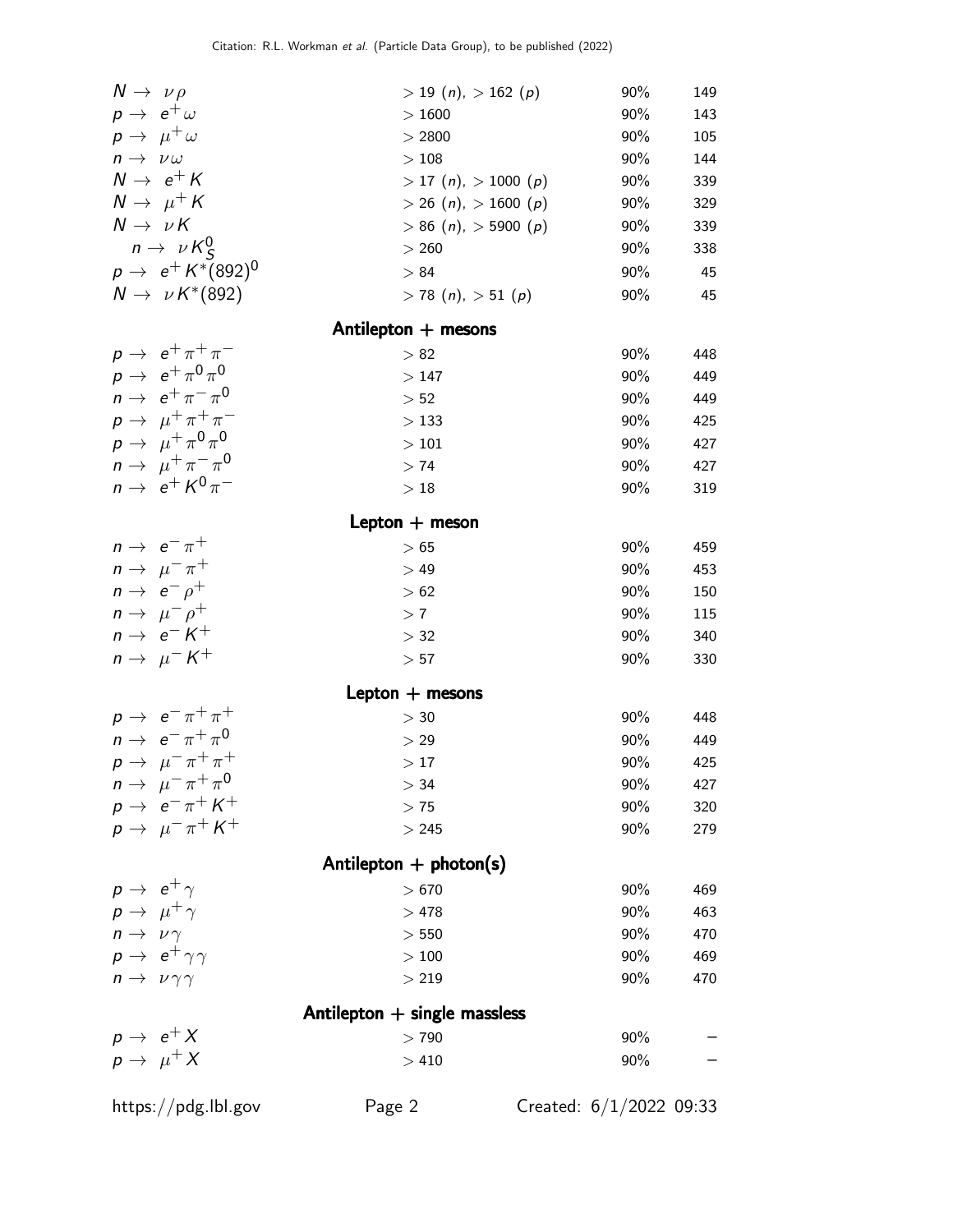| Three (or more) leptons           |                      |        |     |
|-----------------------------------|----------------------|--------|-----|
| $p \rightarrow e^+e^+e^-$         | >793                 | $90\%$ | 469 |
| $p \rightarrow e^+ \mu^+ \mu^-$   | $>$ 359              | 90%    | 457 |
| $p \rightarrow e^+ \nu \nu$       | >170                 | $90\%$ | 469 |
| $n \rightarrow e^+e^-\nu$         | >257                 | 90%    | 470 |
| $n \rightarrow \mu^+ e^- \nu$     | > 83                 | 90%    | 464 |
| $n \rightarrow \mu^+ \mu^- \nu$   | > 79                 | 90%    | 458 |
| $p \rightarrow \mu^+ e^+ e^-$     | > 529                | $90\%$ | 463 |
| $p \rightarrow \mu^- e^+ e^+$     | $>1.90\times10^{34}$ |        | 463 |
| $p \rightarrow \mu^+ \mu^+ \mu^-$ | >675                 | $90\%$ | 439 |
| $p \rightarrow \mu^+ \nu \nu$     | > 220                | $90\%$ | 463 |
| $p \rightarrow e^- \mu^+ \mu^+$   | > 6                  | 90%    | 457 |
| $n \rightarrow 3\nu$              | $> 5 \times 10^{-4}$ | 90%    | 470 |
| <b>Inclusive modes</b>            |                      |        |     |

| $N \rightarrow e^+$ anything       | $> 0.6$ $(n, p)$ | $90\%$ | $-$                      |
|------------------------------------|------------------|--------|--------------------------|
| $N \rightarrow \mu^+$ anything     | > 12(n, p)       | $90\%$ | $-$                      |
| $N \rightarrow e^+ \pi^0$ anything | $> 0.6$ $(n, p)$ | $90\%$ | $\overline{\phantom{0}}$ |

#### $\Delta B = 2$  dinucleon modes

The following are lifetime limits per iron nucleus.

|                                                 | $pp \rightarrow \pi^+ \pi^+$ | > 72.2                 | 90% |  |
|-------------------------------------------------|------------------------------|------------------------|-----|--|
| $p n \rightarrow \pi^+ \pi^0$                   |                              | >170                   | 90% |  |
|                                                 | $nn \rightarrow \pi^+ \pi^-$ | > 0.7                  | 90% |  |
| $nn \rightarrow \pi^0 \pi^0$                    |                              | >404                   | 90% |  |
|                                                 | $pp \rightarrow K^+K^+$      | >170                   | 90% |  |
| $pp \rightarrow e^+e^+$                         |                              | > 5.8                  | 90% |  |
| $pp \rightarrow e^+ \mu^+$                      |                              | > 3.6                  | 90% |  |
|                                                 | $pp \rightarrow \mu^+ \mu^+$ | >1.7                   | 90% |  |
| $p n \rightarrow e^+ \overline{\nu}$            |                              | > 260                  | 90% |  |
| $pn \rightarrow \mu^+ \overline{\nu}$           |                              | > 200                  | 90% |  |
| $pn \rightarrow \tau^+ \overline{\nu}_{\tau}$   |                              | > 29                   | 90% |  |
| $nn \rightarrow \nu_e \overline{\nu}_e$         |                              | > 1.4                  | 90% |  |
| $nn \rightarrow \nu_{\mu} \overline{\nu}_{\mu}$ |                              | > 1.4                  | 90% |  |
|                                                 | $p n \rightarrow$ invisible  | $> 2.1 \times 10^{-5}$ | 90% |  |
|                                                 | $p p \rightarrow$ invisible  | $> 5 \times 10^{-5}$   | 90% |  |
|                                                 |                              |                        |     |  |

#### $\overline{p}$  DECAY MODES

| $\bar{p}$ DECAY MODES                                                                  | Partial mean life<br>(years)   | Confidence level $(MeV/c)$ |     |
|----------------------------------------------------------------------------------------|--------------------------------|----------------------------|-----|
| $\overline{p} \rightarrow e^- \gamma$                                                  | $> 7 \times 10^5$              | $90\%$                     | 469 |
|                                                                                        | $> 5 \times 10^4$              | $90\%$                     | 463 |
| $\frac{\overline{p}}{\overline{p}} \rightarrow \frac{\mu^-}{e^-} \frac{\gamma}{\pi^0}$ | $>$ 4 $\times$ 10 <sup>5</sup> | $90\%$                     | 459 |
| $\overline{p} \rightarrow \mu^- \pi^0$                                                 | $> 5 \times 10^4$              | $90\%$                     | 453 |

https://pdg.lbl.gov Page 3 Created: 6/1/2022 09:33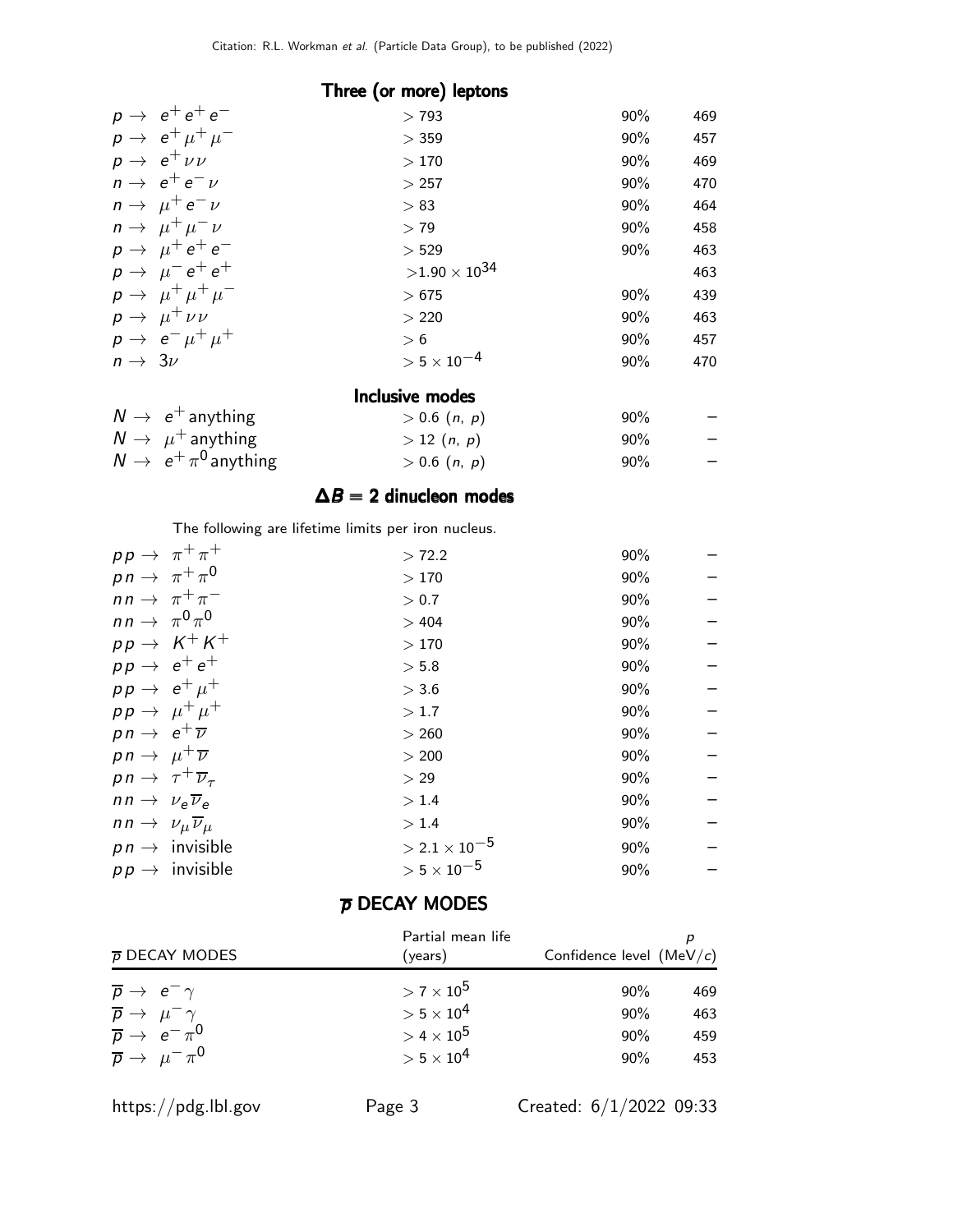| $\overline{p} \rightarrow e^- \eta$            | $>$ 2 $\times$ 10 <sup>4</sup><br>90% | 309 |
|------------------------------------------------|---------------------------------------|-----|
| $\overline{p} \rightarrow \mu^- \eta$          | $> 8 \times 10^3$<br>90%              | 297 |
| $\overline{p} \rightarrow e^{-} K_c^0$         | 90%<br>> 900                          | 337 |
| $\overline{p} \rightarrow \mu^- K_s^0$         | $> 4 \times 10^3$<br>90%              | 326 |
| $\overline{p} \rightarrow e^{-} K^{0}$         | $> 9 \times 10^3$<br>90%              | 337 |
| $\overline{p} \rightarrow \mu^- K_I^0$         | $> 7 \times 10^3$<br>90%              | 326 |
| $\overline{p} \rightarrow e^- \gamma \gamma$   | $> 2 \times 10^4$<br>90%              | 469 |
| $\overline{p} \rightarrow \mu^- \gamma \gamma$ | $> 2 \times 10^4$<br>90%              | 463 |
| $\overline{p} \rightarrow e^- \omega$          | 90%<br>> 200                          | 143 |
|                                                |                                       |     |

 $n$   $I(J)$  $P$ <sub>)</sub> =  $\frac{1}{2}(\frac{1}{2})$  $(\frac{1}{2}^{+})$ 

> Mass  $m = 1.0086649160 \pm 0.0000000005$  u Mass  $m = 939.5654205 \pm 0.0000005$  MeV  $^{[a]}$  $(m_n - m_{\overline{n}})/m_n = (9 \pm 6) \times 10^{-5}$  $m_n - m_p = 1.2933324 \pm 0.0000005$  MeV  $= 0.00138844919(45)$ u Mean life  $\tau = 878.4 \pm 0.5$  s  $(S = 1.8)$  $c\tau = 2.6335 \times 10^8$  km Magnetic moment  $\mu = -1.9130427 \pm 0.0000005 \mu_N$ Electric dipole moment  $d < 0.18 \times 10^{-25}$  e cm, CL = 90% Mean-square charge radius  $\langle r_n^2 \rangle$  $\left\langle \rho_n^2 \right\rangle = -0.1155 \pm 0.0017$  fm $^2$ Magnetic radius  $\sqrt{\langle r_{\Lambda}^2\rangle}$  $\left<^2_M\right>=0.864^{+0.009}_{-0.008}~$ fm Electric polarizability  $\alpha=(11.8\pm1.1)\times10^{-4}$  fm $^3$ Magnetic polarizability  $\beta=(3.7\pm1.2)\times10^{-4}$  fm $^3$ Charge  $q = (-0.2 \pm 0.8) \times 10^{-21}$  e Mean  $n\overline{n}$ -oscillation time  $> 8.6 \times 10^7$  s, CL  $= 90\%$  (free n) Mean  $n\overline{n}$ -oscillation time  $>$  4.7 $\times10^8$  s, CL  $=$  90%  $^{[g]}$  (bound  $n)$ Mean  $nn'$ -oscillation time  $>$  448 s, CL  $=$  90%  $^{[h]}$

 $p e^- \nu_e$  decay parameters [i]

 $\lambda = g_A / g_V = -1.2754 \pm 0.0013$  (S = 2.7)  $A = -0.11958 \pm 0.00021$  (S = 1.2)  $B = 0.9807 \pm 0.0030$  $C = -0.2377 \pm 0.0026$  $a = -0.1049 \pm 0.0013$  (S = 1.8)  $\phi_{AV} = (180.017 \pm 0.026)$ ° [j]  $D = (-1.2 \pm 2.0) \times 10^{-4}$  [k]  $R = 0.004 \pm 0.013$ <sup>[k]</sup> FIERZ INTERFERENCE TERM  $b = 0.017 \pm 0.020$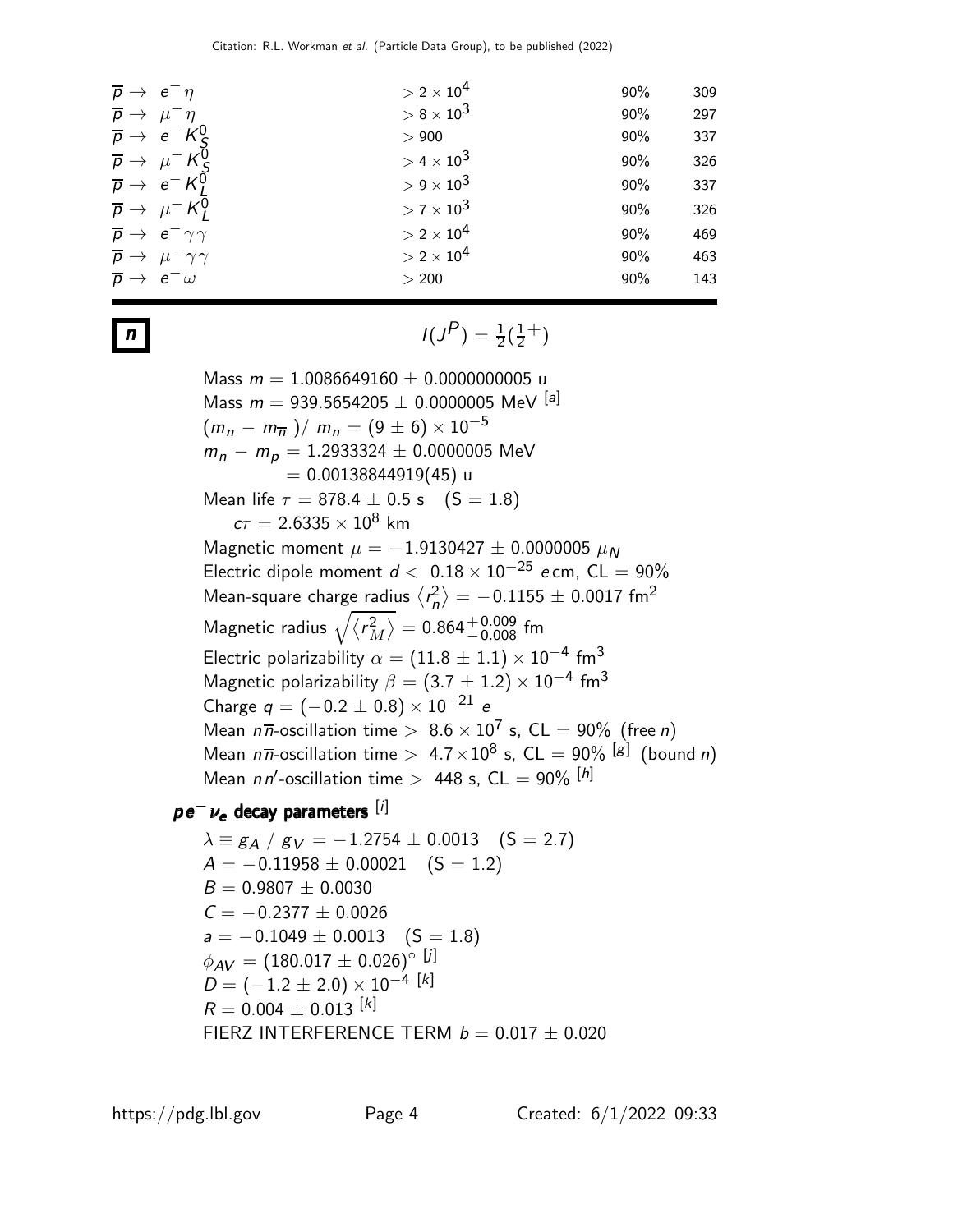| n DECAY MODES                    |                                          | Fraction $(\Gamma_i/\Gamma)$ Confidence level (MeV/c) |              |
|----------------------------------|------------------------------------------|-------------------------------------------------------|--------------|
| $pe \nu_e$                       | $\%$<br>100                              |                                                       |              |
| $p e^- \overline{\nu}_e \gamma$  | $[1]$ ( $9.2 \pm 0.7$ ) $\times 10^{-3}$ |                                                       | $\mathbf{1}$ |
| hydrogen-atom $\overline{\nu}_e$ | $< 2.7 \times 10^{-3}$                   | 95%                                                   | 1.19         |
|                                  | Charge conservation $(Q)$ violating mode |                                                       |              |
| $p\nu_e \nu_e$                   | $< 8$ $\times$ 10 <sup>-27</sup>         | 68%                                                   |              |
|                                  |                                          |                                                       |              |

### $N(1440)$   $1/2^+$

 $P$ <sub>)</sub> =  $\frac{1}{2}(\frac{1}{2})$  $(\frac{1}{2}^{+})$ 

Re(pole position) = 1360 to 1380 ( $\approx$  1370) MeV  $-2$ Im(pole position) = 160 to 190 ( $\approx$  175) MeV Breit-Wigner mass = 1410 to 1470 ( $\approx$  1440) MeV Breit-Wigner full width = 250 to 450 ( $\approx$  350) MeV

| N(1440) DECAY MODES        | Fraction $(\Gamma_i/\Gamma)$ | $p$ (MeV/c) |
|----------------------------|------------------------------|-------------|
| $N\pi$                     | $55 - 75%$                   | 398         |
| $N\eta$                    | ${<}1\%$                     | Ť.          |
| $N\pi\pi$                  | 17-50 %                      | 347         |
| $\Delta(1232)\pi$ , P-wave | $6 - 27 \%$                  | 147         |
| $N\sigma$                  | $11 - 23%$                   |             |
| $p\gamma$ , helicity=1/2   | $0.035 - 0.048 \%$           | 414         |
| $n\gamma$ , helicity=1/2   | $0.02 - 0.04 \%$             | 413         |

### $N(1520)$  3/2<sup>-1</sup>

 $P$ ) =  $\frac{1}{2}(\frac{3}{2})$  $\frac{3}{2}$  – )

Re(pole position) = 1505 to 1515 ( $\approx$  1510) MeV  $-2$ Im(pole position) = 105 to 120 ( $\approx$  110) MeV Breit-Wigner mass = 1510 to 1520 ( $\approx$  1515) MeV Breit-Wigner full width = 100 to 120 ( $\approx$  110) MeV

| N(1520) DECAY MODES        | Fraction $(\Gamma_i/\Gamma)$ | $p \text{ (MeV/c)}$       |
|----------------------------|------------------------------|---------------------------|
| $N\pi$                     | $55 - 65 \%$                 | 453                       |
| $N\eta$                    | $0.07 - 0.09 \%$             | 142                       |
| $N \pi \pi$                | $25 - 35 \%$                 | 410                       |
| $\Delta(1232)\pi$          | $22 - 34 \%$                 | 225                       |
| $\Delta(1232)\pi$ , S-wave | $15 - 23%$                   | 225                       |
| $\Delta(1232)\pi$ , D-wave | $7 - 11 \%$                  | 225                       |
| $N \rho$                   | $10 - 16 \%$                 | $\dagger$                 |
| $N\rho$ , $S=3/2$ , S-wave | $10 - 16 \%$                 | Ť.                        |
| https://pdg.lbl.gov        | Page 5                       | Created: $6/1/2022$ 09:33 |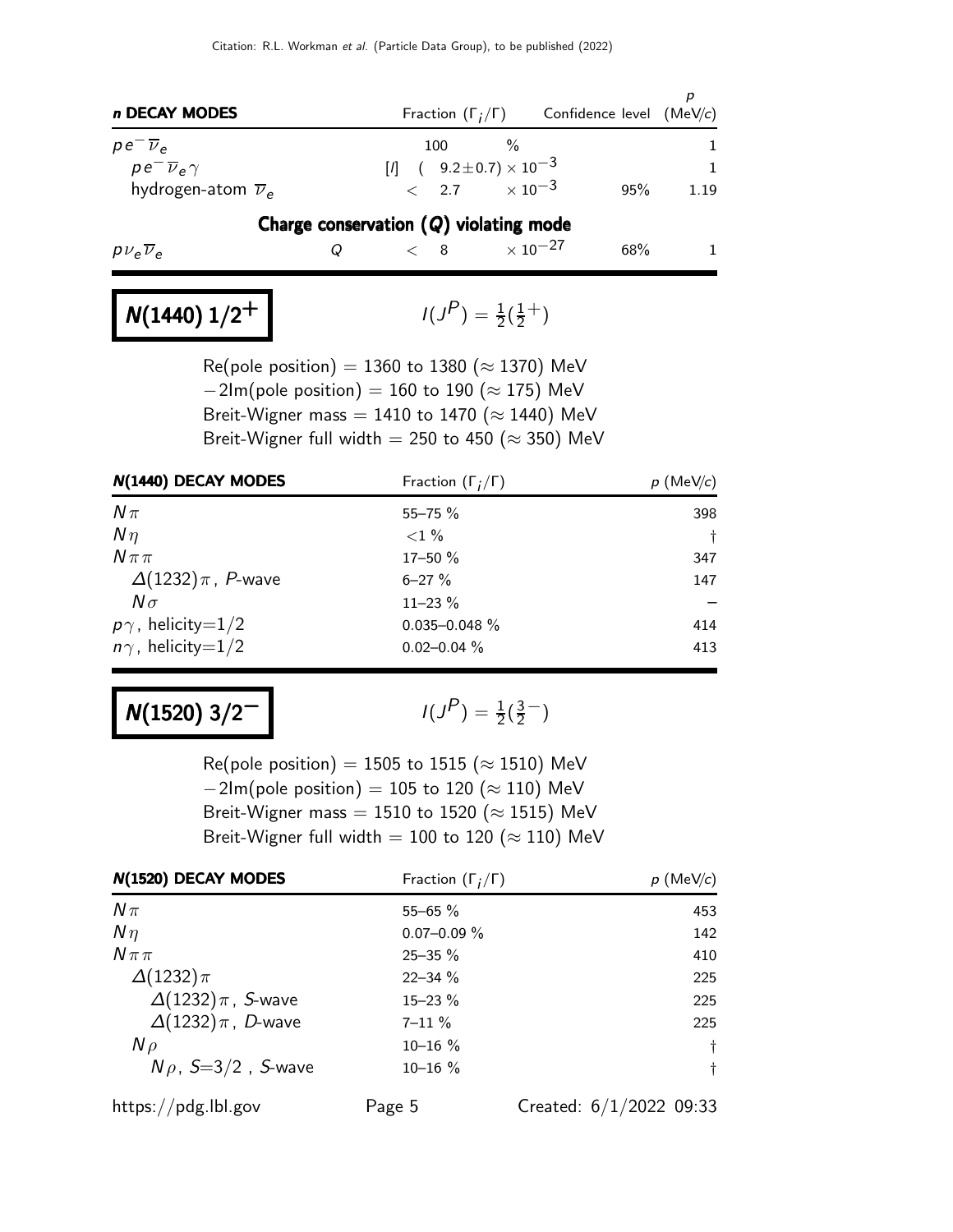| $N\rho$ , $S=1/2$ , D-wave | $0.2 - 0.4 \%$   |     |
|----------------------------|------------------|-----|
| $N\sigma$                  | ${<}10\%$        |     |
| $p\gamma$                  | $0.31 - 0.52 \%$ | 467 |
| $p\gamma$ , helicity=1/2   | $0.01 - 0.02 \%$ | 467 |
| $p\gamma$ , helicity=3/2   | $0.30 - 0.50 \%$ | 467 |
| $n\gamma$                  | $0.30 - 0.53 \%$ | 466 |
| $n\gamma$ , helicity=1/2   | $0.04 - 0.10 \%$ | 466 |
| $n\gamma$ , helicity=3/2   | $0.25 - 0.45 \%$ | 466 |

## $N(1535)$   $1/2^-$

 $P$ ) =  $\frac{1}{2}(\frac{1}{2})$  $\frac{1}{2}$   $^{-}$ )

Re(pole position) = 1500 to 1520 ( $\approx$  1510) MeV  $-2$ Im(pole position) = 110 to 150 ( $\approx$  130) MeV Breit-Wigner mass = 1515 to 1545 ( $\approx$  1530) MeV Breit-Wigner full width = 125 to 175 ( $\approx$  150) MeV

| N(1535) DECAY MODES        | Fraction $(\Gamma_i/\Gamma)$ | $p$ (MeV/c) |
|----------------------------|------------------------------|-------------|
| $N\pi$                     | $32 - 52%$                   | 464         |
| $N\eta$                    | $30 - 55 \%$                 | 176         |
| $N\pi\pi$                  | $4 - 31 \%$                  | 422         |
| $\Delta(1232)\pi$ , D-wave | $1 - 4\%$                    | 240         |
| $N \rho$                   | $2 - 17 \%$                  | Ť.          |
| $N\rho$ , $S=1/2$ , S-wave | $2 - 16 \%$                  | $\dagger$   |
| $N\rho$ , S=3/2, D-wave    | ${<}1\%$                     | $\dagger$   |
| $N\sigma$                  | $2 - 10 \%$                  |             |
| $N(1440)\pi$               | $5 - 12 \%$                  | $\ddagger$  |
| $p\gamma$ , helicity=1/2   | $0.15 - 0.30 \%$             | 477         |
| $n\gamma$ , helicity=1/2   | $0.01 - 0.25 \%$             | 477         |

### $N(1650)$   $1/2^-$

 $P$ <sub>)</sub> =  $\frac{1}{2}(\frac{1}{2})$  $\frac{1}{2}^{-}$ 

Re(pole position) = 1640 to 1670 ( $\approx$  1655) MeV  $-2$ Im(pole position) = 100 to 170 ( $\approx$  135) MeV Breit-Wigner mass = 1635 to 1665 ( $\approx$  1650) MeV Breit-Wigner full width = 100 to 150 ( $\approx$  125) MeV

| N(1650) DECAY MODES        | Fraction $(\Gamma_i/\Gamma)$ | $p$ (MeV/c)               |
|----------------------------|------------------------------|---------------------------|
| $N\pi$                     | $50 - 70 \%$                 | 547                       |
| $N\eta$                    | 15-35 %                      | 348                       |
| $\Lambda K$                | $5 - 15 \%$                  | 169                       |
| $N\pi\pi$                  | 20-58 %                      | 514                       |
| $\Delta(1232)\pi$ , D-wave | $6 - 18 \%$                  | 345                       |
| https://pdg.lbl.gov        | Page 6                       | Created: $6/1/2022$ 09:33 |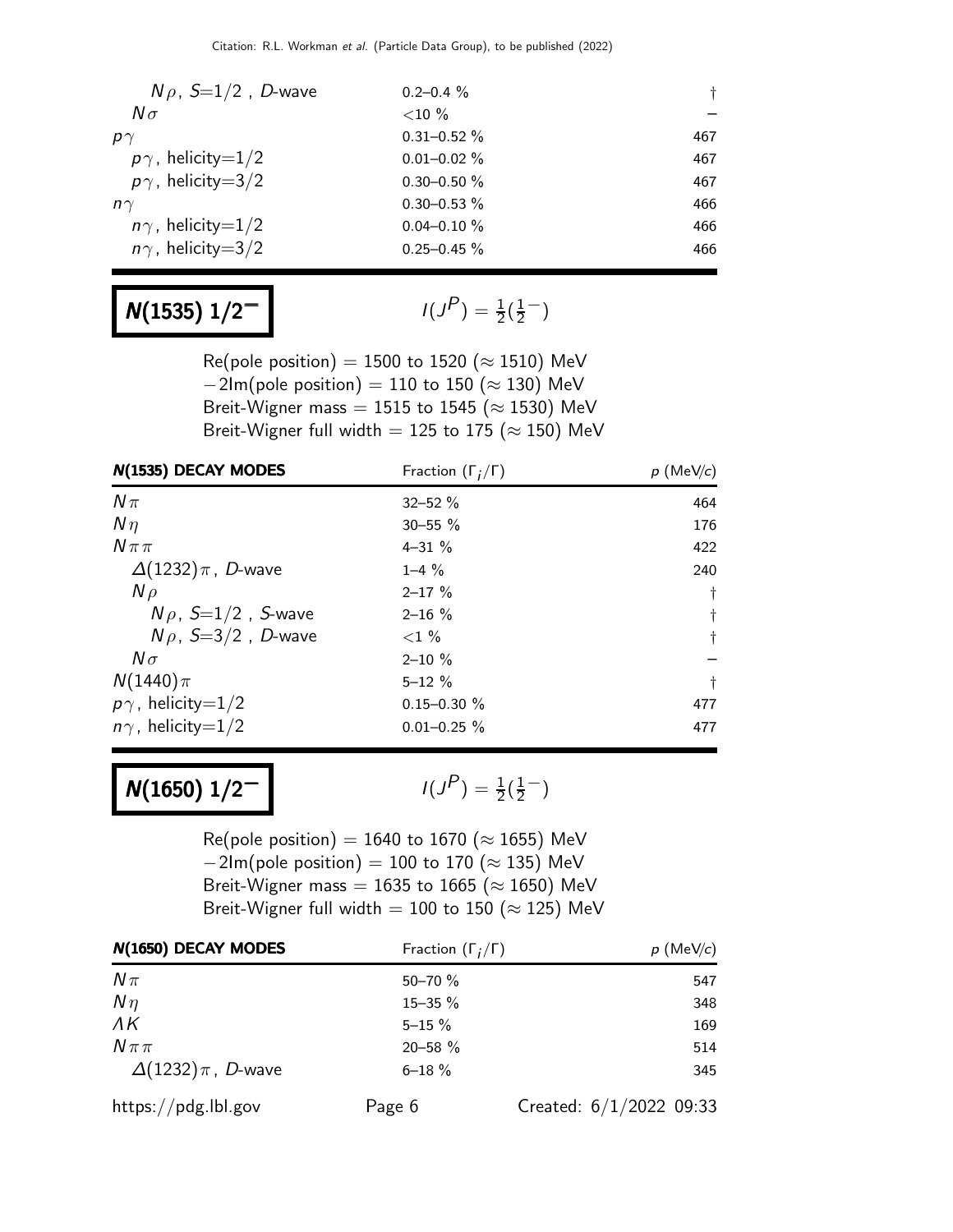| $N \rho$                   | $12 - 22 \%$      | $+$   |
|----------------------------|-------------------|-------|
| $N\rho$ , $S=1/2$ , S-wave | $<$ 4 $\%$        | $+$   |
| $N\rho$ , S=3/2, D-wave    | $12 - 18 \%$      | $\pm$ |
| $N\sigma$                  | $2 - 18 \%$       |       |
| $N(1440)\pi$               | $6 - 26$ %        | 150   |
| $p\gamma$ , helicity=1/2   | $0.04 - 0.20 \%$  | 558   |
| $n\gamma$ , helicity=1/2   | $0.003 - 0.17 \%$ | 557   |

## $N(1675) 5/2^-$

$$
I(J^P) = \frac{1}{2}(\frac{5}{2}^-)
$$

Re(pole position) = 1655 to 1665 ( $\approx$  1660) MeV  $-2$ Im(pole position) = 125 to 150 ( $\approx$  135) MeV Breit-Wigner mass = 1665 to 1680 ( $\approx$  1675) MeV Breit-Wigner full width = 130 to 160 ( $\approx$  145) MeV

| N(1675) DECAY MODES        | Fraction $(\Gamma_i/\Gamma)$ | $p$ (MeV/c) |
|----------------------------|------------------------------|-------------|
| $N\pi$                     | 38-42 %                      | 564         |
| $N\eta$                    | $< 1\%$                      | 376         |
| ΛK                         | ${<}0.04\%$                  | 216         |
| $N \pi \pi$                | $25 - 45 \%$                 | 532         |
| $\Delta(1232)\pi$ , D-wave | $23 - 37 \%$                 | 366         |
| $N \rho$                   | $0.1 - 0.9 \%$               | $\dagger$   |
| $N \rho$ , $S=1/2$         | ${<}0.2\%$                   | $^\dagger$  |
| $N\rho$ , S=3/2, D-wave    | $0.1 - 0.7 \%$               | $\dagger$   |
| $N\sigma$                  | $3 - 7\%$                    |             |
| $p\gamma$                  | $0 - 0.02 \%$                | 575         |
| $p\gamma$ , helicity=1/2   | $0 - 0.01 \%$                | 575         |
| $p\gamma$ , helicity=3/2   | $0 - 0.01 \%$                | 575         |
| $n\gamma$                  | $0 - 0.15 \%$                | 574         |
| $n\gamma$ , helicity=1/2   | $0 - 0.05 \%$                | 574         |
| $n\gamma$ , helicity=3/2   | $0 - 0.10 \%$                | 574         |

# $N(1680)$  5/2<sup>+</sup>

$$
I(J^P) = \frac{1}{2}(\frac{5}{2}^+)
$$

Re(pole position) = 1665 to 1680 ( $\approx$  1675) MeV  $-2$ Im(pole position) = 110 to 135 ( $\approx$  120) MeV Breit-Wigner mass = 1680 to 1690 ( $\approx$  1685) MeV Breit-Wigner full width = 115 to 130 ( $\approx$  120) MeV

| N(1680) DECAY MODES | Fraction $(\Gamma_i/\Gamma)$ | $p$ (MeV/c)             |
|---------------------|------------------------------|-------------------------|
| $N\pi$              | $60 - 70 \%$                 | 571                     |
| $N\eta$             | $< 1\%$                      | 386                     |
| https://pdg.lbl.gov | Page 7                       | Created: 6/1/2022 09:33 |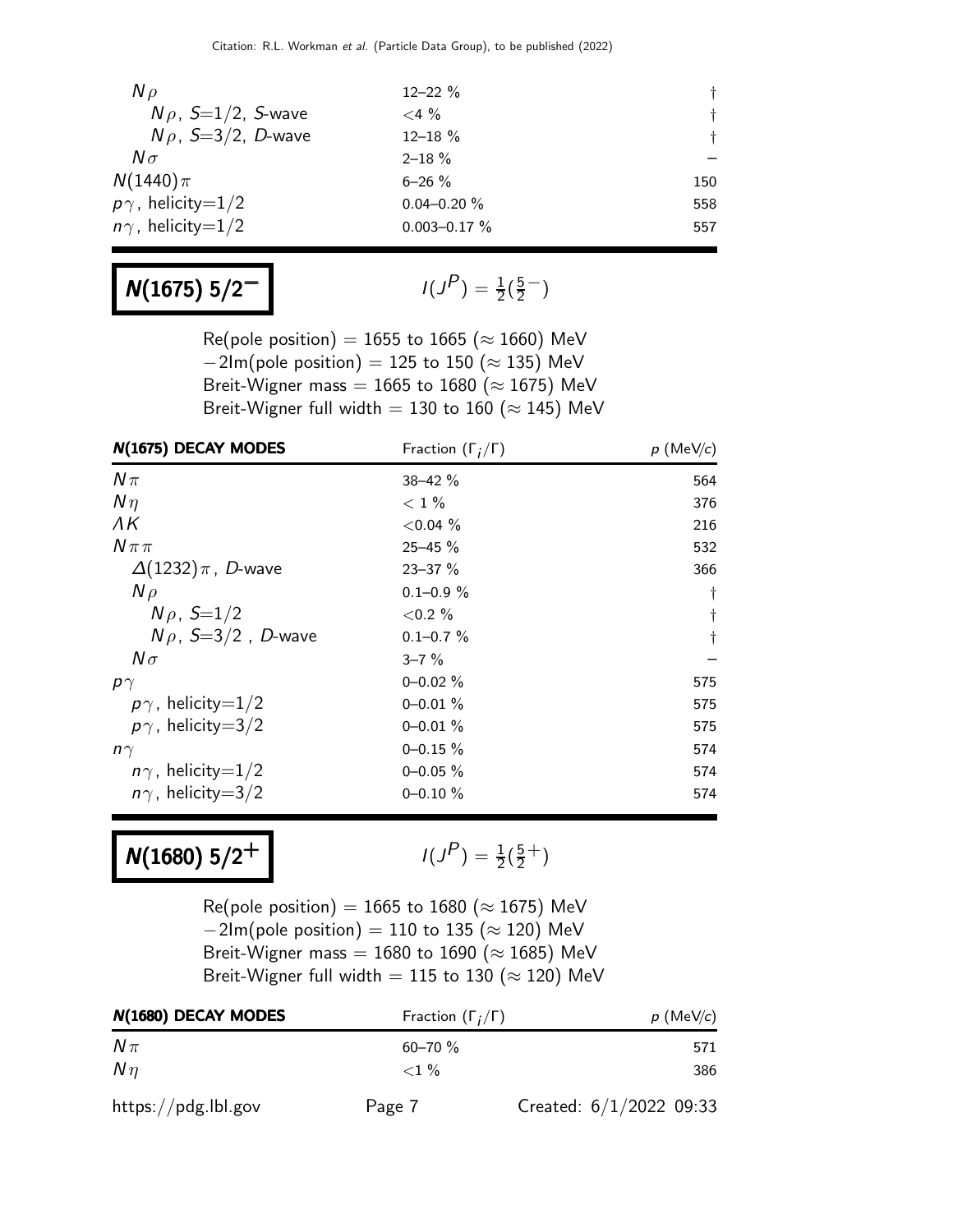| $N \pi \pi$                | $28 - 53 \%$       | 539 |
|----------------------------|--------------------|-----|
| $\Delta(1232)\pi$          | $11 - 23 \%$       | 374 |
| $\Delta(1232)\pi$ , P-wave | $4 - 10 \%$        | 374 |
| $\Delta(1232)\pi$ , F-wave | $1 - 13 \%$        | 374 |
| $N \rho$                   | $8 - 11 \%$        | t   |
| $N\rho$ , S=3/2, P-wave    | $6 - 8 \%$         |     |
| $N\rho$ , S=3/2, F-wave    | $2 - 3\%$          | t   |
| $N\sigma$                  | $9 - 19 \%$        |     |
| $p\gamma$                  | $0.21 - 0.32 \%$   | 581 |
| $p\gamma$ , helicity=1/2   | $0.001 - 0.011 \%$ | 581 |
| $p\gamma$ , helicity=3/2   | $0.20 - 0.32 \%$   | 581 |
| $n\gamma$                  | $0.021 - 0.046$ %  | 581 |
| $n\gamma$ , helicity=1/2   | $0.004 - 0.029 \%$ | 581 |
| $n\gamma$ , helicity=3/2   | $0.01 - 0.024 \%$  | 581 |

# $N(1700)$  3/2<sup>-1</sup>

 $P$ ) =  $\frac{1}{2}(\frac{3}{2})$  $\frac{3}{2}$ <sup>-</sup>)

Re(pole position) = 1650 to 1750 ( $\approx$  1700) MeV  $-2$ Im(pole position) = 100 to 300 ( $\approx$  200) MeV Breit-Wigner mass = 1650 to 1800 ( $\approx$  1720) MeV Breit-Wigner full width = 100 to 300 ( $\approx$  200) MeV

| N(1700) DECAY MODES        | Fraction $(\Gamma_i/\Gamma)$ | $p$ (MeV/c) |
|----------------------------|------------------------------|-------------|
| $N\pi$                     | $7 - 17 \%$                  | 594         |
| $N\eta$                    | $1 - 2 \%$                   | 422         |
| $N\omega$                  | $10 - 34 \%$                 | t           |
| ΛK                         | $1 - 2 \%$                   | 283         |
| $N \pi \pi$                | $>89\%$                      | 564         |
| $\Delta(1232)\pi$          | 55-85 %                      | 402         |
| $\Delta(1232)\pi$ , S-wave | $50 - 80 \%$                 | 402         |
| $\Delta(1232)\pi$ , D-wave | $4 - 14 \%$                  | 402         |
| $N\rho$ , S=3/2, S-wave    | $32 - 44 \%$                 | 74          |
| $N\sigma$                  | $2 - 14 \%$                  |             |
| $N(1440)\pi$               | $3 - 11 \%$                  | 225         |
| $N(1520)\pi$               | $<$ 4 $\%$                   | 145         |
| $p\gamma$                  | $0.01 - 0.05 \%$             | 604         |
| $p\gamma$ , helicity=1/2   | $0.0 - 0.024 \%$             | 604         |
| $p\gamma$ , helicity=3/2   | $0.002 - 0.026 \%$           | 604         |
| $n\gamma$                  | $0.01 - 0.13 \%$             | 603         |
| $n\gamma$ , helicity=1/2   | $0.0 - 0.09 \%$              | 603         |
| $n\gamma$ , helicity=3/2   | $0.01 - 0.05 \%$             | 603         |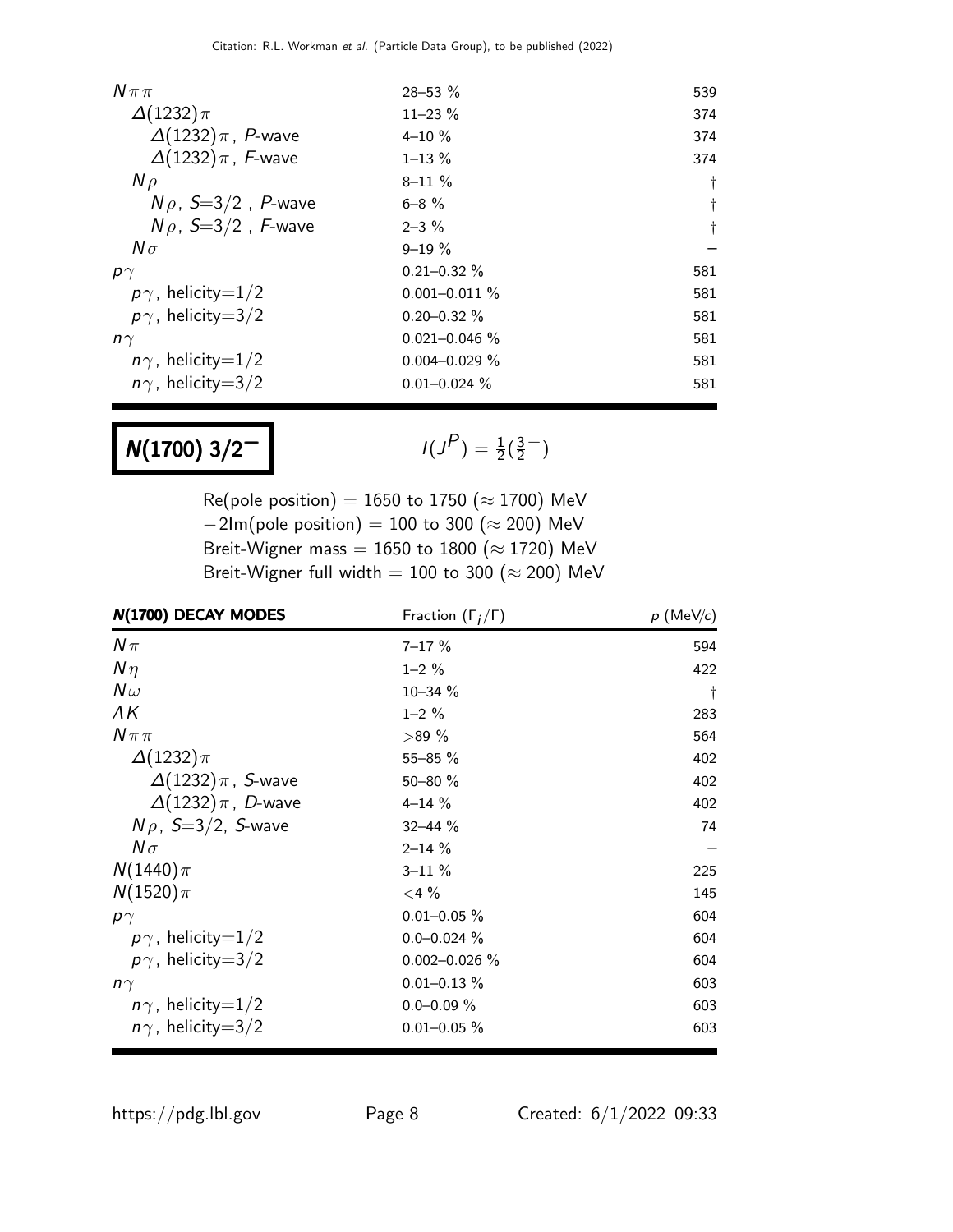## $N(1710) 1/2^+$

$$
I(J^P) = \frac{1}{2}(\frac{1}{2}^+)
$$

Re(pole position) = 1680 to 1720 ( $\approx$  1700) MeV  $-2$ Im(pole position) = 80 to 160 ( $\approx$  120) MeV Breit-Wigner mass = 1680 to 1740 ( $\approx$  1710) MeV Breit-Wigner full width = 80 to 200 ( $\approx$  140) MeV

| N(1710) DECAY MODES        | Fraction $(\Gamma_i/\Gamma)$ | $p$ (MeV/c) |
|----------------------------|------------------------------|-------------|
| $N\pi$                     | $5 - 20 \%$                  | 588         |
| $N\eta$                    | $10 - 50 \%$                 | 412         |
| $N\omega$                  | $1 - 5 \%$                   | Ť           |
| $\Lambda K$                | $5 - 25 \%$                  | 269         |
| $\Sigma K$                 | seen                         | 138         |
| $N\pi\pi$                  | $14 - 48 \%$                 | 557         |
| $\Delta(1232)\pi$ , P-wave | $3 - 9\%$                    | 394         |
| $N\rho$ , S=1/2, P-wave    | $11 - 23 \%$                 | $\ddagger$  |
| $N\sigma$                  | ${<}16\%$                    |             |
| $N(1535)\pi$               | $9 - 21 \%$                  | 113         |
| $p\gamma$ , helicity=1/2   | $0.002 - 0.08 \%$            | 598         |
| $n\gamma$ , helicity=1/2   | $0.0 - 0.02\%$               | 597         |

 $N(1720)$  3/2<sup>+</sup>

 $P$ ) =  $\frac{1}{2}(\frac{3}{2})$  $\frac{3}{2}$ <sup>+</sup>)

Re(pole position) = 1660 to 1690 ( $\approx$  1675) MeV  $-2$ Im(pole position) = 150 to 400 ( $\approx$  250) MeV Breit-Wigner mass =  $1680$  to 1750 ( $\approx$  1720) MeV Breit-Wigner full width = 150 to 400 ( $\approx$  250) MeV

| N(1720) DECAY MODES        | Fraction $(\Gamma_i/\Gamma)$ | $p$ (MeV/c) |
|----------------------------|------------------------------|-------------|
| $N\pi$                     | $8 - 14 \%$                  | 594         |
| $N\eta$                    | $1 - 5 \%$                   | 422         |
| $N\omega$                  | $12 - 40 \%$                 | $\ddagger$  |
| $\Lambda K$                | $4 - 19 \%$                  | 283         |
| $N \pi \pi$                | $>50\%$                      | 564         |
| $\Delta(1232)\pi$          | $47 - 89 \%$                 | 402         |
| $\Delta(1232)\pi$ , P-wave | $47 - 77 \%$                 | 402         |
| $\Delta(1232)\pi$ , F-wave | ${<}12\%$                    | 402         |
| $N\rho$ , S=1/2, P-wave    | $1 - 2\%$                    | 74          |
| $N\sigma$                  | $2 - 14 \%$                  |             |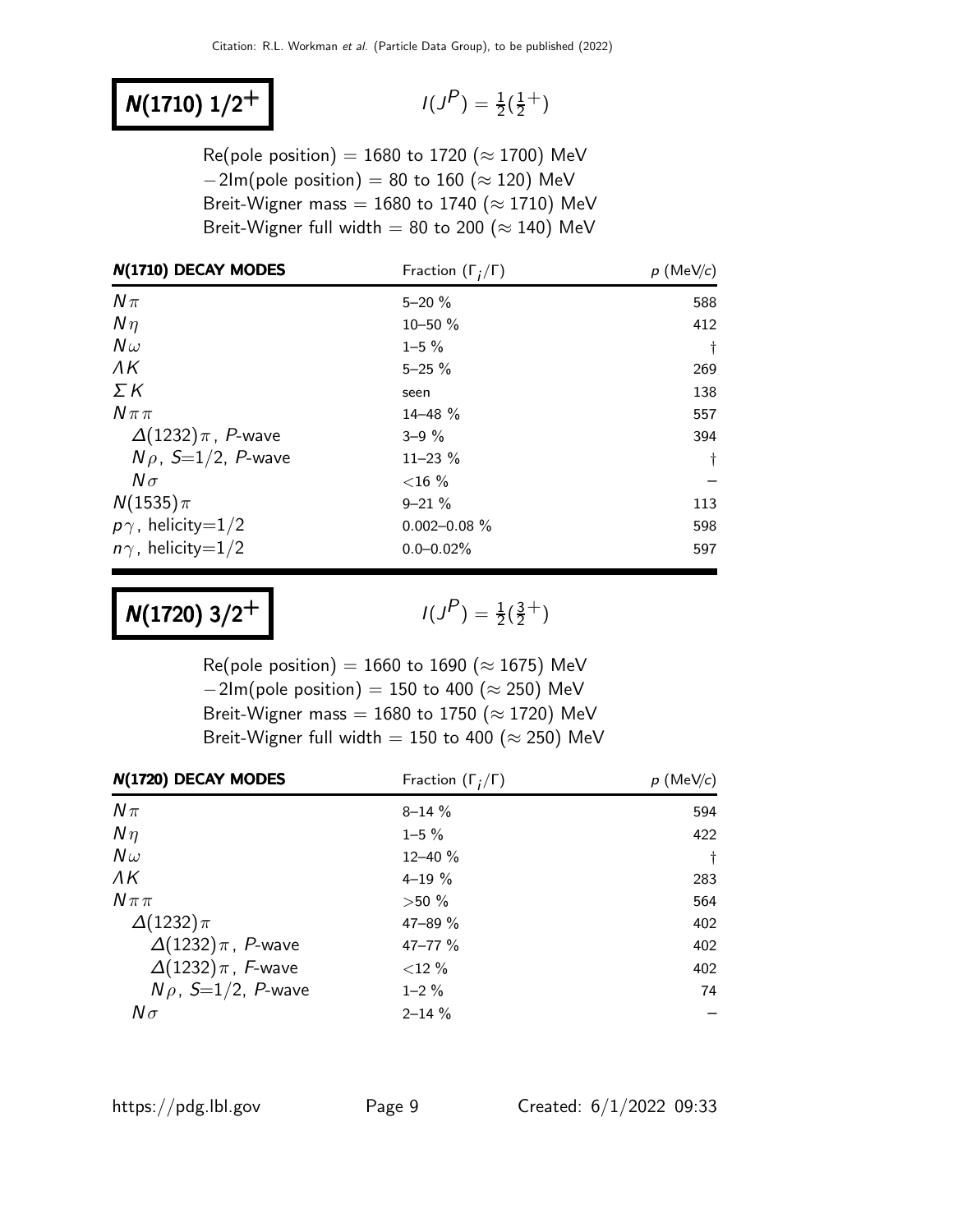| $N(1440)\pi$             | $< 2\%$           | 225 |
|--------------------------|-------------------|-----|
| $N(1520)\pi$ , S-wave    | $1 - 5\%$         | 145 |
| $p\gamma$                | $0.05 - 0.25 \%$  | 604 |
| $p\gamma$ , helicity=1/2 | $0.05 - 0.15 \%$  | 604 |
| $p\gamma$ , helicity=3/2 | $0.002 - 0.16 \%$ | 604 |
| $n\gamma$                | $0.0 - 0.016 \%$  | 603 |
| $n\gamma$ , helicity=1/2 | $0.0 - 0.01 \%$   | 603 |
| $n\gamma$ , helicity=3/2 | $0.0 - 0.015 \%$  | 603 |

## $N(1875)$  3/2<sup>-1</sup>

 $P$ ) =  $\frac{1}{2}(\frac{3}{2})$  $\frac{3}{2}$ <sup>-</sup>)

Re(pole position) = 1850 to 1950 ( $\approx$  1900) MeV  $-2$ Im(pole position) = 100 to 220 ( $\approx$  160) MeV Breit-Wigner mass =  $1850$  to  $1920$  ( $\approx$   $1875$ ) MeV Breit-Wigner full width = 120 to 250 ( $\approx$  200) MeV

| N(1875) DECAY MODES        | Fraction $(\Gamma_i/\Gamma)$ | $p$ (MeV/c) |
|----------------------------|------------------------------|-------------|
| $N\pi$                     | $3 - 11 \%$                  | 695         |
| $N\eta$                    | $3 - 16 %$                   | 559         |
| $N\omega$                  | 15-25 %                      | 371         |
| ΛK                         | $1 - 2 \%$                   | 454         |
| ΣΚ                         | $0.3 - 1.1 \%$               | 384         |
| $N \pi \pi$                | $>56\%$                      | 670         |
| $\Delta(1232)\pi$          | $4 - 44$ %                   | 520         |
| $\Delta(1232)\pi$ , S-wave | $2 - 21 \%$                  | 520         |
| $\Delta(1232)\pi$ , D-wave | $2 - 23 \%$                  | 520         |
| $N\rho$ , S=3/2, S-wave    | 36-56 %                      | 379         |
| $N\sigma$                  | $16 - 60$ %                  |             |
| $N(1440)\pi$               | $2 - 8 \%$                   | 365         |
| $N(1520)\pi$               | ${<}2\%$                     | 301         |
| $AK^*(892)$                | ${<}0.2%$                    | $\ddagger$  |
| $p\gamma$                  | $0.001 - 0.025 \%$           | 703         |
| $p\gamma$ , helicity=1/2   | $0.001 - 0.021 \%$           | 703         |
| $p\gamma$ , helicity=3/2   | $<$ 0.003 $%$                | 703         |
| $n\gamma$                  | $<$ 0.040 $%$                | 702         |
| $n\gamma$ , helicity=1/2   | $<$ 0.007 $%$                | 702         |
| $n\gamma$ , helicity=3/2   | $<$ 0.033 $%$                | 702         |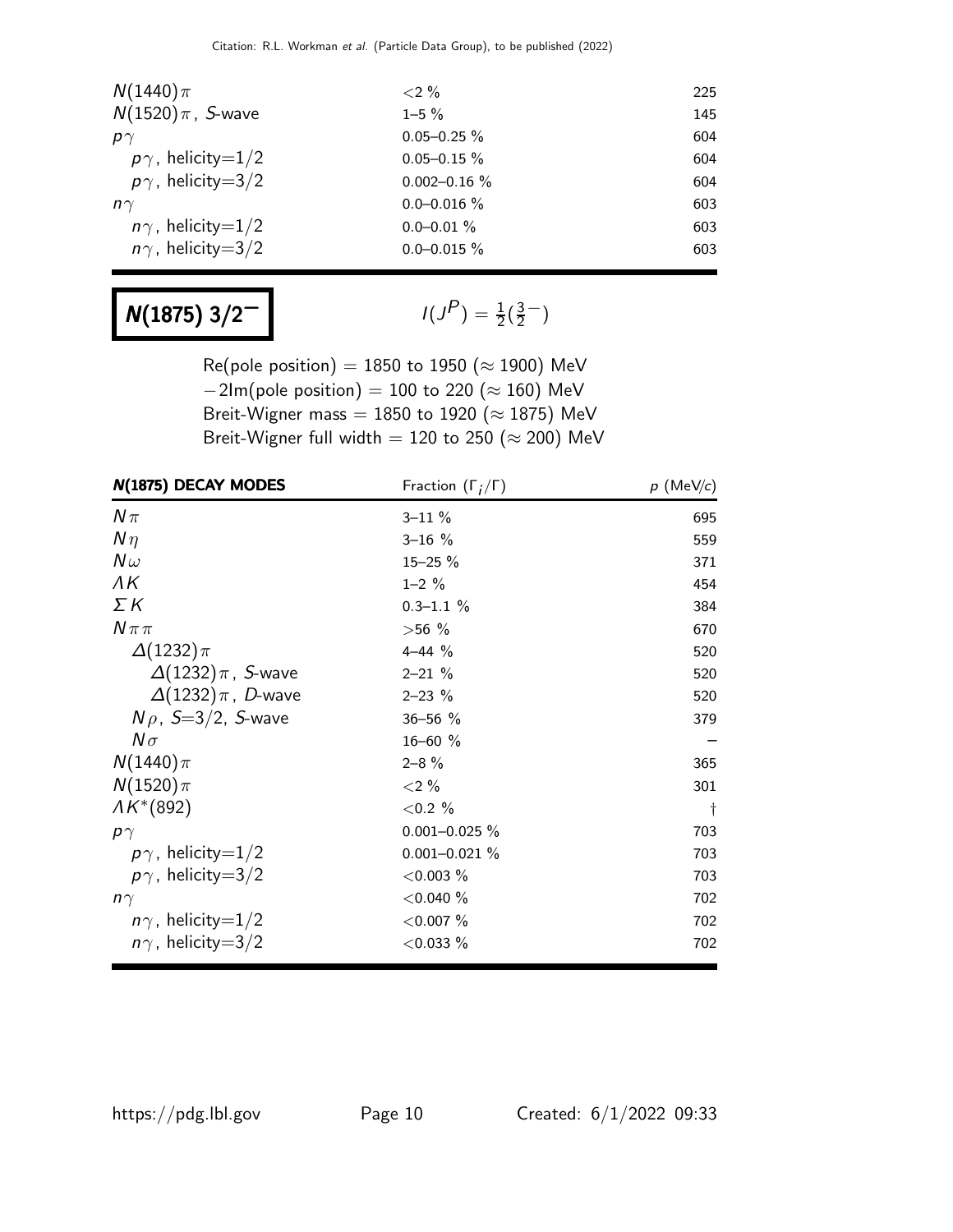### $N(1880)$   $1/2$ <sup>+</sup>

$$
I(J^P) = \frac{1}{2}(\frac{1}{2}^+)
$$

Re(pole position) = 1820 to 1900 ( $\approx$  1860) MeV  $-2$ Im(pole position) = 180 to 280 ( $\approx$  230) MeV Breit-Wigner mass = 1830 to 1930 ( $\approx$  1880) MeV Breit-Wigner full width = 200 to 400 ( $\approx$  300) MeV

| N(1880) DECAY MODES      | Fraction $(\Gamma_i/\Gamma)$ | $p$ (MeV/c) |
|--------------------------|------------------------------|-------------|
| $N\pi$                   | $3 - 31 \%$                  | 698         |
| $N\eta$                  | $1 - 55 \%$                  | 563         |
| $N\omega$                | $12 - 28$ %                  | 377         |
| ΛK                       | $1 - 3 \%$                   | 459         |
| ΣΚ                       | $10 - 24$ %                  | 389         |
| $N \pi \pi$              | $>32\%$                      | 673         |
| $\Delta(1232)\pi$        | $5 - 42 \%$                  | 524         |
| $N \rho$ , S=1/2, P-wave | 19-45 %                      | 385         |
| $N\sigma$                | $8 - 40$ %                   | 539         |
| $N(1535)\pi$             | $4 - 12 \%$                  | 293         |
| $N a_0(980)$             | $1 - 5 \%$                   | $\dagger$   |
| $AK*(892)$               | $0.5 - 1.1 %$                | $\ddagger$  |
| $p\gamma$ , helicity=1/2 | seen                         | 706         |
| $n\gamma$ , helicity=1/2 | $0.002 - 0.63$ %             | 705         |

### $N(1895)$   $1/2^-$

 $P$ <sub>)</sub> =  $\frac{1}{2}(\frac{1}{2})$  $\frac{1}{2}$   $^{-}$ )

Re(pole position) = 1890 to 1930 ( $\approx$  1910) MeV  $-2$ Im(pole position) = 80 to 140 ( $\approx$  110) MeV Breit-Wigner mass = 1870 to 1920 ( $\approx$  1895) MeV Breit-Wigner full width = 80 to 200 ( $\approx$  120) MeV

| N(1895) DECAY MODES        | Fraction $(\Gamma_i/\Gamma)$ | $p$ (MeV/c) |
|----------------------------|------------------------------|-------------|
| $N\pi$                     | $2 - 18 \%$                  | 707         |
| $N\eta$                    | 15-45 %                      | 575         |
| $N\eta'$                   | 10-40 %                      | $^{+}$      |
| $N\omega$                  | 16-40 %                      | 395         |
| $\Lambda K$                | $3 - 23 \%$                  | 473         |
| ΣΚ                         | $6 - 20 \%$                  | 405         |
| $N\pi\pi$                  | $17 - 74$ %                  | 683         |
| $\Delta(1232)\pi$ , D-wave | $3 - 11 \%$                  | 535         |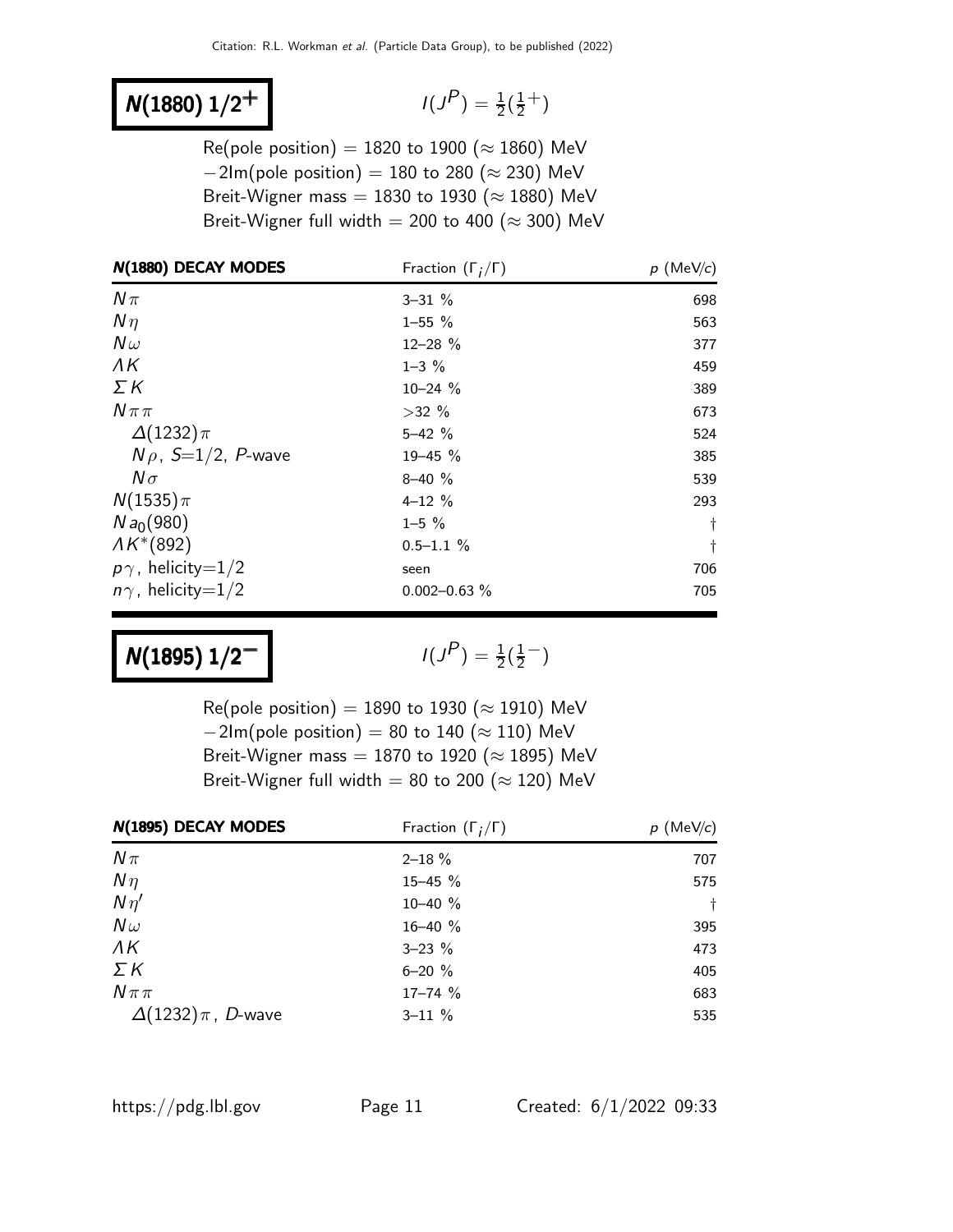| $N \rho$                   | $14 - 50 \%$      | 403 |
|----------------------------|-------------------|-----|
| $N\rho$ , $S=1/2$ , S-wave | ${<}18\%$         | 403 |
| $N\rho$ , S=3/2, D-wave    | 14-32 %           | 403 |
| $N\sigma$                  | ${<}13\%$         |     |
| $N(1440)\pi$               | $2 - 12 \%$       | 382 |
| $AK*(892)$                 | $4 - 9\%$         |     |
| $p\gamma$ , helicity=1/2   | $0.01 - 0.06 \%$  | 715 |
| $n\gamma$ , helicity=1/2   | $0.003 - 0.05 \%$ | 715 |

# $N(1900)$  3/2<sup>+</sup>

 $P$ ) =  $\frac{1}{2}(\frac{3}{2})$  $\frac{3}{2}$ <sup>+</sup>)

Re(pole position) = 1900 to 1940 ( $\approx$  1920) MeV  $-2$ Im(pole position) = 100 to 200 ( $\approx$  150) MeV Breit-Wigner mass = 1890 to 1950 ( $\approx$  1920) MeV Breit-Wigner full width = 100 to 320 ( $\approx$  200) MeV

| N(1900) DECAY MODES        | Fraction $(\Gamma_i/\Gamma)$ | $p$ (MeV/c) |
|----------------------------|------------------------------|-------------|
| $N\pi$                     | $1 - 20 \%$                  | 723         |
| $N\eta$                    | $2 - 14 \%$                  | 595         |
| $N\eta'$                   | $4 - 8$ %                    | 151         |
| $N\omega$                  | $7 - 13 \%$                  | 424         |
| ΛK                         | $2 - 20%$                    | 495         |
| $\Sigma K$                 | $3 - 7 \%$                   | 431         |
| $N \pi \pi$                | $>56\%$                      | 699         |
| $\Delta(1232)\pi$          | 30-70 %                      | 553         |
| $\Delta(1232)\pi$ , P-wave | $9 - 25 \%$                  | 553         |
| $\Delta(1232)\pi$ , F-wave | $21 - 45%$                   | 553         |
| $N \rho$ , $S=1/2$         | 25-40 %                      | 432         |
| $N\sigma$                  | $1 - 7 \%$                   |             |
| $N(1520)\pi$               | $7 - 23 \%$                  | 341         |
| $N(1535)\pi$               | $4 - 10 \%$                  | 328         |
| $AK*(892)$                 | $< 0.2 \%$                   | $\ddagger$  |
| $p\gamma$                  | $0.001 - 0.025 \%$           | 731         |
| $p\gamma$ , helicity=1/2   | $0.001 - 0.021 \%$           | 731         |
| $p\gamma$ , helicity=3/2   | $<$ 0.003 $%$                | 731         |
| $n\gamma$                  | $<$ 0.040 $%$                | 730         |
| $n\gamma$ , helicity=1/2   | $<$ 0.007 $%$                | 730         |
| $n\gamma$ , helicity=3/2   | $<$ 0.033 $%$                | 730         |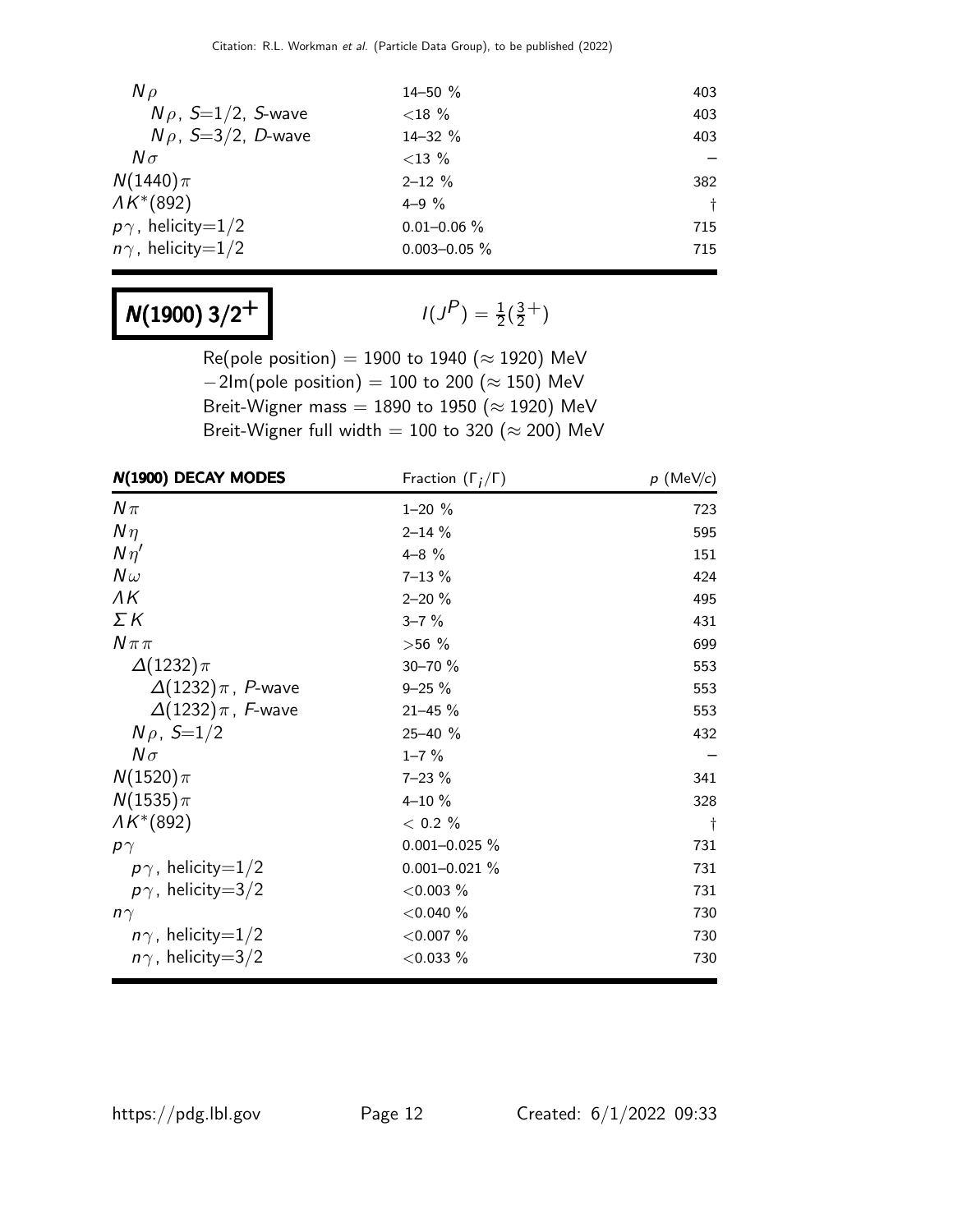#### N(2060) 5/2<sup>-</sup>

$$
I(J^P) = \frac{1}{2}(\frac{5}{2}^-)
$$

Re(pole position) = 2020 to 2130 ( $\approx$  2070) MeV  $-2$ Im(pole position) = 350 to 430 ( $\approx$  400) MeV Breit-Wigner mass = 2030 to 2200 ( $\approx$  2100) MeV Breit-Wigner full width = 300 to 450 ( $\approx$  400) MeV

| N(2060) DECAY MODES         | Fraction $(\Gamma_i/\Gamma)$ | $p \text{ (MeV/}c)$ |
|-----------------------------|------------------------------|---------------------|
| $N\pi$                      | $7 - 12 \%$                  | 834                 |
| $N\eta$                     | $2 - 38$ %                   | 729                 |
| $N\omega$                   | $1 - 7 \%$                   | 600                 |
| ΛK                          | $10 - 20 \%$                 | 644                 |
| $\Sigma K$                  | $1 - 5 \%$                   | 593                 |
| $N \pi \pi$                 | $12 - 52 %$                  | 814                 |
| $\Delta(1232)\pi$ , D-wave  | $4 - 10 \%$                  | 680                 |
| $N \rho$                    | $5 - 33 \%$                  | 605                 |
| $N \rho$ , $S=1/2$ , P-wave | ${<}10\%$                    | 605                 |
| $N\rho$ , S=3/2, D-wave     | $5 - 23 \%$                  | 605                 |
| $N\sigma$                   | $3 - 9\%$                    |                     |
| $N(1440)\pi$                | $4 - 14 \%$                  | 544                 |
| $N(1520)\pi$ , P-wave       | $9 - 21 \%$                  | 490                 |
| $N(1680)\pi$ , S-wave       | $8 - 22 \%$                  | 353                 |
| $AK*(892)$                  | $0.3 - 1.3 \%$               | 307                 |
| $p\gamma$                   | $0.03 - 0.19 \%$             | 840                 |
| $p\gamma$ , helicity=1/2    | $0.02 - 0.08 \%$             | 840                 |
| $p\gamma$ , helicity=3/2    | $0.01 - 0.10 \%$             | 840                 |
| $n\gamma$                   | $0.003 - 0.07 \%$            | 840                 |
| $n\gamma$ , helicity=1/2    | $0.001 - 0.02 \%$            | 840                 |
| $n\gamma$ , helicity=3/2    | $0.002 - 0.05 \%$            | 840                 |

 $N(2100)$   $1/2^+$ 

 $P$ ) =  $\frac{1}{2}(\frac{1}{2})$  $\frac{1}{2}^{+}$ 

Re(pole position) = 2050 to 2150 ( $\approx$  2100) MeV  $-2$ Im(pole position) = 240 to 340 ( $\approx$  300) MeV Breit-Wigner mass = 2050 to 2150 ( $\approx$  2100) MeV Breit-Wigner full width = 200 to 320 ( $\approx$  260) MeV

| N(2100) DECAY MODES | Fraction $(\Gamma_i/\Gamma)$ | $p$ (MeV/c)               |
|---------------------|------------------------------|---------------------------|
| $N\pi$              | $8 - 32 \%$                  | 834                       |
| $N\eta$             | $5 - 45 \%$                  | 729                       |
| $N\eta'$            | $5 - 11 \%$                  | 451                       |
| $N\omega$           | $10 - 25 \%$                 | 600                       |
| https://pdg.lbl.gov | Page 13                      | Created: $6/1/2022$ 09:33 |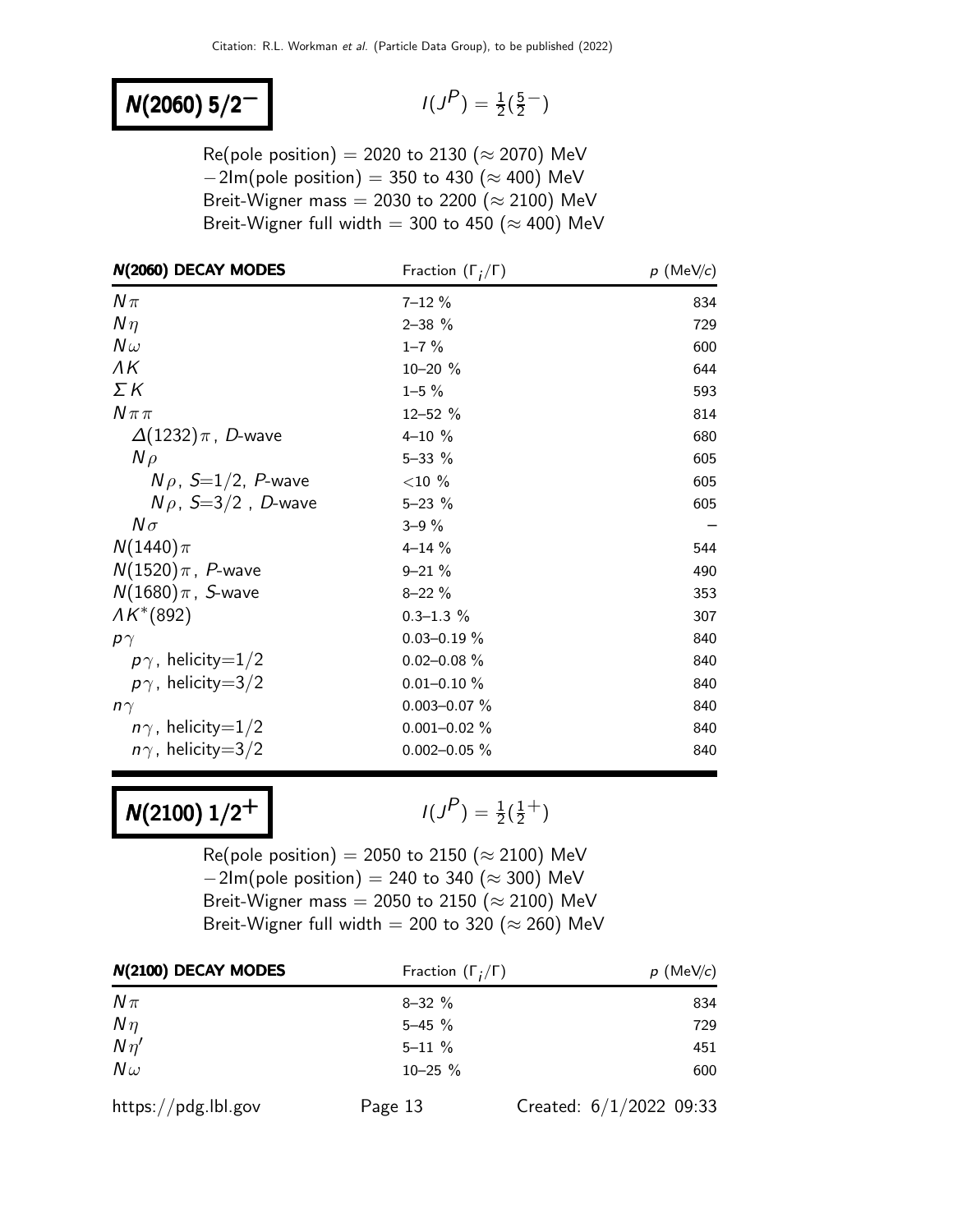| $\Lambda K$                | ${<}1.0%$         | 644 |
|----------------------------|-------------------|-----|
| $N\pi\pi$                  | $>55\%$           | 814 |
| $\Delta(1232)\pi$ , P-wave | $6 - 14 \%$       | 680 |
| $N\rho$ , S=1/2, P-wave    | $35 - 70$         | 605 |
| $N\sigma$                  | $14 - 35 \%$      |     |
| $N(1535)\pi$               | $26 - 34$ %       | 478 |
| $AK*(892)$                 | $3 - 11 \%$       | 307 |
| $p\gamma$ , helicity=1/2   | $0.001 - 0.13$ %  | 840 |
| $n\gamma$ , helicity=1/2   | $0.004 - 0.09 \%$ | 840 |

# $N(2120)$  3/2<sup>-1</sup>

 $P$ ) =  $\frac{1}{2}(\frac{3}{2})$  $\frac{3}{2}$ <sup>-</sup>)

Re(pole position) = 2050 to 2150 ( $\approx$  2100) MeV  $-2$ Im(pole position) = 200 to 360 ( $\approx$  280) MeV Breit-Wigner mass = 2060 to 2160 ( $\approx$  2120) MeV Breit-Wigner full width = 260 to 360 ( $\approx$  300) MeV

| N(2120) DECAY MODES        | Fraction $(\Gamma_i/\Gamma)$ | $p$ (MeV/c) |
|----------------------------|------------------------------|-------------|
| $N\pi$                     | $5 - 15 \%$                  | 846         |
| $N\eta$                    | $1 - 5 \%$                   | 743         |
| $N\eta'$                   | $2 - 6$ %                    | 474         |
| $N\omega$                  | $4 - 20 %$                   | 617         |
| ΛK                         | $6 - 11 \%$                  | 660         |
| $N \pi \pi$                | $>27\%$                      | 827         |
| $\Delta(1232)\pi$          | $>23\%$                      | 693         |
| $\Delta(1232)\pi$ , S-wave | 15-70 %                      | 693         |
| $\Delta(1232)\pi$ , D-wave | $8 - 45 \%$                  | 693         |
| $N\rho$ , S=3/2, S-wave    | $<$ 3 $%$                    | 622         |
| $N\sigma$                  | $4 - 15 \%$                  |             |
| $N(1535)\pi$               | $7 - 23 \%$                  | 494         |
| $AK*(892)$                 | $< 0.2 \%$                   | 339         |
| $p\gamma$                  | $0.16 - 2.1 \%$              | 852         |
| $p\gamma$ , helicity=1/2   | $0.07 - 0.80 \%$             | 852         |
| $p\gamma$ , helicity=3/2   | $0.09 - 1.3 \%$              | 852         |
| $n\gamma$                  | $0.04 - 0.72 \%$             | 852         |
| $n\gamma$ , helicity=1/2   | $0.04 - 0.60 \%$             | 852         |
| $n\gamma$ , helicity=3/2   | $0.001 - 0.12 \%$            | 852         |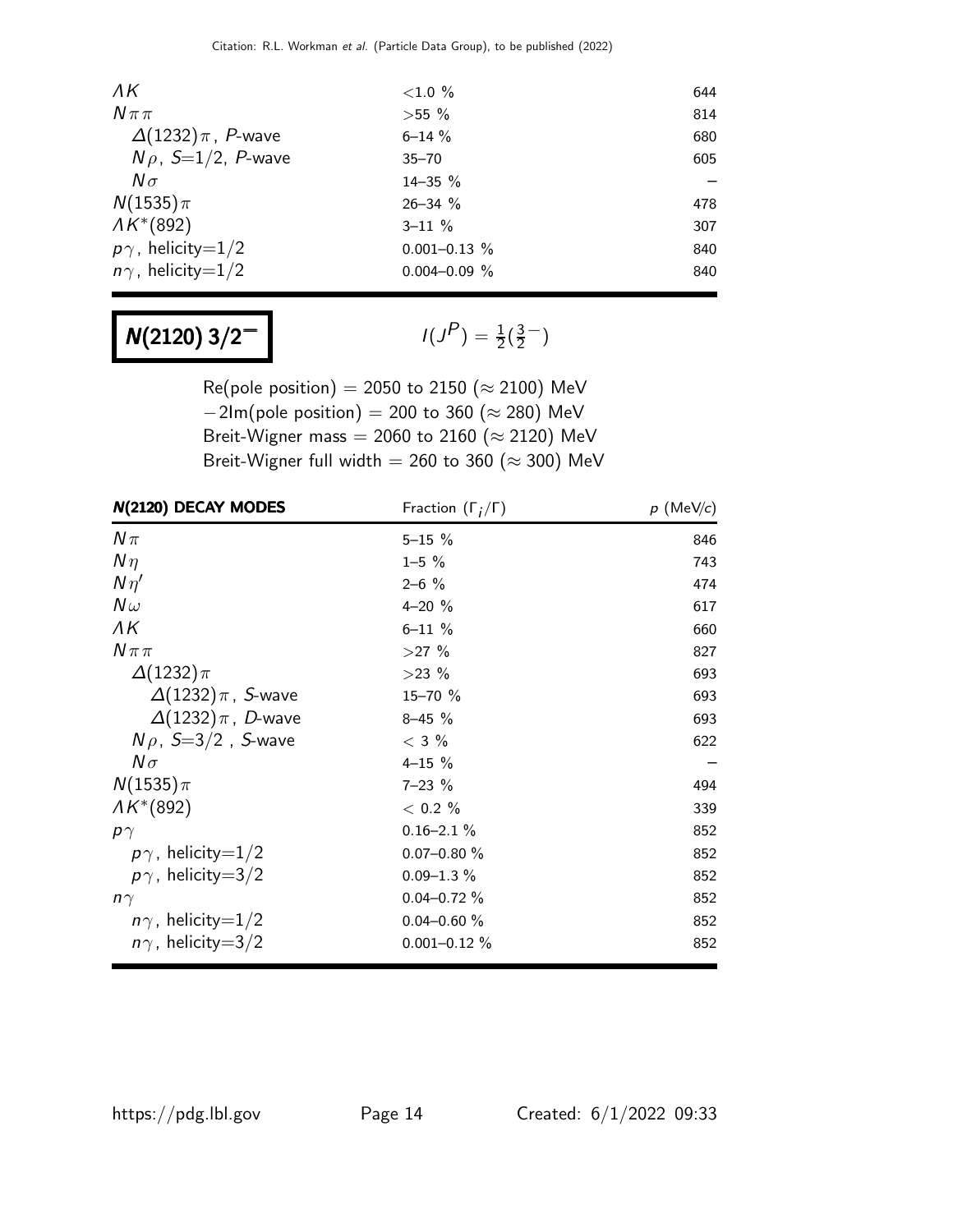#### N(2190) 7/2<sup>-</sup>

$$
I(J^P) = \frac{1}{2}(\frac{7}{2}^-)
$$

Re(pole position) = 2050 to 2150 ( $\approx$  2100) MeV  $-2$ Im(pole position) = 300 to 500 ( $\approx$  400) MeV Breit-Wigner mass = 2140 to 2220 ( $\approx$  2180) MeV Breit-Wigner full width = 300 to 500 ( $\approx$  400) MeV

| N(2190) DECAY MODES        | Fraction $(\Gamma_i/\Gamma)$ | $p$ (MeV/c) |
|----------------------------|------------------------------|-------------|
| $N\pi$                     | $10 - 20 \%$                 | 882         |
| $N\eta$                    | $1 - 5 \%$                   | 785         |
| $N\omega$                  | $8 - 20 \%$                  | 667         |
| ΛK                         | $0.2 - 0.8 \%$               | 705         |
| $N\pi\pi$                  | $22 - 51 \%$                 | 864         |
| $\Delta(1232)\pi$ , D-wave | $19 - 31 \%$                 | 734         |
| $N\rho$ , S=3/2, D-wave    | ${<}11\%$                    | 672         |
| $N\sigma$                  | $3 - 9\%$                    |             |
| $AK^*(892)$                | $0.2 - 0.8 \%$               | 423         |
| $p\gamma$                  | ${<}0.08\%$                  | 888         |
| $p\gamma$ , helicity=1/2   | $<0.06\%$                    | 888         |
| $p\gamma$ , helicity=3/2   | ${<}0.02%$                   | 888         |
| $n\gamma$                  | $<0.04\%$                    | 888         |
| $n\gamma$ , helicity=1/2   | ${<}0.01\%$                  | 888         |
| $n\gamma$ , helicity=3/2   | ${<}0.03\%$                  | 888         |

### $N(2220)$  9/2<sup>+</sup>

 $P$ ) =  $\frac{1}{2}(\frac{9}{2})$  $\frac{9}{2}$ <sup>+</sup>)

Re(pole position) = 2130 to 2200 ( $\approx$  2170) MeV  $-2$ Im(pole position) = 360 to 480 ( $\approx$  400) MeV Breit-Wigner mass = 2200 to 2300 ( $\approx$  2250) MeV Breit-Wigner full width = 350 to 500 ( $\approx$  400) MeV

| N(2220) DECAY MODES | Fraction $(\Gamma_i/\Gamma)$ | $p$ (MeV/c) |
|---------------------|------------------------------|-------------|
| $N\pi$              | $15 - 30 \%$                 | 924         |
|                     |                              |             |

N(2250) 9/2<sup>-1</sup>

 $P$ ) =  $\frac{1}{2}(\frac{9}{2})$  $\frac{9}{2}$   $^{-}$ )

Re(pole position) = 2150 to 2250 ( $\approx$  2200) MeV  $-2$ Im(pole position) = 350 to 500 ( $\approx$  420) MeV Breit-Wigner mass = 2250 to 2320 ( $\approx$  2280) MeV Breit-Wigner full width = 300 to 600 ( $\approx$  500) MeV

https://pdg.lbl.gov Page 15 Created: 6/1/2022 09:33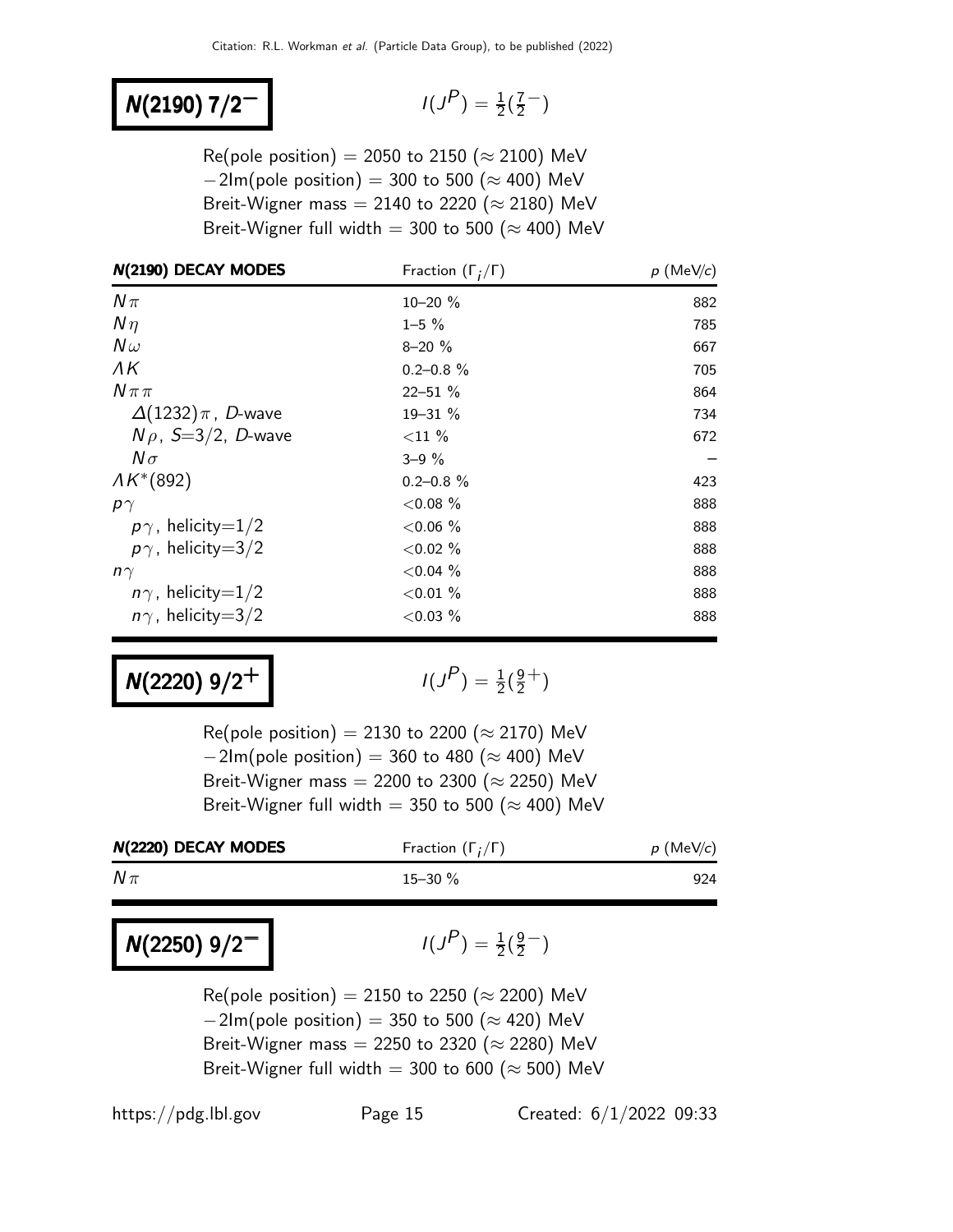| N(2250) DECAY MODES | Fraction $(\Gamma_i/\Gamma)$ | $p$ (MeV/c) |
|---------------------|------------------------------|-------------|
| $N\pi$              | $5 - 15 \%$                  | 941         |
| $N\eta$             | ${<}5\%$                     | 852         |
| $\Lambda K$         | $1 - 3 \%$                   | 777         |

$$
N(2600) 11/2^ I(J^P) = \frac{1}{2}(\frac{11}{2}^-)
$$

Breit-Wigner mass = 2550 to 2750 ( $\approx$  2600) MeV Breit-Wigner full width = 500 to 800 ( $\approx$  650) MeV

| N(2600) DECAY MODES | Fraction $(\Gamma_i/\Gamma)$ | $p \text{ (MeV/}c)$ |
|---------------------|------------------------------|---------------------|
| $N\pi$              | $3 - 8 \%$                   | 1126                |

# ∆ BARYONS  $(S = 0, I = 3/2)$

 $\Delta^{++}$  = uuu,  $\Delta^{+}$  = uud,  $\Delta^{0}$  = udd,  $\Delta^{-}$  = ddd

$$
\Delta(1232) 3/2^+ \qquad \qquad
$$

 $P$ ) =  $\frac{3}{2}(\frac{3}{2})$  $\frac{3}{2}$ <sup>+</sup>)

Re(pole position) = 1209 to 1211 ( $\approx$  1210) MeV  $-2$ Im(pole position) = 98 to 102 ( $\approx$  100) MeV Breit-Wigner mass (mixed charges) = 1230 to 1234 ( $\approx$  1232) MeV Breit-Wigner full width (mixed charges) = 114 to 120 ( $\approx$  117) MeV

| $\Delta(1232)$ DECAY MODES | Fraction $(\Gamma_i/\Gamma)$   | $p$ (MeV/c) |
|----------------------------|--------------------------------|-------------|
| $N\pi$                     | $\frac{0}{0}$<br>99.4          | 229         |
| $N \gamma$                 | $0.55 - 0.65 \%$               | 259         |
| $N\gamma$ , helicity=1/2   | $0.11 - 0.13 \%$               | 259         |
| $N\gamma$ , helicity=3/2   | $0.44 - 0.52 \%$               | 259         |
| $p e^+ e^-$                | $(4.2 \pm 0.7) \times 10^{-5}$ | 259         |

```
\Delta(1600) 3/2<sup>+</sup>
```
 $P$ ) =  $\frac{3}{2}(\frac{3}{2})$  $\frac{3}{2}$ <sup>+</sup>)

Re(pole position) = 1460 to 1560 ( $\approx$  1510) MeV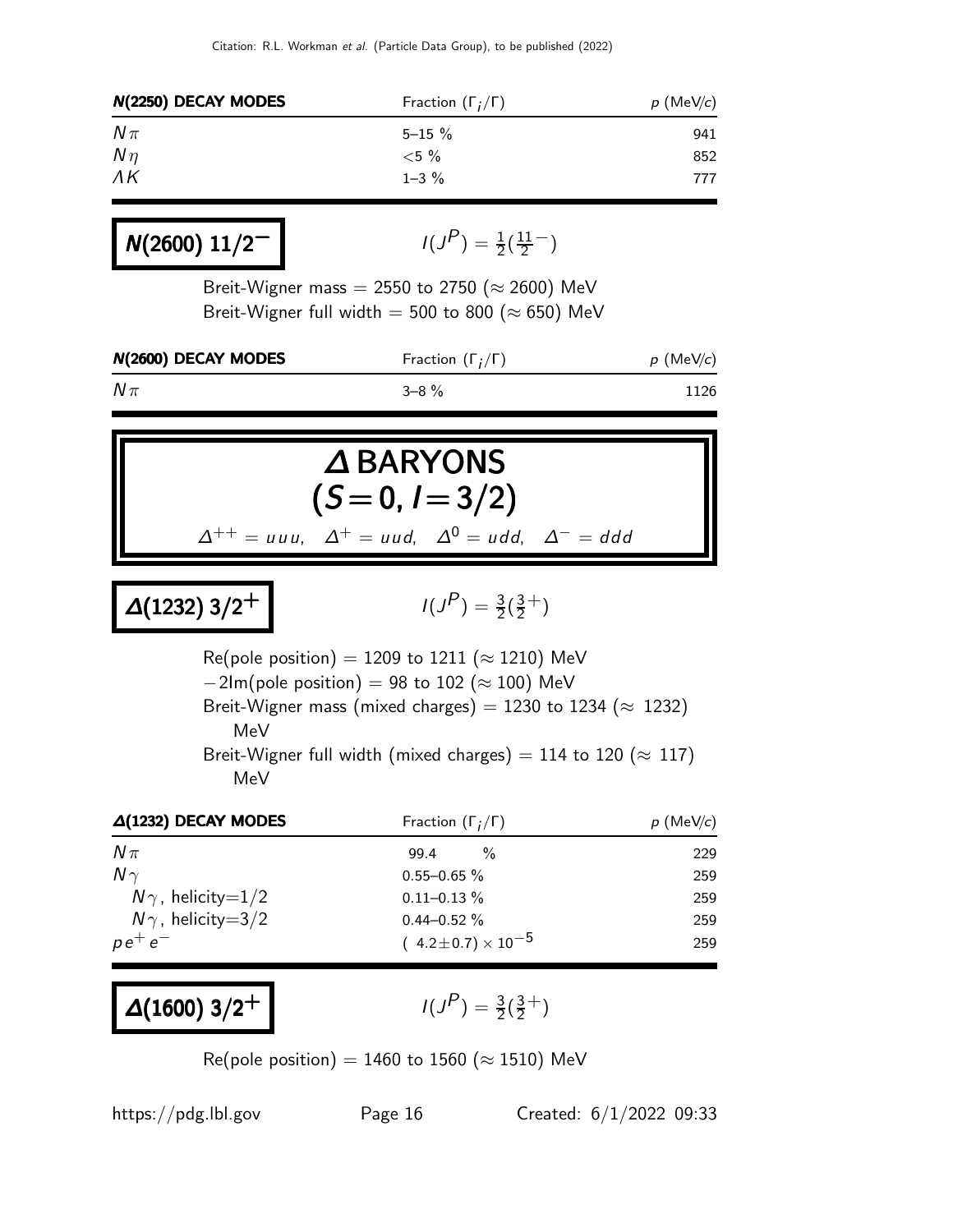$-2$ Im(pole position) = 200 to 340 ( $\approx$  270) MeV Breit-Wigner mass = 1500 to 1640 ( $\approx$  1570) MeV Breit-Wigner full width = 200 to 300 ( $\approx$  250) MeV

| $\Delta(1600)$ DECAY MODES | Fraction $(\Gamma_i/\Gamma)$ | $p$ (MeV/c) |
|----------------------------|------------------------------|-------------|
| $N\pi$                     | $8 - 24%$                    | 492         |
| $N\pi\pi$                  | $58 - 84 \%$                 | 454         |
| $\Delta(1232)\pi$          | $58 - 82 \%$                 | 276         |
| $\Delta(1232)\pi$ , P-wave | $72 - 82%$                   | 276         |
| $\Delta(1232)\pi$ , F-wave | ${<}2\%$                     | 276         |
| $N(1440)\pi$               | $17 - 27%$                   | $\ddagger$  |
| $N\gamma$                  | $0.001 - 0.035 \%$           | 505         |
| $N\gamma$ , helicity=1/2   | $0.0 - 0.02 \%$              | 505         |
| $N\gamma$ , helicity=3/2   | $0.001 - 0.015 \%$           | 505         |

# $\Delta(1620)$   $1/2^-$

 $P$ ) =  $\frac{3}{2}(\frac{1}{2})$  $\frac{1}{2}$   $^{-}$ )

Re(pole position) = 1590 to 1610 ( $\approx$  1600) MeV  $-2$ Im(pole position) = 100 to 140 ( $\approx$  120) MeV Breit-Wigner mass = 1590 to 1630 ( $\approx$  1610) MeV Breit-Wigner full width = 110 to 150 ( $\approx$  130) MeV

| $\Delta(1620)$ DECAY MODES | Fraction $(\Gamma_i/\Gamma)$ | $p$ (MeV/c) |
|----------------------------|------------------------------|-------------|
| $N\pi$                     | $25 - 35 \%$                 | 520         |
| $N\pi\pi$                  | $>67\%$                      | 484         |
| $\Delta(1232)\pi$ , D-wave | $44 - 72%$                   | 311         |
| $N \rho$                   | $23 - 32%$                   | $\ddagger$  |
| $N\rho$ , S=1/2, S-wave    | $23 - 32%$                   | Ť           |
| $N\rho$ , S=3/2, D-wave    | $< 0.04\%$                   | Ť           |
| $N(1440)\pi$               | ${<}9\%$                     | 98          |
| $N\gamma$ , helicity=1/2   | $0.03 - 0.10 \%$             | 532         |

### $\Delta(1700)$  3/2<sup>-1</sup>

$$
I(J^P) = \frac{3}{2}(\frac{3}{2}^-)
$$

Re(pole position) = 1640 to 1690 ( $\approx$  1665) MeV  $-2$ Im(pole position) = 200 to 300 ( $\approx$  250) MeV Breit-Wigner mass = 1690 to 1730 ( $\approx$  1710) MeV Breit-Wigner full width = 220 to 380 ( $\approx$  300) MeV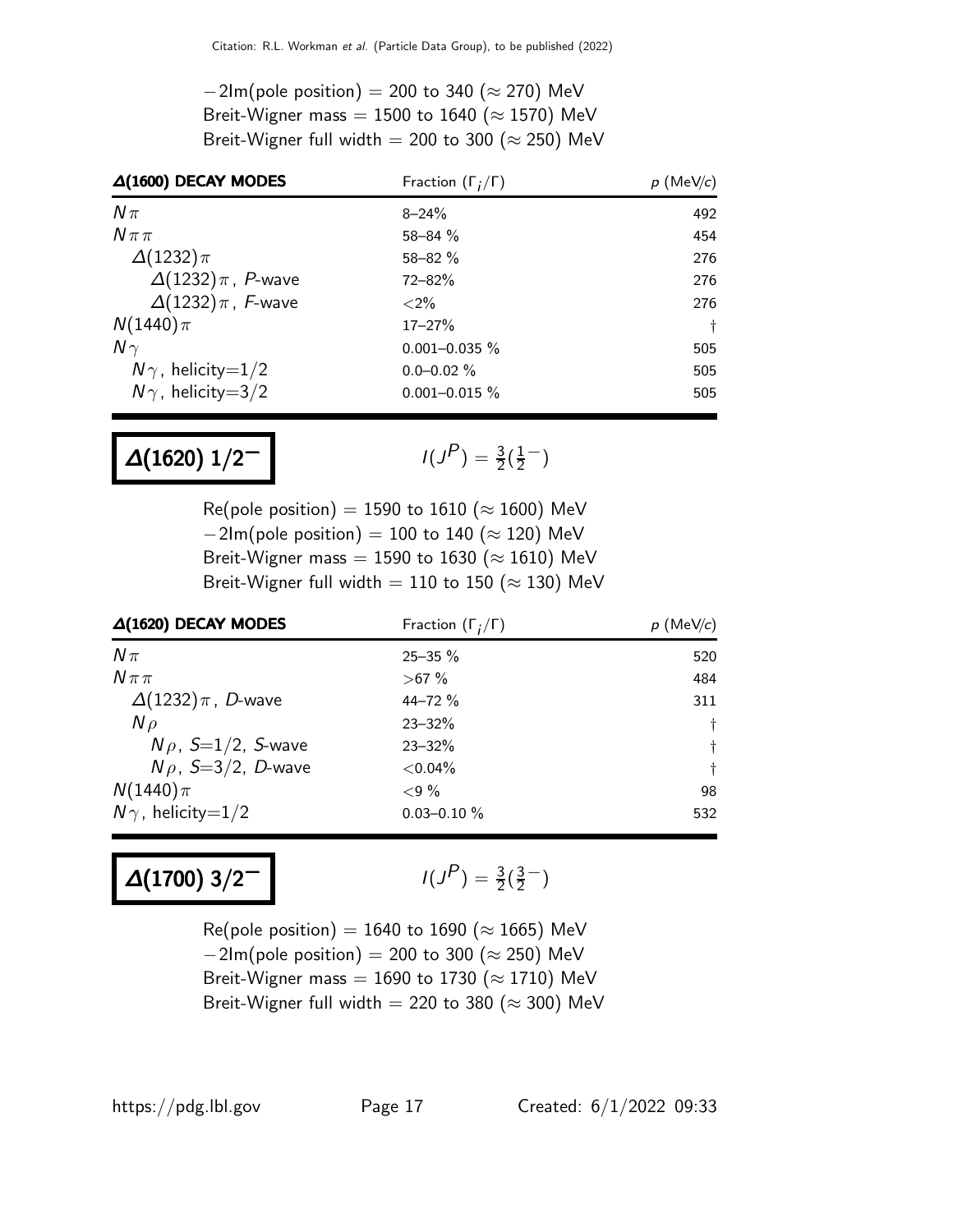| $\Delta(1700)$ DECAY MODES | Fraction $(\Gamma_i/\Gamma)$ | $p$ (MeV/c) |
|----------------------------|------------------------------|-------------|
| $N\pi$                     | $10 - 20 \%$                 | 588         |
| $N\pi\pi$                  | $>31\%$                      | 557         |
| $\Delta(1232)\pi$          | $9 - 70 \%$                  | 394         |
| $\Delta(1232)\pi$ , S-wave | $5 - 54 \%$                  | 394         |
| $\Delta(1232)\pi$ , D-wave | $4 - 16 \%$                  | 394         |
| $N\rho$ , S=3/2, S-wave    | $22 - 32%$                   | $\ddagger$  |
| $N(1520)\pi$ , P-wave      | $1 - 5 \%$                   | 133         |
| $N(1535)\pi$               | $0.5 - 1.5 \%$               | 113         |
| $\Delta(1232)\eta$         | $3 - 7\%$                    | Ť           |
| $N\gamma$                  | $0.22 - 0.60 \%$             | 598         |
| $N\gamma$ , helicity=1/2   | $0.12 - 0.30 \%$             | 598         |
| $N\gamma$ , helicity=3/2   | $0.10 - 0.30 \%$             | 598         |

### $\Delta(1900)$   $1/2^-$

$$
I(J^P) = \frac{3}{2}(\frac{1}{2}^-)
$$

Re(pole position) = 1830 to 1900 ( $\approx$  1865) MeV  $-2$ Im(pole position) = 180 to 300 ( $\approx$  240) MeV Breit-Wigner mass = 1840 to 1920 ( $\approx$  1860) MeV Breit-Wigner full width = 180 to 320 ( $\approx$  250) MeV

| $\Delta(1900)$ DECAY MODES  | Fraction $(\Gamma_i/\Gamma)$ | $p$ (MeV/c) |
|-----------------------------|------------------------------|-------------|
| $N\pi$                      | $4 - 12%$                    | 685         |
| ΣΚ                          | seen                         | 367         |
| $N\pi\pi$                   | $> 52\%$                     | 660         |
| $\Delta(1232)\pi$ , D-wave  | $30 - 70%$                   | 509         |
| $N \rho$                    | $22 - 60 \%$                 | 360         |
| $N \rho$ , $S=1/2$ , S-wave | $11 - 35%$                   | 360         |
| $N\rho$ , S=3/2, D-wave     | $11 - 25%$                   | 360         |
| $N(1440)\pi$                | $3 - 32%$                    | 353         |
| $N(1520)\pi$                | $2 - 10\%$                   | 288         |
| $\Delta(1232)\eta$          | $< 2\%$                      | 251         |
| $N\gamma$ , helicity=1/2    | $0.06 - 0.43 \%$             | 693         |

 $\Delta(1905)$  5/2<sup>+</sup>

$$
I(J^P) = \frac{3}{2}(\frac{5}{2}^+)
$$

Re(pole position) = 1770 to 1830 ( $\approx$  1800) MeV  $-2\text{Im}(\text{pole position}) = 260 \text{ to } 340 \approx 300$ ) MeV Breit-Wigner mass = 1855 to 1910 ( $\approx$  1880) MeV Breit-Wigner full width = 270 to 400 ( $\approx$  330) MeV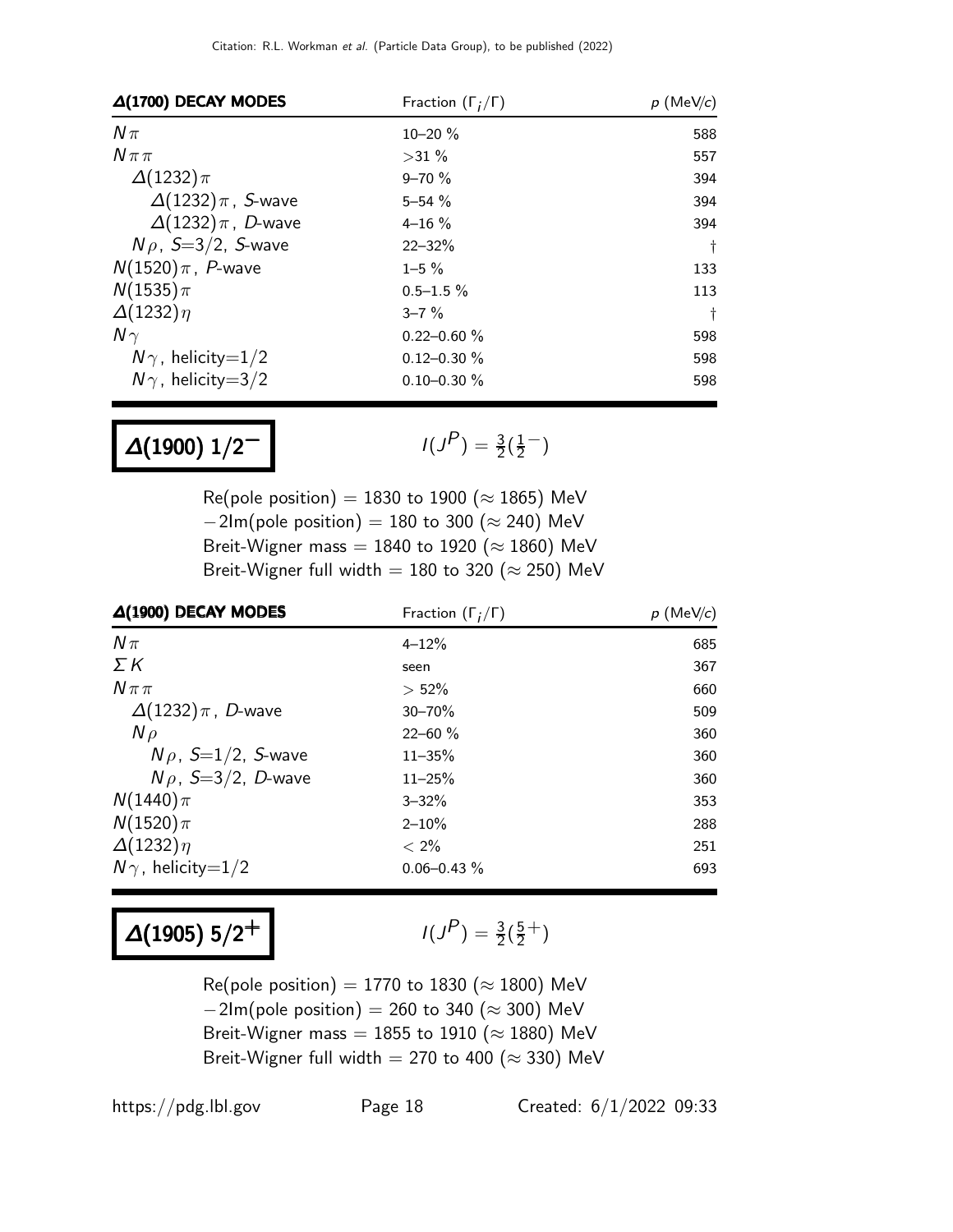| $\Delta(1905)$ DECAY MODES | Fraction $(\Gamma_i/\Gamma)$ | $p$ (MeV/c) |
|----------------------------|------------------------------|-------------|
| $N\pi$                     | $9 - 15%$                    | 698         |
| $N\pi\pi$                  | $>65\%$                      | 673         |
| $\Delta(1232)\pi$          | >48%                         | 524         |
| $\Delta(1232)\pi$ , P-wave | $8 - 43%$                    | 524         |
| $\Delta(1232)\pi$ , F-wave | $40 - 58%$                   | 524         |
| $N\rho$ , S=3/2, P-wave    | $17 - 35%$                   | 385         |
| $N(1535)\pi$               | $< 1\%$                      | 293         |
| $N(1680)\pi$ , P-wave      | $5 - 15%$                    | 133         |
| $\Delta(1232)\eta$         | $2 - 6\%$                    | 282         |
| $N\gamma$                  | $0.012 - 0.036 \%$           | 706         |
| $N\gamma$ , helicity=1/2   | $0.002 - 0.006$ %            | 706         |
| $N\gamma$ , helicity=3/2   | $0.01 - 0.03 \%$             | 706         |

# $\Delta(1910)$   $1/2^+$

 $P$ ) =  $\frac{3}{2}(\frac{1}{2})$  $(\frac{1}{2}^{+})$ 

Re(pole position) = 1830 to 1890 ( $\approx$  1860) MeV  $-2$ Im(pole position) = 200 to 400 ( $\approx$  300) MeV Breit-Wigner mass = 1850 to 1950 ( $\approx$  1900) MeV Breit-Wigner full width = 200 to 400 ( $\approx$  300) MeV

| $\Delta(1910)$ DECAY MODES | Fraction $(\Gamma_i/\Gamma)$ | $p$ (MeV/c) |  |
|----------------------------|------------------------------|-------------|--|
| $N\pi$                     | $10 - 30\%$                  | 710         |  |
| ΣΚ                         | $4 - 14%$                    | 410         |  |
| $\Delta(1232)\pi$          | $34 - 66%$                   | 539         |  |
| $N(1440)\pi$               | $3 - 45%$                    | 386         |  |
| $\Delta(1232)\eta$         | $5 - 13%$                    | 310         |  |
| $N\gamma$ , helicity=1/2   | $0.0 - 0.02 \%$              | 718         |  |

 $\Delta(1920)$  3/2<sup>+</sup>

 $P$ ) =  $\frac{3}{2}(\frac{3}{2})$  $\frac{3}{2}$ <sup>+</sup>)

Re(pole position) = 1850 to 1950 ( $\approx$  1900) MeV  $-2$ Im(pole position) = 200 to 400 ( $\approx$  300) MeV Breit-Wigner mass = 1870 to 1970 ( $\approx$  1920) MeV Breit-Wigner full width = 240 to 360 ( $\approx$  300) MeV

| $\Delta(1920)$ DECAY MODES | Fraction $(\Gamma_i/\Gamma)$ | $p$ (MeV/c)               |
|----------------------------|------------------------------|---------------------------|
| $N\pi$                     | $5 - 20 \%$                  | 723                       |
| ΣΚ                         | $2 - 6 \%$                   | 431                       |
| $N\pi\pi$                  | $>46\%$                      | 699                       |
| $\Delta(1232)\pi$          | $>46\%$                      | 553                       |
| https://pdg.lbl.gov        | Page 19                      | Created: $6/1/2022$ 09:33 |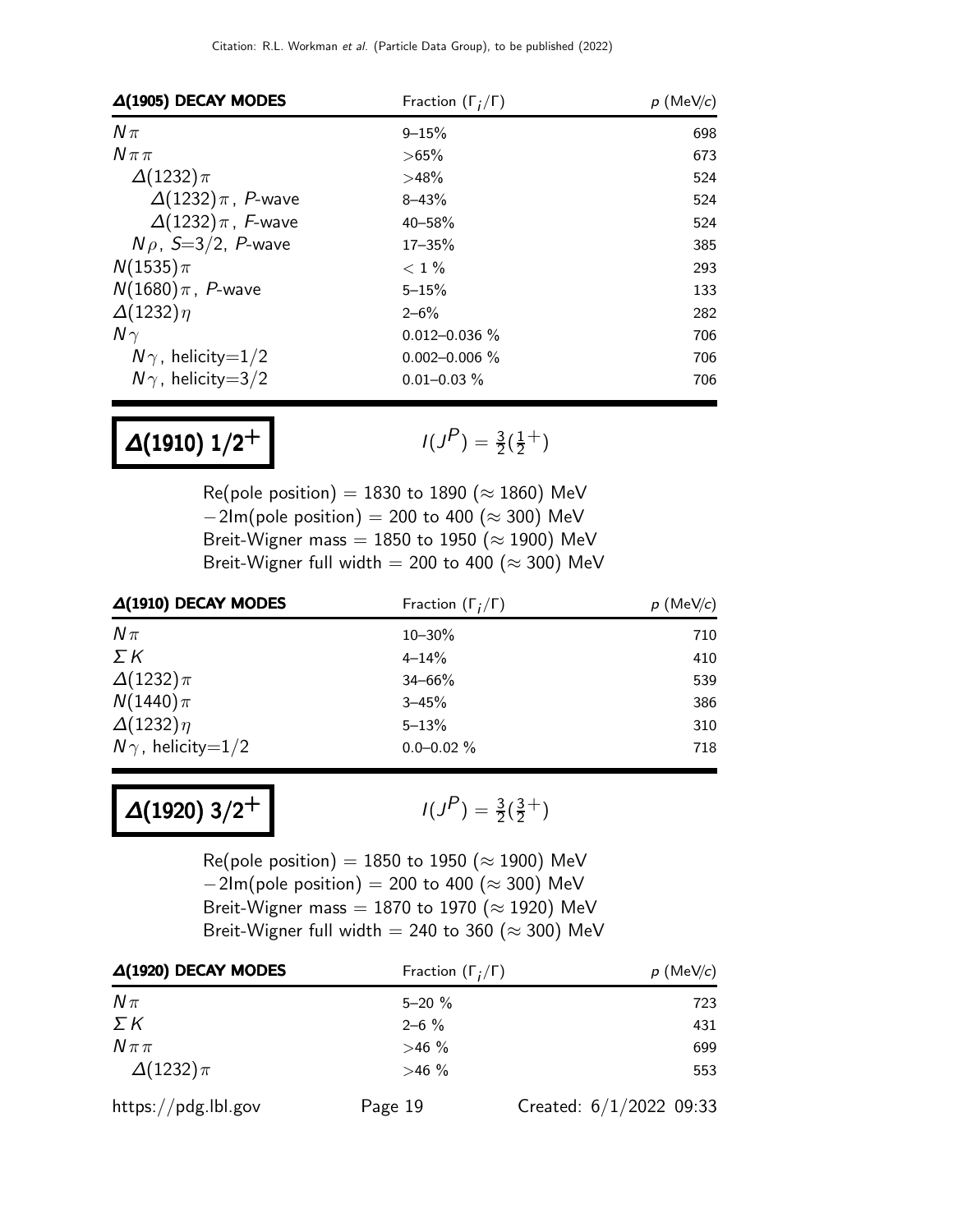| $\Delta(1232)\pi$ , P-wave | $2 - 28 \%$      | 553 |
|----------------------------|------------------|-----|
| $\Delta(1232)\pi$ , F-wave | $44 - 72$ %      | 553 |
| $N(1440)\pi$ , P-wave      | $4 - 86 \%$      | 403 |
| $N(1520)\pi$ , S-wave      | ${<}5\%$         | 341 |
| $N(1535)\pi$               | ${<}2\%$         | 328 |
| Na <sub>0</sub> (980)      | seen             | 41  |
| $\Delta(1232)\eta$         | $5 - 17 \%$      | 336 |
| $N\gamma$                  | $0.01 - 0.84 \%$ | 731 |
| $N\gamma$ , helicity=1/2   | $0.0 - 0.42 \%$  | 731 |
| $N\gamma$ , helicity=3/2   | $0.01 - 0.42 \%$ | 731 |

# $\Delta(1930)$  5/2<sup>-1</sup>

 $P$ ) =  $\frac{3}{2}(\frac{5}{2})$  $\frac{5}{2}$  – )

Re(pole position) = 1840 to 1920 ( $\approx$  1880) MeV  $-2$ Im(pole position) = 230 to 330 ( $\approx$  280) MeV Breit-Wigner mass = 1900 to 2000 ( $\approx$  1950) MeV Breit-Wigner full width = 200 to 400 ( $\approx$  300) MeV

| $\Delta(1930)$ DECAY MODES | Fraction $(\Gamma_i/\Gamma)$ | $p$ (MeV/c) |
|----------------------------|------------------------------|-------------|
| $N\pi$                     | $5 - 15 \%$                  | 742         |
| $N\gamma$                  | $0.0 - 0.01 \%$              | 749         |
| $N\gamma$ , helicity=1/2   | $0.0 - 0.005 \%$             | 749         |
| $N\gamma$ , helicity=3/2   | $0.0 - 0.004 \%$             | 749         |

 $\Delta(1950)$  7/2<sup>+</sup>

$$
I(J^P) = \frac{3}{2}(\frac{7}{2}^+)
$$

Re(pole position) = 1870 to 1890 ( $\approx$  1880) MeV  $-2$ Im(pole position) = 220 to 260 ( $\approx$  240) MeV Breit-Wigner mass = 1915 to 1950 ( $\approx$  1930) MeV Breit-Wigner full width = 235 to 335 ( $\approx$  285) MeV

| $\Delta(1950)$ DECAY MODES | Fraction $(\Gamma_i/\Gamma)$ | $p$ (MeV/c) |
|----------------------------|------------------------------|-------------|
| $N\pi$                     | $35 - 45 \%$                 | 729         |
| ΣΚ                         | $0.3 - 0.5 \%$               | 441         |
| $N \pi \pi$                | $37 - 77$ %                  | 706         |
| $\Delta(1232)\pi$ , F-wave | $1 - 9\%$                    | 560         |
| $N(1680)\pi$ , P-wave      | $3 - 9\%$                    | 191         |
| $\Delta(1232)\eta$         | $< 0.6 \%$                   | 349         |
| $N\gamma$                  | $0.06 - 0.14$ %              | 737         |
| $N\gamma$ , helicity=1/2   | $0.03 - 0.05 \%$             | 737         |
| $N\gamma$ , helicity=3/2   | $0.04 - 0.09 \%$             | 737         |

https://pdg.lbl.gov Page 20 Created: 6/1/2022 09:33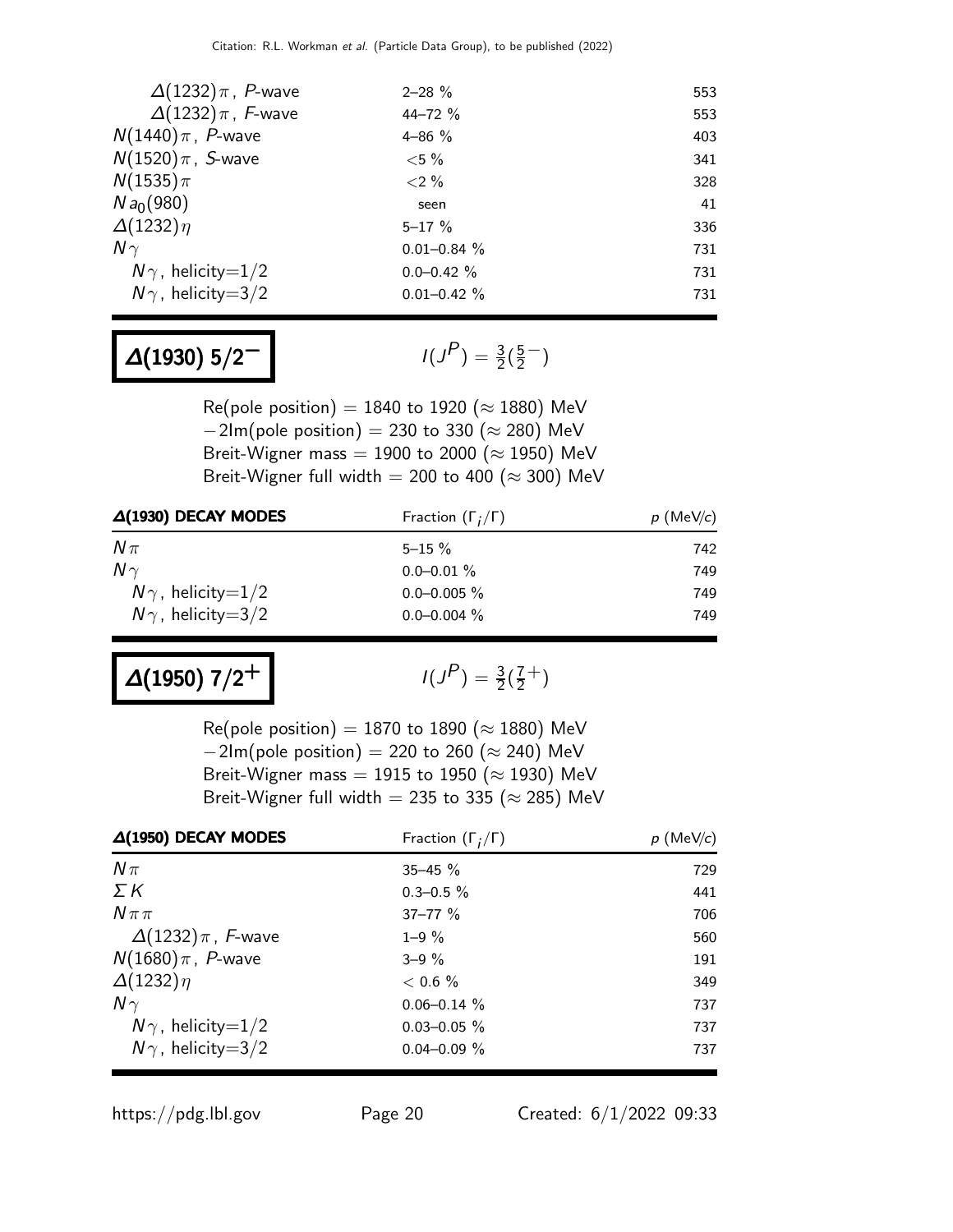### <sup>∆</sup>(2200) 7/2<sup>−</sup> <sup>I</sup>(<sup>J</sup>

$$
I(J^P) = \frac{3}{2}(\frac{7}{2}^-)
$$

Re(pole position) = 2050 to 2150 ( $\approx$  2100) MeV  $-2$ Im(pole position) = 260 to 420 ( $\approx$  340) MeV Breit-Wigner mass = 2150 to 2250 ( $\approx$  2200) MeV Breit-Wigner full width = 200 to 500 ( $\approx$  350) MeV

| $\Delta(2200)$ DECAY MODES | Fraction $(\Gamma_i/\Gamma)$ | $p$ (MeV/c) |
|----------------------------|------------------------------|-------------|
| $N\pi$                     | $2 - 8 \%$                   | 894         |
| $\Sigma K$                 | $1 - 7 \%$                   | 672         |
| $N \pi \pi$                | >45%                         | 876         |
| $\Delta \pi$               | >45%                         | 747         |
| $\Delta \pi$ , D-wave      | $>40\%$                      | 747         |
| $\Delta \pi$ , G-wave      | $5 - 25 \%$                  | 747         |
| $\Delta \eta$ , D-wave     | seen                         | 614         |

$$
\Delta(2420) 11/2^+
$$

$$
I(J^P) = \frac{3}{2}(\frac{11}{2}^+)
$$

Re(pole position) = 2300 to 2500 ( $\approx$  2400) MeV  $-2$ Im(pole position) = 350 to 550 ( $\approx$  450) MeV Breit-Wigner mass = 2300 to 2600 ( $\approx$  2450) MeV Breit-Wigner full width = 300 to 700 ( $\approx$  500) MeV

| $\Delta(2420)$ DECAY MODES | Fraction $(\Gamma_i/\Gamma)$ | $p$ (MeV/c) |
|----------------------------|------------------------------|-------------|
| $N\pi$                     | $5 - 10 \%$                  | 1040        |

$$
\mathbf{A} \text{ BARYONS} \n(S = -1, I = 0) \n\frac{\lambda^0 = u ds}
$$

 $\Lambda$  |  $\qquad \qquad$  |  $\qquad \qquad$  |  $\qquad \qquad$  |  $\qquad \qquad$  |  $\qquad \qquad$  |  $\qquad \qquad$  |  $\qquad \qquad$  |  $\qquad \qquad$  |  $\qquad \qquad$  |  $\qquad \qquad$  |  $\qquad \qquad$  |  $\qquad \qquad$  |  $\qquad \qquad$  |  $\qquad \qquad$  |  $\qquad \qquad$  |  $\qquad \qquad$  |  $\qquad \qquad$  |  $\qquad \qquad$  |  $\qquad \qquad$  |  $\qquad \$ 

$$
I(J^P)=0(\tfrac{1}{2}^+)
$$

Mass  $m = 1115.683 \pm 0.006$  MeV  $(m_A - m_{\overline{A}}) / m_A = (-0.1 \pm 1.1) \times 10^{-5}$  (S = 1.6) Mean life  $\tau = (2.632 \pm 0.020) \times 10^{-10}$  s  $(S = 1.6)$  $\left(\tau_{\,{\bm \Lambda}}\ -\ \tau_{\,\overline{\bm \Lambda}}\right)\ /\ \tau_{\,{\bm \Lambda}} = -\,0.001\,\pm\,0.009$  $c\tau = 7.89$  cm Magnetic moment  $\mu = -0.613 \pm 0.004 \mu_N$ Electric dipole moment  $d < 1.5 \times 10^{-16}$  e cm, CL = 95%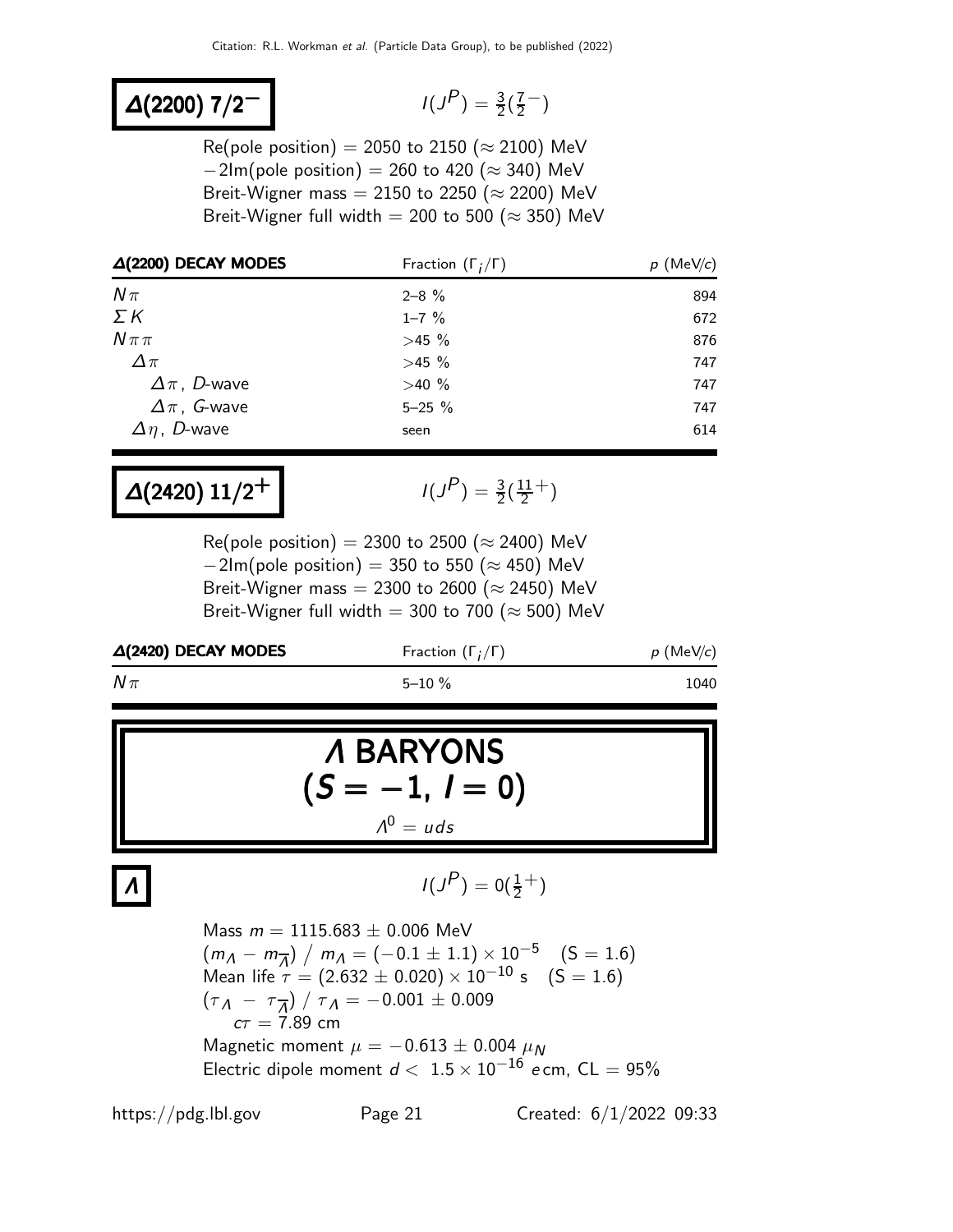#### Decay parameters

| $p\pi^-$            | $\alpha_{-} = 0.732 \pm 0.014 \quad (S = 2.3)$                                                                                                                      |
|---------------------|---------------------------------------------------------------------------------------------------------------------------------------------------------------------|
| $\overline{p}\pi^+$ | $\alpha_{+} = -0.758 \pm 0.012$                                                                                                                                     |
|                     | $\overline{\alpha}_0$ FOR $\overline{\Lambda} \rightarrow \overline{n}\pi^0 = -0.692 \pm 0.017$                                                                     |
| $p\pi^-$            | $\phi_- = (-6.5 \pm 3.5)$ <sup>o</sup>                                                                                                                              |
| $\blacksquare$      | $\gamma_- = 0.76^{[n]}$                                                                                                                                             |
| $\mathbf{H}$        | $\Delta_{-} = (8 \pm 4)^{\circ}$ [n]                                                                                                                                |
|                     | $\overline{\alpha}_0$ / $\alpha_+$ in $\overline{\Lambda}$ $\rightarrow \overline{n}\pi^0$ , $\overline{\Lambda}$ $\rightarrow \overline{p}\pi^+ = 0.913 \pm 0.030$ |
|                     | $R =  G_E/G_M $ in $\Lambda \to p\pi^-$ , $\overline{\Lambda} \to \overline{p}\pi^+ = 0.96 \pm 0.14$                                                                |
|                     | $\Delta \Phi = \Phi_E - \Phi_M$ in $\Lambda \to p\pi^-$ , $\overline{\Lambda} \to \overline{p}\pi^+ = 37 \pm 13$ degrees                                            |
| $n\pi^0$            | $\alpha_0 = 0.74 \pm 0.05$                                                                                                                                          |
|                     | $p e^{-} \overline{\nu}_e$ $g_A/g_V = -0.718 \pm 0.015$ [i]                                                                                                         |

| A DECAY MODES                  | Fraction $(\Gamma_i/\Gamma)$                                     | Confidence level (MeV/c) |     |
|--------------------------------|------------------------------------------------------------------|--------------------------|-----|
|                                | $(63.9 \pm 0.5)$ %                                               |                          | 101 |
| $\frac{p\pi}{n\pi^0}$          | $(35.8 \pm 0.5)$ %                                               |                          | 104 |
| $n\gamma$                      | $(1.75 \pm 0.15) \times 10^{-3}$                                 |                          | 162 |
| $p\pi^{-}\gamma$               | $\begin{bmatrix} 0 \end{bmatrix}$ (8.4 ± 1.4) × 10 <sup>-4</sup> |                          | 101 |
| $pe^{-\overline{\nu}_e}$       | $(8.32 \pm 0.14) \times 10^{-4}$                                 |                          | 163 |
| $p\mu^{-}\overline{\nu}_{\mu}$ | $(1.57\pm0.35)\times10^{-4}$                                     |                          | 131 |

#### Lepton  $(L)$  and/or Baryon  $(B)$  number violating decay modes

| $\pi^+e^-$          | L, B | < 6         | $\times$ 10 <sup>-7</sup> | 90% | 549 |
|---------------------|------|-------------|---------------------------|-----|-----|
| $\pi^+ \mu^-$       | L, B | < 6         | $\times$ 10 $^{-7}$       | 90% | 544 |
| $\pi^{-} e^{+}$     | L, B | $\lt$ 4     | $\times$ 10 <sup>-7</sup> | 90% | 549 |
| $\pi^{-} \mu^{+}$   | L, B | < 6         | $\times$ 10 $^{-7}$       | 90% | 544 |
| $K^+e^-$            | L, B | $\langle$ 2 | $\times$ 10 $^{-6}$       | 90% | 449 |
| $K^+\mu^-$          | L, B | $\langle$ 3 | $\times$ 10 $^{-6}$       | 90% | 441 |
| $K^-e^+$            | L, B | $\langle$ 2 | $\times$ 10 $^{-6}$       | 90% | 449 |
| $K^ \mu^+$          | L, B | $\langle$ 3 | $\times$ 10 $^{-6}$       | 90% | 441 |
| $K_S^0$ $\nu$       | L, B | $\langle$ 2 | $\times$ 10 $^{-5}$       | 90% | 447 |
| $\overline{p}\pi^+$ | B    | $\lt$ 9     | $\times$ 10 <sup>-7</sup> | 90% | 101 |

 $Λ(1405) 1/2<sup>-</sup>$ 

$$
I(J^P)=0(\tfrac{1}{2}^-)
$$

Mass  $m = 1405.1^{+1.3}_{-1.0}$  MeV Full width  $\Gamma = 50.5 \pm 2.0$  MeV Below  $\overline{K}N$  threshold

| <b><i>A</i>(1405) DECAY MODES</b> | Fraction $(\Gamma_i/\Gamma)$ | $p$ (MeV/c) |
|-----------------------------------|------------------------------|-------------|
| $\Sigma \pi$                      | $100\%$                      | 155         |

https://pdg.lbl.gov Page 22 Created: 6/1/2022 09:33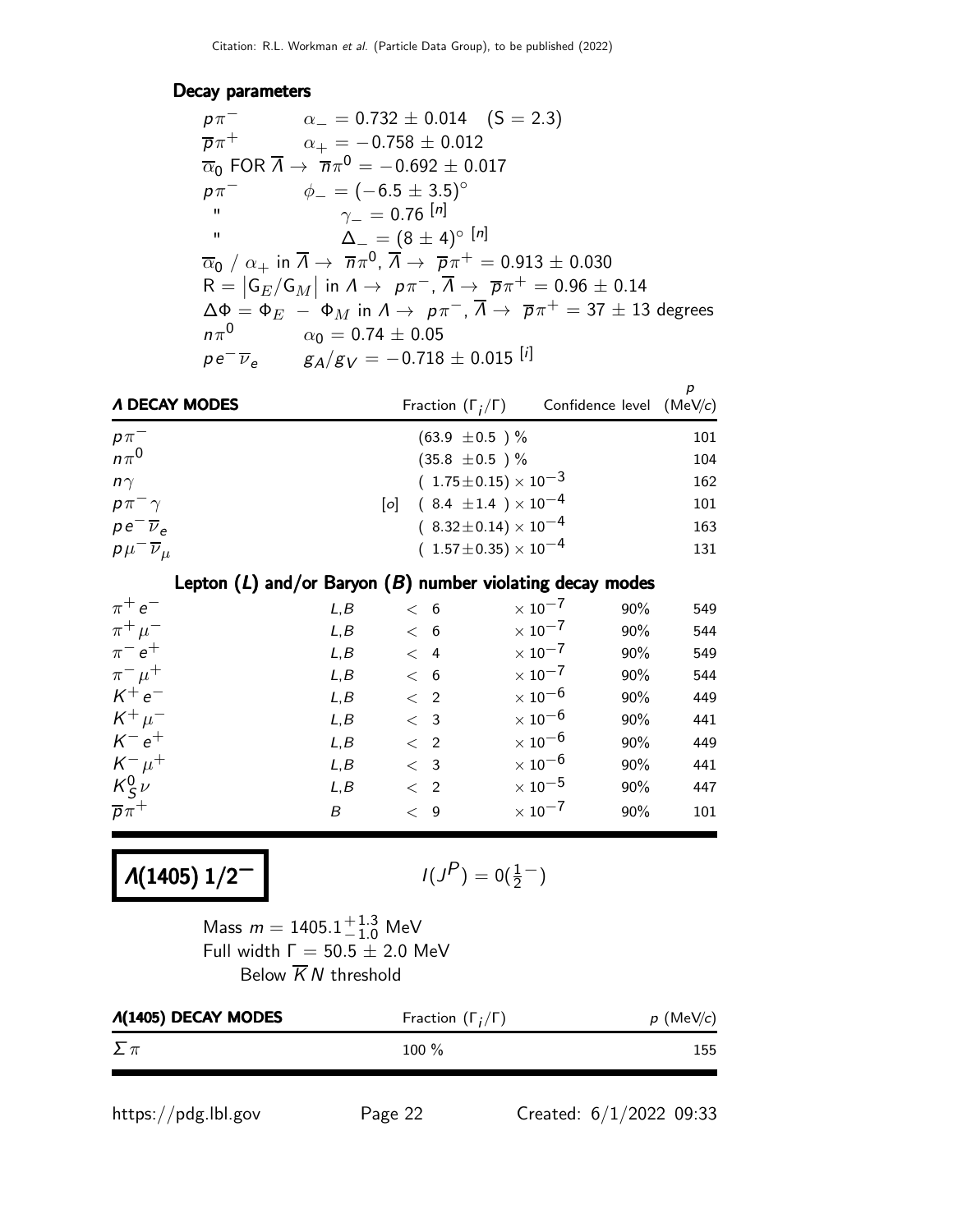#### $Λ(1520)$  3/2<sup>-</sup>

$$
I(J^P)=0(\tfrac{3}{2}^-)
$$

Mass  $m = 1518$  to 1520 ( $\approx$  1519) MeV [ $p$ ] Full width  $\Gamma = 15$  to 17 ( $\approx$  16) MeV [p]

| <b><i>A</i>(1520) DECAY MODES</b> | Fraction $(\Gamma_i/\Gamma)$ | $p$ (MeV/c) |
|-----------------------------------|------------------------------|-------------|
| $N\overline{K}$                   | $(45 \pm 1) \%$              | 242         |
| $\sum \pi$                        | $(42 \pm 1) \%$              | 268         |
| $\Lambda\pi\pi$                   | $(10 \pm 1) \%$              | 259         |
| $\sum \pi \pi$                    | $(0.9 \pm 0.1) \%$           | 168         |
| $\Lambda\gamma$                   | $(0.85 \pm 0.15)$ %          | 350         |

 $Λ(1600)$   $1/2<sup>+</sup>$ 

 $\left(P\right)=0(\frac{1}{2}^+)$ 

Mass  $m = 1570$  to 1630 ( $\approx 1600$ ) MeV Full width  $\Gamma = 150$  to 250 ( $\approx$  200) MeV

| <b>A(1600) DECAY MODES</b> | Fraction $(\Gamma_i/\Gamma)$ | $p$ (MeV/c) |
|----------------------------|------------------------------|-------------|
| $N\overline{K}$            | $15 - 30 \%$                 | 343         |
| $\sum \pi$                 | $10 - 60 \%$                 | 338         |
| $\Lambda \sigma$           | $(19\pm4)\%$                 |             |
| $\Sigma(1385)\pi$          | $(9\pm4)\%$                  | 158         |

 $Λ(1670)$   $1/2^-$ 

$$
I(J^P)=0(\frac{1}{2}^-)
$$

Mass  $m = 1670$  to 1678 ( $\approx 1674$ ) MeV Full width  $\Gamma = 25$  to 35 ( $\approx$  30) MeV

| <b><i>A</i>(1670) DECAY MODES</b>     | Fraction $(\Gamma_i/\Gamma)$ | $p$ (MeV/c) |
|---------------------------------------|------------------------------|-------------|
| $N\overline{K}$                       | $20 - 30 \%$                 | 418         |
| $\sum \pi$                            | 25-55 %                      | 398         |
| $\Lambda$                             | $10 - 25 \%$                 | 88          |
| $\Sigma(1385)\pi$ , D-wave            | $(6.0 \pm 2.0)\%$            | 235         |
| $N\overline{K}$ *(892), S=3/2, D-wave | $(5 \pm 4) \%$               | $\ddagger$  |
| $\Lambda \sigma$                      | $(20 \pm 8) \%$              |             |

### $\Lambda(1690)$  3/2<sup>-1</sup>

 $P$ ) = 0( $\frac{3}{2}$ )

Mass  $m = 1685$  to 1695 ( $\approx 1690$ ) MeV Full width  $\Gamma = 60$  to 80 ( $\approx$  70) MeV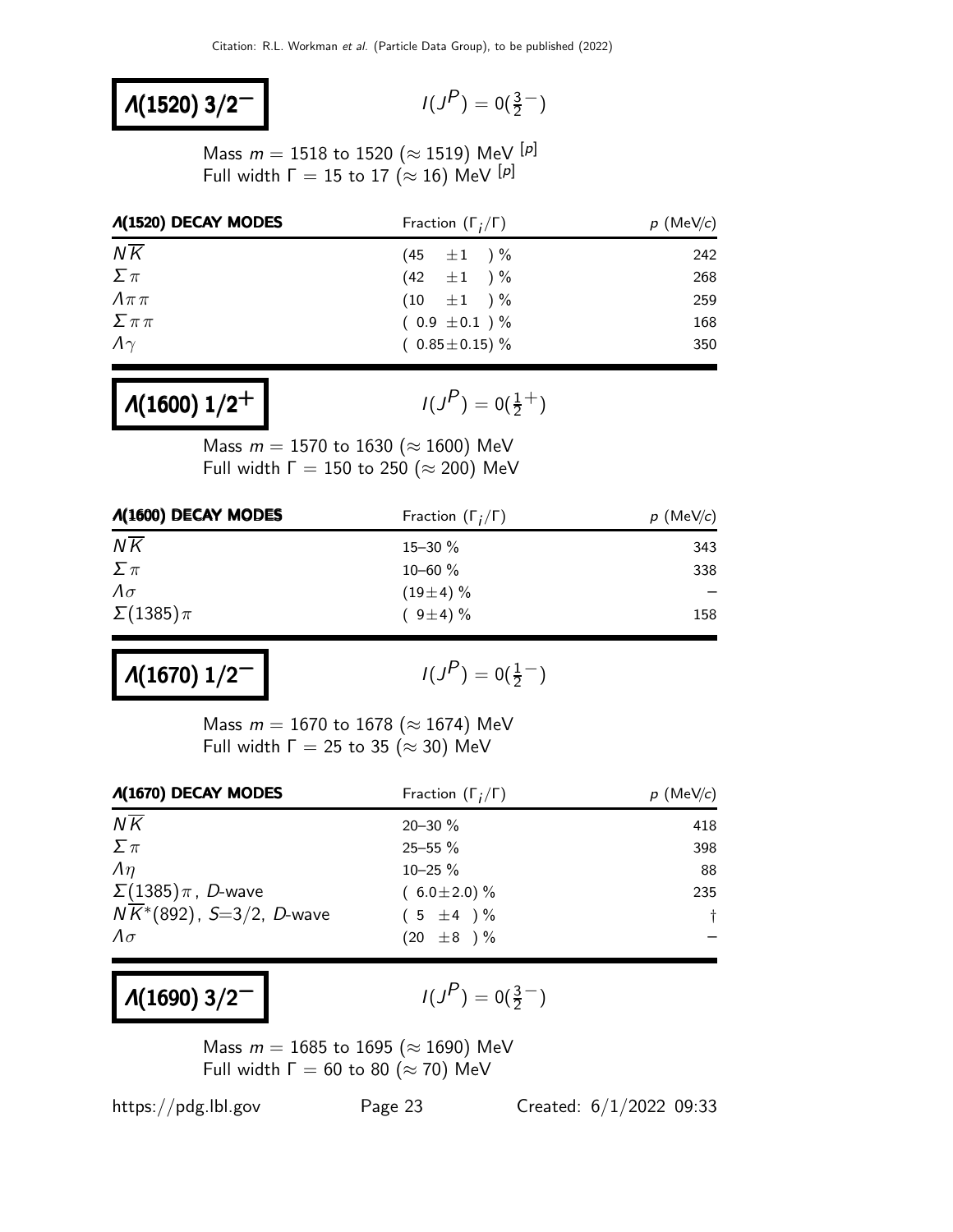| <b><i>A</i>(1690) DECAY MODES</b> | Fraction $(\Gamma_i/\Gamma)$ | $p$ (MeV/c) |
|-----------------------------------|------------------------------|-------------|
| $N\overline{K}$                   | $20 - 30 \%$                 | 433         |
| $\sum \pi$                        | $20 - 40 \%$                 | 410         |
| $\Lambda \sigma$                  | $(5.0 \pm 2.0)$ %            |             |
| $\Lambda \pi \pi$                 | $\sim$ 25 %                  | 419         |
| $\sum \pi \pi$                    | $\sim$ 20 %                  | 358         |
| $\Sigma(1385)\pi$ , S-wave        | $(9 \pm 5) \%$               | 251         |
| $\Sigma(1385)\pi$ , D-wave        | $(3.0 \pm 2.0)$ %            | 251         |

 $Λ(1800)$   $1/2^-$ 

 $P$ ) = 0( $\frac{1}{2}$ <sup>-</sup>)

Mass  $m = 1750$  to 1850 ( $\approx$  1800) MeV Full width  $\Gamma = 150$  to 250 ( $\approx$  200) MeV

| <b><i>A</i>(1800) DECAY MODES</b>  | Fraction $(\Gamma_i/\Gamma)$ | $p \text{ (MeV/}c)$ |
|------------------------------------|------------------------------|---------------------|
| $N\overline{K}$                    | $25 - 40 \%$                 | 528                 |
| $\Sigma \pi$                       | seen                         | 494                 |
| $\Lambda \sigma$                   | $(15 \pm 4)\%$               |                     |
| $\Sigma(1385)\pi$                  | seen                         | 349                 |
| $\Lambda$                          | $0.01$ to $0.10$             | 326                 |
| $N\overline{K}$ <sup>*</sup> (892) | seen                         |                     |

 $Λ(1810)$   $1/2<sup>+</sup>$ 

$$
I(J^P)=0(\tfrac{1}{2}^+)
$$

Mass  $m = 1740$  to 1840 ( $\approx$  1790) MeV Full width  $\Gamma = 50$  to 170 ( $\approx$  110) MeV

| Fraction $(\Gamma_i/\Gamma)$ | $p$ (MeV/c) |
|------------------------------|-------------|
| $0.05$ to $0.35$             | 520         |
| $(16 \pm 5)\%$               | 487         |
| $(40 \pm 15)\%$              | 340         |
| $30 - 60 \%$                 |             |
|                              |             |

 $Λ(1820) 5/2<sup>+</sup>$ 

 $P$ ) = 0( $\frac{5}{2}$ <sup>+</sup>)

Mass  $m = 1815$  to 1825 ( $\approx$  1820) MeV Full width  $\Gamma = 70$  to 90 ( $\approx 80$ ) MeV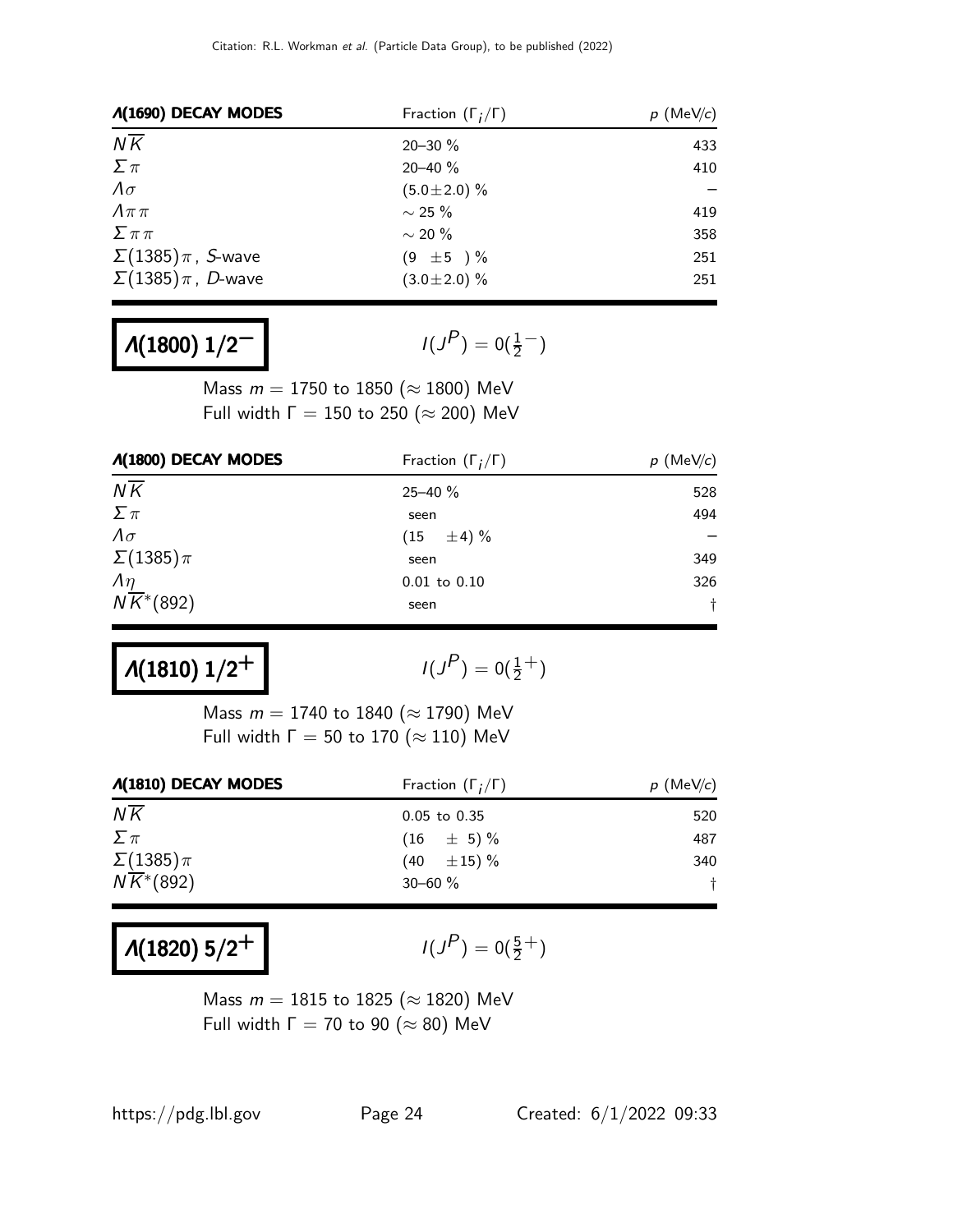| <b>A(1820) DECAY MODES</b>             | Fraction $(\Gamma_i/\Gamma)$ | $p$ (MeV/c) |
|----------------------------------------|------------------------------|-------------|
| $N\overline{K}$                        | $55 - 65 \%$                 | 545         |
| $\sum \pi$                             | $8 - 14 \%$                  | 509         |
| $\Sigma(1385)\pi$                      | $5 - 10 \%$                  | 366         |
| $N\overline{K}^*(892)$ , S=3/2, P-wave | $(3.0 \pm 1.0)$ %            |             |

# $\Lambda$ (1830) 5/2<sup>−</sup>

$$
I(J^P)=0(\tfrac{5}{2}^-)
$$

Mass  $m = 1820$  to 1830 ( $\approx$  1825) MeV Full width  $\Gamma = 60$  to 120 ( $\approx$  90) MeV

| <b><i>A</i>(1830) DECAY MODES</b> | Fraction $(\Gamma_i/\Gamma)$ | Scale factor $(MeV/c)$ |
|-----------------------------------|------------------------------|------------------------|
| $N\overline{K}$                   | $0.04$ to $0.08$             | 549                    |
| $\sum \pi$                        | $35 - 75 \%$                 | 512                    |
| $\Sigma(1385)\pi$                 | $>15\%$                      | 370                    |
| $\Sigma(1385)\pi$ , D-wave        | $\pm 15) \%$<br>(40          | 3.2<br>370             |

# $Λ(1890)$  3/2<sup>+</sup>

 $P$ ) = 0( $\frac{3}{2}$ <sup>+</sup>)

Mass  $m = 1870$  to 1910 ( $\approx$  1890) MeV Full width  $\Gamma = 80$  to 160 ( $\approx$  120) MeV

| <b><i>A</i>(1890) DECAY MODES</b>  | Fraction $(\Gamma_i/\Gamma)$ | $p$ (MeV/c) |
|------------------------------------|------------------------------|-------------|
| $N\overline{K}$                    | $0.24$ to $0.36$             | 599         |
| $\sum \pi$                         | $3 - 10 \%$                  | 560         |
| $\Sigma(1385)\pi$                  | seen                         | 423         |
| $\Sigma(1385)\pi$ , P-wave         | $(6.0 \pm 3.0) \%$           | 423         |
| $\Sigma(1385)\pi$ , F-wave         | $(4.0 \pm 2.0)\%$            | 423         |
| $N\overline{K}$ <sup>*</sup> (892) | seen                         | 236         |

Λ(2100) 7/2<sup>-</sup>

$$
I(J^P)=0(\frac{7}{2}^-)
$$

Mass  $m = 2090$  to 2110 ( $\approx$  2100) MeV Full width  $\Gamma = 100$  to 250 ( $\approx$  200) MeV

| <b><i>A</i>(2100) DECAY MODES</b> | Fraction $(\Gamma_i/\Gamma)$ | $p$ (MeV/c)               |
|-----------------------------------|------------------------------|---------------------------|
| NK                                | $25 - 35 \%$                 | 751                       |
| $\Sigma \pi$                      | $\sim$ 5 %                   | 705                       |
| $\frac{https://pdg.1b1.gov}{%$    | Page 25                      | Created: $6/1/2022$ 09:33 |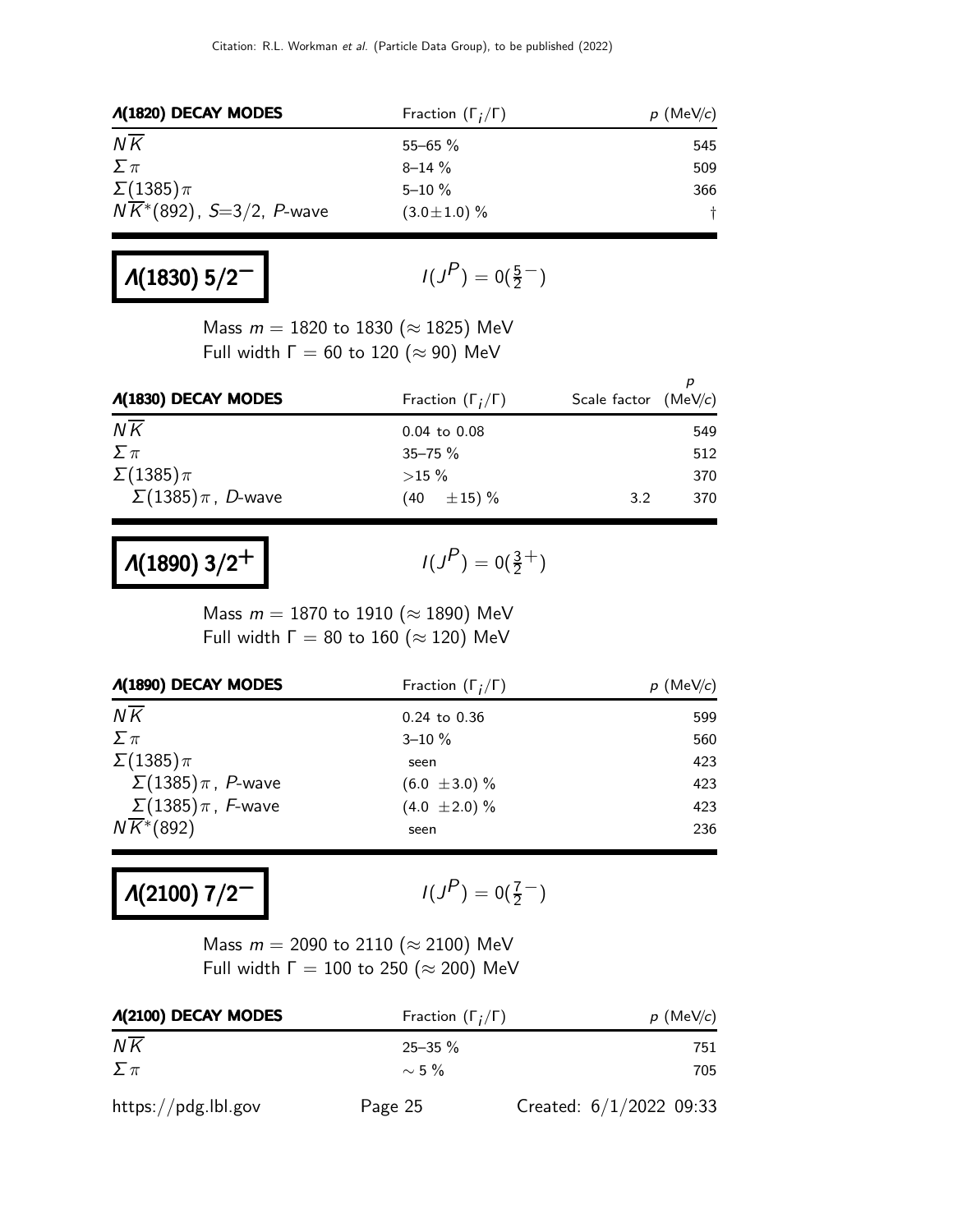| $\Lambda$                             | ${<}3\%$          | 617 |
|---------------------------------------|-------------------|-----|
| $\Xi K$                               | $<$ 3 %           | 491 |
| $\Lambda \omega$                      | $< 8\%$           | 443 |
| $\Sigma(1385)\pi$ , G-wave            | $(1.0 \pm 1.0)$ % | 584 |
| $N\overline{K}$ <sup>*</sup> (892)    | $10 - 20 \%$      | 515 |
| $N\overline{K}$ *(892), S=3/2, D-wave | $(4.0 \pm 2.0)$ % | 515 |

# $\Lambda$ (2110) 5/2<sup>+</sup>

$$
I(J^P)=0(\tfrac{5}{2}^+)
$$

Mass  $m = 2050$  to 2130 ( $\approx$  2090) MeV Full width  $\Gamma = 200$  to 300 ( $\approx 250$ ) MeV

| <b><i>A</i>(2110) DECAY MODES</b>  | Fraction $(\Gamma_i/\Gamma)$ | $p \text{ (MeV/c)}$ |
|------------------------------------|------------------------------|---------------------|
| $N\overline{K}$                    | $5 - 25 \%$                  | 744                 |
| $\Sigma \pi$                       | $10 - 40 \%$                 | 698                 |
| $\Lambda \omega$                   | seen                         | 432                 |
| $\Lambda \omega$ , S=3/2, P-wave   | $(5.0 \pm 2.0)$ %            | 432                 |
| $\Sigma(1385)\pi$                  | seen                         | 576                 |
| $N\overline{K}$ <sup>*</sup> (892) | $10 - 60 \%$                 | 505                 |

 $Λ(2350)$  9/2<sup>+</sup>

 $(P) = 0(\frac{9}{2}^+)$ 

Mass  $m = 2340$  to 2370 ( $\approx$  2350) MeV Full width  $\Gamma = 100$  to 250 ( $\approx$  150) MeV

| <b><i>A</i>(2350) DECAY MODES</b> | Fraction $(\Gamma_i/\Gamma)$ | $p$ (MeV/c) |  |
|-----------------------------------|------------------------------|-------------|--|
| $N\overline{K}$                   | $\sim$ 12 %                  | 915         |  |
| $\Sigma \pi$                      | $\sim$ 10 %                  | 867         |  |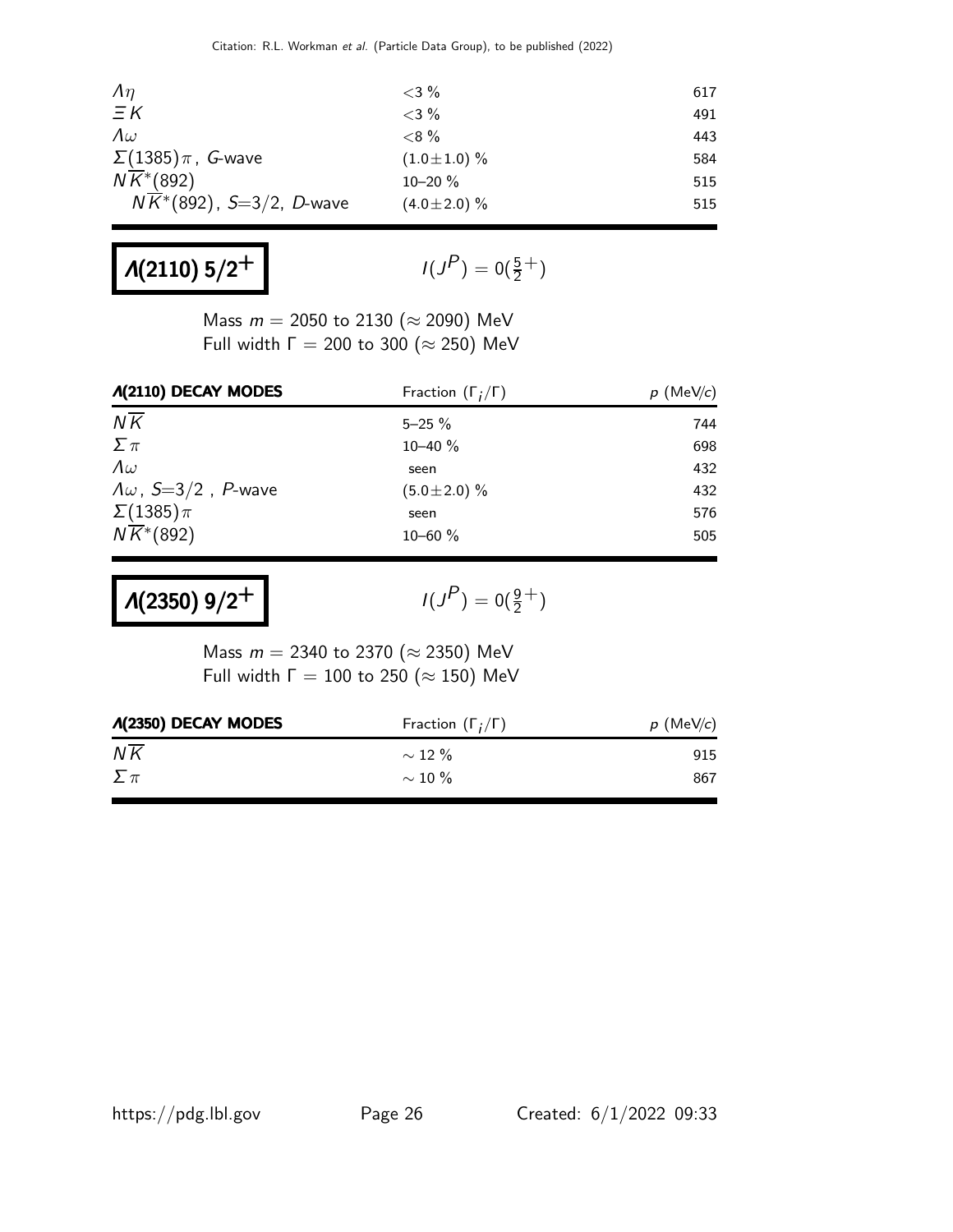

 $pe^+e^+$ − S1 < 7  $\times 10^{-6}$  225  $\rho\mu^+\mu$  $-$  S1 ( 2.4  $+1.7$ )  $^{+1.7}_{-1.3}$  ) × 10<sup>-8</sup> 121

https://pdg.lbl.gov Page 27 Created: 6/1/2022 09:33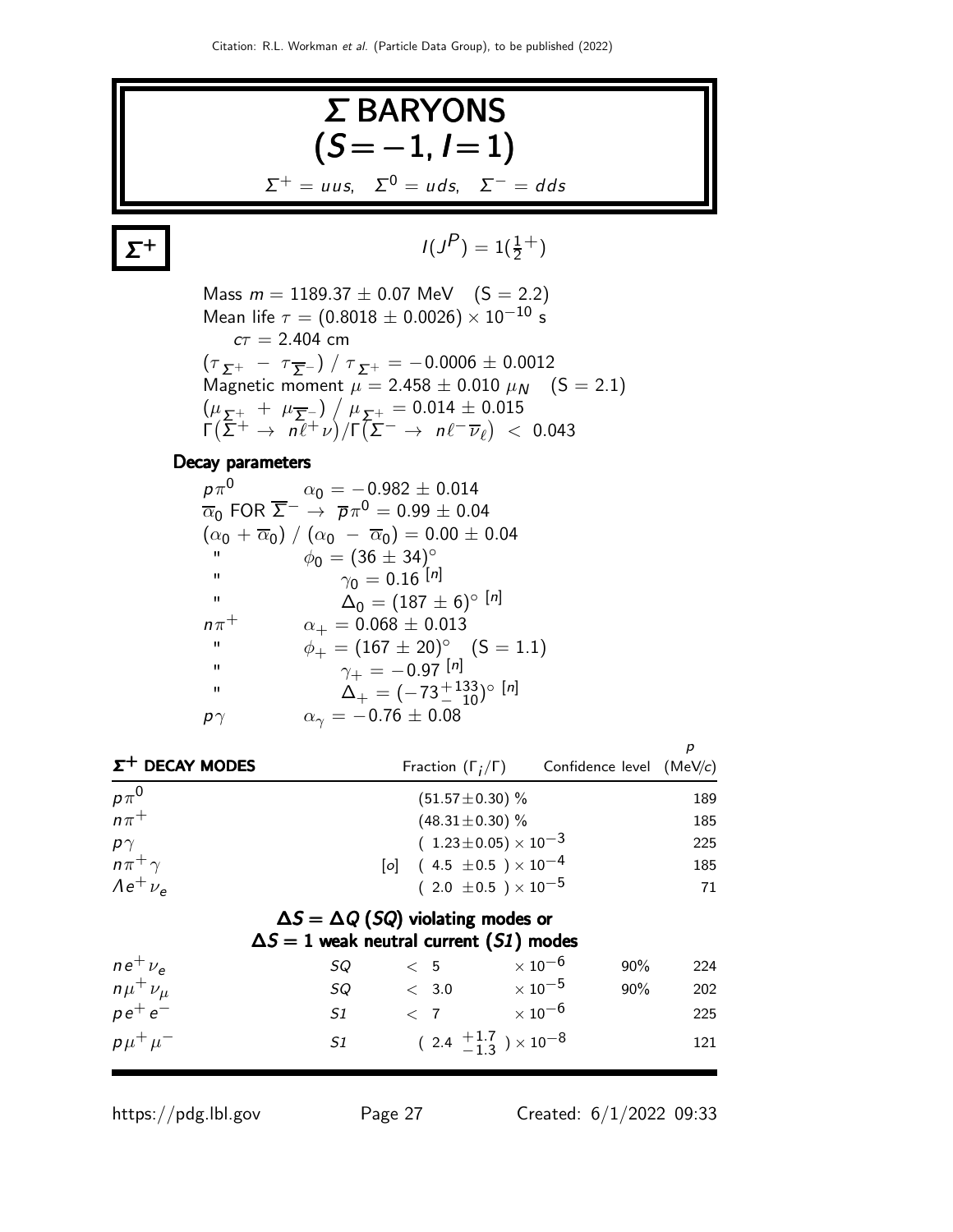### Σ

$$
I(J^P) = 1(\frac{1}{2}^+)
$$

Mass  $m = 1192.642 \pm 0.024$  MeV  $m_{\Sigma^-} - m_{\Sigma^0} = 4.807 \pm 0.035$  MeV (S = 1.1)  $m_{\Sigma^0} - m_A = 76.959 \pm 0.023$  MeV Mean life  $\tau = (7.4 \pm 0.7) \times 10^{-20}$  s  $c\tau = 2.22 \times 10^{-11}$  m Transition magnetic moment  $\big| \mu_{\mathcal{I}} \Lambda \big| = 1.61 \pm 0.08~\mu_{\textit{N}}$ 

| $\Sigma^0$ DECAY MODES |                                       | Fraction $(\Gamma_i/\Gamma)$ Confidence level (MeV/c) |    |
|------------------------|---------------------------------------|-------------------------------------------------------|----|
| $\Lambda\gamma$        | $100\%$                               |                                                       | 74 |
| $\Lambda\gamma\gamma$  | $< 3\%$                               | $90\%$                                                | 74 |
| $Ae^+e^-$              | $5\times10^{-3}$<br>$\lceil a \rceil$ |                                                       | 74 |

$$
I(J^{P}) = 1(\frac{1}{2}^{+})
$$

Mass  $m = 1197.449 \pm 0.030$  MeV  $(S = 1.2)$  $m_{\Sigma^-} - m_{\Sigma^+} = 8.08 \pm 0.08$  MeV  $(S = 1.9)$  $m_{\Sigma^-} - m_A = 81.766 \pm 0.030 \text{ MeV}$  (S = 1.2) Mean life  $\tau = (1.479 \pm 0.011) \times 10^{-10}$  s  $(S = 1.3)$  $c\tau = 4.434$  cm Magnetic moment  $\mu = -1.160 \pm 0.025 \mu_N$  (S = 1.7)  $\Sigma^-$  charge radius = 0.78  $\pm$  0.10 fm

#### Decay parameters

| $n\pi$                         | $\alpha$ = -0.068 $\pm$ 0.008               |
|--------------------------------|---------------------------------------------|
| п                              | $\phi_{-} = (10 \pm 15)^{\circ}$            |
| $\mathbf{H}$                   | $\gamma_- = 0.98$ [n]                       |
| $^{\prime\prime}$              | $\Delta_{-}=(249^{+12}_{-120})^{\circ}$ [n] |
| $ne^-\overline{\nu}_e$         | $g_A/g_V = 0.340 \pm 0.017$ [i]             |
| $^{\prime\prime}$              | $f_2(0)/f_1(0) = 0.97 \pm 0.14$             |
| $^{\prime\prime}$              | $D = 0.11 \pm 0.10$                         |
| $\Lambda e^- \overline{\nu}_e$ | $g_V/g_A = 0.01 \pm 0.10$ [i] (S = 1.5)     |
| $\mathbf{H}$                   | $g_{WM}/g_A = 2.4 \pm 1.7$ [i]              |

| $\Sigma^-$ DECAY MODES         |                                    | Fraction $(\Gamma_i/\Gamma)$ Confidence level (MeV/c) |     |
|--------------------------------|------------------------------------|-------------------------------------------------------|-----|
| $n\pi^-$                       | $(99.848 \pm 0.005)$ %             |                                                       | 193 |
| $n\pi^{-}\gamma$               | [o] $(4.6 \pm 0.6) \times 10^{-4}$ |                                                       | 193 |
| $ne^{-}\overline{\nu}_{\rho}$  | $(1.017 \pm 0.034) \times 10^{-3}$ |                                                       | 230 |
| $n\mu^{-}\overline{\nu}_{\mu}$ | $(4.5 \pm 0.4) \times 10^{-4}$     |                                                       | 210 |
| $\lambda e^- \overline{\nu}_e$ | $(5.73 \pm 0.27) \times 10^{-5}$   |                                                       | 79  |
| $\Sigma^+ X$                   | $\langle 1.2 \rangle$              | $\times$ 10 $^{-4}$<br>90%                            |     |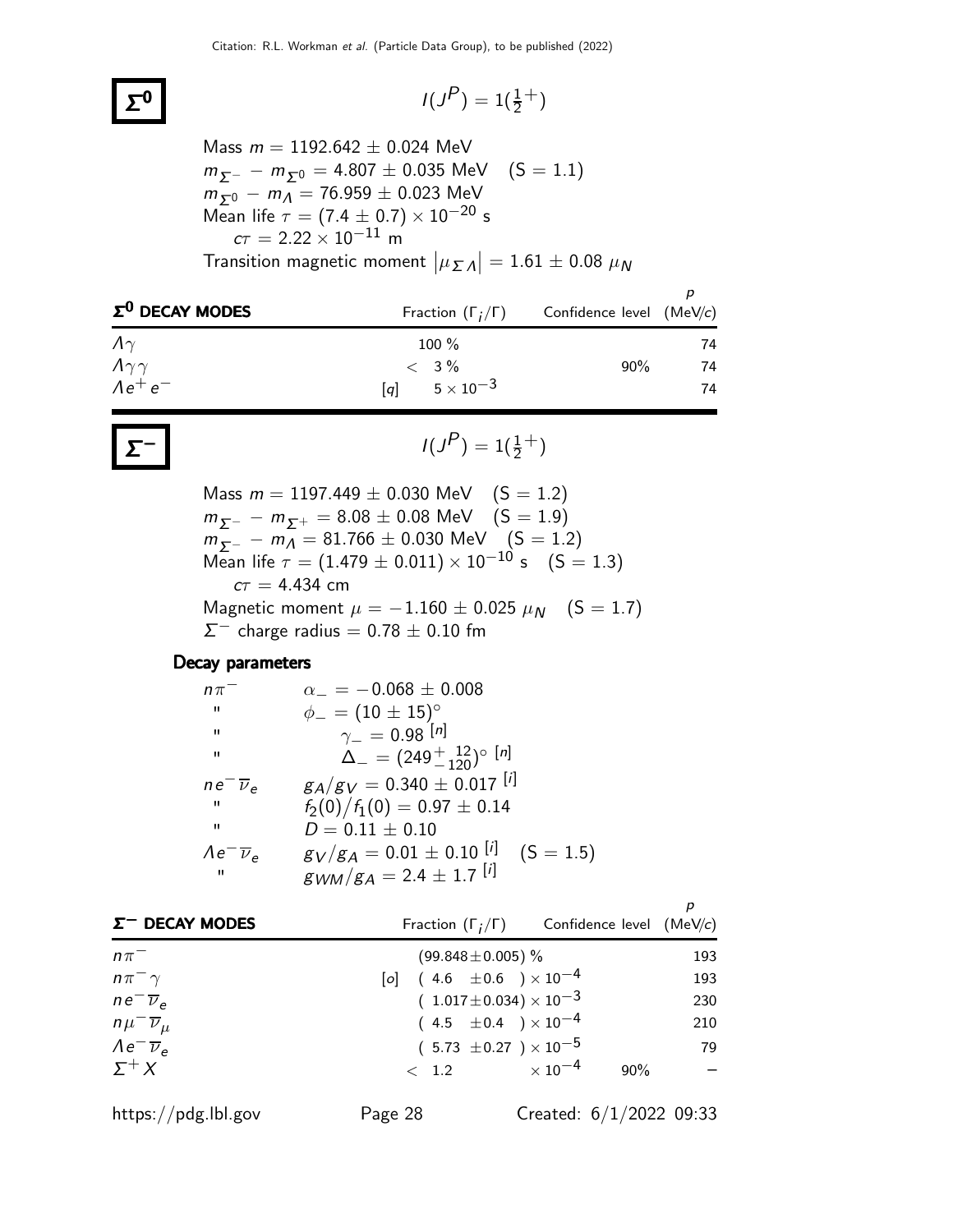| Lepton number $(L)$ violating modes                                                                                                                                                                                                                                                                                                                                                                                                      |                                                     |                                                       |     |            |
|------------------------------------------------------------------------------------------------------------------------------------------------------------------------------------------------------------------------------------------------------------------------------------------------------------------------------------------------------------------------------------------------------------------------------------------|-----------------------------------------------------|-------------------------------------------------------|-----|------------|
| $\prime$<br>$pe^-e^-$                                                                                                                                                                                                                                                                                                                                                                                                                    | < 6.7                                               | $\times$ 10 $^{-5}$                                   | 90% | 231        |
| $\left  \right. \Sigma(1385) 3/2^+ \left. \right $                                                                                                                                                                                                                                                                                                                                                                                       | $I(J^P) = 1(\frac{3}{2}^+)$                         |                                                       |     |            |
| $\Sigma(1385)^+$ mass $m = 1382.83 \pm 0.34$ MeV $(S = 1.9)$<br>$\Sigma(1385)^0$ mass $m = 1383.7 \pm 1.0$ MeV $(S = 1.4)$<br>$\Sigma(1385)$ <sup>-</sup> mass $m = 1387.2 \pm 0.5$ MeV (S = 2.2)<br>$\Sigma(1385)^+$ full width $\Gamma = 36.2 \pm 0.7$ MeV<br>$\Sigma(1385)^{0}$ full width $\Gamma = 36 \pm 5$ MeV<br>$\Sigma(1385)$ <sup>-</sup> full width $\Gamma = 39.4 \pm 2.1$ MeV (S = 1.7)<br>Below $\overline{K}N$ threshold |                                                     |                                                       |     |            |
| $\Sigma(1385)$ DECAY MODES                                                                                                                                                                                                                                                                                                                                                                                                               |                                                     | Fraction $(\Gamma_i/\Gamma)$ Confidence level (MeV/c) |     |            |
| $\Lambda \pi$                                                                                                                                                                                                                                                                                                                                                                                                                            | $(87.0 \pm 1.5)$ %                                  |                                                       |     | 208        |
| $\Sigma \pi$<br>$\Lambda\gamma$                                                                                                                                                                                                                                                                                                                                                                                                          | $(11.7 \pm 1.5)$ %<br>$(1.25\frac{+0.13}{-0.12})$ % |                                                       |     | 129<br>241 |
| $\Sigma^+\gamma$                                                                                                                                                                                                                                                                                                                                                                                                                         |                                                     | $(7.0 \pm 1.7) \times 10^{-3}$                        |     | 180        |
| $\Sigma^ \gamma$                                                                                                                                                                                                                                                                                                                                                                                                                         | $<$ 2.4 $\times 10^{-4}$                            |                                                       | 90% | 173        |
|                                                                                                                                                                                                                                                                                                                                                                                                                                          |                                                     |                                                       |     |            |

 $Σ(1660) 1/2<sup>+</sup>$ 

 $(P) = 1(\frac{1}{2}^+)$ 

 $Re(pole position) = 1585 \pm 20$  MeV  $-2$ lm(pole position) = 290 $^{+\,140}_{-\,40}$  MeV Mass  $m = 1640$  to 1680 ( $\approx 1660$ ) MeV Full width  $\Gamma = 100$  to 300 ( $\approx 200$ ) MeV

| $\Sigma(1660)$ DECAY MODES | Fraction $(\Gamma_i/\Gamma)$  | $p$ (MeV/c) |
|----------------------------|-------------------------------|-------------|
| $N\overline{K}$            | 0.05 to 0.15 ( $\approx$ 010) | 405         |
| $\Lambda \pi$              | $(35 \pm 12)^{\frac{1}{2}}$   | 440         |
| $\sum \pi$                 | $(37 \pm 10) \%$              | 387         |
| $\sum \sigma$              | $(20 \pm 8) \%$               |             |
| $\Lambda(1405)\pi$         | $(4.0 \pm 2.0)\%$             | 199         |

 $Σ(1670)$  3/2<sup>-1</sup>

 $P$ ) = 1( $\frac{3}{2}$ )

Mass  $m = 1665$  to 1685 ( $\approx 1675$ ) MeV Full width  $\Gamma = 40$  to 100 ( $\approx$  70) MeV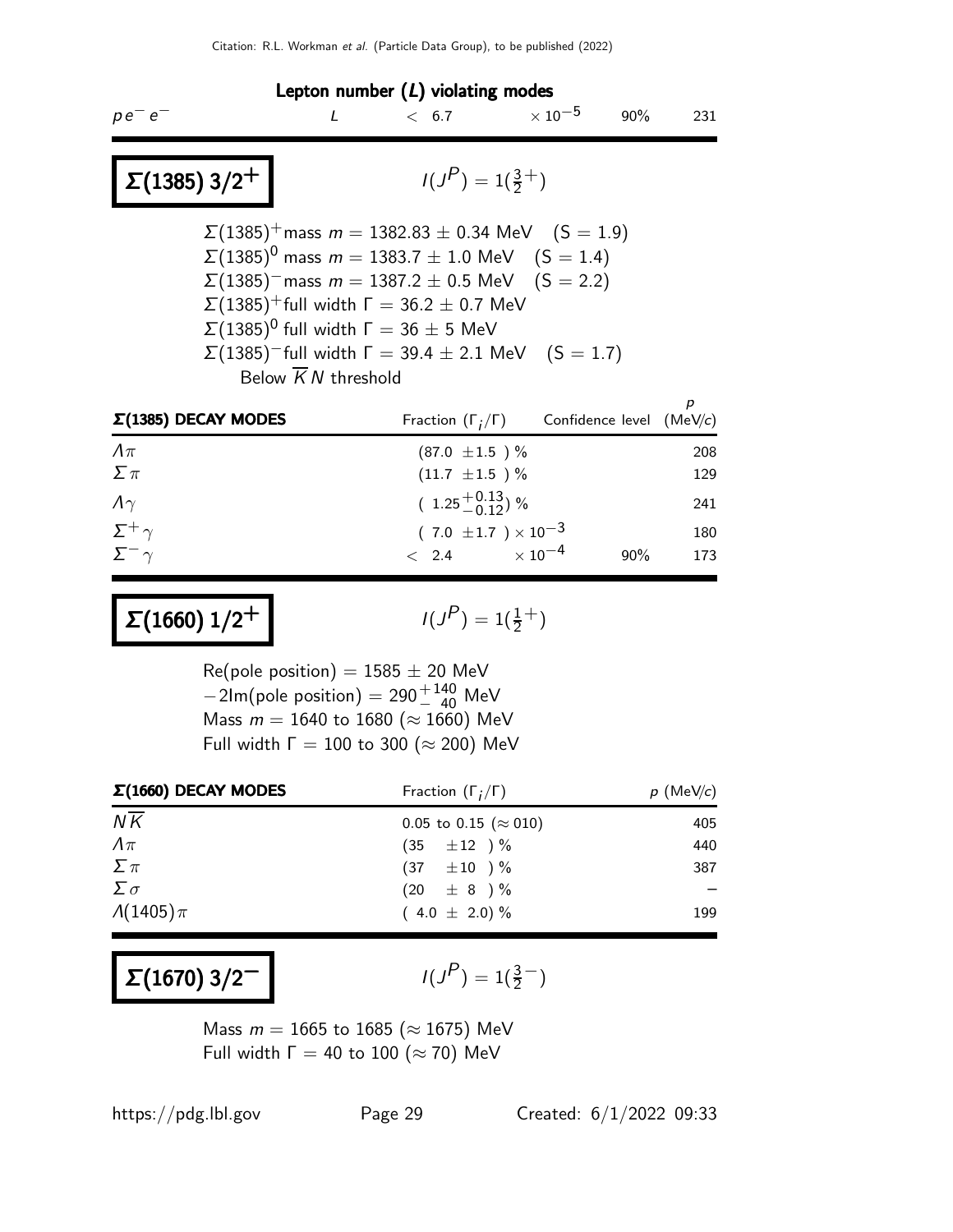| $\Sigma(1670)$ DECAY MODES | Fraction $(\Gamma_i/\Gamma)$ | $p$ (MeV/c) |
|----------------------------|------------------------------|-------------|
| $N\overline{K}$            | $0.06$ to $0.12$             | 419         |
| $\Lambda \pi$              | $5 - 15 \%$                  | 452         |
| $\sum \pi$                 | $30 - 60 \%$                 | 398         |
| Σσ                         | $(7.0 \pm 3.0) \%$           |             |

| $\Sigma(1750)$ $1/2^-$ |  |
|------------------------|--|
|------------------------|--|

$$
I(J^P) = 1(\frac{1}{2}^-)
$$

Mass  $m = 1700$  to 1800 ( $\approx$  1750) MeV Full width  $\Gamma = 100$  to 200 ( $\approx 150$ ) MeV

| $\Sigma(1750)$ DECAY MODES    | Fraction $(\Gamma_i/\Gamma)$ | $p$ (MeV/c) |  |
|-------------------------------|------------------------------|-------------|--|
| $N\overline{K}$               | $0.06$ to $0.12$             | 486         |  |
| $\Lambda\pi$                  | $(14 \pm 5) \%$              | 507         |  |
| $\sum \pi$                    | $(16 \pm 4) \%$              | 456         |  |
| $\Sigma$ $\eta$               | 15-55 %                      | 98          |  |
| $\Sigma(1385)\pi$ , D-wave    | $\%$<br>$\langle 1$          | 305         |  |
| $\Lambda(1520)\pi$            | $(2.0 \pm 1.0) \%$           | 175         |  |
| $N\overline{K}$ *(892), S=1/2 | $(8 \pm 4) \%$               | $^{+}$      |  |

 $Σ(1775) 5/2<sup>1</sup>$ 

 $P$ ) = 1( $\frac{5}{2}$ <sup>-</sup>)

Mass  $m = 1770$  to 1780 ( $\approx$  1775) MeV Full width  $\Gamma = 105$  to 135 ( $\approx$  120) MeV

| $\Sigma(1775)$ DECAY MODES  | Fraction $(\Gamma_i/\Gamma)$ | $p \text{ (MeV/c)}$ |
|-----------------------------|------------------------------|---------------------|
| $N\overline{K}$             | $37 - 43%$                   | 508                 |
| $\Lambda\pi$                | $14 - 20%$                   | 525                 |
| $\Sigma \pi$                | $2 - 5\%$                    | 475                 |
| $\Sigma(1385)\pi$           | $8 - 12%$                    | 327                 |
| $\Lambda(1520)\pi$ , P-wave | $17 - 23%$                   | 202                 |

 $Σ(1910)$  3/2<sup>-1</sup>

 $P$ ) = 1( $\frac{3}{2}$ )

was  $\Sigma(1940)$ 

Mass  $m = 1870$  to 1950 ( $\approx$  1910) MeV Full width  $\Gamma = 150$  to 300 ( $\approx$  220) MeV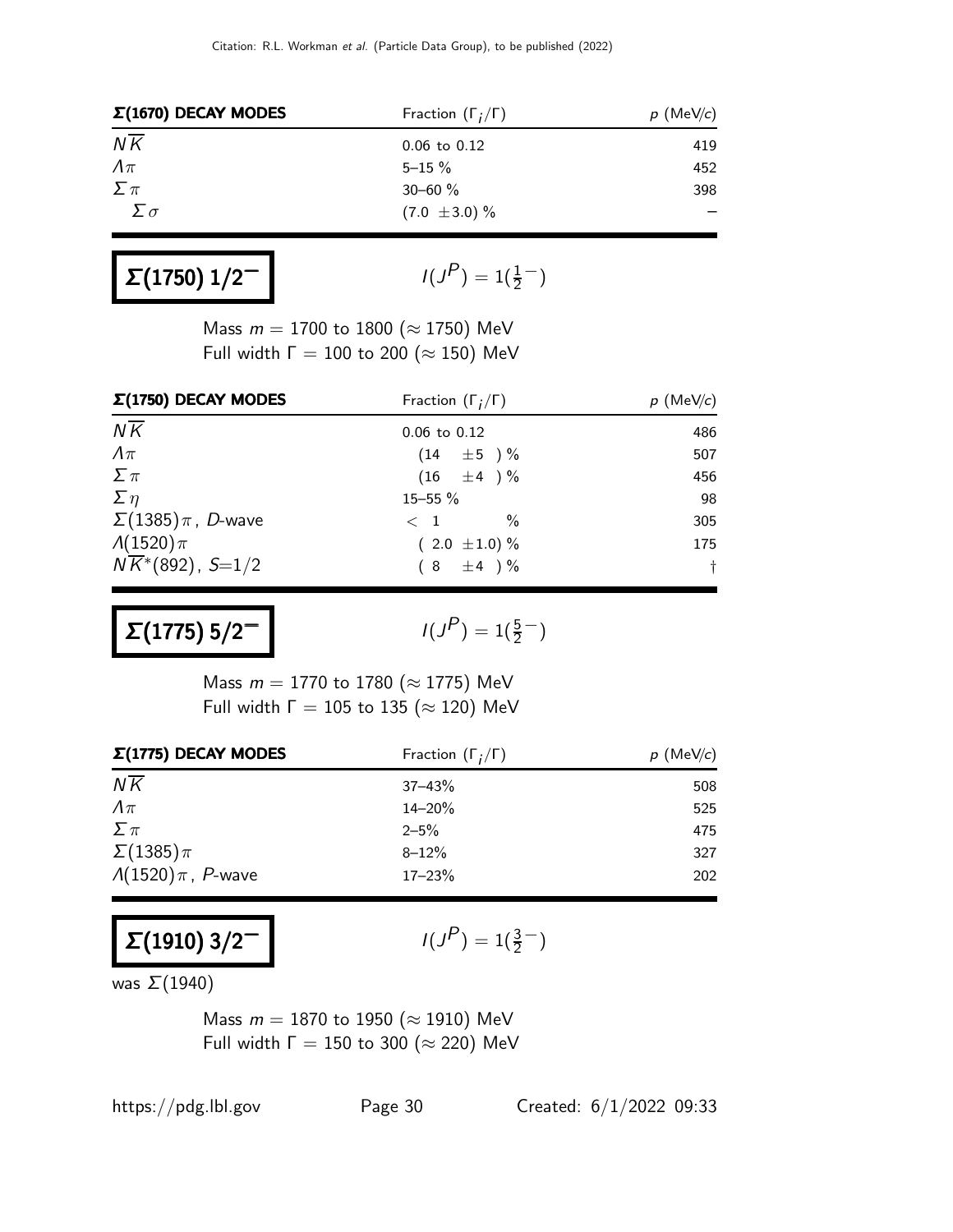| $\Sigma(1910)$ DECAY MODES            | Fraction $(\Gamma_i/\Gamma)$   | $p$ (MeV/c) |  |
|---------------------------------------|--------------------------------|-------------|--|
| $N\overline{K}$                       | 0.01 to 0.05 ( $\approx$ 0.02) | 615         |  |
| $\Lambda\pi$                          | $\pm$ 4)%<br>6)                | 619         |  |
| $\sum \pi$                            | $(86 \pm 21) \%$               | 574         |  |
| $\Sigma(1385)\pi$                     | seen                           | 439         |  |
| $\Lambda(1520)\pi$                    | seen                           | 329         |  |
| $\Delta(1232)\overline{K}$            | $(3.0 \pm 1.0) \%$             | 377         |  |
| $N\overline{K}$ <sup>*</sup> (892)    | seen                           | 274         |  |
| $N\overline{K}$ *(892), S=1/2, D-wave | $(1.0 \pm 1.0) \%$             | 274         |  |

# $Σ(1915) 5/2<sup>+</sup>$

 $(P) = 1(\frac{5}{2}^+)$ 

Mass  $m = 1900$  to 1935 ( $\approx$  1915) MeV Full width  $\Gamma = 80$  to 160 ( $\approx$  120) MeV

| $\Sigma(1915)$ DECAY MODES             | Fraction $(\Gamma_i/\Gamma)$ | $p \text{ (MeV/c)}$ |
|----------------------------------------|------------------------------|---------------------|
| $N\overline{K}$                        | $0.05$ to $0.15$             | 618                 |
| $\Lambda\pi$                           | $(6.0 \pm 2.0)\%$            | 623                 |
| $\sum \pi$                             | $(10.0 \pm 2.0)\%$           | 577                 |
| $\Sigma(1385)\pi$ , P-wave             | $(2.0 \pm 2.0)\%$            | 443                 |
| $\Sigma(1385)\pi$ , F-wave             | $(4.0 \pm 2.0)\%$            | 443                 |
| $\Lambda(1520)\pi$ , D-wave            | $(8.0 \pm 2.0)\%$            | 334                 |
| $N\overline{K}$ *(892), S=1/2, F-wave  | $(5.0 \pm 3.0) \%$           | 282                 |
| $N\overline{K}^*(892)$ , S=3/2, F-wave | $(5.0 \pm 2.0)\%$            | 282                 |
| $\Delta K$ , P-wave                    | $(16 \pm 5) \%$              | 383                 |
| $\Delta \overline{K}$ , F-wave         | $(5.0 \pm 3.0) \%$           | 383                 |

 $Σ(2030) 7/2<sup>+</sup>$ 

 $P$ ) = 1( $\frac{7}{2}$ <sup>+</sup>)

Mass  $m = 2025$  to 2040 (≈ 2030) MeV Full width  $\Gamma = 150$  to 200 ( $\approx 180$ ) MeV

| $\Sigma(2030)$ DECAY MODES | Fraction $(\Gamma_i/\Gamma)$ | $p$ (MeV/c) |  |
|----------------------------|------------------------------|-------------|--|
| $N\overline{K}$            | $17 - 23 \%$                 | 702         |  |
| $\Lambda\pi$               | $17 - 23%$                   | 700         |  |
| $\Sigma \pi$               | $5 - 10 \%$                  | 657         |  |
| $\equiv$ K                 | $< 2\%$                      | 422         |  |
| $\Sigma(1385)\pi$          | $5 - 15%$                    | 532         |  |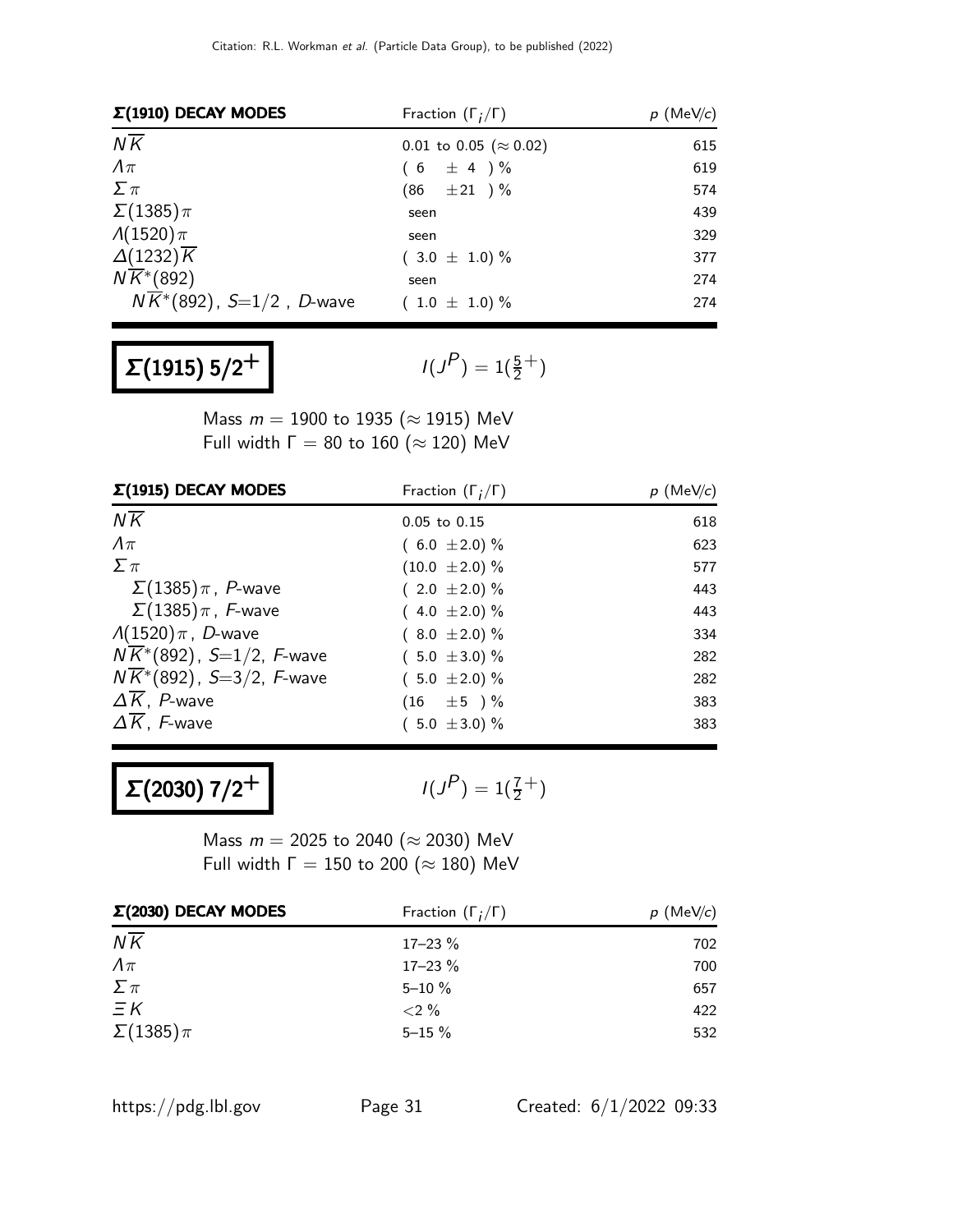| $\Sigma(1385)\pi$ , F-wave                  | $(1.0 \pm 1.0) \%$ | 532 |
|---------------------------------------------|--------------------|-----|
| $\Lambda(1520)\pi$                          | $10 - 20 \%$       | 431 |
| $\Delta(1232)\overline{K}$                  | $10 - 20 \%$       | 498 |
| $\Delta(1232)\overline{K}$ , F-wave         | $(15 \pm 5) \%$    | 498 |
| $\Delta(1232)\overline{K}$ , <i>H</i> -wave | $(1.0 \pm 1.0) \%$ | 498 |
| $N\overline{K}$ *(892), S=3/2, F-wave       | $(14 \pm 8) \%$    | 439 |

# Ξ BARYONS  $(S = -2, I = 1/2)$  $\Xi^0 = u$ ss,  $\Xi^- = d$ ss

### $\equiv$ <sup>0</sup>

 $\overline{\mathbf{0}}$   $\overline{\mathbf{0}}$   $\overline{\mathbf{0}}$   $\overline{\mathbf{0}}$  $P$ ) =  $\frac{1}{2}(\frac{1}{2})$  $(\frac{1}{2}^{+})$ 

 $P$  is not yet measured;  $+$  is the quark model prediction.

Mass  $m = 1314.86 \pm 0.20$  MeV  $m_{\Xi^-}$  −  $m_{\Xi^0}$  = 6.85  $\pm$  0.21 MeV Mean life  $\tau = (2.90 \pm 0.09) \times 10^{-10}$  s  $c\tau = 8.71$  cm Magnetic moment  $\mu = -1.250 \pm 0.014 \mu_N$ 

#### Decay parameters

| $\Lambda \pi^0$                 | $\alpha = -0.356 \pm 0.011$              |
|---------------------------------|------------------------------------------|
| $\mathbf{H}$                    | $\phi = (21 \pm 12)^{\circ}$             |
| $\mathbf{u}$                    | $\gamma = 0.85$ [n]                      |
| "                               | $\Delta = (218^{+12}_{-19})^{\circ}$ [n] |
| $\Lambda\gamma$                 | $\alpha = -0.70 \pm 0.07$                |
| $Ae^+e^-$                       | $\alpha = -0.8 \pm 0.2$                  |
| $\Sigma^0$                      | $\alpha = -0.69 \pm 0.06$                |
| $\Sigma^+ e^- \overline{\nu}_e$ | $g_1(0)/f_1(0) = 1.22 \pm 0.05$          |
| $\Sigma^+ e^- \overline{\nu}_e$ | $f_2(0)/f_1(0) = 2.0 \pm 0.9$            |

| $\Xi^0$ DECAY MODES                 | Fraction $(\Gamma_i/\Gamma)$ Confidence level (MeV/c) |     |
|-------------------------------------|-------------------------------------------------------|-----|
| $\Lambda \pi^0$                     | $(99.524 \pm 0.012)\%$                                | 135 |
| $\Lambda\gamma$                     | $(1.17 \pm 0.07) \times 10^{-3}$                      | 184 |
| $Ae^+e^-$                           | $(7.6 \pm 0.6) \times 10^{-6}$                        | 184 |
| $\Sigma^0$ $\gamma$                 | $(3.33 \pm 0.10) \times 10^{-3}$                      | 117 |
| $\Sigma^+ e^- \overline{\nu}_e$     | $(2.52 \pm 0.08) \times 10^{-4}$                      | 120 |
| $\Sigma^+ \mu^- \overline{\nu}_\mu$ | $(2.33 \pm 0.35) \times 10^{-6}$                      | 64  |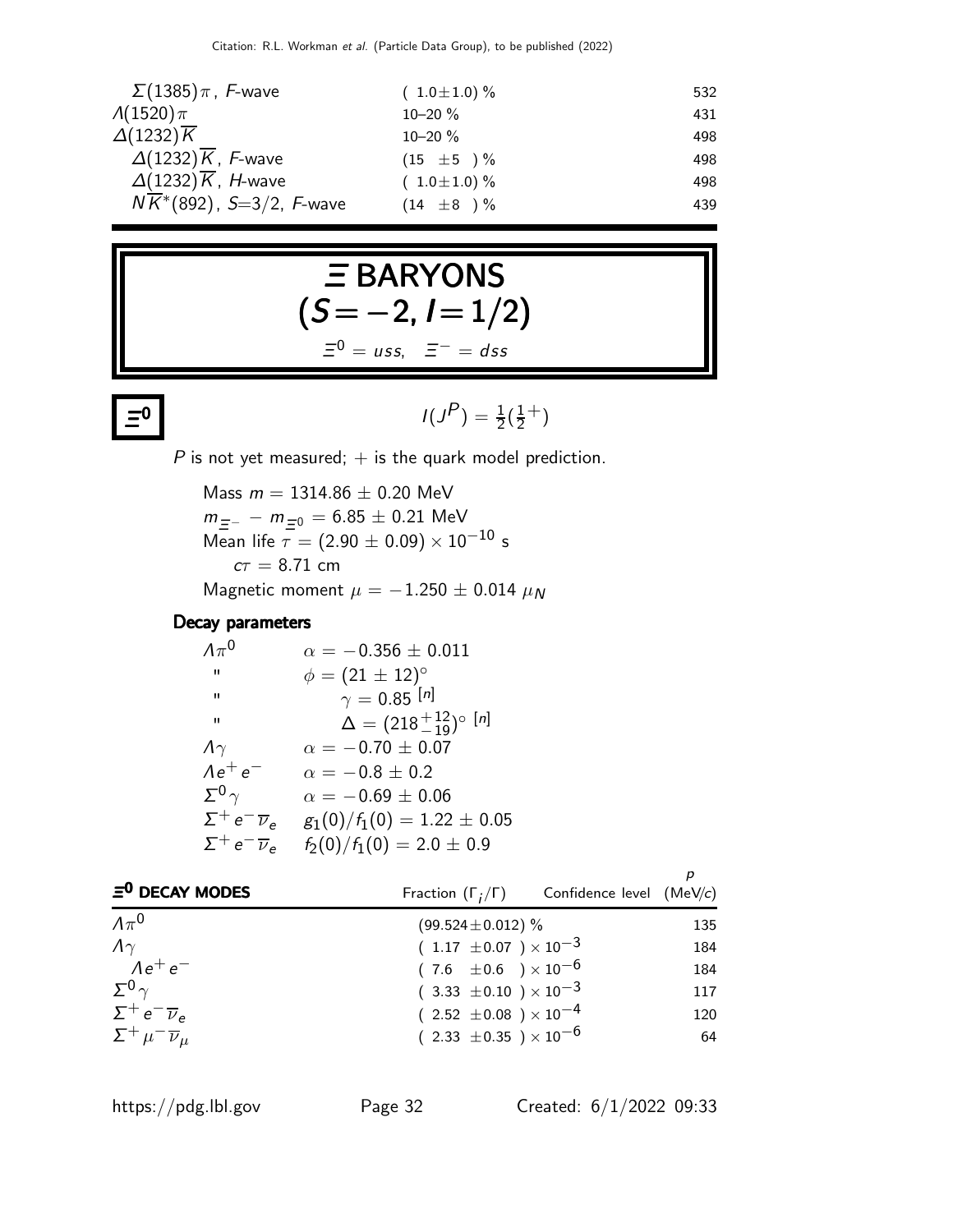| $\Delta S = \Delta Q$ (SQ) violating modes or<br>$\Delta S = 2$ forbidden (S2) modes |    |               |  |                           |     |     |
|--------------------------------------------------------------------------------------|----|---------------|--|---------------------------|-----|-----|
| $\Sigma^- e^+ \nu_e$                                                                 |    | $SQ \leq 9$   |  | $\times$ 10 $^{-4}$       | 90% | 112 |
| $\Sigma^- \mu^+ \nu_\mu$                                                             |    | $SQ \leq 9$   |  | $\times$ 10 $^{-4}$       | 90% | 49  |
| $p\pi^-$                                                                             | S2 | $\langle 8$   |  | $\times$ 10 $^{-6}$       | 90% | 299 |
| $pe^{-\overline{\nu}_e}$                                                             |    | $S2 \t < 1.3$ |  | $\times$ 10 <sup>-3</sup> |     | 323 |
| $p\mu^{-}\overline{\nu}_{\mu}$                                                       |    | $S2 \t < 1.3$ |  | $\times$ 10 <sup>-3</sup> |     | 309 |

$$
I(J^{P}) = \frac{1}{2}(\frac{1}{2}^{+})
$$

 $P$  is not yet measured;  $+$  is the quark model prediction.

Mass 
$$
m = 1321.71 \pm 0.07
$$
 MeV  
\n $(m_{\overline{E}} - m_{\overline{E}+}) / m_{\overline{E} -} = (-3 \pm 9) \times 10^{-5}$   
\nMean life  $\tau = (1.639 \pm 0.015) \times 10^{-10}$  s  
\n $c\tau = 4.91$  cm  
\n $(\tau_{\overline{E}} - - \tau_{\overline{E}+}) / \tau_{\overline{E} -} = -0.01 \pm 0.07$   
\nMagnetic moment  $\mu = -0.6507 \pm 0.0025$   $\mu_N$   
\n $(\mu_{\overline{E}^-} + \mu_{\overline{E}^+}) / |\mu_{\overline{E}^-}| = +0.01 \pm 0.05$ 

#### Decay parameters

Ξ

| $\Lambda \pi^-$          | $\alpha = -0.401 \pm 0.010$                                                                                                                 |
|--------------------------|---------------------------------------------------------------------------------------------------------------------------------------------|
|                          | $[\alpha(\Xi^-)\alpha_{-}(\Lambda) - \alpha(\overline{\Xi}^+) \alpha_{+}(\overline{\Lambda})] / [\text{ sum } ] = (0 \pm 7) \times 10^{-4}$ |
| п                        | $\phi = (-2.1 \pm 0.8)^{\circ}$                                                                                                             |
| п                        | $\gamma = 0.89$ [n]                                                                                                                         |
| $^{\prime\prime}$        | $\Delta = (175.9 \pm 1.5)^{\circ}$ [n]                                                                                                      |
| $Ae^{-}\overline{\nu}_e$ | $g_A/g_V = -0.25 \pm 0.05$ [i]                                                                                                              |

| $\Xi^-$ DECAY MODES                 |                                     |                                           | Fraction $(\Gamma_i/\Gamma)$ Confidence level (MeV/c) |     | p              |
|-------------------------------------|-------------------------------------|-------------------------------------------|-------------------------------------------------------|-----|----------------|
| $\Lambda \pi^-$                     |                                     | $(99.887 \pm 0.035)$ %                    |                                                       |     | 140            |
| $\Sigma^ \gamma$                    |                                     | $(1.27 \pm 0.23) \times 10^{-4}$          |                                                       |     | 118            |
| $Ae^{-}\overline{\nu}_e$            |                                     | $(5.63 \pm 0.31) \times 10^{-4}$          |                                                       |     | 190            |
| $\Lambda \mu^- \overline{\nu}_\mu$  |                                     | $(3.5 \tfrac{+3.5}{-2.2}) \times 10^{-4}$ |                                                       |     | 163            |
| $\Sigma^0 e^- \overline{\nu}_e$     |                                     | $(8.7 \pm 1.7) \times 10^{-5}$            |                                                       |     | 123            |
| $\Sigma^0 \mu^- \overline{\nu}_\mu$ |                                     | $< 8$ $\times 10^{-4}$                    |                                                       | 90% | 70             |
| $\Xi^0 e^- \overline{\nu}_e$        |                                     | $< 2.59 \times 10^{-4}$                   |                                                       | 90% | $\overline{7}$ |
|                                     | $\Delta S = 2$ forbidden (S2) modes |                                           |                                                       |     |                |
| $n\pi^-$                            | S2                                  | < 1.9                                     | $\times$ 10 $^{-5}$                                   | 90% | 304            |
| $ne^ \overline{\nu}_e$              | $S2 \t < 3.2$                       |                                           | $\times$ 10 $^{-3}$                                   | 90% | 327            |
| $n\mu^{-}\overline{\nu}_{\mu}$      | $S2 \t < 1.5$                       |                                           | $\%$                                                  | 90% | 314            |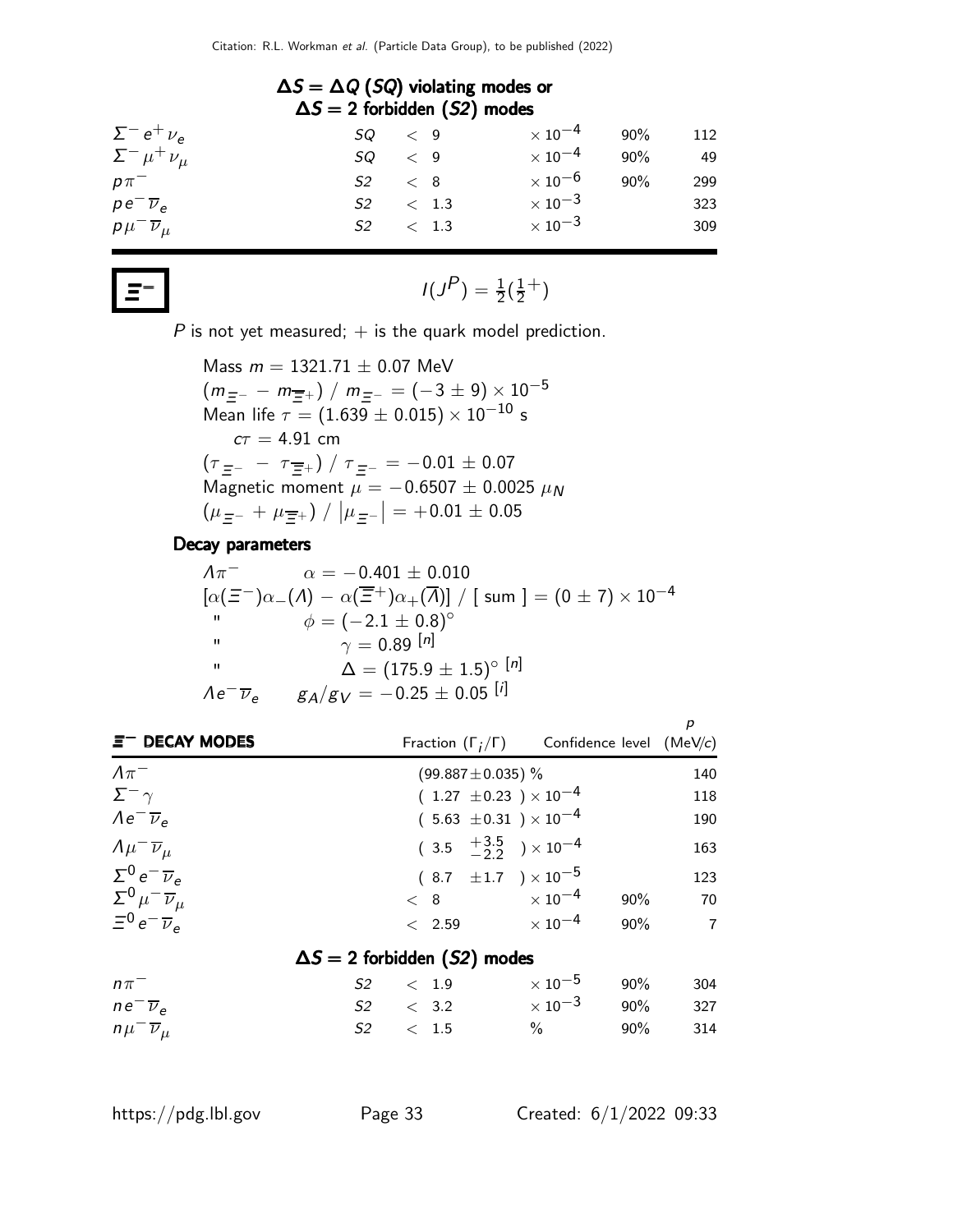| $p\pi^{-}\pi^{-}$                     | $S2 \t < 4$   |  | $\times 10^{-4}$ 90% 223 |  |
|---------------------------------------|---------------|--|--------------------------|--|
| $p\pi^- e^- \overline{\nu}_e$         | $S2 \t < 4$   |  | $\times 10^{-4}$ 90% 305 |  |
| $p\pi^{-}\mu^{-}\overline{\nu}_{\mu}$ | $S2 \t < 4$   |  | $\times 10^{-4}$ 90% 251 |  |
| $p\mu^-\mu^-$                         | $L \quad < 4$ |  | $\times 10^{-8}$ 90% 272 |  |

 $\equiv$ (1530) 3/2<sup>+</sup>

$$
I(J^P) = \frac{1}{2}(\frac{3}{2}^+)
$$

 $P$ <sub>)</sub> =  $\frac{1}{2}$ (?<sup>?</sup>)

−)

 $\Xi(1530)^{0}$  mass  $m = 1531.80 \pm 0.32$  MeV  $(S = 1.3)$  $\Xi(1530)$ <sup>−</sup> mass  $m = 1535.0 \pm 0.6$  MeV  $\varXi(1530)^{0}$  full width  $\Gamma=9.1\pm0.5$  MeV  $\Xi(1530)^-$ full width  $\Gamma=9.9^{+1.7}_{-1.9}$  MeV

| $\Xi(1530)$ DECAY MODES | Fraction $(\Gamma_i/\Gamma)$ | Confidence level (MeV/c) |     |
|-------------------------|------------------------------|--------------------------|-----|
| $\Xi \pi$               | $100 \%$                     |                          | 158 |
| $\Xi \gamma$            | $<$ 3.7 $\%$                 | 90%                      | 202 |

$$
\Xi(1690)
$$

Mass  $m = 1690 \pm 10$  MeV  $[p]$ Full width  $Γ = 20 ± 15$  MeV

| $\Xi(1690)$ DECAY MODES | Fraction $(\Gamma_i/\Gamma)$ | $p$ (MeV/c) |  |
|-------------------------|------------------------------|-------------|--|
| $\overline{\Lambda K}$  | seen                         | 240         |  |
| $\Sigma \overline{K}$   | seen                         | 70          |  |
| $\Xi \pi$               | seen                         | 311         |  |
| $\Xi^- \pi^+ \pi^-$     | possibly seen                | 213         |  |

$$
I(J^{P}) = \frac{1}{2}(\frac{3}{2} -
$$

Mass  $m = 1823 \pm 5$  MeV [p] Full width  $\Gamma = 24\frac{+}{10}$  MeV  ${}^{[p]}$ 

| $\Xi(1820)$ DECAY MODES         | Fraction $(\Gamma_i/\Gamma)$ | $p$ (MeV/c) |
|---------------------------------|------------------------------|-------------|
| $\Lambda \overline{\mathsf{K}}$ | large                        | 402         |
| $\Sigma \overline{K}$           | small                        | 324         |
| $\Xi \pi$                       | small                        | 421         |
| $\Xi(1530)\pi$                  | small                        | 237         |

https://pdg.lbl.gov Page 34 Created: 6/1/2022 09:33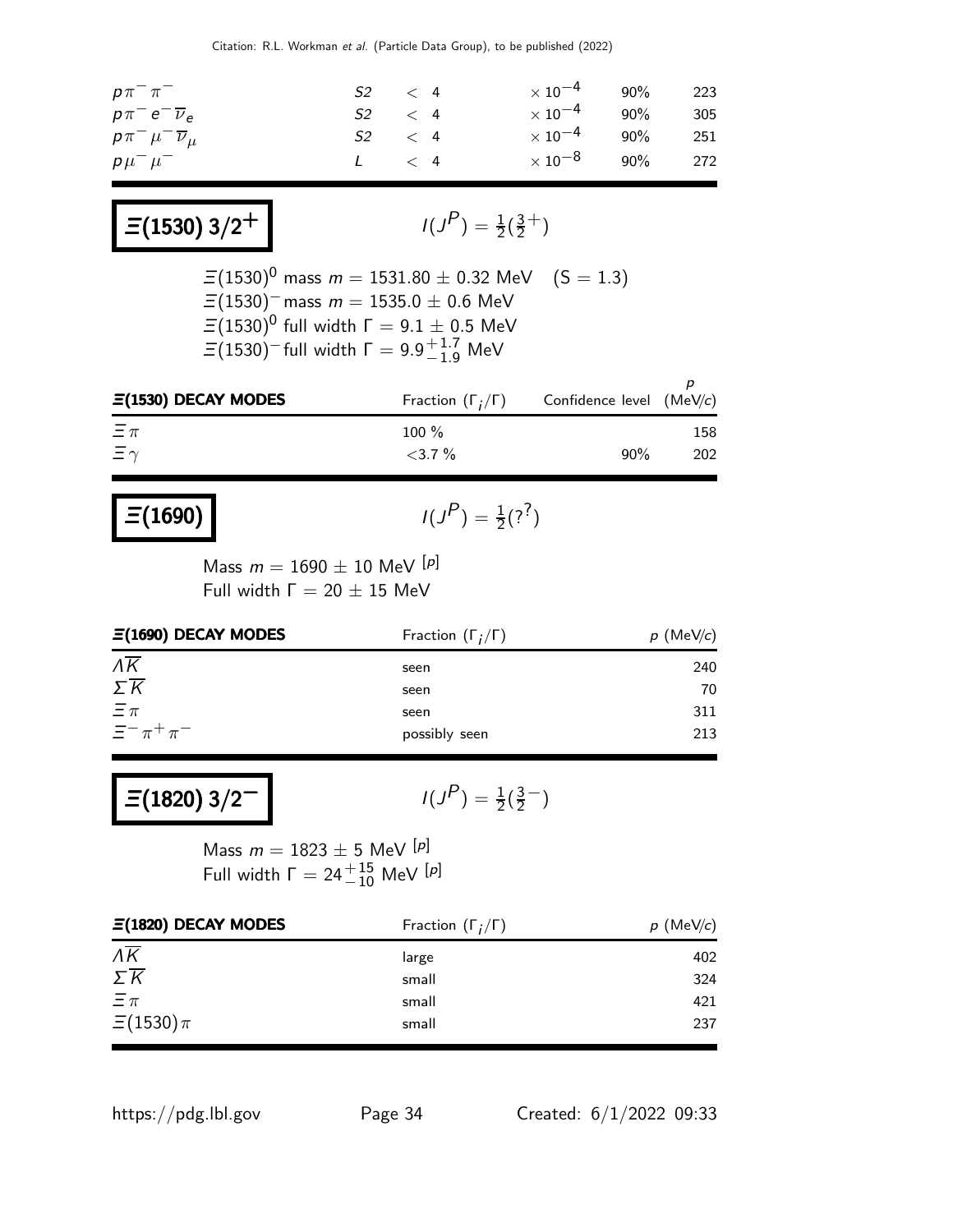### $\Xi(1950)$

 $P$ <sub>)</sub> =  $\frac{1}{2}$ (?<sup>?</sup>)

Mass  $m = 1950 \pm 15$  MeV [p] Full width  $\Gamma = 60 \pm 20$  MeV [p]

| $\Xi(1950)$ DECAY MODES | Fraction $(\Gamma_i/\Gamma)$ | $p$ (MeV/c) |  |
|-------------------------|------------------------------|-------------|--|
| $\Lambda K$             | seen                         | 522         |  |
| $\Sigma \overline{K}$   | possibly seen                | 460         |  |
| $\Xi \pi$               | seen                         | 519         |  |

### $\Xi(2030)$

 $(P) = \frac{1}{2} (\geq \frac{5}{2})$  $\frac{5}{2}$ ?)

Mass  $m = 2025 \pm 5$  MeV [p] Full width  $\Gamma = 20^{+15}_{-5}$  MeV  $[$ <sup>p]</sup>

| $\Xi(2030)$ DECAY MODES              | Fraction $(\Gamma_i/\Gamma)$ | $p \text{ (MeV/}c)$ |  |  |
|--------------------------------------|------------------------------|---------------------|--|--|
| $\overline{\Lambda K}$               | $\sim$ 20 %                  | 585                 |  |  |
| $\Sigma \overline{K}$                | $\sim$ 80 $\%$               | 529                 |  |  |
| $\Xi \pi$                            | small                        | 574                 |  |  |
| $\frac{\Xi(1530)\pi}{\Lambda K \pi}$ | small                        | 416                 |  |  |
|                                      | small                        | 499                 |  |  |
| $\Sigma \overline{K} \pi$            | small                        | 428                 |  |  |

$$
\Omega BARYONS(S = -3, I = 0)\n\Omega^2 = sss
$$

$$
I(J^P) = 0(\frac{3}{2}^+)
$$

 $J^P = \frac{3}{2}$  $\frac{3}{2}^+$  is the quark-model prediction; and  $J=3/2$  is fairly well established.

Mass  $m = 1672.45 \pm 0.29$  MeV  $(m_{\Omega^+} - m_{\overline{\Omega}^+}) / m_{\Omega^-} = (-1 \pm 8) \times 10^{-5}$ Mean life  $\tau = (0.821 \pm 0.011) \times 10^{-10}$  s  $c\tau = 2.461$  cm  $\left(\tau_{\,\Omega^-\,\,}-\,\tau_{\,\overline{\Omega}^+}\right)/\,\tau_{\,\Omega^-}=0.00\pm0.05$ Magnetic moment  $\mu=-2.02\pm0.05~\mu{}_{N}$ 

Ω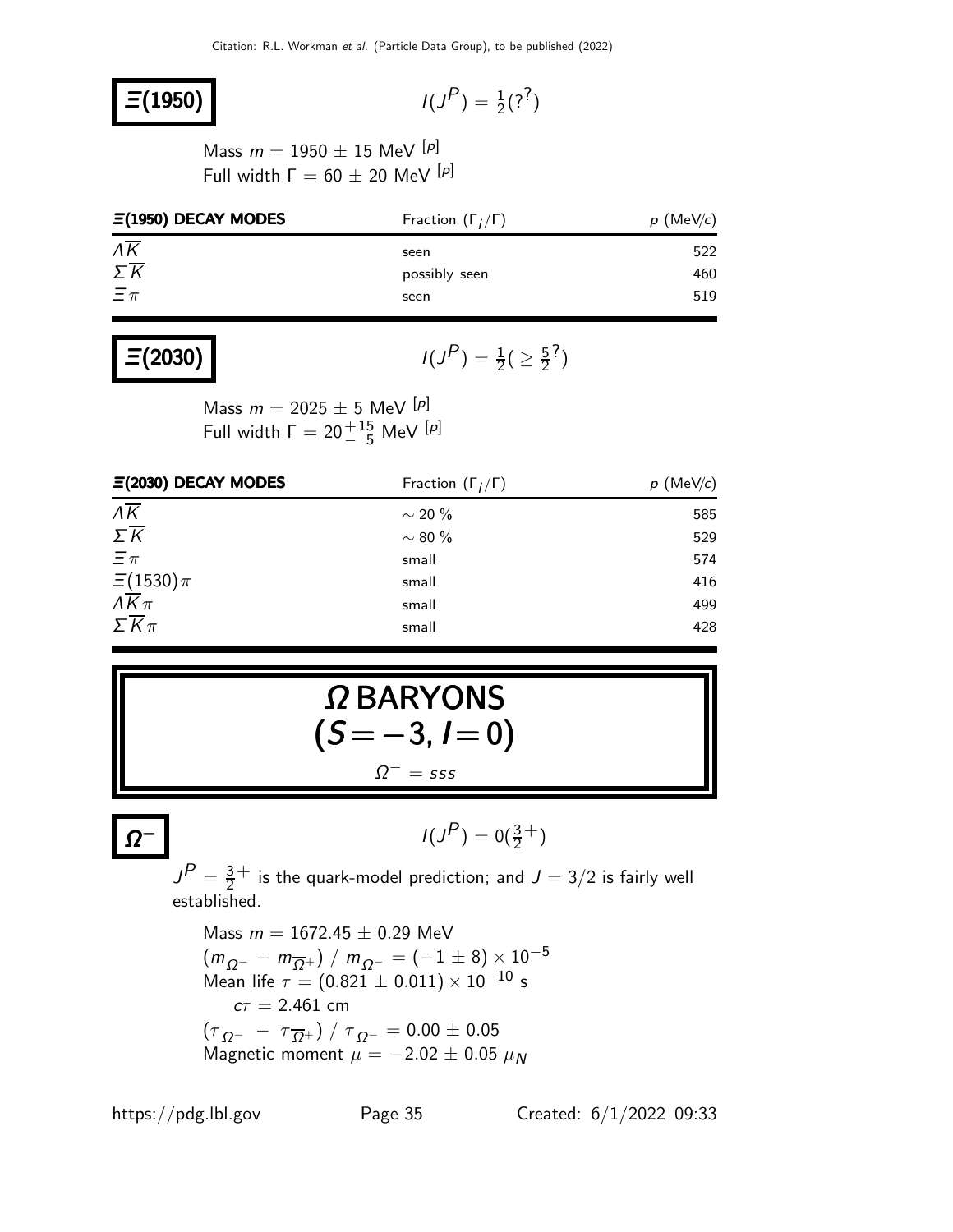#### Decay parameters

|                      | $\alpha(\Omega^-)$ $\alpha$ (A) FOR $\Omega^- \rightarrow AK^- = 0.0115 \pm 0.0015$                     |
|----------------------|---------------------------------------------------------------------------------------------------------|
|                      | $AK^{-}$ $\alpha = 0.0157 \pm 0.0021$                                                                   |
|                      | $AK^-$ , $\overline{A}K^+$ $(\alpha + \overline{\alpha})/(\alpha - \overline{\alpha}) = -0.02 \pm 0.13$ |
|                      | $\Xi^0 \pi^ \alpha = 0.09 \pm 0.14$                                                                     |
| $=-\pi$ <sup>0</sup> | $\alpha = 0.05 \pm 0.21$                                                                                |

| $\Omega^-$ DECAY MODES                          | Fraction $(\Gamma_i/\Gamma)$         | р<br>Confidence level $(MeV/c)$ |
|-------------------------------------------------|--------------------------------------|---------------------------------|
| $\Lambda K^-$                                   | $(67.8 \pm 0.7)$ %                   | 211                             |
| $\Xi^0 \pi^-$                                   | $(23.6 \pm 0.7)\%$                   | 294                             |
| $\equiv -\pi^0$                                 | $(8.6 \pm 0.4)\%$                    | 289                             |
| $\equiv$ $-\pi$ <sup>+</sup> $\pi$ <sup>-</sup> | $(3.7^{+0.7}_{-0.6}) \times 10^{-4}$ | 189                             |
| $\Xi(1530)^{0}\pi^-$                            | $\langle 7 \times 10^{-5} \rangle$   | 17<br>90%                       |
| $\Xi^0 e^- \overline{\nu}_e$                    | $(5.6 \pm 2.8) \times 10^{-3}$       | 319                             |
| $\Xi^ \gamma$                                   | $< 4.6 \times 10^{-4}$               | $90\%$<br>314                   |
|                                                 | $\Delta S = 2$ forbidden (S2) modes  |                                 |
| $\Lambda \pi^-$                                 | $S2 \t < 2.9 \t < 10^{-6}$           | $90\%$<br>449                   |
|                                                 |                                      |                                 |

$$
I(J^{\textstyle{\mathcal{P}}})=0(?^-)
$$

Mass  $m = 2012.4 \pm 0.9$  MeV Full width  $\Gamma = 6.4^{+3.0}_{-2.6}$  MeV

Branching fractions are given relative to the one DEFINED AS 1.

| $\Omega(2012)^-$ DECAY MODES                                   | Fraction $(\Gamma_i/\Gamma)$ | Confidence level (MeV/c) |     |
|----------------------------------------------------------------|------------------------------|--------------------------|-----|
| $\Xi^0 K^-$                                                    | <b>DEFINED AS 1</b>          |                          | 403 |
| $\equiv -\overline{K}^0$                                       | $0.83 \pm 0.21$              |                          | 392 |
| $\equiv$ <sup>0</sup> $\pi$ <sup>0</sup> $\kappa$ <sup>-</sup> | ${<}0.30$                    | $90\%$                   | 245 |
| $\Xi^0 \pi^- \overline{K}{}^0$                                 | < 0.21                       | $90\%$                   | 230 |
| $=-\pi^0\overline{K^0}$                                        | ${<}0.7$                     | 90%                      | 226 |
| $\Xi^- \pi^+ K^-$                                              | < 0.08                       | $90\%$                   | 224 |

 $Ω(2250)$ <sup>-</sup>

 $Ω(2012)$ <sup>-</sup>

$$
I(J^P)=0(?^?)
$$

Mass  $m = 2252 \pm 9$  MeV Full width  $\Gamma = 55 \pm 18$  MeV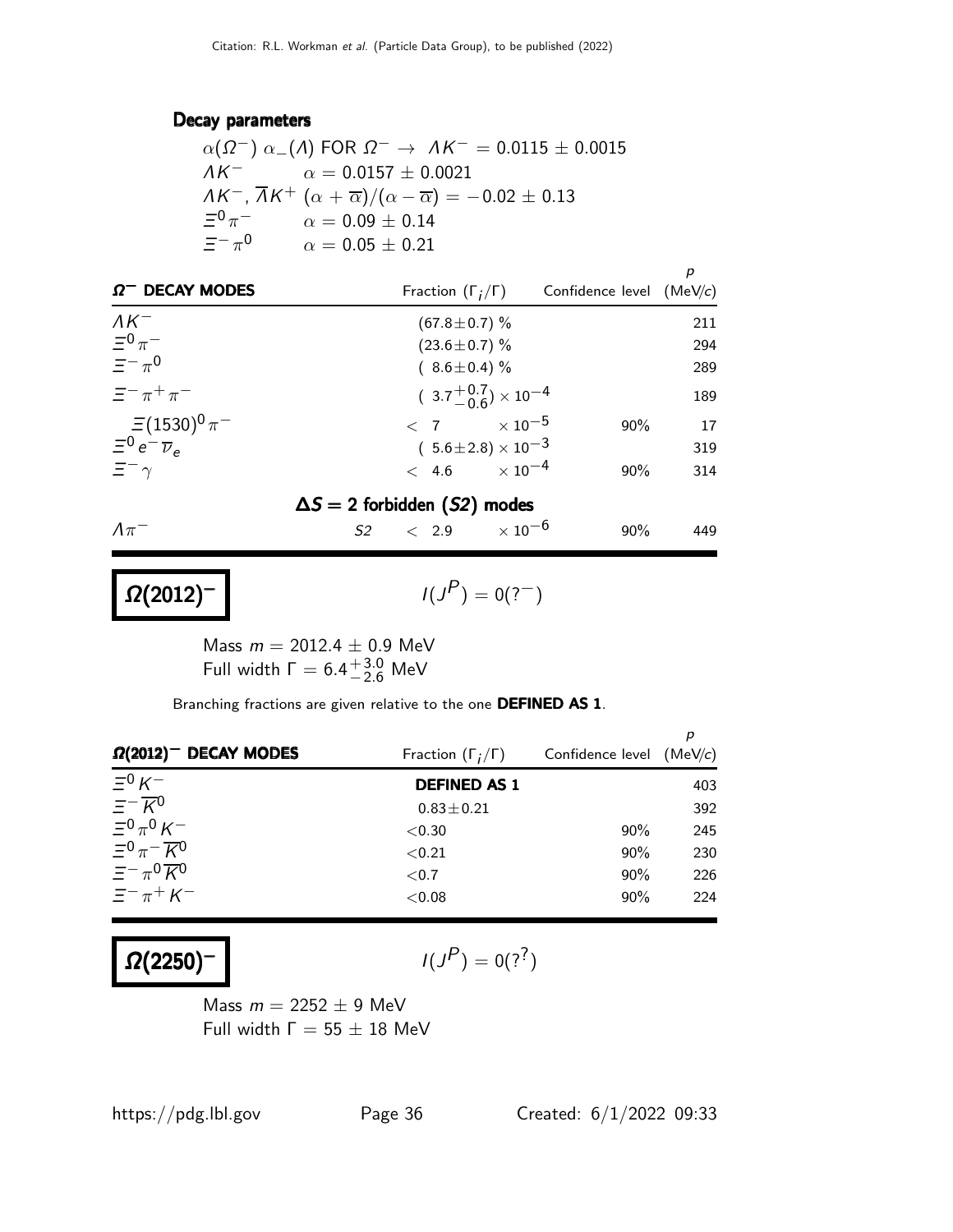| $\Omega(2250)^-$ DECAY MODES | Fraction $(\Gamma_i/\Gamma)$ | $p$ (MeV/c) |  |
|------------------------------|------------------------------|-------------|--|
| $\Xi^- \pi^+ K^-$            | seen                         | 532         |  |
| $\Xi(1530)^{0}K^{-}$         | seen                         | 437         |  |

**CHAPTERMED BARYONS**  
\n
$$
(C = +1)
$$
\n
$$
A_c^+ = u dc, \ \Sigma_c^{++} = uuc, \ \Sigma_c^+ = u dc, \ \Sigma_c^0 = d dc, \ \Xi_c^+ = usc, \ \Xi_c^0 = d sc, \ \Omega_c^0 = ssc
$$

$$
I(J^P)=0(\tfrac12^+)
$$

Mass  $m = 2286.46 \pm 0.14$  MeV Mean life  $\tau = (201.5 \pm 2.7) \times 10^{-15}$  s (S = 1.6)  $c\tau = 60.4 \ \mu m$ 

#### Decay asymmetry parameters

Λ + c

$$
\begin{array}{ll}\nA\pi^+ & \alpha = -0.84 \pm 0.09 \\
\Sigma^+ \pi^0 & \alpha = -0.55 \pm 0.11 \\
\alpha \text{ FOR } \Lambda_c^+ \to \Sigma^0 \pi^+ = -0.73 \pm 0.18 \\
A\ell^+ \nu_\ell & \alpha = -0.86 \pm 0.04 \\
\alpha \text{ FOR } \Lambda_c^+ \to pK_S^0 = 0.2 \pm 0.5 \\
(\alpha + \overline{\alpha})/(\alpha - \overline{\alpha}) \text{ in } \Lambda_c^+ \to \Lambda \pi^+, \overline{\Lambda_c^-} \to \overline{\Lambda} \pi^- = -0.07 \pm 0.31 \\
(\alpha + \overline{\alpha})/(\alpha - \overline{\alpha}) \text{ in } \Lambda_c^+ \to \Lambda e^+ \nu_e, \overline{\Lambda_c^-} \to \overline{\Lambda} e^- \overline{\nu}_e = 0.00 \pm 0.04 \\
A_{CP}(AX) \text{ in } \Lambda_c \to \Lambda X, \overline{\Lambda}_c \to \overline{\Lambda} X = (2 \pm 7)\% \\
\Delta A_{CP} = A_{CP}(\Lambda_c^+ \to pK^+K^-) - A_{CP}(\Lambda_c^+ \to p\pi^+\pi^-) = \\
(0.3 \pm 1.1)\% \n\end{array}
$$

Branching fractions marked with a footnote, e.g. [a], have been corrected for decay modes not observed in the experiments. For example, the submode fraction  $\Lambda^+_c\to -\rho\overline{K}^*(892)^0$  seen in  $\Lambda^+_c\to -\rho\overline{K}^-\pi^+$  has been multiplied up to include  $\overline{K}^{*}(892)^{\overline{0}}\rightarrow\;\overline{K}{}^{\overline{0}}\pi^{\overline{0}}$  decays.

| $\Lambda_c^+$ DECAY MODES                            | Fraction $(\Gamma_i/\Gamma)$                        | Scale factor $/$<br>Confidence level (MeV/c) |     |
|------------------------------------------------------|-----------------------------------------------------|----------------------------------------------|-----|
|                                                      | Hadronic modes with a p or n: $S = -1$ final states |                                              |     |
|                                                      | $(1.59 \pm 0.08)\%$                                 | $S = 1.1$                                    | 873 |
|                                                      | $(6.28 \pm 0.32)\%$                                 | $S = 1.4$                                    | 823 |
| $pK_S^0$<br>, $K^-\pi^+$<br>$p\overline{K}^*(892)^0$ | $[r]$ (1.96 $\pm$ 0.27) %                           |                                              | 685 |
| https://pdg.lbl.gov                                  | Page 37                                             | Created: $6/1/2022$ 09:33                    |     |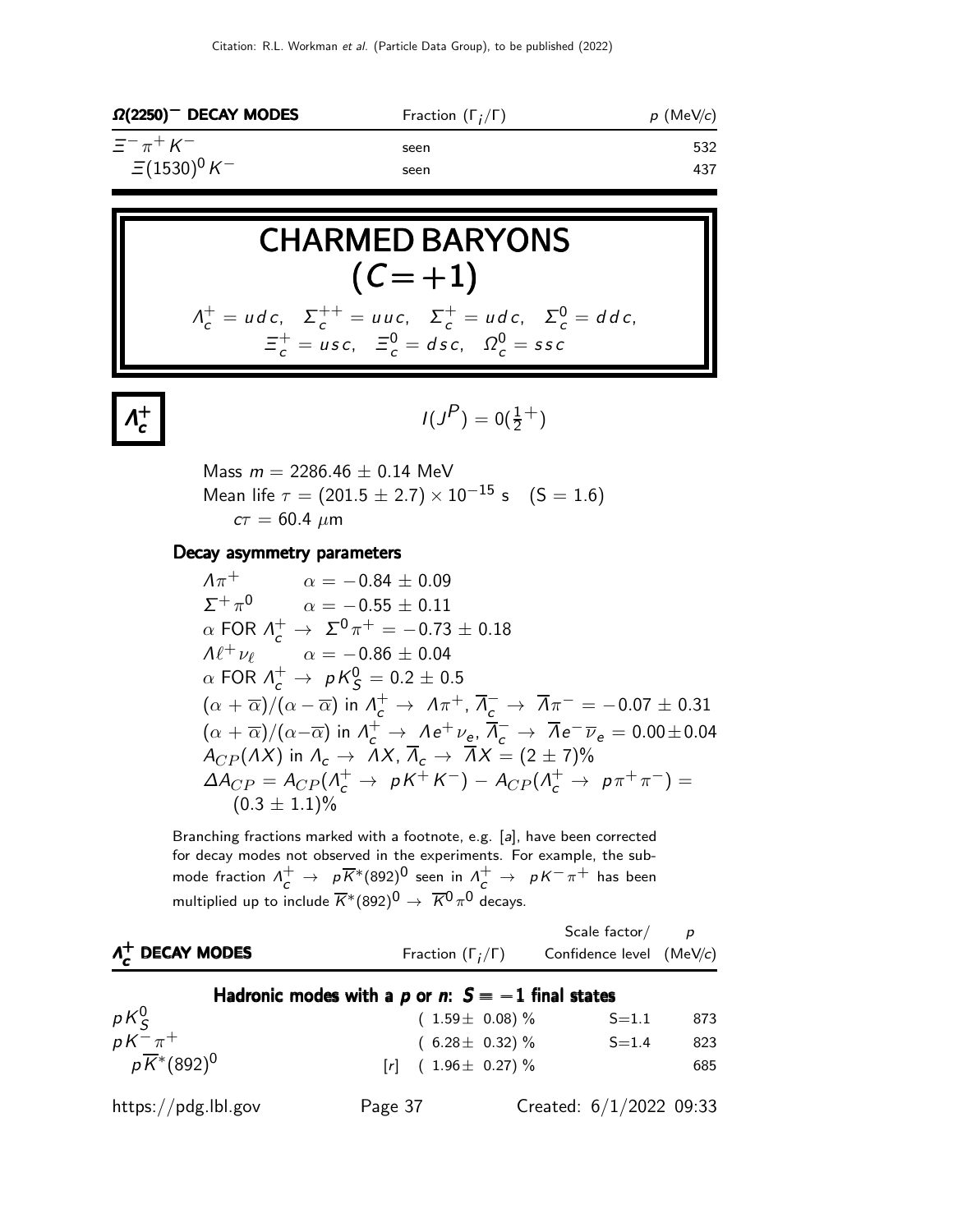| $\Delta(1232)^{++}$ K <sup>-1</sup>                                            |                   | $(1.08 \pm 0.25)\%$            |           | 710 |
|--------------------------------------------------------------------------------|-------------------|--------------------------------|-----------|-----|
| $\Lambda(1520)\pi^{+}$                                                         | $\lceil r \rceil$ | $(2.2 \pm 0.5) \%$             |           | 628 |
| $pK^{-}\pi^{+}$ nonresonant                                                    |                   | $(3.5 \pm 0.4) \%$             |           | 823 |
|                                                                                |                   | $(1.97 \pm 0.13)\%$            | $S = 1.1$ | 823 |
| $\begin{array}{l} pK_S^0\pi^0\\ nK_S^0\pi^+\\ p\overline{K^0}\eta \end{array}$ |                   | $(1.82 \pm 0.25)\%$            |           | 821 |
|                                                                                |                   | $(8.3 \pm 1.8) \times 10^{-3}$ |           | 568 |
| $pK_S^0 \pi^+ \pi^-$                                                           |                   | $(1.60 \pm 0.12)\%$            | $S = 1.1$ | 754 |
| $pK^{-}\pi^{+}\pi^{0}$                                                         |                   | $(4.46 \pm 0.30)\%$            | $S = 1.5$ | 759 |
| $p K^{*}(892)^{-} \pi^{+}$                                                     |                   | $[r]$ (1.4 $\pm$ 0.5 ) %       |           | 580 |
| $p(K^-\pi^+)$ nonresonant $\pi^0$                                              |                   | $(4.6 \pm 0.8) \%$             |           | 759 |
| $\Delta(1232)\overline{K}^*(892)$                                              |                   | seen                           |           | 419 |
| $pK^{-}2\pi^{+}\pi^{-}$                                                        |                   | $(1.4 \pm 0.9) \times 10^{-3}$ |           | 671 |
| $pK^{-}\pi^{+}2\pi^{0}$                                                        |                   | $(1.0 \pm 0.5) \%$             |           | 678 |

#### Hadronic modes with a  $p: S = 0$  final states

|  |                                                                                                                                                                                                                                                                                                                                            | 945                                                              |
|--|--------------------------------------------------------------------------------------------------------------------------------------------------------------------------------------------------------------------------------------------------------------------------------------------------------------------------------------------|------------------------------------------------------------------|
|  |                                                                                                                                                                                                                                                                                                                                            | 856                                                              |
|  |                                                                                                                                                                                                                                                                                                                                            | 751                                                              |
|  |                                                                                                                                                                                                                                                                                                                                            | 927                                                              |
|  |                                                                                                                                                                                                                                                                                                                                            | 614                                                              |
|  |                                                                                                                                                                                                                                                                                                                                            | 852                                                              |
|  |                                                                                                                                                                                                                                                                                                                                            | 616                                                              |
|  |                                                                                                                                                                                                                                                                                                                                            | 590                                                              |
|  |                                                                                                                                                                                                                                                                                                                                            | 616                                                              |
|  |                                                                                                                                                                                                                                                                                                                                            | 460                                                              |
|  |                                                                                                                                                                                                                                                                                                                                            | 494                                                              |
|  | $(1.42 \pm 0.12) \times 10^{-3}$<br>$(8.3 \pm 1.1) \times 10^{-4}$<br>$(4.61 \pm 0.28) \times 10^{-3}$<br>$[r]$ (3.5 $\pm$ 2.3) $\times$ 10 <sup>-3</sup><br>$(2.3 \pm 1.4) \times 10^{-3}$<br>$(1.06 \pm 0.06) \times 10^{-3}$<br>$[r]$ (1.06 ± 0.14) × 10 <sup>-3</sup><br>$(5.3 \pm 1.2) \times 10^{-4}$<br>$(10 \pm 4) \times 10^{-5}$ | $< 8$ $\times 10^{-5}$ CL=90%<br>$< 6.3$ $\times 10^{-5}$ CL=90% |

#### Hadronic modes with a hyperon:  $S = -1$  final states

| $(1.30 \pm 0.07)\%$      | $S = 1.1$          | 864                                                                                                                                                                                             |
|--------------------------|--------------------|-------------------------------------------------------------------------------------------------------------------------------------------------------------------------------------------------|
|                          |                    |                                                                                                                                                                                                 |
| $(7.1 \pm 0.4) \%$       | $S = 1.1$          | 844                                                                                                                                                                                             |
| $< 6$ %                  | $CL = 95%$         | 636                                                                                                                                                                                             |
| $(3.64 \pm 0.29)\%$      | $S = 1.4$          | 807                                                                                                                                                                                             |
| $(1.0 \pm 0.5) \%$       |                    | 688                                                                                                                                                                                             |
|                          |                    |                                                                                                                                                                                                 |
|                          |                    | 688                                                                                                                                                                                             |
|                          |                    | 524                                                                                                                                                                                             |
|                          |                    | 363                                                                                                                                                                                             |
|                          | $CL = 90\%$        | 807                                                                                                                                                                                             |
| $(2.3 \pm 0.8) \%$       |                    | 757                                                                                                                                                                                             |
| $[r]$ (1.84 ± 0.26) %    |                    | 691                                                                                                                                                                                             |
|                          |                    | 570                                                                                                                                                                                             |
| $[r]$ (1.5 $\pm$ 0.5 ) % |                    | 517                                                                                                                                                                                             |
|                          |                    | 757                                                                                                                                                                                             |
|                          | $(1.5 \pm 0.6) \%$ | $(3.5 \pm 0.5) \times 10^{-3}$<br>$(7.6 \pm 1.4) \times 10^{-3}$<br>$(5 \pm 4) \times 10^{-3}$<br>$< 1.1$ %<br>$[r]$ (9.1 $\pm$ 2.0) $\times$ 10 <sup>-3</sup><br>$< 8$ $\times 10^{-3}$ CL=90% |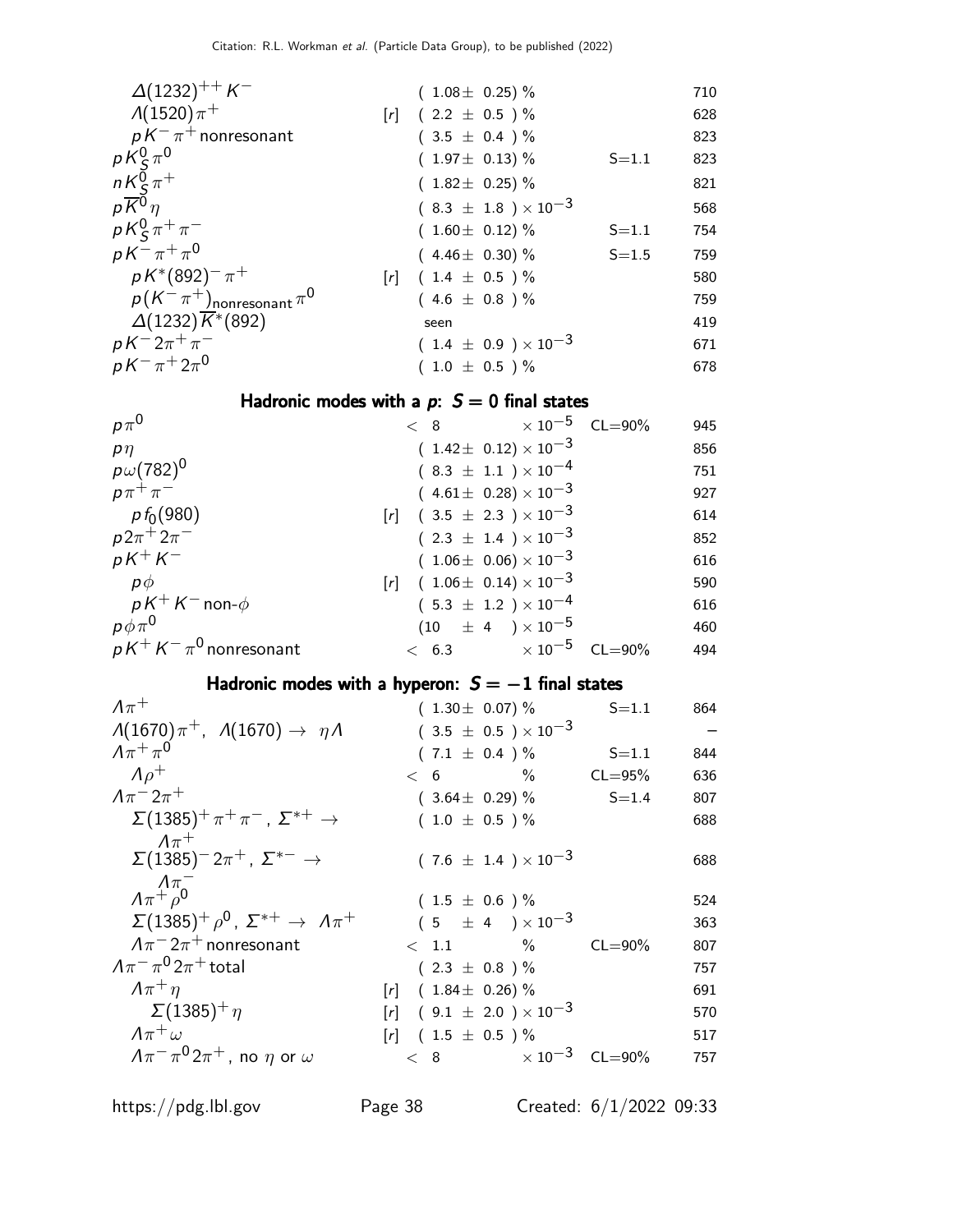| $AK^+\overline{K}{}^0$                                                    | $(5.7 \pm 1.1) \times 10^{-3}$                      | $S = 1.9$   | 443 |
|---------------------------------------------------------------------------|-----------------------------------------------------|-------------|-----|
| $\Xi(1690)^0\,K^+$ , $\,\Xi^{*0}\,\rightarrow\,\,\Lambda\overline{K}{}^0$ | $(1.6 \pm 0.5) \times 10^{-3}$                      |             | 286 |
| $\Sigma^0 \pi^+$                                                          | $(1.29 \pm 0.07)\%$                                 | $S = 1.1$   | 825 |
| $\Sigma^0 \pi^+ \eta$                                                     | $(7.5 \pm 0.8) \times 10^{-3}$                      |             | 635 |
| $\Sigma^+\pi^0$                                                           | $(1.25 \pm 0.10) \%$                                |             | 827 |
| $\Sigma^+$ n                                                              | $(4.4 \pm 2.0) \times 10^{-3}$                      |             | 713 |
| $\Sigma^+\eta'$                                                           | $(1.5 \pm 0.6) \%$                                  |             | 391 |
| $\Sigma^+\pi^+\pi^-$                                                      | $(4.50 \pm 0.25)\%$                                 | $S = 1.3$   | 804 |
| $\Sigma^+$ $\rho^0$                                                       | $\langle 1.7$<br>$\%$                               | $CL = 95%$  | 575 |
| $\Sigma^- 2\pi^+$                                                         | $(1.87 \pm 0.18)$ %                                 |             | 799 |
| $\Sigma^0 \pi^+ \pi^0$                                                    | $(3.5 \pm 0.4) \%$                                  |             | 803 |
| $\Sigma^+ \pi^0 \pi^0$                                                    | $(1.55 \pm 0.15)\%$                                 |             | 806 |
| $\Sigma^{0} \pi^{-} 2\pi^{+}$                                             | $(1.11 \pm 0.30)$ %                                 |             | 763 |
| $\Sigma^+ \pi^+ \pi^- \pi^0$                                              |                                                     |             | 767 |
| $\Sigma^+$ $\omega$                                                       | $(1.70 \pm 0.21)\%$<br>[r]                          |             | 569 |
| $\Sigma^{-} \pi^{0} 2\pi^{+}$                                             | $(2.1 \pm 0.4) \%$                                  |             | 762 |
| $\Sigma^+ K^+ K^-$                                                        | $(3.5 \pm 0.4) \times 10^{-3}$                      | $S = 1.1$   | 349 |
| $\Sigma^+ \phi$                                                           | $(3.9 \pm 0.6) \times 10^{-3}$<br>$\lceil r \rceil$ | $S = 1.1$   | 295 |
| $\Xi(1690)^0 K^+$ , $\Xi^{*0} \rightarrow$                                | $(1.02 \pm 0.25) \times 10^{-3}$                    |             | 286 |
| $\Sigma^+ K^-$                                                            |                                                     |             |     |
| $\Sigma^+ K^+ K^-$ nonresonant                                            | $\times$ 10 $^{-4}$<br>< 8                          | $CL = 90\%$ | 349 |
| $\Xi^0 K^+$                                                               | $(5.5 \pm 0.7) \times 10^{-3}$                      |             | 653 |
| $\equiv^- K^+ \pi^+$                                                      | $(6.2 \pm 0.6) \times 10^{-3}$ S=1.1                |             | 565 |
| $\Xi(1530)^{0}K^{+}$                                                      | $(4.3 \pm 0.9) \times 10^{-3}$                      | $S = 1.1$   | 473 |
|                                                                           |                                                     |             |     |

#### Hadronic modes with a hyperon:  $S = 0$  final states

| $\Lambda K^+$              | $(6.1 \pm 1.2) \times 10^{-4}$                  |  | 781 |
|----------------------------|-------------------------------------------------|--|-----|
| $AK^+\pi^+\pi^-$           | $< 5$ $\times 10^{-4}$ CL=90%                   |  | 637 |
| $\Sigma^0 K^+$             | $(5.2 \pm 0.8) \times 10^{-4}$                  |  | 735 |
| $\Sigma^0 K^+ \pi^+ \pi^-$ | $< 2.6 \times 10^{-4} \text{ CL} = 90\%$        |  | 574 |
| $\Sigma^+ K^+ \pi^-$       | $(2.1 \pm 0.6) \times 10^{-3}$                  |  | 670 |
| $\Sigma^+$ K*(892) $^0$    | $[r]$ (3.5 $\pm$ 1.0) $\times$ 10 <sup>-3</sup> |  | 470 |
| $\Sigma^- K^+ \pi^+$       | $< 1.2 \times 10^{-3} \text{ CL} = 90\%$        |  | 664 |
|                            |                                                 |  |     |

|                         | Doubly Cabibbo-suppressed modes  |     |
|-------------------------|----------------------------------|-----|
| $pK^+\pi^-$             | $(1.11 \pm 0.18) \times 10^{-4}$ | 823 |
|                         | Semileptonic modes               |     |
| $\Lambda e^+ \nu_e$     | $(3.6 \pm 0.4) \%$               | 871 |
| $\Lambda \mu^+ \nu_\mu$ | $(3.5 \pm 0.5) \%$               | 867 |
|                         | Inclusive modes                  |     |
| $e^+$ anything          | $(3.95 \pm 0.35)\%$              |     |
| $p$ anything            | $(50 \pm 16) \%$                 |     |
| <i>n</i> anything       | $(50 \pm 16) \%$                 |     |

 $\overline{a}$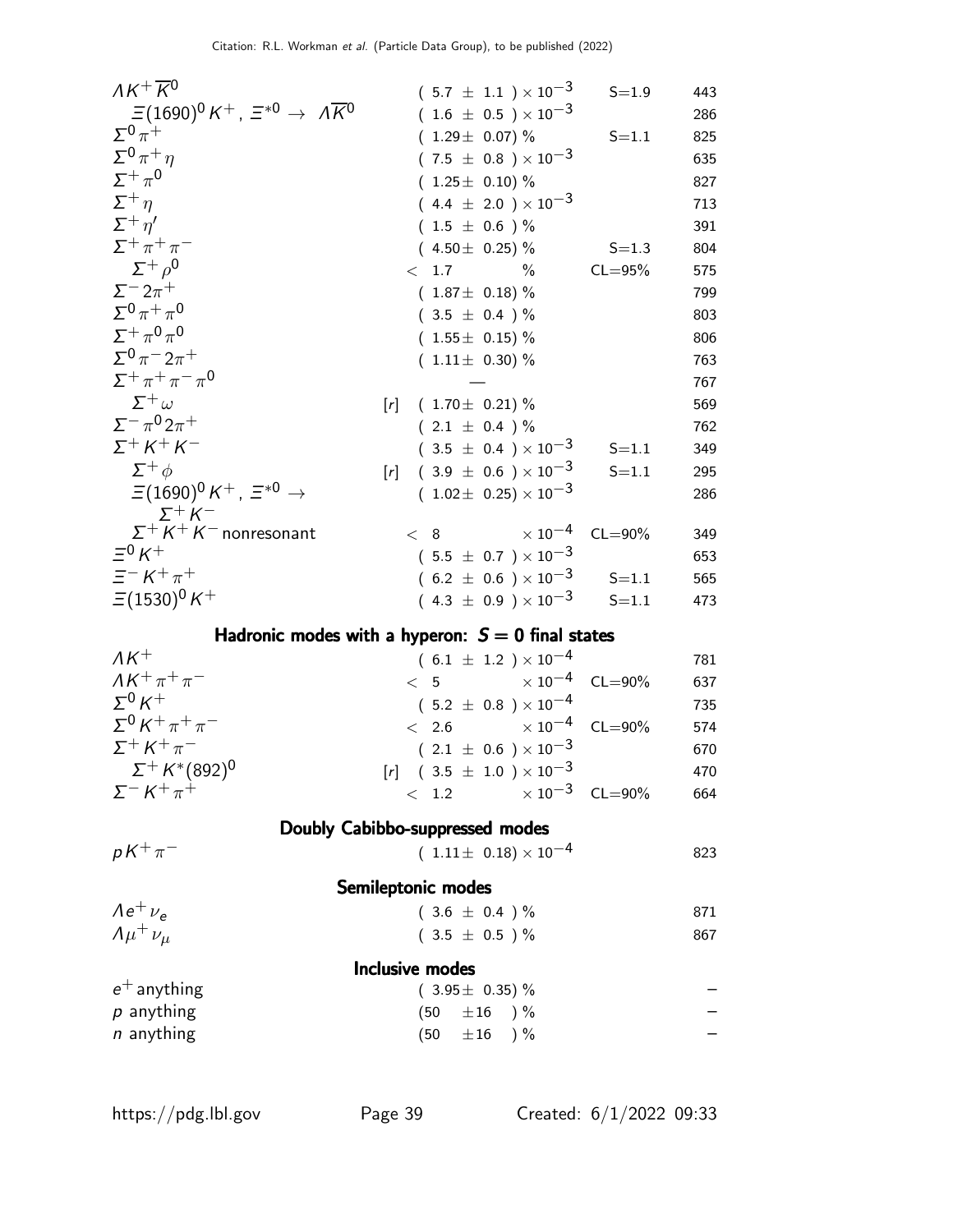| $\Lambda$ anything | $(38.2 \frac{+}{2} 3.9 \frac{0.9}{0.4})$ % |  |
|--------------------|--------------------------------------------|--|
| $K^0_S$ anything   | $(9.9 \pm 0.7)$ %                          |  |
| 3prongs            | $(24 \pm 8) \%$                            |  |

#### $\Delta C = 1$  weak neutral current (C1) modes, or Lepton Family number  $(LF)$ , or Lepton number  $(L)$ , or Baryon number  $(B)$  violating modes

| $p e^+ e^-$                | C1  | $~<~$ 5.5 $~$ | $\times 10^{-6}$ CL=90% | 951 |
|----------------------------|-----|---------------|-------------------------|-----|
| $p\mu^+\mu^-$ non-resonant | C1  | < 7.7         | $\times 10^{-8}$ CL=90% | 937 |
| $pe^+ \mu^-$               | LF  | < 9.9         | $\times 10^{-6}$ CL=90% | 947 |
| $pe^ \mu^+$                | I F | < 1.9         | $\times 10^{-5}$ CL=90% | 947 |
| $\overline{p}2e^+$         | L.B | < 2.7         | $\times 10^{-6}$ CL=90% | 951 |
| $\overline{p}2\mu^+$       | L.B | < 9.4         | $\times 10^{-6}$ CL=90% | 937 |
| $\overline{p}e^+ \mu^+$    | L.B | < 1.6         | $\times 10^{-5}$ CL=90% | 947 |
| $\Sigma^- \mu^+ \mu^+$     |     | < 7.0         | $\times 10^{-4}$ CL=90% | 812 |
|                            |     |               |                         |     |

#### $Λ_c (2595)^+$

$$
I(J^P)=0(\tfrac{1}{2}^-)
$$

The spin-parity follows from the fact that  $\Sigma_c(2455)\pi$  decays, with little available phase space, are dominant. This assumes that  $J^{\textsf{P}}=$  $1/2^+$  for the  $\Sigma_c(2455)$ .

> Mass  $m = 2592.25 \pm 0.28$  MeV  $m - m_{\Lambda_c^+}$  $= 305.79 \pm 0.24$  MeV Full width  $\Gamma = 2.6 \pm 0.6$  MeV

 $\Lambda^+$  $\frac{1}{c} \pi \pi$  and its submode  $\Sigma_c(2455) \pi$  — the latter just barely — are the only strong decays allowed to an excited  $\Lambda^+_\epsilon$  $\overline{c}$  having this mass; and the submode seems to dominate.

| $\Lambda_c(2595)^+$ DECAY MODES                        | Fraction $(\Gamma_i/\Gamma)$ | $p$ (MeV/c) |
|--------------------------------------------------------|------------------------------|-------------|
| $\Lambda_c^+\pi^+\pi^-$                                | s                            | 117         |
| $\Sigma_c(2455)^{++} \pi^-$                            | 24 $\pm$ 7 %                 | 3           |
| $\sum_{c} (2455)^{0} \pi^{+}$                          | 24 $\pm$ 7 $\%$              | 3           |
| $\Lambda_c^+\pi^+\pi^-$ 3-body                         | $18 \pm 10 \%$               | 117         |
| $\frac{\Lambda_c^+}{\Lambda_c^+} \frac{\pi^0}{\gamma}$ | $[t]$ not seen               | 258         |
|                                                        | not seen                     | 288         |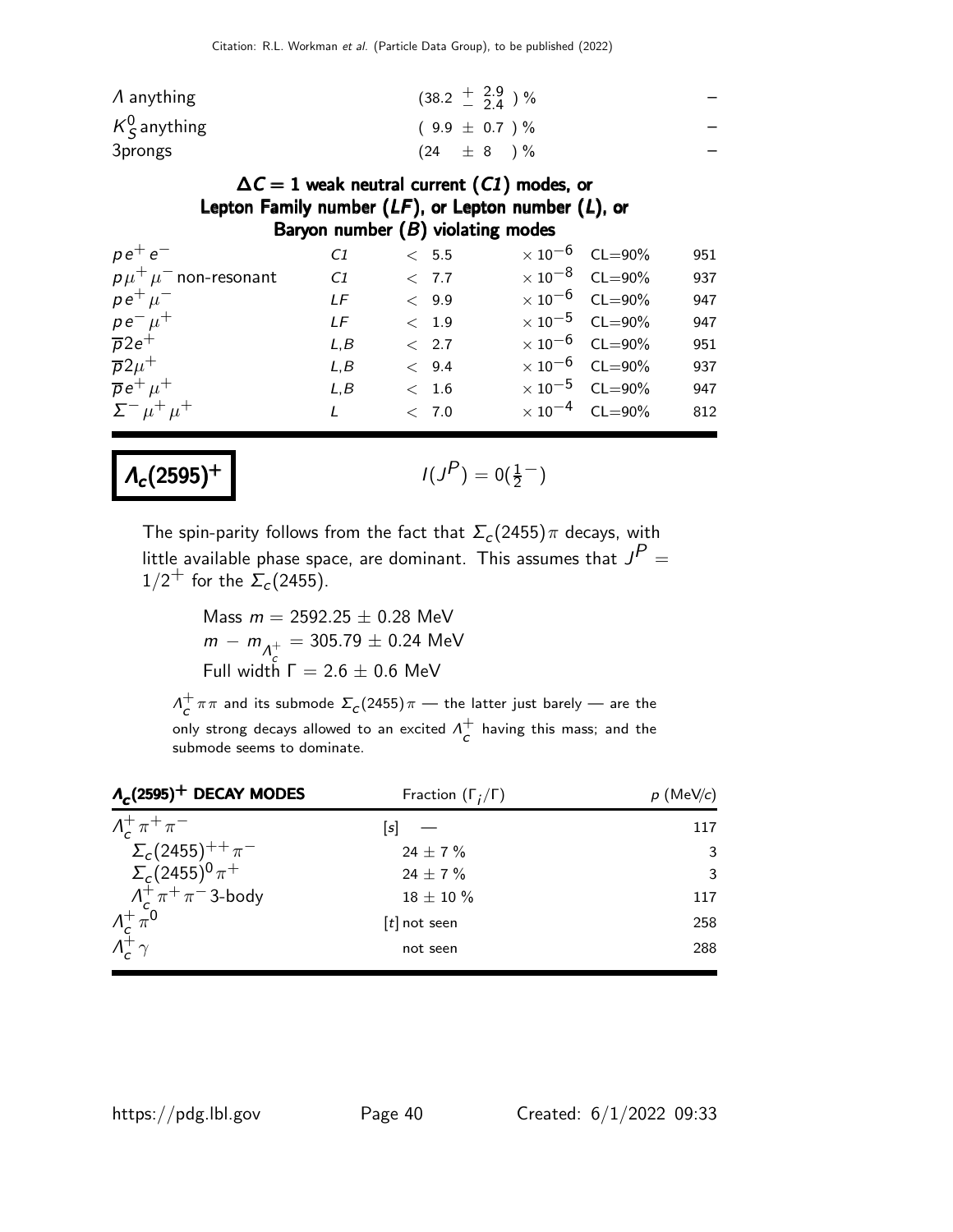#### $\Lambda_c(2625)^+$

$$
I(J^P)=0(\tfrac{3}{2}^-)
$$

 $J^P$  has not been measured;  $\frac{3}{2}^-$  is the quark-model prediction.

Mass 
$$
m = 2628.11 \pm 0.19
$$
 MeV  $(S = 1.1)$   
\n $m - m_{A_{c}^{+}} = 341.65 \pm 0.13$  MeV  $(S = 1.1)$   
\nFull width  $\Gamma$  < 0.97 MeV, CL = 90%

 $\Lambda^+$  $\tau \tau \pi$  and its submode  $\Sigma(2455)\pi$  are the only strong decays allowed to an excited  $\Lambda^+$  $\overline{c}$  having this mass.

| $A_c(2625)^+$ DECAY MODES                              |   | Fraction $(\Gamma_i/\Gamma)$ | Confidence level $(MeV/c)$ | р   |
|--------------------------------------------------------|---|------------------------------|----------------------------|-----|
| $\Lambda_c^+\pi^+\pi^-$                                |   | $\approx 67\%$               |                            | 184 |
| $\Sigma_c(2455)^{++} \pi^-$                            |   | $<$ 5                        | $90\%$                     | 103 |
| $\sum_{c} (2455)^{0} \pi^{+}$                          |   | $<$ 5                        | 90%                        | 103 |
| $\Lambda_c^+\pi^+\pi^-$ 3-body                         |   | large                        |                            | 184 |
| $\frac{\Lambda_c^+}{\Lambda_c^+} \frac{\pi^0}{\gamma}$ | t | not seen                     |                            | 293 |
|                                                        |   | not seen                     |                            | 319 |

$$
\Lambda_c(2860)^+ \qquad \qquad \blacksquare
$$

 $Λ_c (2880)^+$ 

$$
I(J^P)=0(\tfrac{3}{2}^+)
$$

Mass  $m = 2856.1^{+2.3}_{-6.0}$  MeV Full width  $\Gamma = 68^{+12}_{-22}$  MeV

| Fraction $(\Gamma_i/\Gamma)$ | $p$ (MeV/c) |
|------------------------------|-------------|
| seen                         | 259         |
|                              |             |

$$
I(J^P)=0(\tfrac{5}{2}^+)
$$

Mass  $m = 2881.63 \pm 0.24$  MeV  $m - m_{\Lambda_c^+}$  $= 595.17 \pm 0.28$  MeV Full width  $\Gamma = 5.6^{+0.8}_{-0.6}$  MeV

| $\Lambda_c(2880)^+$ DECAY MODES   | Fraction $(\Gamma_i/\Gamma)$ | $p$ (MeV/c) |
|-----------------------------------|------------------------------|-------------|
| $\Lambda^+_\sigma\pi^+\pi^-$      | seen                         | 471         |
| $\Sigma_c(2455)^{0,++} \pi^{\pm}$ | seen                         | 376         |
| $\Sigma_c(2520)^{0,++} \pi^{\pm}$ | seen                         | 317         |
| $pD^0$                            | seen                         | 316         |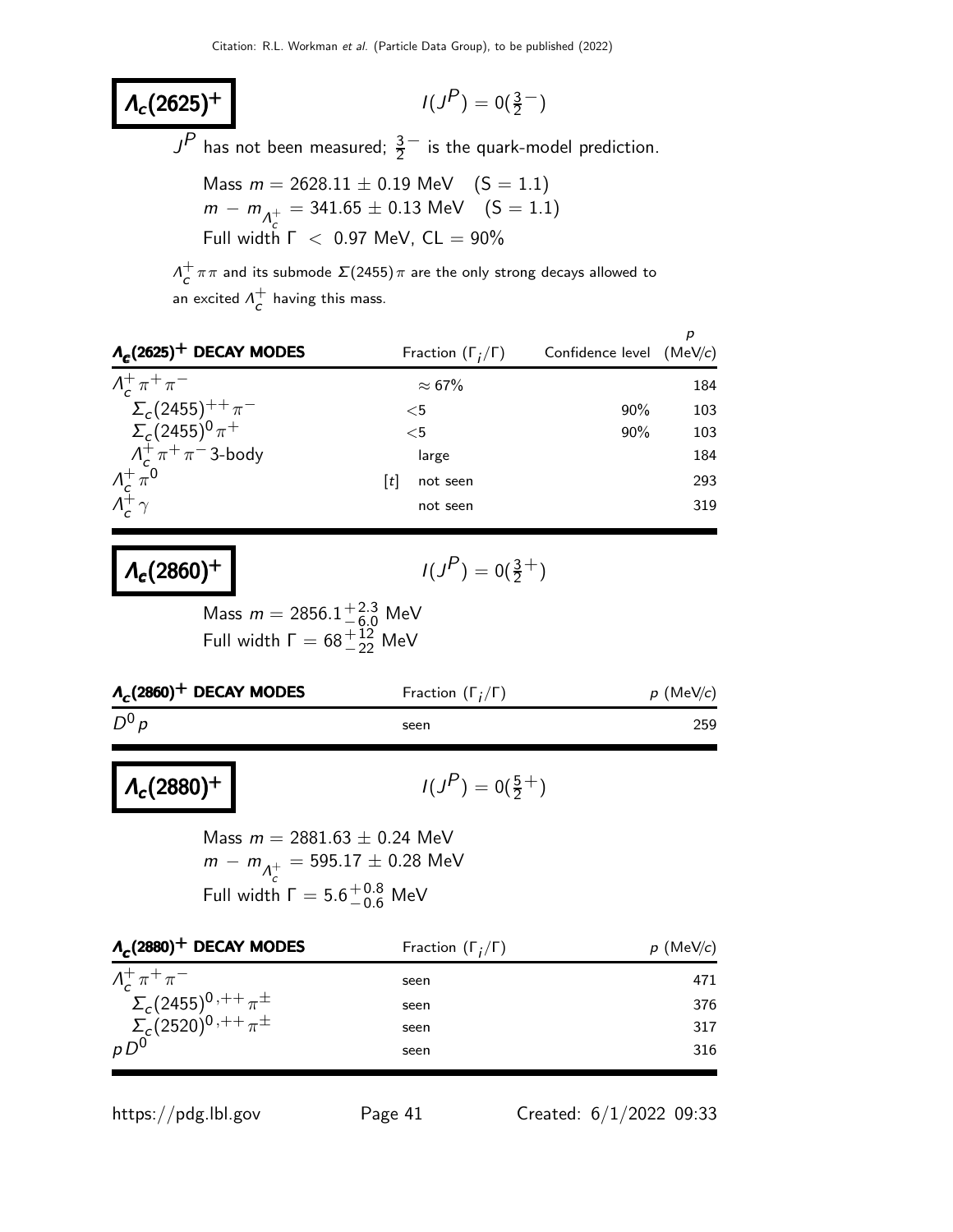#### $Λ_c (2940)^+$  $P$ ) = 0( $\frac{3}{2}$ )  $J^P=3/2^-$  is favored, but is not certain Mass  $m = 2939.6^{+1.3}_{-1.5}$  MeV Full width  $\Gamma = 20^{+6}_{-5}$  MeV

| $\Lambda_c(2940)^+$ DECAY MODES   | Fraction $(\Gamma_i/\Gamma)$ | $p$ (MeV/c) |
|-----------------------------------|------------------------------|-------------|
| $pD^0$                            | seen                         | 420         |
| $\Sigma_c(2455)^{0,++} \pi^{\pm}$ | seen                         |             |
|                                   |                              |             |

$$
\Sigma_c(2455) \qquad \qquad \blacksquare
$$

$$
I(J^P)=1(\tfrac{1}{2}^+)
$$

$$
\Sigma_c(2455)^{++} \text{mass } m = 2453.97 \pm 0.14 \text{ MeV}
$$
\n
$$
\Sigma_c(2455)^{+} \text{ mass } m = 2452.65^{+0.22}_{-0.16} \text{ MeV}
$$
\n
$$
\Sigma_c(2455)^{0} \text{ mass } m = 2453.75 \pm 0.14 \text{ MeV}
$$
\n
$$
m_{\Sigma_c(2455)^{++}} - m_{\Lambda_c^+} = 167.510 \pm 0.017 \text{ MeV}
$$
\n
$$
m_{\Sigma_c(2455)^{+}} - m_{\Lambda_c^+} = 166.19^{+0.16}_{-0.08} \text{ MeV}
$$
\n
$$
m_{\Sigma_{c2455}} - m_{\Lambda_c^+} = 167.290 \pm 0.017 \text{ MeV}
$$
\n
$$
m_{\Sigma_c(2455)^{++}} - m_{\Sigma_c(2455)^{0}} = 0.220 \pm 0.013 \text{ MeV}
$$
\n
$$
m_{\Sigma_c(2455)^{+}} - m_{\Sigma_c(2455)^{0}} = -1.10^{+0.16}_{-0.08} \text{ MeV}
$$
\n
$$
\Sigma_c(2455)^{++} \text{full width } \Gamma = 1.89^{+0.09}_{-0.18} \text{ MeV} \quad (S = 1.1)
$$
\n
$$
\Sigma_c(2455)^{+} \text{ full width } \Gamma = 2.3 \pm 0.4 \text{ MeV}
$$
\n
$$
\Sigma_c(2455)^{0} \text{ full width } \Gamma = 1.83^{+0.11}_{-0.19} \text{ MeV} \quad (S = 1.2)
$$

 $\Lambda_c^+$  $\tau_c^+\pi$  is the only strong decay allowed to a  $\Sigma_c$  having this mass.

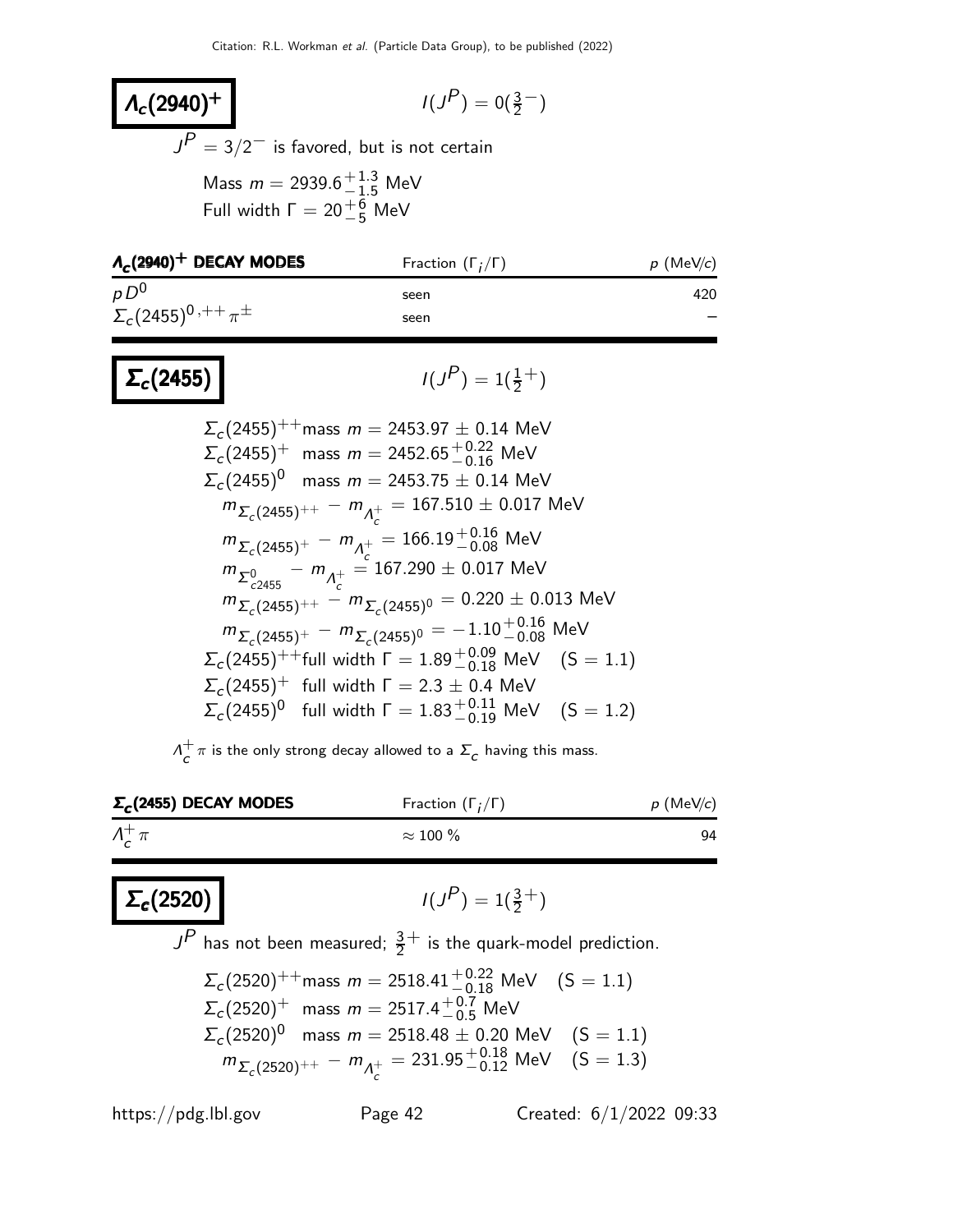$$
m_{\Sigma_c(2520)^+} - m_{\Lambda_c^+} = 230.9^{+0.7}_{-0.5} \text{ MeV}
$$
  
\n
$$
m_{\Sigma_c(2520)^0} - m_{\Lambda_c^+} = 232.02^{+0.16}_{-0.14} \text{ MeV} \quad (S = 1.3)
$$
  
\n
$$
m_{\Sigma_c(2520)^++} - m_{\Sigma_c(2520)^0} = 0.01 \pm 0.15 \text{ MeV}
$$
  
\n
$$
\Sigma_c(2520)^{++} \text{ full width } \Gamma = 14.78^{+0.30}_{-0.40} \text{ MeV}
$$
  
\n
$$
\Sigma_c(2520)^+ \text{ full width } \Gamma = 17.2^{+4.0}_{-2.2} \text{ MeV}
$$
  
\n
$$
\Sigma_c(2520)^0 \text{ full width } \Gamma = 15.3^{+0.4}_{-0.5} \text{ MeV}
$$

 $\Lambda^+$  $\tau_c^+\pi$  is the only strong decay allowed to a  $\Sigma_c$  having this mass.

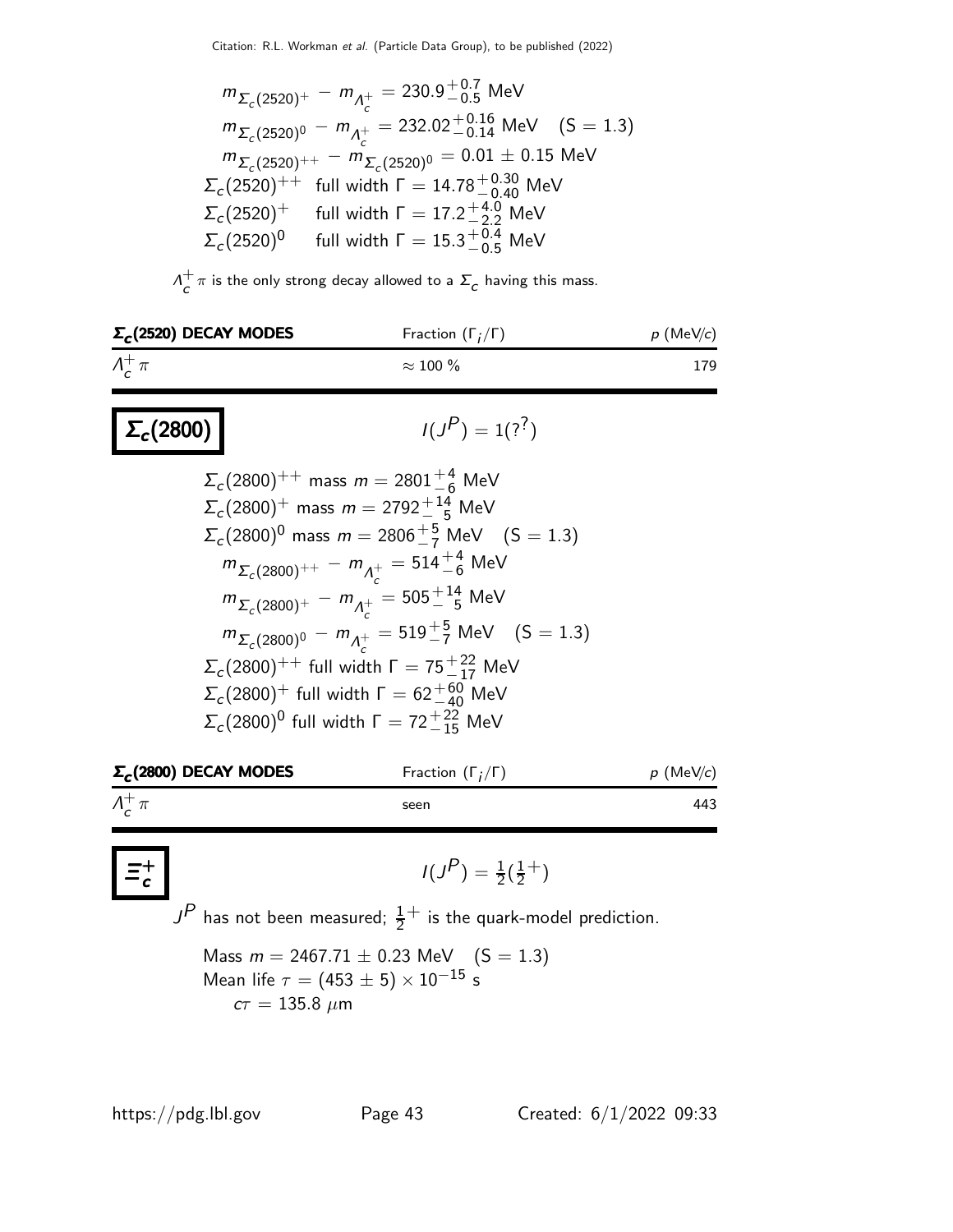Branching fractions marked with a footnote, e.g. [a], have been corrected for decay modes not observed in the experiments. For example, the submode fraction  $\Xi_c^+ \to \ \Sigma^+ \overline{K}{}^*(892)^0$  seen in  $\Xi_c^+ \to \ \Sigma^+ K^- \pi^+$  has been multiplied up to include  $\overline{K}^*(892)^{\overline{0}}\,\to\; \overline{K}{}^{\overline{0}}\pi^{\overline{0}}$  decays.

|                                                             |                                       | Scale factor $/$           | $\overline{p}$ |
|-------------------------------------------------------------|---------------------------------------|----------------------------|----------------|
| $\Xi_c^+$ DECAY MODES                                       | Fraction $(\Gamma_i/\Gamma)$          | Confidence level $(MeV/c)$ |                |
|                                                             |                                       |                            |                |
|                                                             | Cabibbo-favored $(S = -2)$ decays     |                            |                |
| $p2K_S^0$                                                   | $(2.5 \pm 1.3) \times 10^{-3}$        |                            | 766            |
| $\overline{\Lambda K^0 \pi^+}$                              |                                       |                            | 852            |
| $\Sigma(1385)^{+} \overline{K}{}^{0}$                       | $(2.9 \pm 2.0)$ %<br>[r]              |                            | 746            |
| $AK^-2\pi^+$                                                | $(9 \pm 4) \times 10^{-3}$            |                            | 787            |
| $\overline{\Lambda K^*} (892)^0 \pi^+$                      | $[r] < 5$ $\times 10^{-3}$            | $CL = 90\%$                | 608            |
| $\Sigma(1385)^{+}$ K <sup>-</sup> $\pi^{+}$                 | $[r] < 6$ $\times 10^{-3}$            | $CL = 90\%$                | 678            |
| $\Sigma^+ K^- \pi^+$                                        | $(2.7 \pm 1.2)$ %                     |                            | 810            |
| $\Sigma^{+}\overline{K}$ *(892) <sup>0</sup>                | $(2.3 \pm 1.1)$ %<br>[r]              |                            | 658            |
| $\Sigma^0 K^- 2\pi^+$                                       | $(8 \pm 5) \times 10^{-3}$            |                            | 735            |
| $\equiv$ <sup>0</sup> $\pi$ <sup>+</sup>                    | $(1.6 \pm 0.8)$ %                     |                            | 876            |
| $\Xi^- 2\pi^+$                                              | $(2.9 \pm 1.3)$ %                     |                            | 851            |
| $\Xi(1530)^{0}\pi^{+}$                                      | $[r] < 2.9$ $\times 10^{-3}$          | $CL = 90\%$                | 749            |
| $\Xi(1620)^{0}\pi^{+}$                                      | seen                                  |                            |                |
| $\Xi(1690)^0 \pi^+$                                         | seen                                  |                            | 644            |
| $\equiv$ <sup>0</sup> $\pi$ <sup>+</sup> $\pi$ <sup>0</sup> | $(6.7 \pm 3.5)\%$                     |                            | 856            |
| $\Xi^0 \pi^- 2\pi^+$                                        | $(5.0 \pm 2.6)$ %                     |                            | 818            |
| $\Xi^0 e^+ \nu_e$                                           | $(7 \pm 4) \%$                        |                            | 884            |
| $\Omega^- K^+ \pi^+$                                        | $(2.0 \pm 1.5) \times 10^{-3}$        |                            | 399            |
|                                                             | Cabibbo-suppressed decays             |                            |                |
| $pK^{-}\pi^{+}$                                             | $(6.2 \pm 3.0) \times 10^{-3}$        | $S = 1.5$                  | 944            |
| $p\overline{K}$ *(892) <sup>0</sup>                         | $(3.3\!\pm\!1.7)\times10^{-3}$<br>[r] |                            | 828            |
| $\Sigma^+\pi^+\pi^-$                                        | $(1.4 \pm 0.8)$ %                     |                            | 922            |
| $\Sigma^- 2\pi^+$                                           | $(5.1 \pm 3.4) \times 10^{-3}$        |                            | 918            |
| $\Sigma^+ K^+ K^-$                                          | $(4.3 \pm 2.5) \times 10^{-3}$        |                            | 579            |
| $\Sigma^+\phi$                                              | $[r] < 3.2$ $\times 10^{-3}$          | $CL = 90\%$                | 549            |
| $\Xi(1690)^0 K^+$ , $\Xi^0 \rightarrow$                     | $< 1.3$ $\times 10^{-3}$              | $CL = 90\%$                | 501            |
| $\Sigma^+ K^-$<br>$p\phi(1020)$                             | $(1.2 \pm 0.6) \times 10^{-4}$        |                            | 751            |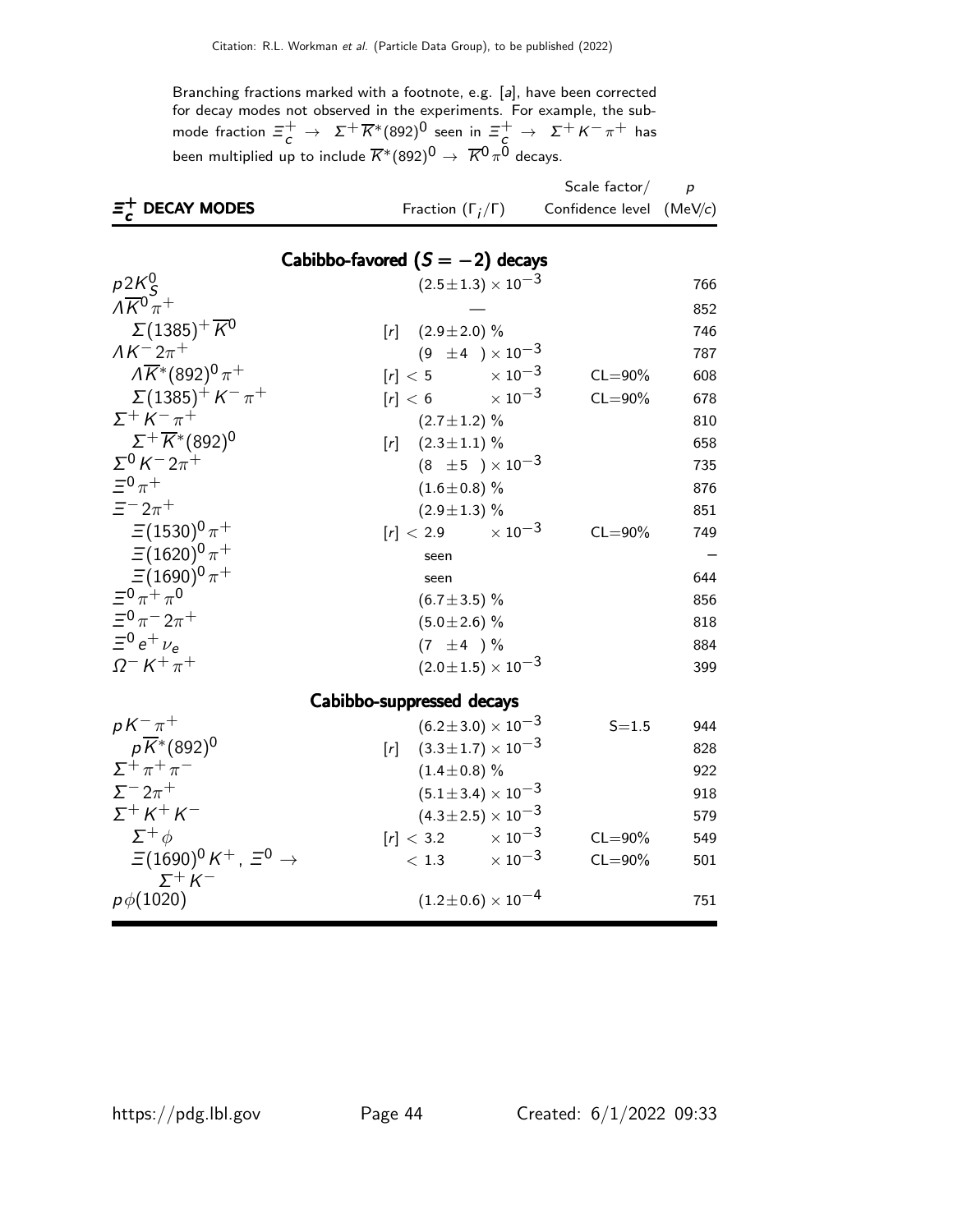$$
I(J^P) = \frac{1}{2}(\frac{1}{2}^+)
$$

 $J^{\textstyle P}$  has not been measured;  $\frac{1}{2}^+$  is the quark-model prediction.

Mass 
$$
m = 2470.44 \pm 0.28
$$
 MeV  $(S = 1.2)$   
\n $m_{\overline{e}_c^0} - m_{\overline{e}_c^+} = 2.72 \pm 0.23$  MeV  $(S = 1.1)$   
\nMean life  $\tau = (151.9 \pm 2.4) \times 10^{-15}$  s  
\n $c\tau = 45.5 \mu m$ 

#### Decay asymmetry parameters

 $\equiv$ <sup>0</sup> c

> $\Xi^-\,\pi^+ \qquad \quad \alpha=-0.64\,\pm\,0.05$  $\alpha$  FOR  $\overline{\Xi}_\mathsf{S}^0 \to \overline{\Xi}_\mathsf{S}^+\pi^- = 0.61 \pm 0.05$  $\alpha$  FOR  $\Xi_\mathcal{S}^\mathsf{0}\to\;\Lambda\overline{\mathsf{K}}^*(892)^0=0.15\pm0.22$  $\alpha$  FOR  $\Xi_c^{\bar{0}} \to \ \Sigma^+ K^{*}(892)^- = -0.52 \pm 0.30$

| $\bar{\epsilon}_c^0$ DECAY MODES                                                                                | Fraction $(\Gamma_i/\Gamma)$   | Scale factor | $\boldsymbol{p}$<br>(MeV/c) |
|-----------------------------------------------------------------------------------------------------------------|--------------------------------|--------------|-----------------------------|
|                                                                                                                 | Cabibbo-favored decays         |              |                             |
| $pK^-K^-\pi^+$                                                                                                  | $(4.8 \pm 1.2) \times 10^{-3}$ | 1.1          | 676                         |
| $pK^{-}\overline{K}^{*}(892)^{0}$ , $\overline{K}^{*0} \rightarrow K^{-}\pi^{+}$ (2.0 ±0.6 ) × 10 <sup>-3</sup> |                                |              | 413                         |
| $pK^-K^-\pi^+$ (no $\overline{K}^{*0}$ )                                                                        | $(3.0 \pm 0.9) \times 10^{-3}$ |              | 676                         |
| $AK_c^0$                                                                                                        | $(3.2 \pm 0.7) \times 10^{-3}$ |              | 906                         |
| $AK^{-}\pi^{+}$                                                                                                 | $(1.45 \pm 0.33)$ %            | 1.1          | 856                         |
| $\overline{\Lambda K^*}$ (892) <sup>0</sup>                                                                     | $(2.6 \pm 0.7) \times 10^{-3}$ |              | 717                         |
| $\Lambda \overline{K}{}^0 \pi^+ \pi^-$                                                                          | seen                           |              | 786                         |
| $AK^- \pi^+ \pi^+ \pi^-$                                                                                        | seen                           |              | 703                         |
| $\Sigma^0$ K <sup>0</sup> <sub>S</sub>                                                                          | $(5.4 \pm 1.6) \times 10^{-4}$ |              | 864                         |
| $\Sigma^+ K^-$                                                                                                  | $(1.8 \pm 0.4) \times 10^{-3}$ |              | 868                         |
| $\Sigma^0 \overline{K}$ *(892) <sup>0</sup>                                                                     | $(9.8 \pm 2.3) \times 10^{-3}$ |              | 658                         |
| $\Sigma^+ K^*(892)^-$                                                                                           | $(4.9 \pm 1.4) \times 10^{-3}$ |              | 661                         |
| $\equiv -\frac{1}{\pi}$                                                                                         | $(1.43 \pm 0.32)$ %            | 1.1          | 875                         |
| $\equiv$ $-\pi$ + $\pi$ + $\pi$ -                                                                               | $(4.8 \pm 2.3)$ %              |              | 816                         |
| $\Xi^0 \phi$ , $\phi \rightarrow K^+ K^-$                                                                       | $(5.1 \pm 1.3) \times 10^{-4}$ |              |                             |
| $\Xi^0 K^+ K^-$ nonresonant                                                                                     | $(5.6 \pm 1.4) \times 10^{-4}$ |              | 444                         |
| $Q - K^{+}$                                                                                                     | $(4.2 \pm 1.0) \times 10^{-3}$ |              | 522                         |
| $\bar{z}$ – $e^+$ $\nu_e$                                                                                       | $(1.04 \pm 0.24)$ %            |              | 882                         |
| $\equiv$ $-\mu$ <sup>+</sup> $\nu$ <sub><math>\mu</math></sub>                                                  | $(1.01 \pm 0.25)$ %            |              | 878                         |
|                                                                                                                 | Cabibbo-suppressed decays      |              |                             |
| $\Lambda_c^+\pi^-$                                                                                              | $(5.5 \pm 1.8) \times 10^{-3}$ |              | 115                         |
| $\overline{z}$ $\overline{K}$ $\overline{K}$                                                                    | $(3.9 \pm 1.2) \times 10^{-4}$ |              | 789                         |
| $AK^+K^-(no\phi)$                                                                                               | $(4.1 \pm 1.4) \times 10^{-4}$ |              | 648                         |
| $\Lambda \phi$                                                                                                  | $(4.9 \pm 1.5) \times 10^{-4}$ |              | 621                         |

https://pdg.lbl.gov Page 45 Created: 6/1/2022 09:33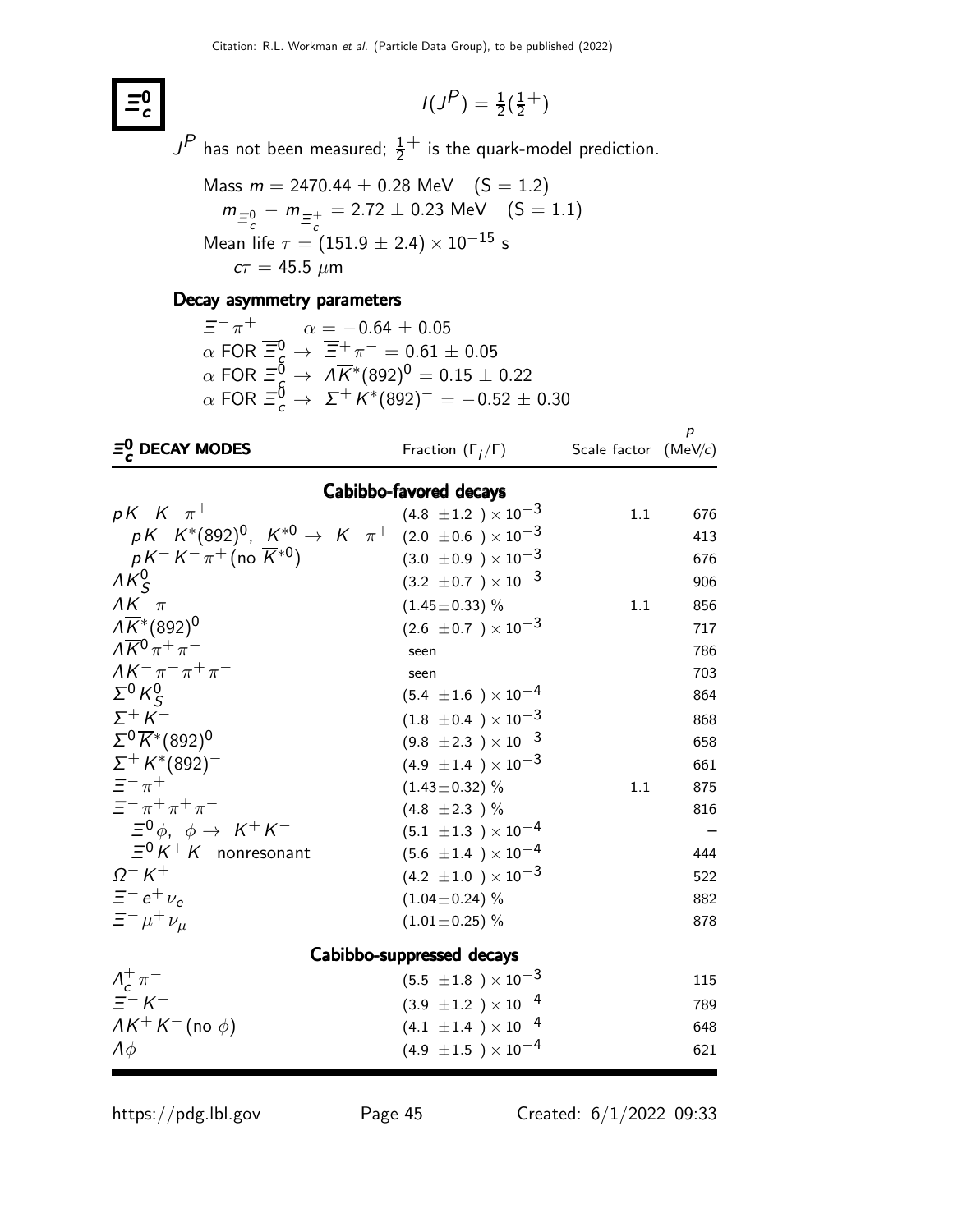$$
I(J^P) = \frac{1}{2}(\frac{1}{2}^+)
$$

 $J^{\textstyle P}$  has not been measured;  $\frac{1}{2}^+$  is the quark-model prediction.

Mass 
$$
m = 2578.2 \pm 0.5
$$
 MeV  $(S = 1.1)$   
\n
$$
m_{\Xi_c^{\prime+}} - m_{\Xi_c^+} = 110.5 \pm 0.4
$$
 MeV  
\n
$$
m_{\Xi_c^{\prime+}} - m_{\Xi_c^{\prime0}} = -0.5 \pm 0.6
$$
 MeV

The  $\Xi_{c}^{\prime+}$  $c^{++} = c^+$  $\sigma$  mass difference is too small for any strong decay to occur.

| $\Xi_{c}^{\prime+}$ DECAY MODES | Fraction $(\Gamma_i/\Gamma)$ | $p$ (MeV/c) |
|---------------------------------|------------------------------|-------------|
| $\Xi_{c}^{+}\gamma$             | seen                         | 108         |
|                                 |                              |             |

$$
I(J^P) = \frac{1}{2}(\frac{1}{2}^+)
$$

 $J^{\textstyle P}$  has not been measured;  $\frac{1}{2}^+$  is the quark-model prediction.

Mass  $m = 2578.7 \pm 0.5$  MeV  $m_{\Xi_c^{00}} - m_{\Xi_c^{0}} = 108.3 \pm 0.4$  MeV

The  $\bar{z}_c^{\prime 0} - \bar{z}_c^0$  mass difference is too small for any strong decay to occur.

| $\bar{z}_c^{\prime 0}$ DECAY MODES | Fraction $(\Gamma_i/\Gamma)$ | $p$ (MeV/c) |
|------------------------------------|------------------------------|-------------|
| $\equiv c^0 \gamma$                | seen                         | 106         |

$$
I(J^P) = \frac{1}{2}(\frac{3}{2}^+)
$$

 $J^{\textstyle P}$  has not been measured;  $\frac{3}{2}^+$  is the quark-model prediction.

$$
\begin{aligned}\n\Xi_c(2645)^+ \text{ mass } m &= 2645.10 \pm 0.30 \text{ MeV} \quad (S = 1.2) \\
\Xi_c(2645)^0 \text{ mass } m &= 2646.16 \pm 0.25 \text{ MeV} \quad (S = 1.3) \\
m_{\Xi_c(2645)^+} - m_{\Xi_c^0} &= 174.67 \pm 0.09 \text{ MeV} \\
m_{\Xi_c(2645)^0} - m_{\Xi_c^+} &= 178.45 \pm 0.10 \text{ MeV} \\
m_{\Xi_c(2645)^+} - m_{\Xi_c(2645)^0} &= -1.06 \pm 0.27 \text{ MeV} \quad (S = 1.1) \\
\Xi_c(2645)^+ \text{ full width } \Gamma &= 2.14 \pm 0.19 \text{ MeV} \quad (S = 1.1) \\
\Xi_c(2645)^0 \text{ full width } \Gamma &= 2.35 \pm 0.22 \text{ MeV}\n\end{aligned}
$$

Ξ ′+ c

Ξ ′0 c

 $\Xi_c(2645)$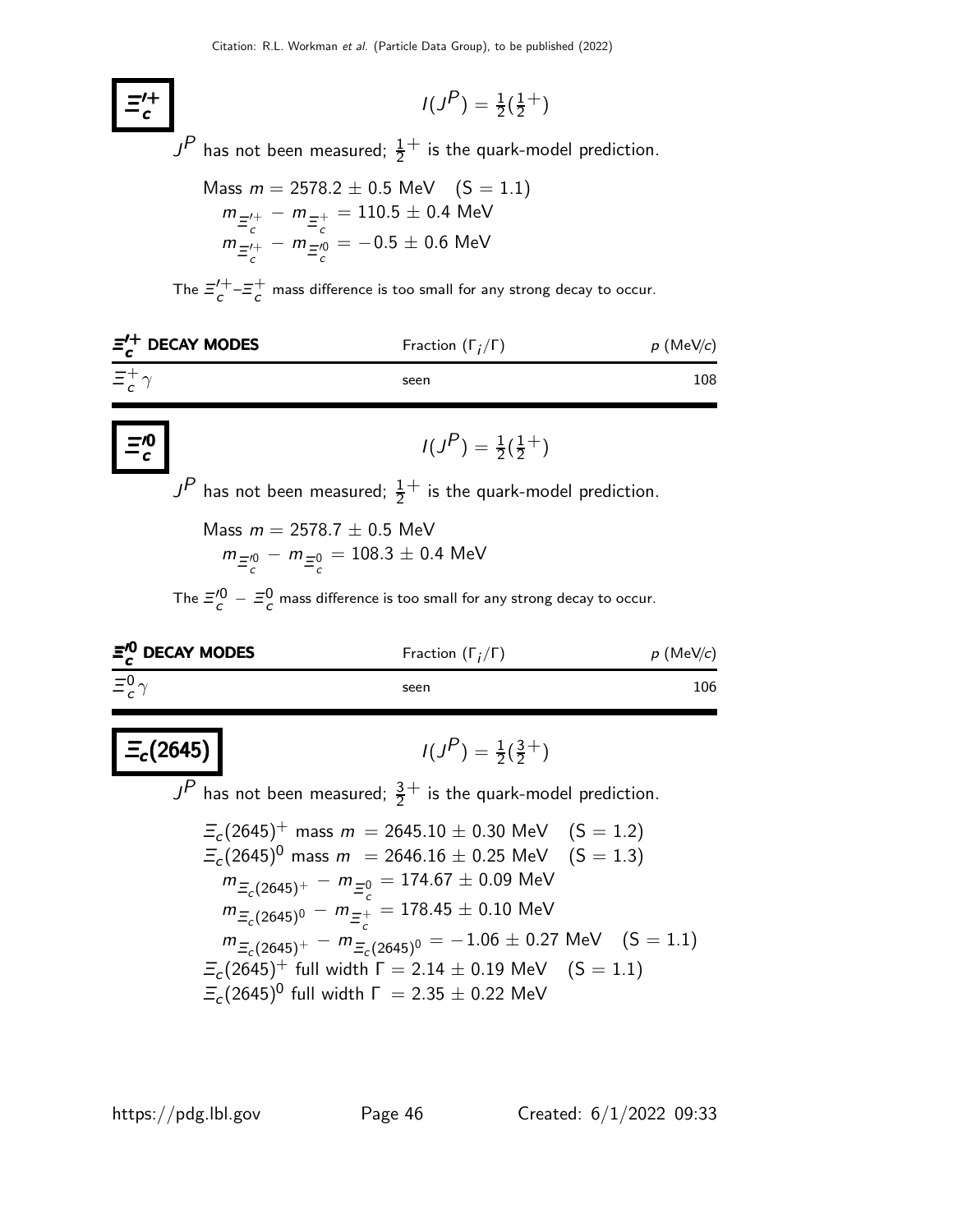$\Xi_c\,\pi$  is the only strong decay allowed to a  $\Xi_c$  resonance having this mass.

| $\Xi_c$ (2645) DECAY MODES                                                              | Fraction $(\Gamma_i/\Gamma)$                                                                                                                                                                                                                                                                                                                                                                                                         | $p$ (MeV/c)         |
|-----------------------------------------------------------------------------------------|--------------------------------------------------------------------------------------------------------------------------------------------------------------------------------------------------------------------------------------------------------------------------------------------------------------------------------------------------------------------------------------------------------------------------------------|---------------------|
| $\Xi_c^0 \pi^+$                                                                         | seen                                                                                                                                                                                                                                                                                                                                                                                                                                 | 102                 |
| $\Xi_c^+\pi^-$                                                                          | seen                                                                                                                                                                                                                                                                                                                                                                                                                                 | 106                 |
| $\vert$ $\Xi_c(2790)$ $\vert$                                                           | $I(J^P) = \frac{1}{2}(\frac{1}{2}^{-})$                                                                                                                                                                                                                                                                                                                                                                                              |                     |
|                                                                                         | $JP$ has not been measured; $\frac{1}{2}$ is the quark-model prediction.                                                                                                                                                                                                                                                                                                                                                             |                     |
| $\Xi_c(2790)^+$ width = 8.9 $\pm$ 1.0 MeV<br>$\Xi_c(2790)^0$ width = 10.0 $\pm$ 1.1 MeV | $\Xi_c(2790)^+$ mass = 2791.9 $\pm$ 0.5 MeV<br>$\Xi_c(2790)^0$ mass = 2793.9 $\pm$ 0.5 MeV<br>$m_{\Xi_c(2790)^+} - m_{\Xi_c^{0}} = 213.20 \pm 0.22$ MeV<br>$m_{\Xi_c(2790)^0} - m_{\Xi_c^{1+}} = 215.70 \pm 0.22$ MeV<br>$m_{\Xi_c(2790)^+} - m_{\Xi_c(2790)^0} = -2.0 \pm 0.7$ MeV                                                                                                                                                  |                     |
| $\Xi_c$ (2790) DECAY MODES                                                              | Fraction $(\Gamma_i/\Gamma)$                                                                                                                                                                                                                                                                                                                                                                                                         | $p \text{ (MeV/}c)$ |
| $\Xi'_c \pi$                                                                            | seen                                                                                                                                                                                                                                                                                                                                                                                                                                 | 159                 |
| $\equiv_c(2815)$                                                                        | $I(J^P) = \frac{1}{2}(\frac{3}{2}^{-})$<br>$JP$ has not been measured; $\frac{3}{2}$ is the quark-model prediction.                                                                                                                                                                                                                                                                                                                  |                     |
|                                                                                         | $\Xi_c(2815)^+$ mass $m = 2816.51 \pm 0.25$ MeV $(S = 1.2)$<br>$\Xi_c(2815)^0$ mass $m = 2819.79 \pm 0.30$ MeV $(S = 1.1)$<br>$m_{\Xi_c(2815)^+} - m_{\Xi_c^+} = 348.80 \pm 0.10$ MeV<br>$m_{\Xi_c(2815)^0} - m_{\Xi^0} = 349.35 \pm 0.11$ MeV<br>$m_{\Xi_c(2815)^+} - m_{\Xi_c(2815)^0} = -3.27 \pm 0.27$ MeV<br>$\Xi_c(2815)^+$ full width $\Gamma = 2.43 \pm 0.26$ MeV<br>$\Xi_c(2815)^0$ full width $\Gamma = 2.54 \pm 0.25$ MeV |                     |
|                                                                                         | The $\Xi_c \pi \pi$ modes are consistent with being entirely via $\Xi_c (2645) \pi$ .                                                                                                                                                                                                                                                                                                                                                |                     |
| $\Xi_c$ (2815) DECAY MODES                                                              | Fraction $(\Gamma_i/\Gamma)$                                                                                                                                                                                                                                                                                                                                                                                                         | $p \text{ (MeV/c)}$ |

| $E_c(2815)$ DECAY MODES               | Fraction $(\Gamma_i/\Gamma)$ | $p \text{ (MeV/c)}$ |
|---------------------------------------|------------------------------|---------------------|
| $\Xi'_c \pi$                          | seen                         | 188                 |
| $\frac{\Xi_c(2645)\pi}{\Xi^0 \gamma}$ | seen                         | 102                 |
|                                       | seen                         | 325                 |

https://pdg.lbl.gov Page 47 Created: 6/1/2022 09:33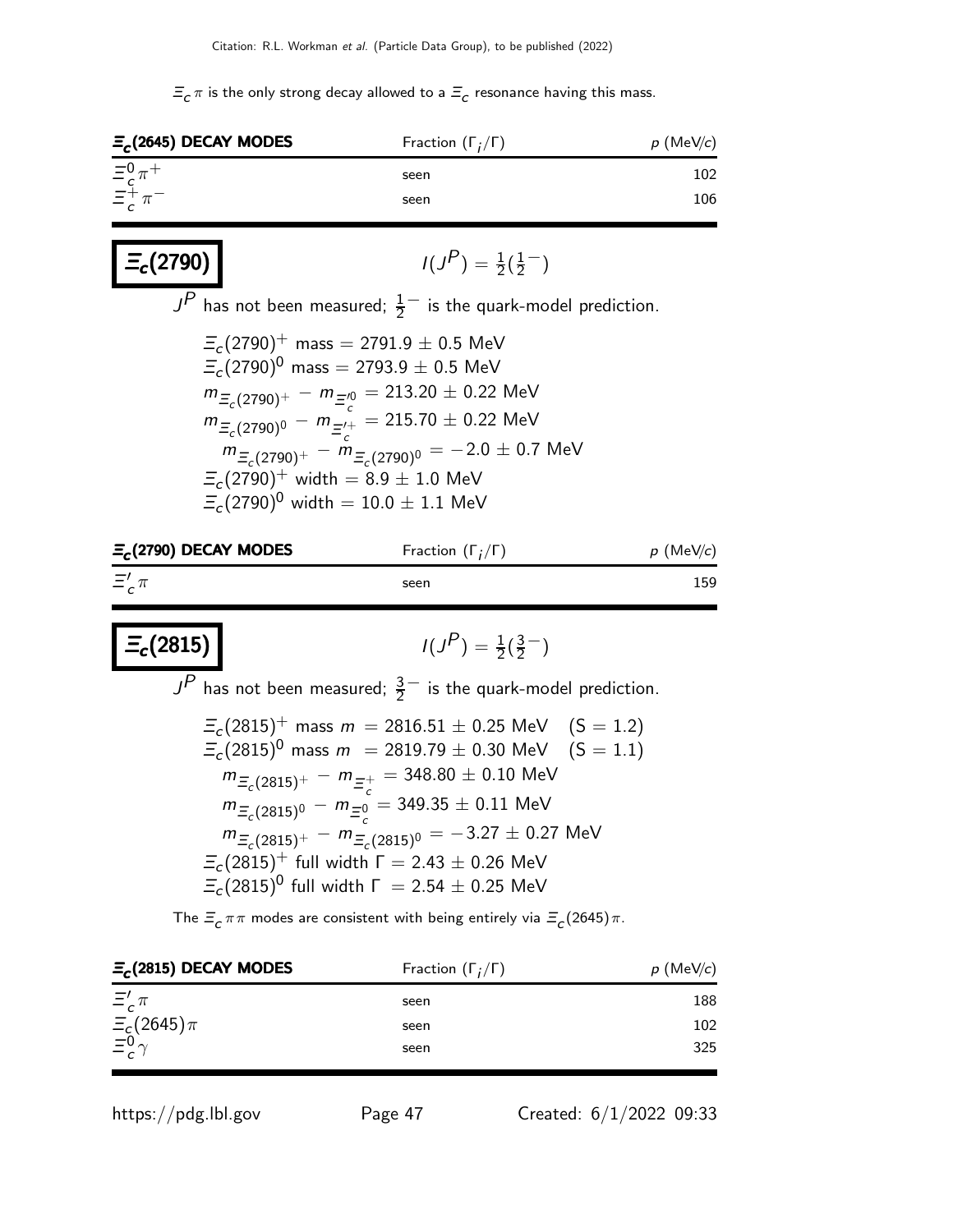$$
\Xi_c(2970) \qquad \qquad \qquad
$$

$$
I(J^P) = \frac{1}{2}(\frac{1}{2}^+)
$$

was  $\varXi_c(2980)$ 

$$
\begin{aligned}\n\Xi_c(2970)^+ & m = 2964.3 \pm 1.5 \text{ MeV} \quad (S = 3.9) \\
\Xi_c(2970)^0 & m = 2967.1 \pm 1.7 \text{ MeV} \quad (S = 6.7) \\
m_{\Xi_c(2970)^+} - m_{\Xi_c^+} & = 496.6 \pm 1.5 \text{ MeV} \quad (S = 3.7) \\
m_{\Xi_c(2970)^0} - m_{\Xi_c^0} & = 496.7 \pm 1.8 \text{ MeV} \quad (S = 5.3) \\
m_{\Xi_c(2970)^+} - m_{\Xi_c(2970)^0} & = -2.8 \pm 1.9 \text{ MeV} \quad (S = 4.8) \\
\Xi_c(2970)^+ \text{ width } \Gamma & = 20.9_{-3.5}^{+2.4} \text{ MeV} \quad (S = 1.2)\n\end{aligned}
$$

| $E_c$ (2970) DECAY MODES                                    | Fraction $(\Gamma_i/\Gamma)$ | $p$ (MeV/c) |
|-------------------------------------------------------------|------------------------------|-------------|
| $\Lambda_c^+ \overline{K} \pi$                              | seen                         | 223         |
| $\Sigma_c(2455)\overline{K}$                                | seen                         | 122         |
|                                                             | not seen                     | 410         |
| $\frac{\Lambda_c^+ \overline{K}}{\Lambda_c^+ \overline{K}}$ | seen                         | 410         |
| $\Xi_c 2\pi$                                                | seen                         | 381         |
| $\Xi'_{c} \pi$                                              | seen                         |             |
| $\Xi_c(2645)\pi$                                            | seen                         | 274         |

 $\Xi_c(3055)$ 

 $P$ ) = ?(?<sup>?</sup>)

Mass  $m = 3055.9 \pm 0.4$  MeV Full width  $Γ = 7.8 ± 1.9$  MeV

| $E_c(3055)$ DECAY MODES       | Fraction $(\Gamma_i/\Gamma)$ | $p$ (MeV/c) |
|-------------------------------|------------------------------|-------------|
| $\Sigma^{++}$ K <sup>-1</sup> | seen                         |             |
| $AD^+$                        | seen                         | 316         |
|                               |                              |             |

 $\Xi_c$ (3080)

 $P$ <sub>)</sub> =  $\frac{1}{2}$ (?<sup>?</sup>)

 $\varXi_c(3080)^+$   $m=3077.2\pm0.4$  MeV  $\Xi_c(3080)^0$  m = 3079.9  $\pm$  1.4 MeV  $(S = 1.3)$  $\Xi_c(3080)^+$  width  $\Gamma=3.6\pm1.1$  MeV  $\quad (\text{S}=1.5)$  $\varXi_c(3080)^0$  width  $\Gamma=5.6\pm2.2$  MeV

| Fraction $(\Gamma_i/\Gamma)$ | $p$ (MeV/c) |
|------------------------------|-------------|
| seen                         | 415         |
| seen                         | 342         |
|                              |             |

| https://pdg.lbl.gov |  |  |  |  |
|---------------------|--|--|--|--|
|---------------------|--|--|--|--|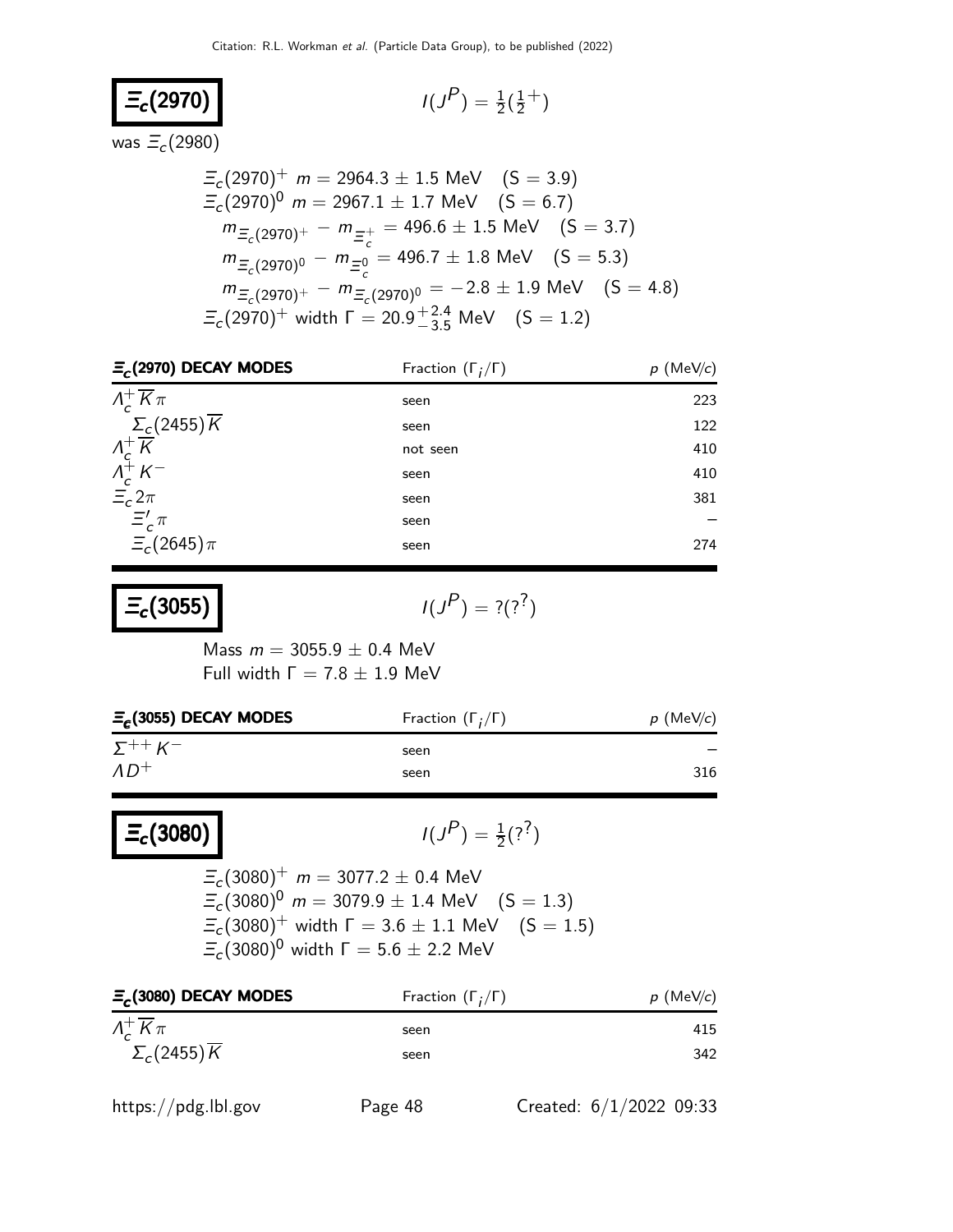| $\Sigma_c(2455)^{++} K^-$                                 | seen     | 342 |
|-----------------------------------------------------------|----------|-----|
| $\sum_{c} (2520)^{++} K^-$                                | seen     | 239 |
| $\Sigma_c(2455)\overline{K} + \Sigma_c(2520)\overline{K}$ | seen     |     |
| $\Lambda_c^+ \overline{K}$                                | not seen | 536 |
| $\Lambda_c^+ \overline{K} \pi^+ \pi^-$                    | not seen | 144 |
| $AD^+$                                                    | seen     | 362 |

 $I(J^P) = 0(\frac{1}{2}^+)$  $J^{\textstyle P}$  has not been measured;  $\frac{1}{2}^+$  is the quark-model prediction. Mass  $m = 2695.2 \pm 1.7 \text{ MeV}$   $(S = 1.3)$ Mean life  $\tau = (268 \pm 26) \times 10^{-15}$  s  $c\tau = 80 \mu m$ 

No absolute branching fractions have been measured. The following are branching *ratios* relative to  $\Omega^- \pi^+$ .

| $\Omega^0$ , DECAY MODES                                                  |                     | Fraction $(\Gamma_i/\Gamma)$ Confidence level (MeV/c) | p   |
|---------------------------------------------------------------------------|---------------------|-------------------------------------------------------|-----|
| Cabibbo-favored $(S = -3)$ decays — relative to $\Omega^- \pi^+$          |                     |                                                       |     |
| $\Omega^{-} \pi^{+}$                                                      | <b>DEFINED AS 1</b> |                                                       | 821 |
| $\Omega^- \pi^+ \pi^0$                                                    | $1.80 \pm 0.33$     |                                                       | 797 |
| $\Omega^- \rho^+$                                                         | >1.3                | 90%                                                   | 532 |
| $\Omega^{-} \pi^{-} 2\pi^{+}$                                             | $0.31 \pm 0.05$     |                                                       | 753 |
| $\Omega^- e^+ \nu_e$                                                      | 2.4 $\pm 1.2$       |                                                       | 829 |
| $= 0 \overline{K}0$                                                       | $1.64 \pm 0.29$     |                                                       | 950 |
| $= 0 \kappa^- \pi^+$                                                      | $1.20 \pm 0.18$     |                                                       | 901 |
| $\Xi^{0}\overline{K}^{*0}$ . $\overline{K}^{*0} \rightarrow K^{-}\pi^{+}$ | $0.68 \pm 0.16$     |                                                       | 764 |
| $\Omega(2012)^{-} \pi^{+}$ , $\Omega(2012)^{-} \rightarrow$               | $0.12 \pm 0.05$     |                                                       |     |
| $\equiv -\frac{\overline{e}^0}{K^0\pi^+}$                                 | $2.12 \pm 0.28$     |                                                       | 895 |
| $\Omega(2012)^{-} \pi^{+}$ , $\Omega(2012)^{-} \to$<br>$=-\overline{K}0$  | $0.12 \pm 0.06$     |                                                       |     |
| $\equiv$ – $K$ – $2\pi$ <sup>+</sup>                                      | $0.63 \pm 0.09$     |                                                       | 830 |
| $\Xi(1530)^{0} K^{-} \pi^{+}$ , $\Xi^{*0} \to$                            | $0.21 \pm 0.06$     |                                                       | 757 |
| $=-\frac{\overline{z}^{-}\pi}{K^{*0}\pi^{+}}$                             | $0.34 \pm 0.11$     |                                                       | 653 |
| $pK^-K^-\pi^+$                                                            | seen                |                                                       | 864 |
| $\Sigma^+ K^- K^- \pi^+$                                                  | < 0.32              | 90%                                                   | 689 |
| $\Lambda \overline{K}{}^0 \overline{K}{}^0$                               | $1.72 \pm 0.35$     |                                                       | 837 |

 $Ω<sub>c</sub><sup>0</sup>$ c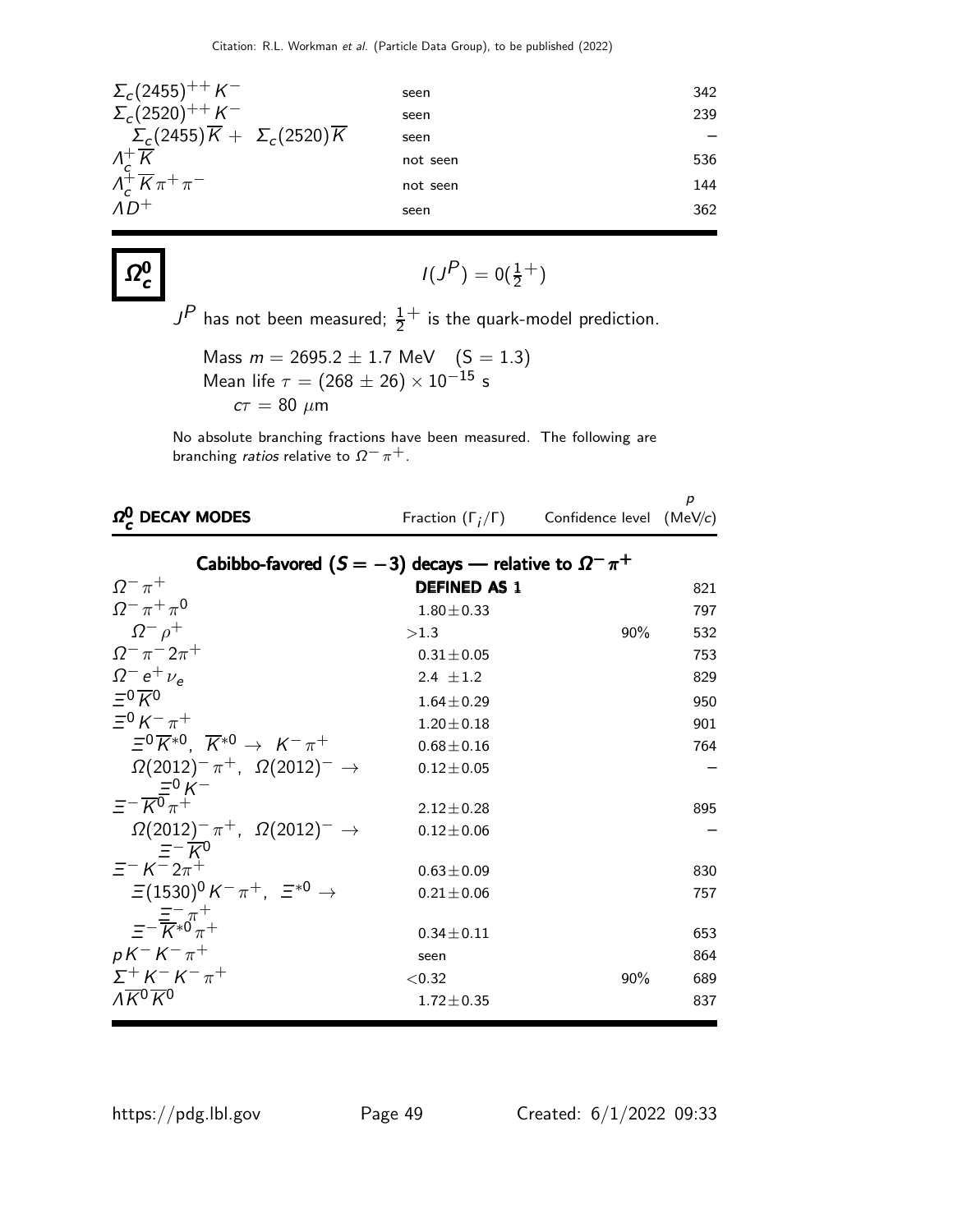# $P$ ) = 0( $\frac{3}{2}$ <sup>+</sup>)

 $\boxed{\Omega_c(2770)^{0}}$ 

 $J^P$  has not been measured;  $\frac{3}{2}^+$  is the quark-model prediction.

Mass 
$$
m = 2765.9 \pm 2.0
$$
 MeV  $(S = 1.2)$   
\n $m_{\Omega_c(2770)^0} - m_{\Omega_c^0} = 70.7^{+0.8}_{-0.9}$  MeV

The  $\Omega_{\rm c}(2770)^{\rm 0}$ – $\Omega_{\rm c}^{\rm 0}$  mass difference is too small for any strong decay to occur.

| $\Omega_c$ (2770) <sup>0</sup> DECAY MODES                                                                              | Fraction $(\Gamma_i/\Gamma)$                      | p (MeV/c)                        |
|-------------------------------------------------------------------------------------------------------------------------|---------------------------------------------------|----------------------------------|
| $\Omega_c^0 \gamma$                                                                                                     | presumably 100%                                   | 70                               |
| $\Omega_c(3000)^0$                                                                                                      | $I(J^{P}) = ?(?)^{7}$                             |                                  |
| Mass $m = 3000.41 \pm 0.22$ MeV<br>Full width $\Gamma = 4.5 \pm 0.7$ MeV                                                |                                                   |                                  |
| $\Omega_c(3000)^0$ DECAY MODES                                                                                          | Fraction $(\Gamma_i/\Gamma)$                      | $p \text{ (MeV/}c)$              |
| $E_c^+ K^-$                                                                                                             | seen                                              | 182                              |
| $\Omega_c(3050)^{0}$                                                                                                    | $I(J^P) = ?(?)^2$                                 |                                  |
| Mass $m = 3050.19 \pm 0.13$ MeV<br>Full width $\Gamma$ < 1.2 MeV, CL = 95%                                              |                                                   |                                  |
|                                                                                                                         |                                                   |                                  |
|                                                                                                                         | Fraction $(\Gamma_i/\Gamma)$                      |                                  |
|                                                                                                                         | seen                                              | 278                              |
|                                                                                                                         | $I(J^P) = ?(?)^?$                                 |                                  |
| $\Omega_c(3050)^{0}$ DECAY MODES<br>$E_c^+ K^-$<br>$\left \Omega_c(3065)^{0}\right $<br>Mass $m = 3065.54 \pm 0.26$ MeV | Full width $\Gamma = 3.3 \pm 0.6$ MeV $(S = 1.5)$ |                                  |
| $\Omega_c(3065)^0$ DECAY MODES                                                                                          | Fraction $(\Gamma_i/\Gamma)$                      | $p \,$ (MeV/c)<br>$p \,$ (MeV/c) |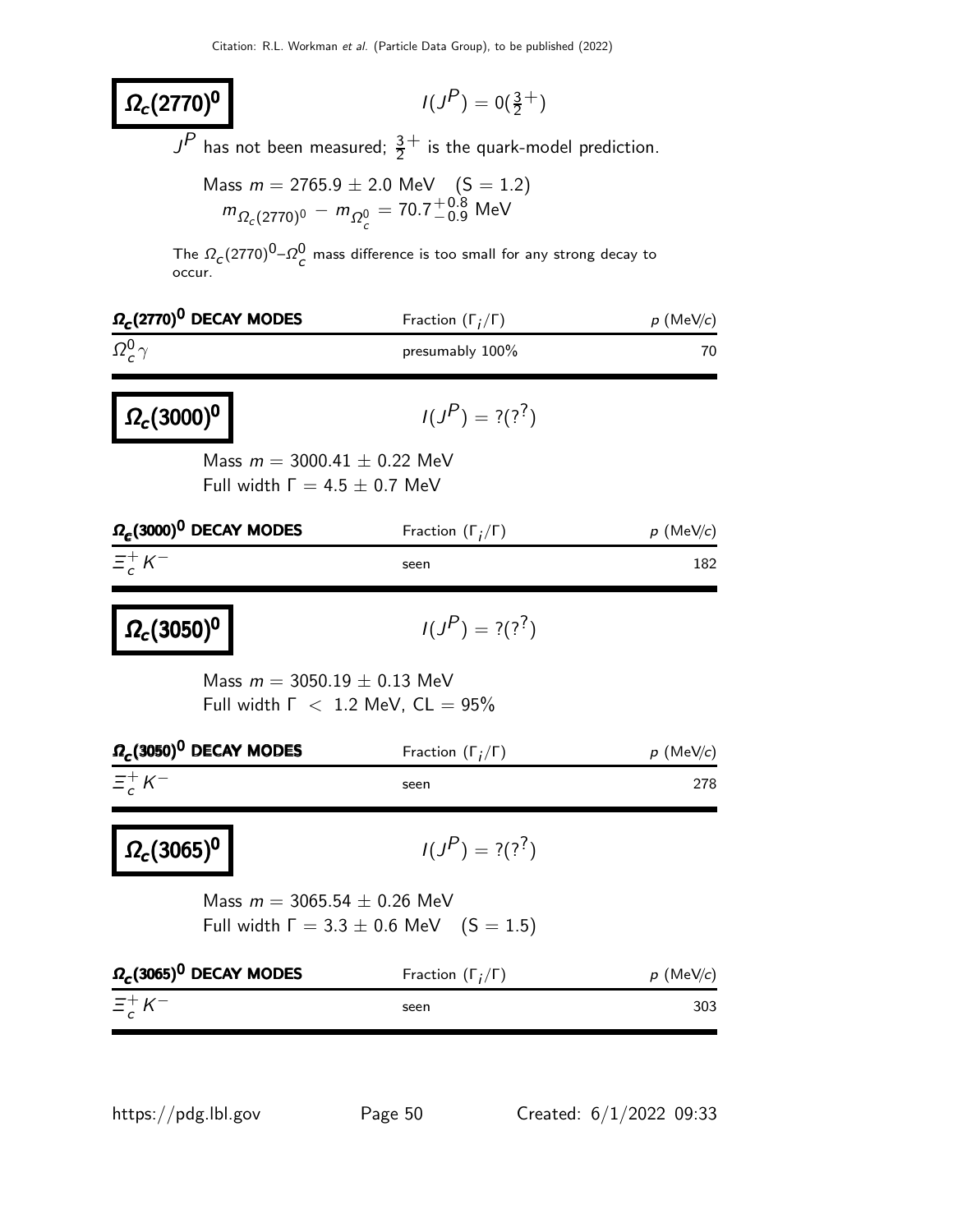#### $\Omega_c(3090)^0$  $P$ ) = ?(??) Mass  $m = 3090.1 \pm 0.5$  MeV Full width  $Γ = 8.7 ± 1.3$  MeV  $\Omega_c$ (3090)<sup>0</sup> DECAY MODES Fraction (Γ<sub>j</sub> Fraction  $(\Gamma_j/\Gamma)$  p (MeV/c)  $\equiv -\frac{1}{2}$  $\frac{+}{c}K$  $-$  seen 340  $\Omega_c(3120)^{0}$  $P$ ) = ?(??) Mass  $m = 3119.1 \pm 1.0$  MeV Full width  $\Gamma$  < 2.6 MeV,  $CL = 95\%$  $\Omega_c(3120)^{0}$  DECAY MODES Fraction (Γ<sub>j</sub> Fraction  $(\Gamma_j/\Gamma)$  p (MeV/c)  $\equiv_{c}^{+}$  $\frac{+}{c}K$ − seen 379

# DOUBLY CHARMED BARYONS  $(C = +2)$  $\varXi_{cc}^{++}=\textit{ucc},\, \varXi_{cc}^{+}=\textit{dec},\, \varOmega_{cc}^{+}=\textit{sec}$

 $\equiv_{cc}^{++}$  $\overset{~}{cc}$ 

$$
I(J^P) = ?(?^?)
$$

Mass  $m = 3621.6 \pm 0.4$  MeV Mean life  $\tau = (256 \pm 27) \times 10^{-15}$  s

| $\Xi_{cc}^{++}$ DECAY MODES             | Fraction $(\Gamma_i/\Gamma)$ | $p$ (MeV/c) |
|-----------------------------------------|------------------------------|-------------|
| $\Lambda_c^+ K^- \pi^+ \pi^+$           | seen                         | 880         |
| $\Xi_c^+\pi^+$ , $\Xi_c^+\to pK^-\pi^+$ | seen                         |             |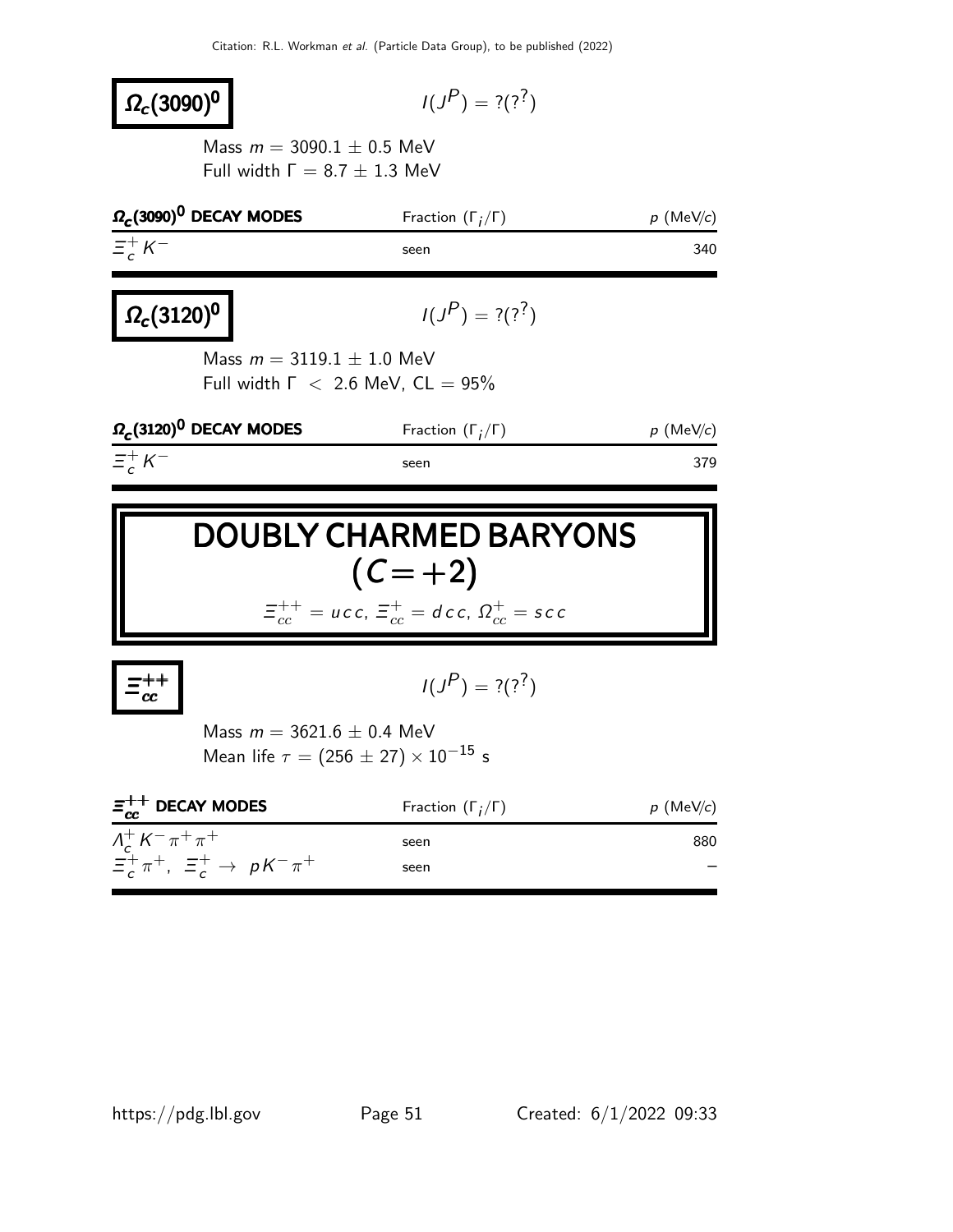**BOTTOM BARAYONS**  
\n
$$
(B = -1)
$$
\n
$$
\Lambda_b^0 = u \, d \, b, \ \Xi_b^0 = u \, s \, b, \ \Xi_b^- = d \, s \, b, \ \Omega_b^- = s \, s \, b
$$
\n
$$
I(J^P)
$$
\nnot yet measured;  $0(\frac{1}{2}^+)$  is the quark model prediction.  
\nMass  $m = 5619.60 \pm 0.17 \text{ MeV}$   
\n $m_{\Lambda_b^0} - m_{B^0} = 339.2 \pm 1.4 \text{ MeV}$   
\n $m_{\Lambda_b^0} - m_{B^+} = 339.72 \pm 0.28 \text{ MeV}$   
\nMean if  $\tau = (1.471 \pm 0.009) \times 10^{-12} \text{ s}$   
\n $\sigma = 441.0 \mu \text{m}$   
\n $A_{CP}(A_b \rightarrow p \pi^-) = -0.025 \pm 0.029 \text{ (S} = 1.2)$   
\n $A_{CP}(A_b \rightarrow p \pi^-) = -0.025 \pm 0.029 \text{ (S} = 1.2)$   
\n $A_{CP}(A_b \rightarrow p \pi^-) = -0.025 \pm 0.022 \text{ (S} = 1.2)$   
\n $A_{CP}(A_b \rightarrow p \pi^-) = 0.012 \pm 0.09 \text{ (S} = 1.2)$   
\n $A_{CP}(A_b \rightarrow p \pi^-) = 0.012 \pm 0.09 \text{ (S} = 1.2)$   
\n $A_{CP}(A_b \rightarrow p \pi^-) = 0.012 \pm 0.09 \text{ (S} = 1.2)$   
\n $A_{CP}(A_b \rightarrow p \pi^-) = 0.12 \pm 0.09 \text{ (S} = 1.2)$   
\n $A_{CP}(A_b \rightarrow p \pi^-) = 0.12 \pm 0.09 \text{ (S} = 1.2)$   
\n $A_{CP}(A_b \rightarrow p \pi^-) = (1.1 \pm 2.6) \times 10^{-2}$   
\n $A_{CP}(A_b \rightarrow p \pi^- \pi^+ \pi^-) = (1.1 \pm 2.6) \times 10^{-$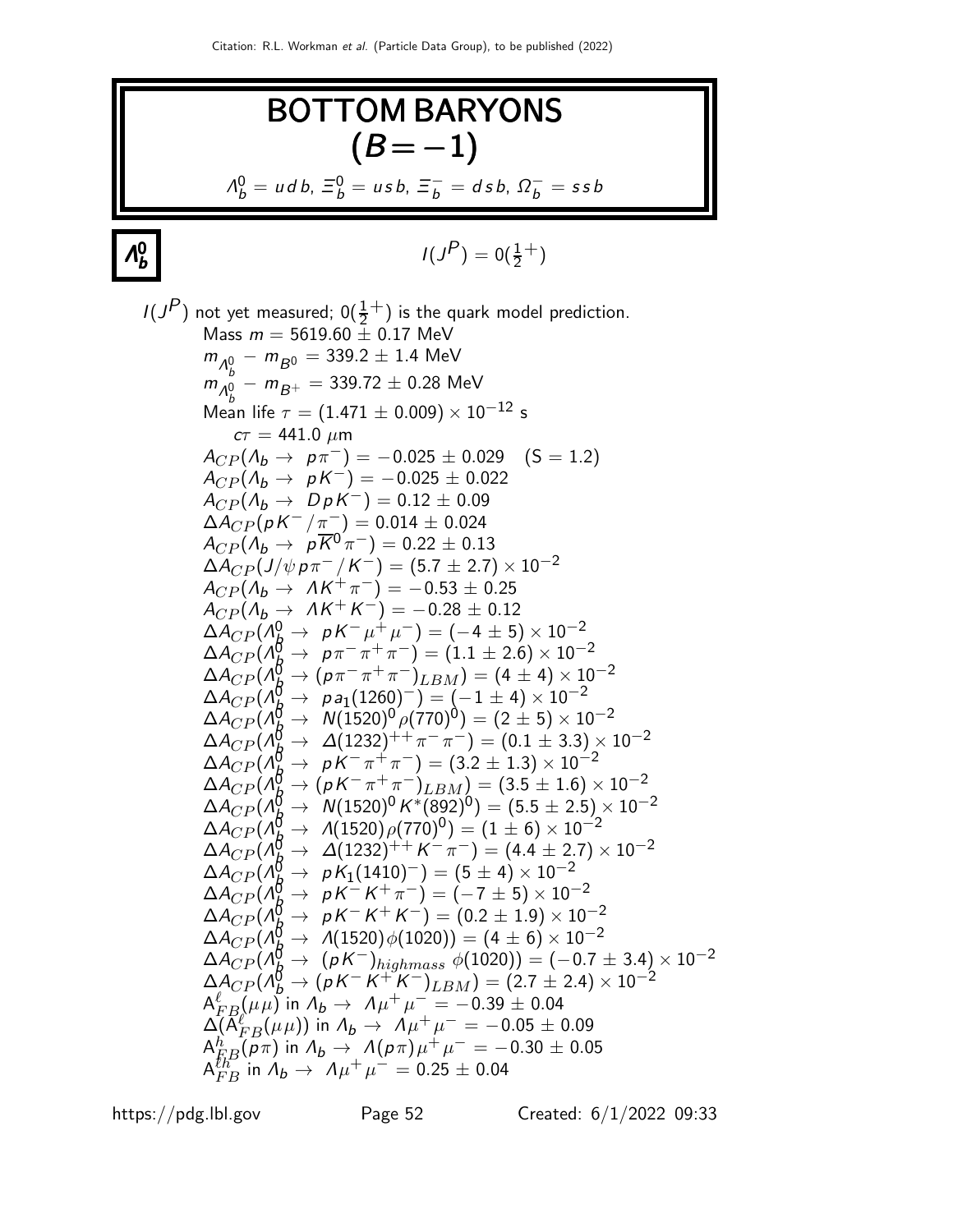The branching fractions B(b-baryon  $\to$   $\mathcal{M}^{\mathcal{-}}\overline{\nu}_\ell$ anything) and B( $\Lambda_b^0 \to$  $\Lambda^+$  $\frac{+}{c} \ell^- \overline{\nu}_{\ell}$ anything) are not pure measurements because the underlying measured products of these with B( $b\to\ b$ -baryon) were used to determine  $\mathsf{B}(b\to~b\text{-}b$ aryon), as described in the note "Production and Decay of b-Flavored Hadrons."

For inclusive branching fractions, *e.g.,*  $\Lambda_{\bm b} \rightarrow -\Lambda_{\bm c}$  anything, the values usually are multiplicities, not branching fractions. They can be greater than one.

| $\Lambda_h^0$ DECAY MODES                                                           | Fraction $(\Gamma_i/\Gamma)$              | Scale factor $/$<br>Confidence level (MeV/c) | $\boldsymbol{p}$ |
|-------------------------------------------------------------------------------------|-------------------------------------------|----------------------------------------------|------------------|
| $J/\psi(1S) \lambda \times B(b \to \Lambda_b^0)$                                    | $(.5.8 \pm 0.8) \times 10^{-5}$           |                                              | 1740             |
| $p D^{0} \pi^{-}$                                                                   | $(6.3 \pm 0.6) \times 10^{-4}$            |                                              | 2370             |
| $p D^0 K^-$                                                                         | $(4.6 \pm 0.8) \times 10^{-5}$            |                                              | 2269             |
| $pJ/\psi\pi^-$                                                                      | $(2.6 \frac{+0.5}{-0.4}) \times 10^{-5}$  |                                              | 1755             |
| $p\pi^- J/\psi$ , $J/\psi \rightarrow \mu^+ \mu^-$                                  | $(1.6 \pm 0.8) \times 10^{-6}$            |                                              |                  |
| $p J/\psi K^-$                                                                      | $(3.2 \frac{+0.6}{-0.5}) \times 10^{-4}$  |                                              | 1589             |
| $p\eta_c(1S)K^-$                                                                    | $(1.06\pm0.26)\times10^{-4}$              |                                              | 1670             |
| $P_c(4312)^+ K^-$ ,                                                                 | $\times$ 10 $^{-5}$<br>< 2.5              | $CL = 95%$                                   |                  |
| $P_c(4312)^+ \to p\eta_c(15)$<br>$P_c(4380)^+ K^-$ , $P_c \rightarrow$<br>$pJ/\psi$ | $(2.7 \pm 1.4) \times 10^{-5}$<br>[u]     |                                              |                  |
| $P_c(4450)^+ K^-$ , $P_c \rightarrow$<br>$pJ/\psi$                                  | $(1.3 \pm 0.4) \times 10^{-5}$<br>[u]     |                                              |                  |
| $\chi_{c1}(1P)\rho K^-$                                                             | $(7.6 \tfrac{+1.5}{-1.3}) \times 10^{-5}$ |                                              | 1242             |
| $\chi_{c1}(1P)\rho\pi^-$                                                            | $(5.0 \tfrac{+1.3}{-1.1}) \times 10^{-6}$ |                                              | 1462             |
| $\chi_{c2}(1P) pK^-$                                                                | $(7.9 \tfrac{+1.6}{-1.4}) \times 10^{-5}$ |                                              | 1198             |
| $\chi_{c2}(1P)p\pi^-$                                                               | $(4.8 \pm 1.9) \times 10^{-6}$            |                                              | 1427             |
| $p J/\psi(1S) \pi^+ \pi^- K^-$                                                      | $(6.6 \tfrac{+1.3}{-1.1}) \times 10^{-5}$ |                                              | 1410             |
| $p\psi(2S)K^-$                                                                      | $(6.6 \tfrac{+1.2}{-1.0}) \times 10^{-5}$ |                                              | 1063             |
| $\chi_{c1}(3872) pK^-$                                                              | $(3.2 \pm 1.4) \times 10^{-5}$            |                                              | 837              |
| $\chi_{c1}(3872)$ $\Lambda(1520)$                                                   | $(1.9 \pm 0.9) \times 10^{-5}$            |                                              | 721              |
| $\psi(2S) p \pi^-$                                                                  | $(7.5 \tfrac{+1.6}{-1.4}) \times 10^{-6}$ |                                              | 1320             |
| $p\overline{K}{}^0\pi^-$                                                            | $(1.3 \pm 0.4) \times 10^{-5}$            |                                              | 2693             |
| $pK^0K^-$                                                                           | $\times$ 10 $^{-6}$<br>< 3.5              | $CL = 90\%$                                  | 2639             |
| $\begin{array}{c}\nA_c^+ \pi^- \\ A_c^+ K^- \n\end{array}$                          | $(4.9 \pm 0.4) \times 10^{-3}$            | $S = 1.2$                                    | 2342             |
|                                                                                     | $(3.56 \pm 0.28) \times 10^{-4}$          | $S = 1.2$                                    | 2314             |
| $\Lambda_c^+ a_1(1260)^-$                                                           | seen                                      |                                              | 2153             |
| $\Lambda_c^+ D^-$                                                                   | $(4.6 \pm 0.6) \times 10^{-4}$            |                                              | 1886             |

https://pdg.lbl.gov Page 53 Created: 6/1/2022 09:33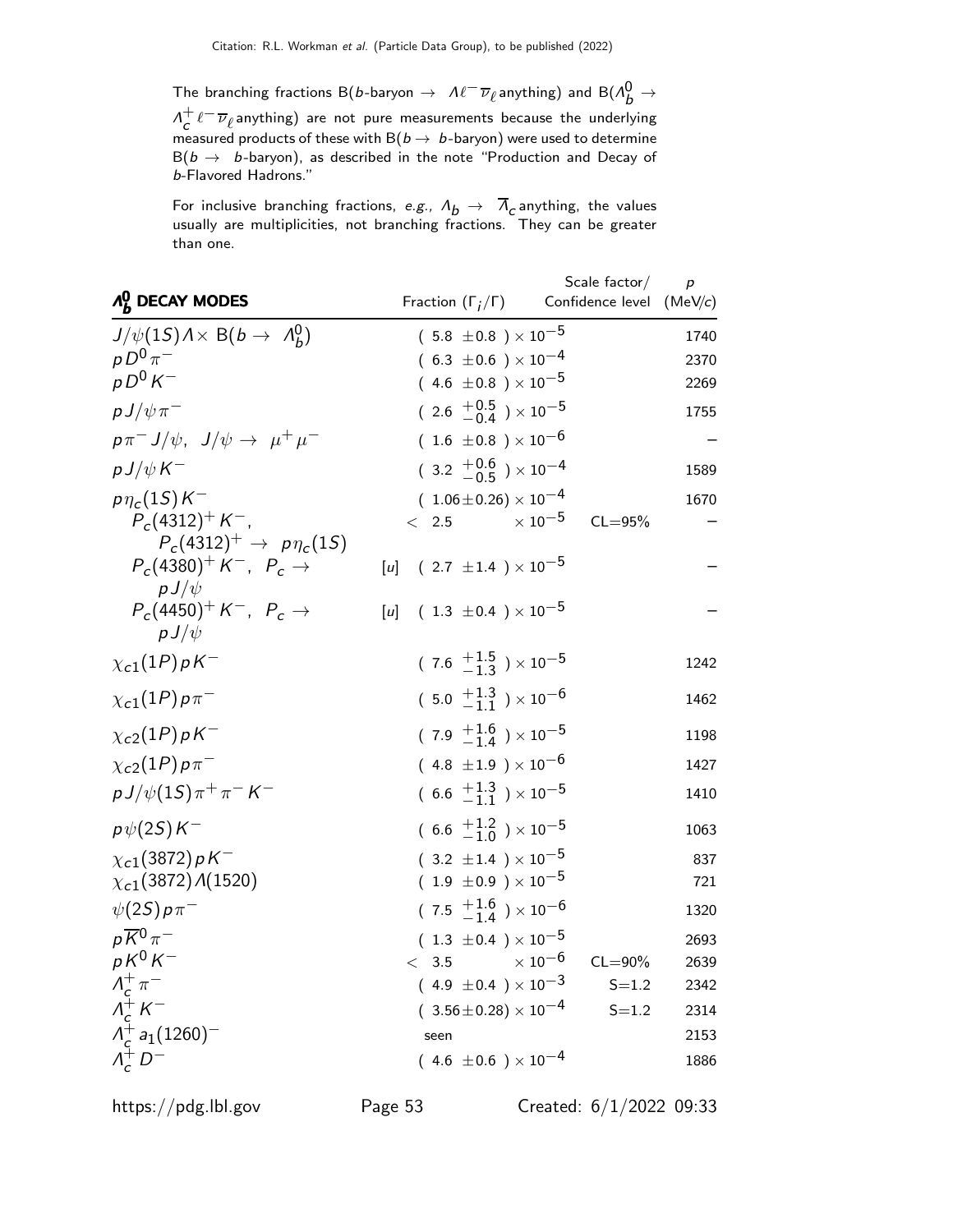|                                                                                               | $(1.10 \pm 0.10)$ %                       |             | 1833 |
|-----------------------------------------------------------------------------------------------|-------------------------------------------|-------------|------|
| $\begin{array}{l} \Lambda_c^+ \, D_s^- \\ \Lambda_c^+ \, \pi^+ \, \pi^- \, \pi^- \end{array}$ | $(7.6 \pm 1.1) \times 10^{-3}$            | $S = 1.1$   | 2323 |
| $\Lambda_c(2595)^+\pi^-$ ,                                                                    | $(3.4 \pm 1.4) \times 10^{-4}$            |             | 2210 |
| $\Lambda_c(2595)^+ \to \Lambda_c^+ \pi^+ \pi^-$                                               |                                           |             |      |
| $\Lambda_c(2625)^+\pi^-$ ,                                                                    | $(3.3 \pm 1.3) \times 10^{-4}$            |             | 2193 |
| $\Lambda_c(2625)^+ \to \Lambda_c^+ \pi^+ \pi^-$                                               |                                           |             |      |
| $\Sigma_c(2455)^0 \pi^+ \pi^-$ , $\Sigma_c^0 \rightarrow$                                     | $(5.7 \pm 2.2) \times 10^{-4}$            |             | 2265 |
| $\Lambda_{\sigma}^{+}\pi^{-}$                                                                 |                                           |             |      |
| $\Sigma_c(2455)^{++} \pi^- \pi^-$ , $\Sigma_c^{++} \to$                                       | $(3.2 \pm 1.5) \times 10^{-4}$            |             | 2265 |
| $\Lambda_c^+\pi^+$                                                                            |                                           |             |      |
| $\Lambda_c^+ K^+ K^- \pi^-$                                                                   | $(1.02 \pm 0.11) \times 10^{-3}$          |             | 2184 |
| $\Lambda_c^+ p \overline{p} \pi^-$                                                            | $(2.63 \pm 0.27) \times 10^{-4}$          |             | 1805 |
| $\Sigma_c(2455)^0 p\overline{p}$ , $\Sigma_c^0 \rightarrow$                                   | $(2.3 \pm 0.5) \times 10^{-5}$            |             |      |
|                                                                                               |                                           |             |      |
| $\Lambda_c^+\pi^-$                                                                            |                                           |             |      |
| $\Sigma_c(2520)^0 p\overline{p}$ , $\Sigma_c(2520)^0 \rightarrow$                             | $(3.1 \pm 0.7) \times 10^{-5}$            |             |      |
| $\Lambda_c^+\pi^-$                                                                            |                                           |             |      |
| $\Lambda_c^+ \ell^- \overline{\nu}_\ell$ anything                                             | $(10.9 \pm 2.2)$ %<br>[v]                 |             |      |
| $\Lambda_c^+ \ell^- \overline{\nu}_\ell$                                                      | $(6.2 \frac{+1.4}{1.3})$ %                |             | 2345 |
| $\Lambda_c^+\pi^+\pi^-\ell^-\overline{\nu}_\ell$                                              | $(5.6 \pm 3.1)$ %                         |             | 2335 |
| $\Lambda_c(2595)^+\ell^-\overline{\nu}_\ell$                                                  | $(7.9 \tfrac{+4.0}{-3.5}) \times 10^{-3}$ |             | 2212 |
| $\Lambda_c(2625)^+\ell^-\overline{\nu}_\ell$                                                  | $(1.3 \frac{+0.6}{-0.5})$ %               |             | 2195 |
| $ph^-$                                                                                        | $\times$ 10 $^{-5}$<br>[x] < 2.3          | $CL = 90\%$ | 2730 |
| $p\pi^-$                                                                                      | $(4.5 \pm 0.8) \times 10^{-6}$            |             | 2730 |
| $pK^-$                                                                                        | $(5.4 \pm 1.0) \times 10^{-6}$            |             | 2709 |
| $pD_s^-$                                                                                      | $\times$ 10 $^{-4}$<br>< 4.8              | $CL = 90\%$ | 2364 |
| $p\mu^{-}\overline{\nu}_{\mu}$                                                                | $(4.1 \pm 1.0) \times 10^{-4}$            |             | 2730 |
| $\Lambda \mu^+ \mu^-$                                                                         | $(1.08\pm0.28)\times10^{-6}$              |             | 2695 |
| $p\pi^-\mu^+\mu^-$                                                                            | $(6.9 \pm 2.5) \times 10^{-8}$            |             | 2720 |
| $pK^-e^+e^-$                                                                                  | $(3.1 \pm 0.6) \times 10^{-7}$            |             | 2708 |
| $pK^{-} \mu^{+} \mu^{-}$                                                                      | $(2.6 \frac{+0.5}{-0.4}) \times 10^{-7}$  |             | 2685 |
| $\Lambda\gamma$                                                                               | $(7.1 \pm 1.7) \times 10^{-6}$            |             | 2699 |
| $\Lambda$                                                                                     | $(9 + \frac{7}{5}) \times 10^{-6}$        |             | 2670 |
| $\Lambda\eta^{\prime}(958)$                                                                   | $\times$ 10 $^{-6}$<br>3.1<br>$\lt$       | $CL = 90\%$ | 2611 |
| $\Lambda \pi^+ \pi^-$                                                                         | $(4.6 \pm 1.9) \times 10^{-6}$            |             | 2692 |
| $\Lambda K^+\pi^-$                                                                            | $(.5.6 \pm 1.2) \times 10^{-6}$           |             | 2660 |
| $\Lambda K^+ K^-$                                                                             | $(1.60 \pm 0.22) \times 10^{-5}$          |             | 2605 |
| $\Lambda \phi$                                                                                | $(9.8 \pm 2.6) \times 10^{-6}$            |             | 2599 |
| $p\pi^{-}\pi^{+}\pi^{-}$                                                                      | $(~2.10\!\pm\!0.22)\times 10^{-5}$        |             | 2715 |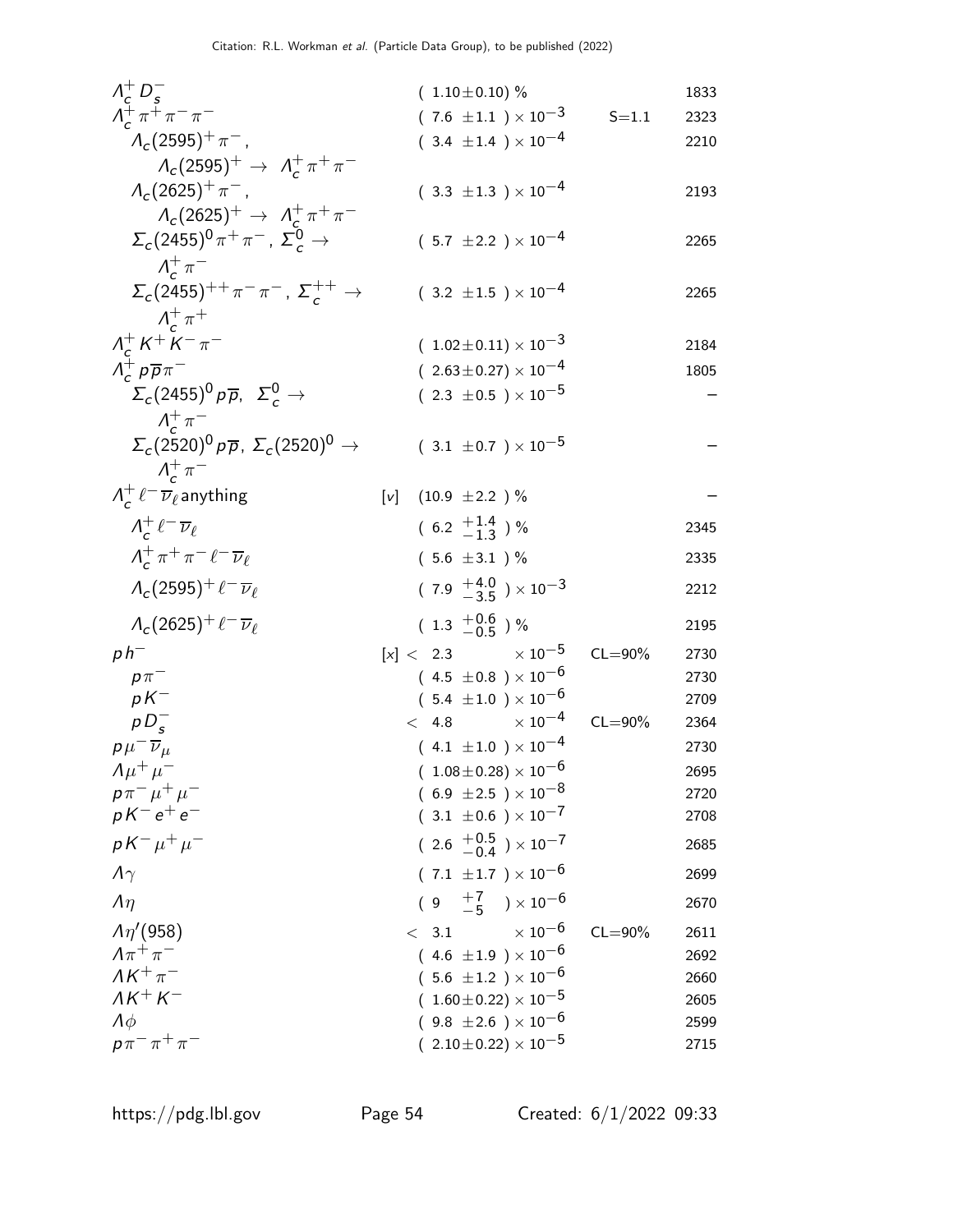| $pK^-K^+\pi^-$         | $(4.0 \pm 0.6) \times 10^{-6}$   | 2612 |
|------------------------|----------------------------------|------|
| $pK^{-}\pi^{+}\pi^{-}$ | $(5.0 \pm 0.5) \times 10^{-5}$   | 2675 |
| $pK^-K^+K^-$           | $(1.26 \pm 0.13) \times 10^{-5}$ | 2524 |

# $Λ<sub>b</sub>(5912)$ <sup>0</sup>

$$
\mathsf{J}^{\textstyle{P}} = \tfrac{1}{2}^-
$$

Mass  $m = 5912.19 \pm 0.17$  MeV Full width  $\Gamma$  < 0.25 MeV,  $CL = 90\%$ 

| $\Lambda_b(5912)^0$ DECAY MODES                                      | Fraction $(\Gamma_i/\Gamma)$                        | $p$ (MeV/c)                  |
|----------------------------------------------------------------------|-----------------------------------------------------|------------------------------|
| $\Lambda_h^0 \pi^+ \pi^-$                                            | seen                                                | 86                           |
| $\Lambda_b(5920)^0$                                                  | $J^P = \frac{3}{2}$                                 |                              |
| Mass $m = 5920.09 \pm 0.17$ MeV                                      | Full width $\Gamma$ < 0.19 MeV, $CL = 90\%$         |                              |
| $\Lambda_b(5920)^0$ DECAY MODES                                      | Fraction $(\Gamma_i/\Gamma)$                        | $p \,\,(\mathrm{MeV}\!/\!c)$ |
| $\Lambda_h^0 \pi^+ \pi^-$                                            | seen                                                | 108                          |
| $\Lambda_b(6070)^0$                                                  | $J^P = ?^?$                                         |                              |
| Mass $m = 6072.3 \pm 2.9$ MeV<br>Full width $\Gamma = 72 \pm 11$ MeV |                                                     |                              |
| $\Lambda_b(6070)^0$ DECAY MODES                                      | Fraction $(\Gamma_i/\Gamma)$                        | $p \text{ (MeV/}c)$          |
| $\Lambda_h^0 \pi^+ \pi^-$                                            | seen                                                | 343                          |
| $\Lambda_b(6146)^0$                                                  | $J^P = \frac{3}{2}$ +                               |                              |
| Mass $m = 6146.2 \pm 0.4$ MeV                                        |                                                     |                              |
| Full width $\Gamma = 2.9 \pm 1.3$ MeV                                | $m_{A_h(6146)^0} - m_{A_h^0} = 526.55 \pm 0.34$ MeV |                              |
| $\Lambda_b(6146)^0$ DECAY MODES                                      | Fraction $(\Gamma_i/\Gamma)$                        | $p \,$ (MeV/c)               |
| $\Lambda_h^0 \pi^+ \pi^-$                                            | seen                                                | 427                          |

https://pdg.lbl.gov Page 55 Created: 6/1/2022 09:33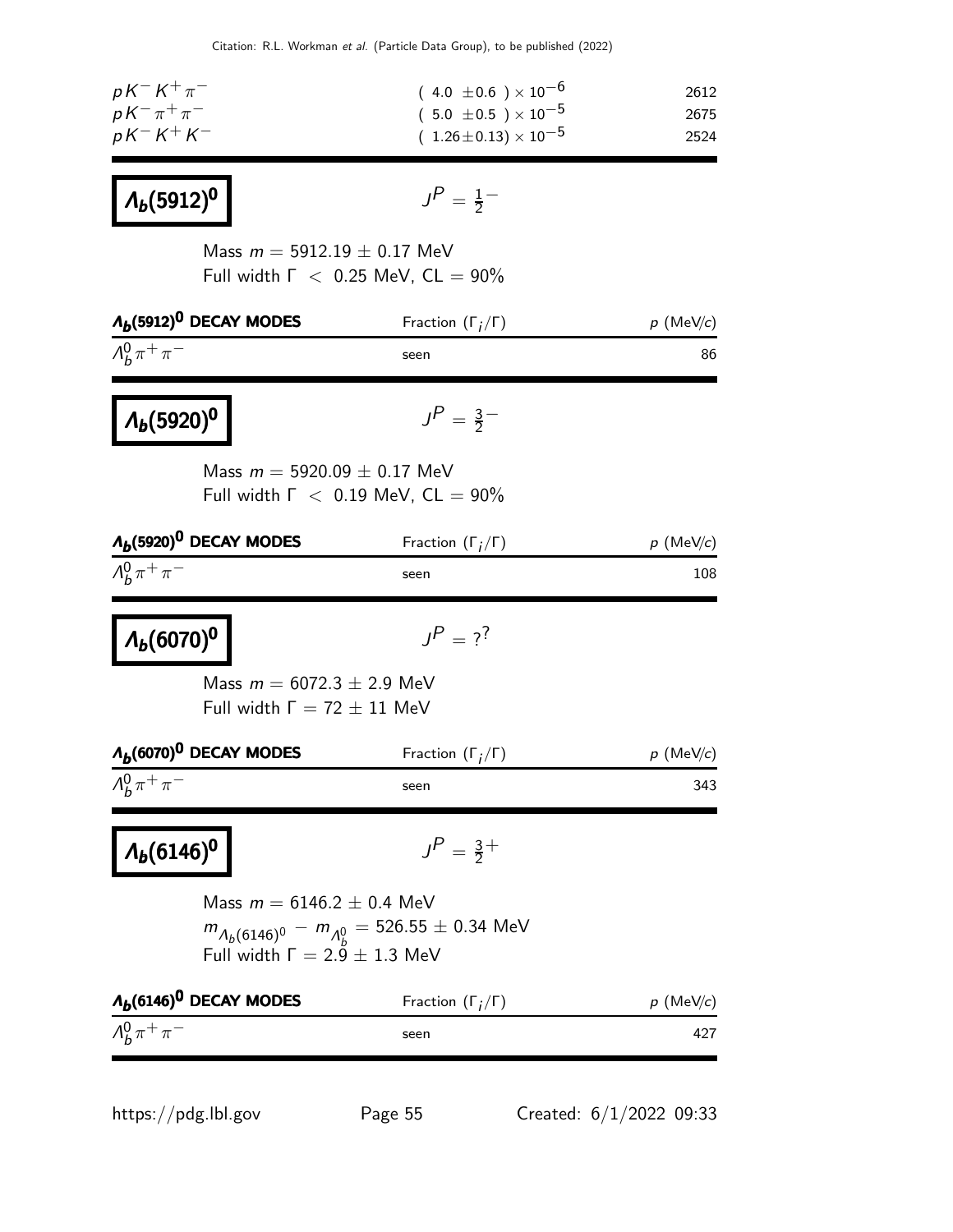#### $\Lambda_b(6152)^0$   $\blacksquare$

$$
J^P = \frac{5}{2}^+
$$

Mass  $m = 6152.5 \pm 0.4$  MeV  $m_{\Lambda_b(6152)^0} - m_{\Lambda_b^0} = 532.89 \pm 0.28$  MeV  $m_{A_b(6152)^0} - m_{A_b(6146)^0} = 6.34 \pm 0.32$  MeV Full width  $\Gamma = 2.\tilde{1} \pm 0.9$  MeV

| $\Lambda_b(6152)^0$ DECAY MODES | Fraction $(\Gamma_i/\Gamma)$ | $p$ (MeV/c) |
|---------------------------------|------------------------------|-------------|
| $\Lambda_h^0 \pi^+ \pi^-$       | seen                         | 434         |

## $\Sigma_b$

Σ ∗ b

#### $I(J^P) = 1(\frac{1}{2}^+)$ I, J, P need confirmation.

Mass  $m(\Sigma_h^+$  $\dot{b}^+) = 5810.56 \pm 0.25$  MeV Mass  $m(\Sigma_h^-)$  $\overline{b}_b^-$ ) = 5815.64  $\pm$  0.27 MeV  $m_{\Sigma_b^+} - m_{\Sigma_b^-}$ b  $= -5.06 \pm 0.18$  MeV  $\Gamma(\Sigma_h^+$  $\mathcal{b}^+_{b})=5.0\pm0.5$  MeV  $Γ(Σ<sub>b</sub><sup>-</sup>)$  $\overline{b}$ ) = 5.3  $\pm$  0.5 MeV

| $\Sigma_h$ DECAY MODES | Fraction $(\Gamma_i/\Gamma)$ | $p$ (MeV/c) |
|------------------------|------------------------------|-------------|
| $\Lambda_h^0 \pi$      | dominant                     | 133         |

$$
I(JP) = 1(\frac{3}{2}^+)
$$
  
I, J, P need confirmation.

Mass 
$$
m(\Sigma_b^{*+}) = 5830.32 \pm 0.27
$$
 MeV  
\nMass  $m(\Sigma_b^{*-}) = 5834.74 \pm 0.30$  MeV  
\n $m_{\Sigma_b^{*+}} - m_{\Sigma_b^{*-}} = -4.37 \pm 0.33$  MeV (S = 1.6)  
\n $m_{\Sigma_b^{*+}} - m_{\Sigma_b^{+}} = 19.73 \pm 0.18$   
\n $m_{\Sigma_b^{*-}} - m_{\Sigma_b^{-}} = 19.09 \pm 0.22$   
\n $\Gamma(\Sigma_b^{*+}) = 9.4 \pm 0.5$  MeV  
\n $\Gamma(\Sigma_b^{*-}) = 10.4 \pm 0.8$  MeV (S = 1.3)  
\n $m_{\Sigma_b^{*}} - m_{\Sigma_b} = 21.2 \pm 2.0$  MeV

| $\Sigma_h^*$ DECAY MODES | Fraction $(\Gamma_i/\Gamma)$ | $p$ (MeV/c) |
|--------------------------|------------------------------|-------------|
| $\Lambda_h^0 \pi$        | dominant                     | 159         |
|                          |                              |             |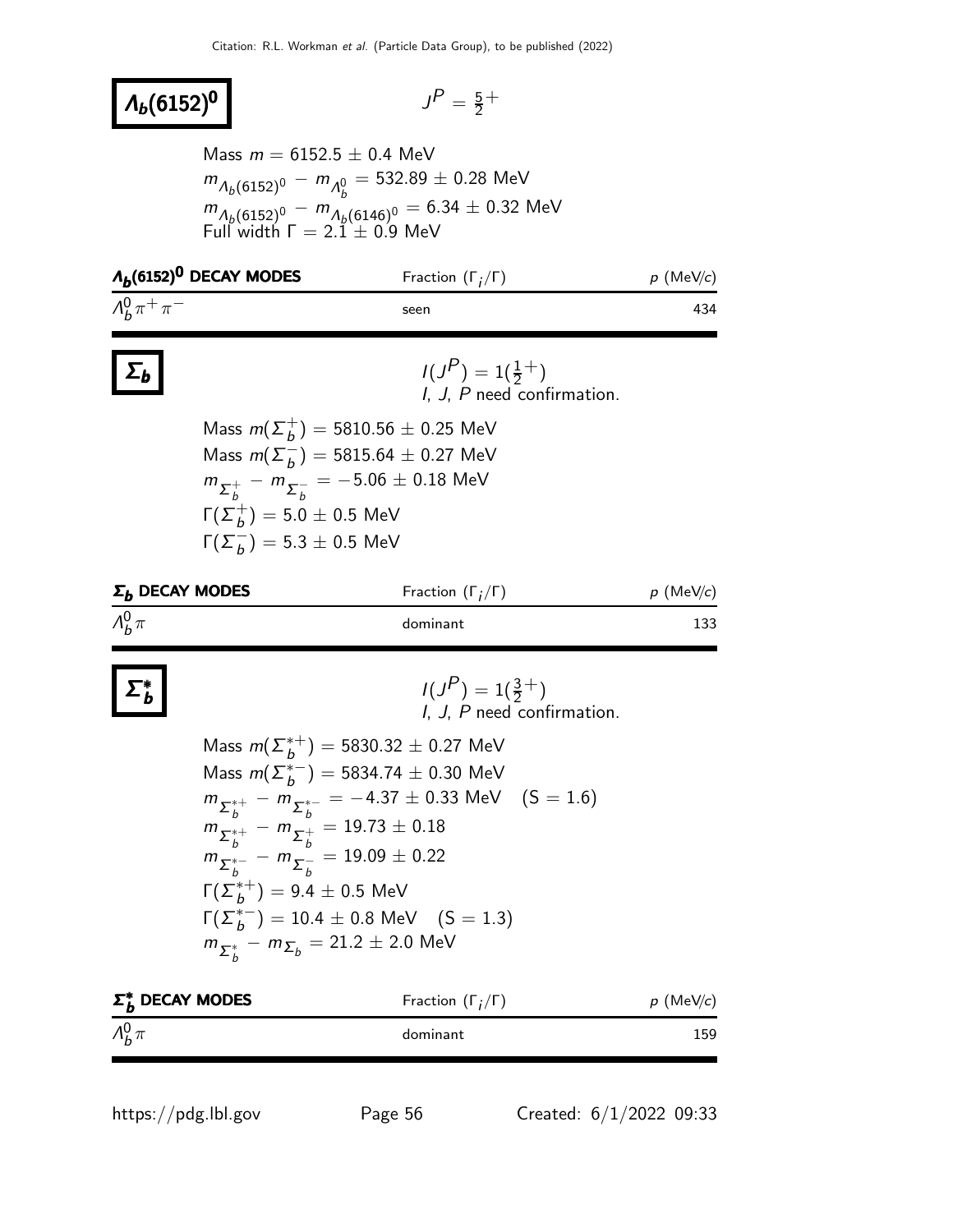| $\Sigma_b(6097)^+$                                                                                                                                                                                                                          | $I^P = 2^7$                                                             |                     |
|---------------------------------------------------------------------------------------------------------------------------------------------------------------------------------------------------------------------------------------------|-------------------------------------------------------------------------|---------------------|
| Mass $m = 6095.8 \pm 1.7$ MeV<br>Full width $\Gamma = 31 \pm 6$ MeV                                                                                                                                                                         |                                                                         |                     |
| $\Sigma_b(6097)^+$ DECAY MODES                                                                                                                                                                                                              | Fraction $(\Gamma_i/\Gamma)$                                            | $p \text{ (MeV/c)}$ |
| $\Lambda_b \pi^+ \times B(b \to \Sigma_b (6097)^+)$                                                                                                                                                                                         | seen                                                                    |                     |
| $\Sigma_b(6097)^-$                                                                                                                                                                                                                          | $J^P = ?^?$                                                             |                     |
| Mass $m = 6098.0 \pm 1.8$ MeV<br>Full width $\Gamma = 29 \pm 4$ MeV                                                                                                                                                                         |                                                                         |                     |
| $\Sigma_b(6097)^-$ DECAY MODES                                                                                                                                                                                                              | Fraction $(\Gamma_i/\Gamma)$                                            | $p$ (MeV/c)         |
| $A_h \pi^- \times B(b \rightarrow \Sigma_h(6097)^-)$                                                                                                                                                                                        | seen                                                                    |                     |
| $m(\Xi_b^{-}) = 5797.0 \pm 0.6$ MeV $(S = 1.7)$<br>$m_{\Xi_b^-} - m_{\Lambda_b^0} = 177.46 \pm 0.31$ MeV (S = 1.3)<br>$m_{\Xi_h^-} - m_{\Xi_h^0} = 5.9 \pm 0.6$ MeV<br>Mean life $\tau_{\Xi_{h}^{-}} = (1.572 \pm 0.040) \times 10^{-12}$ s | $I(J^{P}) = \frac{1}{2}(\frac{1}{2}^{+})$<br>I, J, P need confirmation. |                     |
| $\bar{z}_b^-$ DECAY MODES                                                                                                                                                                                                                   | Fraction $(\Gamma_i/\Gamma)$                                            | $p \text{ (MeV/c)}$ |
| $J/\psi \equiv^- \times B(b \to \equiv^-_h)$                                                                                                                                                                                                | $(1.02 + 0.26) \times 10^{-5}$                                          | 1782                |
| $J/\psi\Lambda K^{-} \times B(b \to \Xi_{b}^{-})$                                                                                                                                                                                           | $(2.5 \pm 0.4) \times 10^{-6}$                                          | 1631                |
| $pK^{-}K^{-} \times B(b \rightarrow \Xi_{b}^{-})$                                                                                                                                                                                           | $(3.7 \pm 0.8) \times 10^{-8}$                                          | 2731                |
| $pK-K^-$<br>$pK^{-}\pi^{-}$                                                                                                                                                                                                                 | seen                                                                    | 2731                |
| $\Lambda_b^0 \pi^- \times B(b \to \Xi_b^-)/B(b \to \Lambda_b^0)$                                                                                                                                                                            | seen<br>$(5.7 \pm 2.0) \times 10^{-4}$                                  | 2783<br>99          |
| $\Xi_c^0 \pi^-$                                                                                                                                                                                                                             | seen                                                                    | 2367                |
| $\Sigma(1385)K^{-}$                                                                                                                                                                                                                         | $(2.6 \pm 2.3) \times 10^{-7}$                                          | 2707                |
| $\Lambda(1405)K^-$                                                                                                                                                                                                                          | $(1.9 \pm 1.2) \times 10^{-7}$                                          | 2702                |
| $\Lambda(1520)K^-$                                                                                                                                                                                                                          | $(7.6 \pm 3.2) \times 10^{-7}$                                          | 2673                |
| $\Lambda(1670)K^-$                                                                                                                                                                                                                          | $(4.5 \pm 2.3) \times 10^{-7}$                                          | 2629                |
| $\Sigma(1775)K^{-}$<br>$\Sigma(1915)K^-$                                                                                                                                                                                                    | $(2.2 \pm 1.5) \times 10^{-7}$<br>$(2.6 \pm 2.5) \times 10^{-7}$        | 2599<br>2553        |

https://pdg.lbl.gov Page 57 Created: 6/1/2022 09:33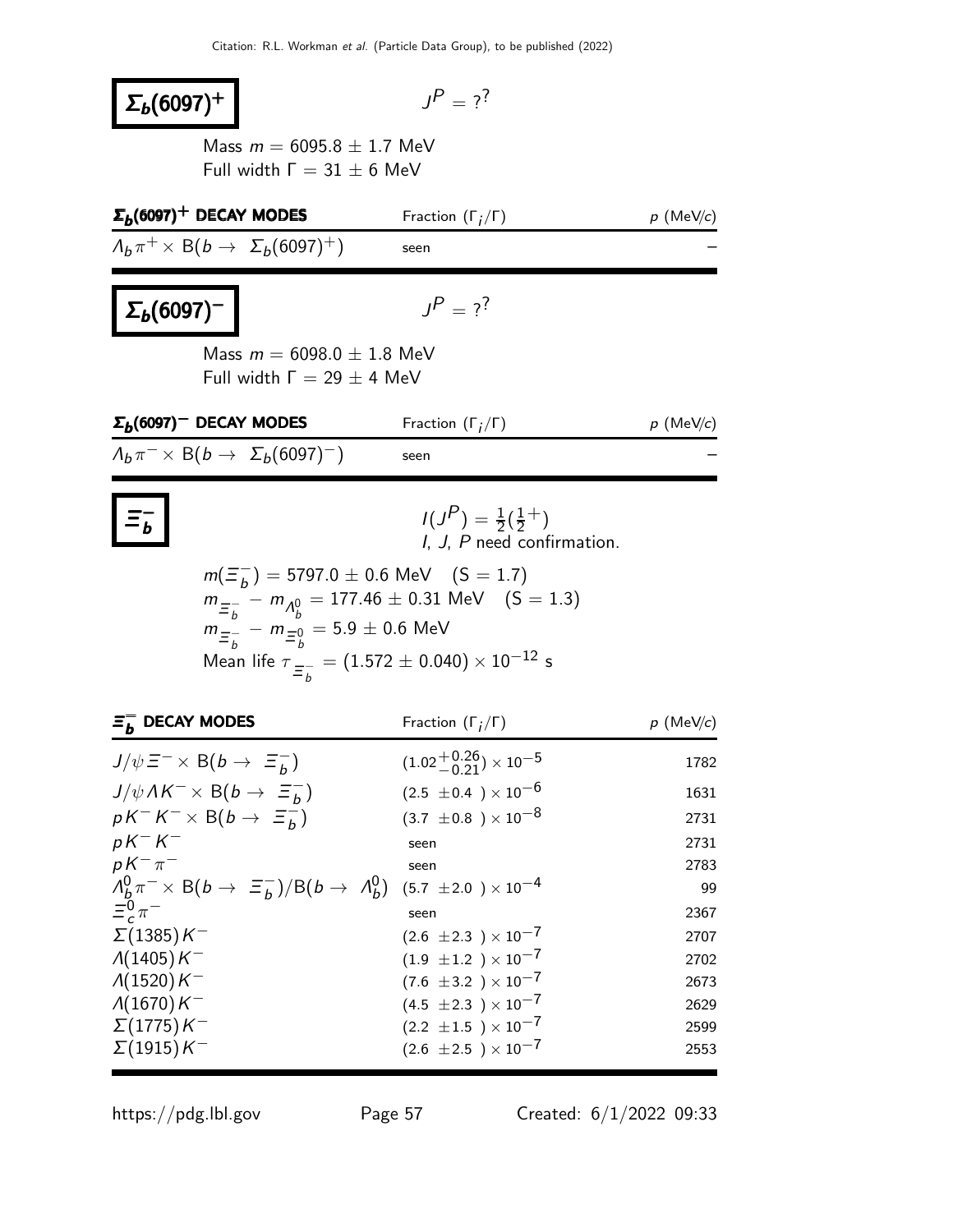

$$
I(JP) = \frac{1}{2}(\frac{1}{2}^+)
$$
  
*I, J, P* need confirmation.

$$
m(\Xi_b^0) = 5791.9 \pm 0.5 \text{ MeV}
$$
  
\n
$$
m_{\Xi_b^0} - m_{\Lambda_b^0} = 172.5 \pm 0.4 \text{ MeV}
$$
  
\nMean life  $\tau_{\Xi_b^0} = (1.480 \pm 0.030) \times 10^{-12} \text{ s}$ 

| $\Xi_{h}^{0}$ DECAY MODES                                                                      | Fraction $(\Gamma_i/\Gamma)$     |                           | Confidence level (MeV/c) | р            |
|------------------------------------------------------------------------------------------------|----------------------------------|---------------------------|--------------------------|--------------|
| $pD^0 K^- \times B(b \rightarrow \Xi_b^0)$                                                     | $(1.7 \pm 0.5) \times 10^{-6}$   |                           |                          | 2374         |
| $p\overline{K}^0 \pi^- \times B(b \to \Xi_b^0)/B(\overline{b} \to$                             | < 1.6                            | $\times$ 10 <sup>-6</sup> | 90%                      | 2783         |
| $B^0$<br>$pK^0K^{-} \times B(b \to \Xi_b^0)/B(\overline{b} \to$<br>$B^{0}$                     | < 1.1                            | $\times$ 10 $^{-6}$       | 90%                      | 2730         |
| $A\pi^+\pi^ \times$ B(b $\rightarrow$ $\Xi_b^0$ )/B(b $\rightarrow$                            | < 1.7                            | $\times$ 10 <sup>-6</sup> | 90%                      | 2781         |
| $\Lambda_{h}^{0}$ )<br>$AK^{-} \pi^{+} \times B(b \rightarrow \Xi_{b}^{0})/B(b \rightarrow$    | < 8                              | $\times$ 10 <sup>-7</sup> | 90%                      | 2751         |
| $\Lambda_{\mu}^{0}$<br>$AK^+K^- \times B(b \to \Xi_b^0)/B(b \to$                               | $<$ 3                            | $\times$ 10 $^{-7}$       | 90%                      | 2698         |
| $\Lambda_{h}^{0}$ )<br>$J/\psi \Lambda$<br>$J/\psi \equiv 0$                                   | seen<br>seen                     |                           |                          | 1868<br>1785 |
| $\Lambda_c^+ K^- \times B(b \to \Xi_b^0)$                                                      | $(6 \pm 4) \times 10^{-7}$       |                           |                          | 2416         |
| $pK^{-}\pi^{+}\pi^{-} \times B(b \rightarrow$<br>$\Xi_b^0$ )/B(b $\rightarrow$ $\Lambda_b^0$ ) | $(1.9 \pm 0.4) \times 10^{-6}$   |                           |                          | 2766         |
| $pK^-K^-\pi^+\times B(b\to$<br>$\Xi_b^0$ )/B(b $\rightarrow$ $\Lambda_b^0$ )                   | $(1.71 \pm 0.31) \times 10^{-6}$ |                           |                          | 2704         |
| $pK^-K^+K^- \times B(b \rightarrow$<br>$(\Xi_b^0)/B(b \to \Lambda_b^0)$                        | $(1.7 \pm 1.0) \times 10^{-7}$   |                           |                          | 2620         |

$$
\Xi_b^{\prime}(5935)^-\qquad \qquad \qquad \Box
$$

$$
J^P = \frac{1}{2}^+
$$

Mass  $m = 5935.02 \pm 0.05$  MeV  $m_{\Xi_b^\prime (5935)^-} - m_{\Xi_b^0} - m_{\pi^-} = 3.653 \pm 0.019$  MeV Full width  $\Gamma$   $<$  0.08 MeV, CL  $=$  95%

| $\Xi_b^{\prime}$ (5935) <sup>--</sup> DECAY MODES                                                                                   | Fraction $(\Gamma_i/\Gamma)$ | $p$ (MeV/c) |
|-------------------------------------------------------------------------------------------------------------------------------------|------------------------------|-------------|
| $\Xi_b^0 \pi^- \times B(\overline{b} \rightarrow$<br>$\Xi_b^{\prime}$ (5935) <sup>-</sup> )/B( $\overline{b} \rightarrow \Xi_b^0$ ) | $(11.8 \pm 1.8)$ %           | 31          |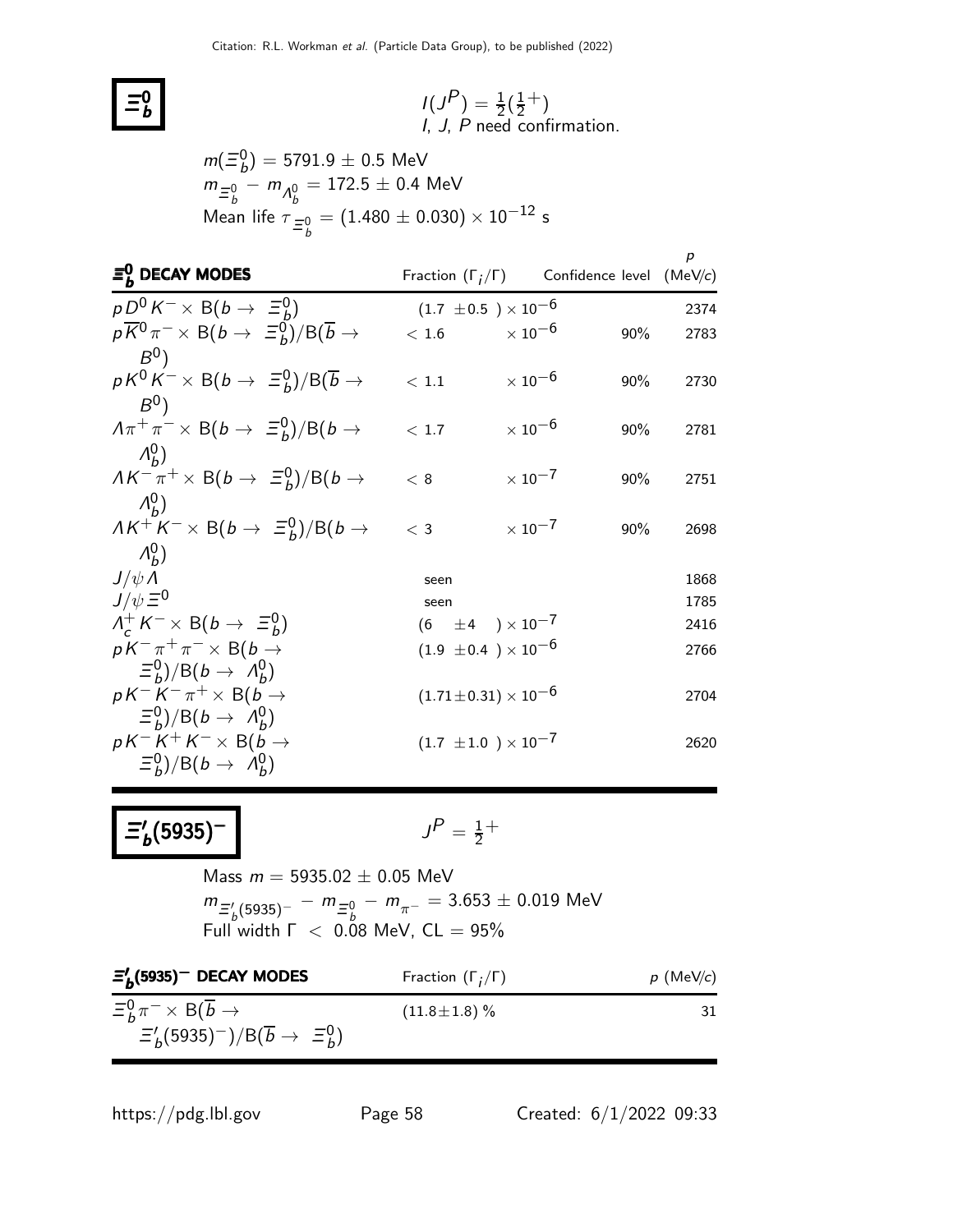# $\equiv_b (5945)^0$

$$
J^P = \frac{3}{2}^+
$$

Mass  $m = 5952.3 \pm 0.6$  MeV Full width  $Γ = 0.90 ± 0.18$  MeV

| $\Xi_b$ (5945) <sup>0</sup> DECAY MODES                                                                                                              | Fraction $(\Gamma_i/\Gamma)$                                                                                                                                             | $p \text{ (MeV/}c)$          |
|------------------------------------------------------------------------------------------------------------------------------------------------------|--------------------------------------------------------------------------------------------------------------------------------------------------------------------------|------------------------------|
| $\Xi^-_h \pi^+$                                                                                                                                      | seen                                                                                                                                                                     | 78                           |
| $\frac{1}{2}$ = $(5955)^{-}$<br>Mass $m = 5955.33 \pm 0.13$ MeV<br>Full width $\Gamma = 1.65 \pm 0.33$ MeV                                           | $J^P = \frac{3}{2}^+$<br>$m_{\Xi_b(5955)^-} - m_{\Xi_b^0} - m_{\pi^-} = 23.96 \pm 0.13$ MeV                                                                              |                              |
| $E_b(5955)$ <sup>-</sup> DECAY MODES                                                                                                                 | Fraction $(\Gamma_i/\Gamma)$                                                                                                                                             | $p \,$ (MeV/c)               |
| $\Xi_b^0 \pi^- \times B(\overline{b} \to$<br>$\Xi_b^*(5955)^-)/B(\overline{b} \to \Xi_b^0)$                                                          | $(20.7 \pm 3.5)\%$                                                                                                                                                       | 84                           |
| $\sum_{b} (6100)^{-}$<br>Mass $m = 6100.3 \pm 0.6$ MeV                                                                                               | $J^P = \frac{3}{2}$<br>J, P need confirmation.<br>$m_{\Xi_b(6100)^-} - m_{\Xi_h^-} - 2 m_{\pi^{\pm}} = 24.14 \pm 0.24$ MeV<br>Full width $\Gamma$ < 1.9 MeV, $CL = 95\%$ |                              |
| $\Xi_b(6100)^-$ DECAY MODES                                                                                                                          | Fraction $(\Gamma_i/\Gamma)$                                                                                                                                             | $p \text{ (MeV/}c)$          |
| $\Xi_{b}^{-}$ $\pi^{+}$ $\pi^{-}$                                                                                                                    | seen                                                                                                                                                                     | 128                          |
| $E_b(6227)^-$<br>Mass $m = 6227.9 \pm 0.9$ MeV<br>Full width $\Gamma = 19.9 \pm 2.6$ MeV                                                             | $J^P = ?^?$                                                                                                                                                              |                              |
| $\Xi_b(6227)$ <sup>-</sup> DECAY MODES                                                                                                               | Fraction $(\Gamma_i/\Gamma)$                                                                                                                                             | р<br>Scale factor<br>(MeV/c) |
| $\Lambda_h^0 K^- \times B(b \to$<br>$\Xi_b(6227))/B(b \to \Lambda_h^0)$<br>$\Xi_b^0 \pi^- \times B(b \to$<br>$\Xi_b(6227))/B(b \rightarrow \Xi_b^0)$ | $(3.20 \pm 0.35) \times 10^{-3}$<br>$(2.8 \pm 1.1)$ %                                                                                                                    | 336<br>1.8<br>398            |

https://pdg.lbl.gov Page 59 Created: 6/1/2022 09:33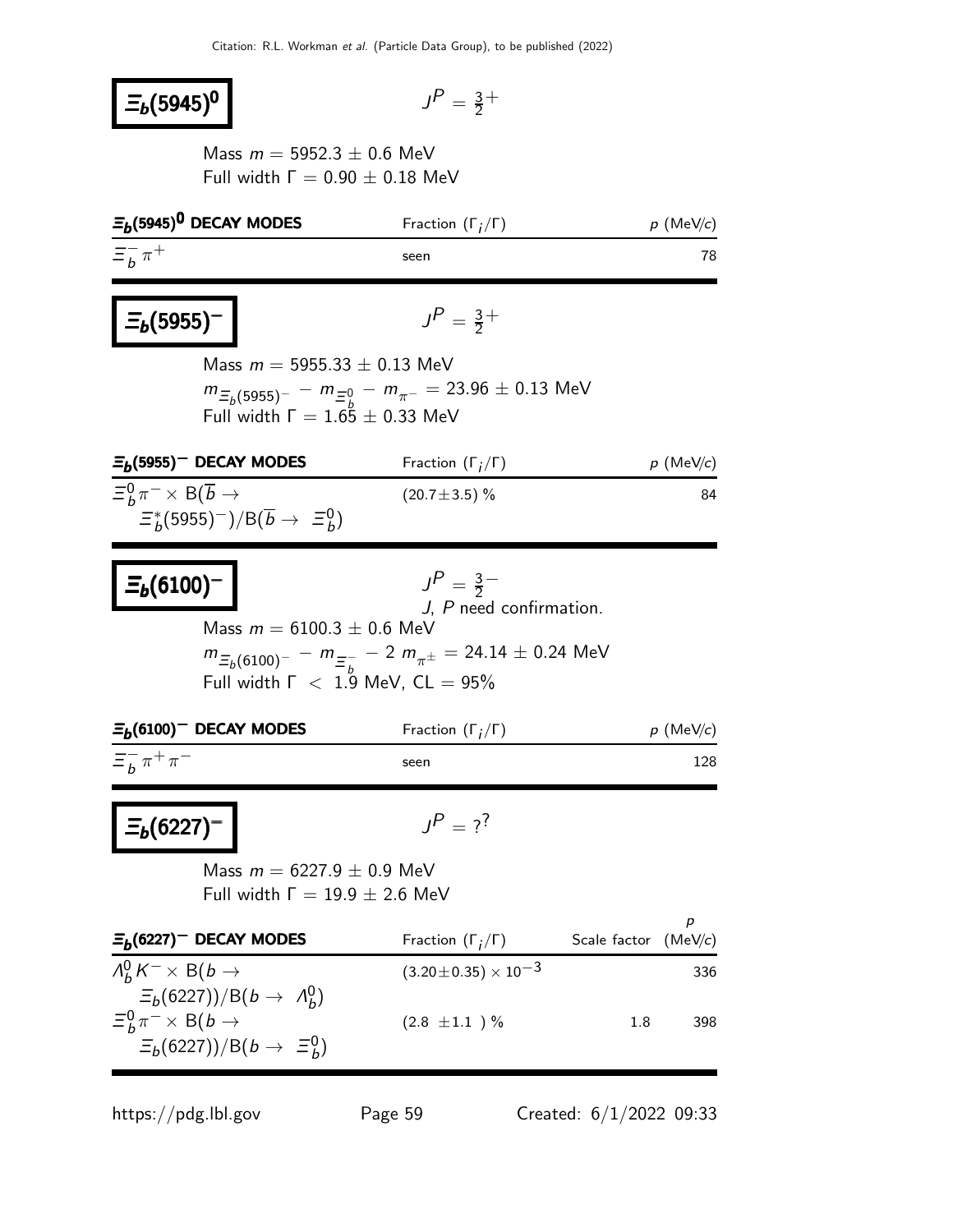# $\Xi_b(6227)^0$

$$
J^P = ?^?
$$

Mass  $m = 6226.8 \pm 1.6$  MeV Full width  $\Gamma = 19^{+5}_{-4}$  MeV

| $E_h(6227)^0$ DECAY MODES                    | Fraction $(\Gamma_i/\Gamma)$ | $p$ (MeV/c) |
|----------------------------------------------|------------------------------|-------------|
| $\Xi_{b}^{-} \pi^{+} \times B(b \rightarrow$ | $(4.5 \pm 0.9)$ %            | 398         |
| $E_b(6227)^0)/B(b \to \Xi_b^-)$              |                              |             |

|--|

$$
I(JP) = 0(\frac{1}{2}^+)
$$
  
*I, J, P* need confirmation.

Mass  $m = 6045.2 \pm 1.2$  MeV  $m_{\Omega_h^-} - m_{\Lambda_h^0} = 426.4 \pm 2.2$  MeV  $m_{\Omega_b^-}^2 - m_{\Xi_b^-}^2$  $\frac{1}{b} - m_{\equiv \frac{1}{b}}$ b  $= 247.3 \pm 3.2$  MeV Mean life  $\tau = (1.64 {+0.18 \atop -0.17}) \times 10^{-12}$  s  $\tau(\Omega_h^{-})$  $\frac{1}{b}$ )/ $\tau (\equiv_b^ \bar{b}_b^-$ ) mean life ratio  $= 1.11 \pm 0.16$ 

| $\Omega_h^-$ DECAY MODES                                     | Fraction $(\Gamma_i/\Gamma)$ |                              | Confidence level $(MeV/c)$ |      |
|--------------------------------------------------------------|------------------------------|------------------------------|----------------------------|------|
| $J/\psi \Omega^{-} \times B(b \to \Omega_b)$                 |                              | $(2.9 + 1.1) \times 10^{-6}$ |                            | 1805 |
| $pK^-K^ \times$ B( $\overline{b}$ $\rightarrow$ $\Omega_b$ ) | < 2.3                        | $\times$ 10 $^{-9}$          | 90%                        | 2865 |
| $p\pi^{-}\pi^{-}\times B(\overline{b}\to \Omega_{b})$        |                              | $< 1.5 \times 10^{-8}$       | 90%                        | 2943 |
| $pK^{-}\pi^{-} \times B(\overline{b} \to \Omega_b)$          | $\langle 7 \rangle$          | $\times$ 10 $^{-9}$          | 90%                        | 2915 |
| $\Omega_c^0 \pi^-$                                           | seen                         |                              |                            | 2419 |
| $\Omega_c^0 \pi^-$ , $\Omega_c^0 \to pK^-K^-\pi^+$           | seen                         |                              |                            |      |
| $\Xi^+$ K <sup>-</sup> $\pi^-$                               | seen                         |                              |                            | 2472 |

## b-baryon ADMIXTURE  $(A_b, \Xi_b, \Omega_b)$

These branching fractions are actually an average over weakly decaying bbaryons weighted by their production rates at the LHC, LEP, and Tevatron, branching ratios, and detection efficiencies. They scale with the b-baryon production fraction  $B(b \rightarrow b$ -baryon).

The branching fractions B(b-baryon  $\to$   $\mathcal{M}^{\mathcal{-}}\overline{\nu}_\ell$ anything) and B( $\Lambda_b^0 \to$  $\Lambda^+$  $\frac{+}{c} \ell^- \overline{\nu}_{\ell}$ anything) are not pure measurements because the underlying measured products of these with  $B(b \to b$ -baryon) were used to determine  $B(b \rightarrow b$ -baryon), as described in the note "Production and Decay of b-Flavored Hadrons."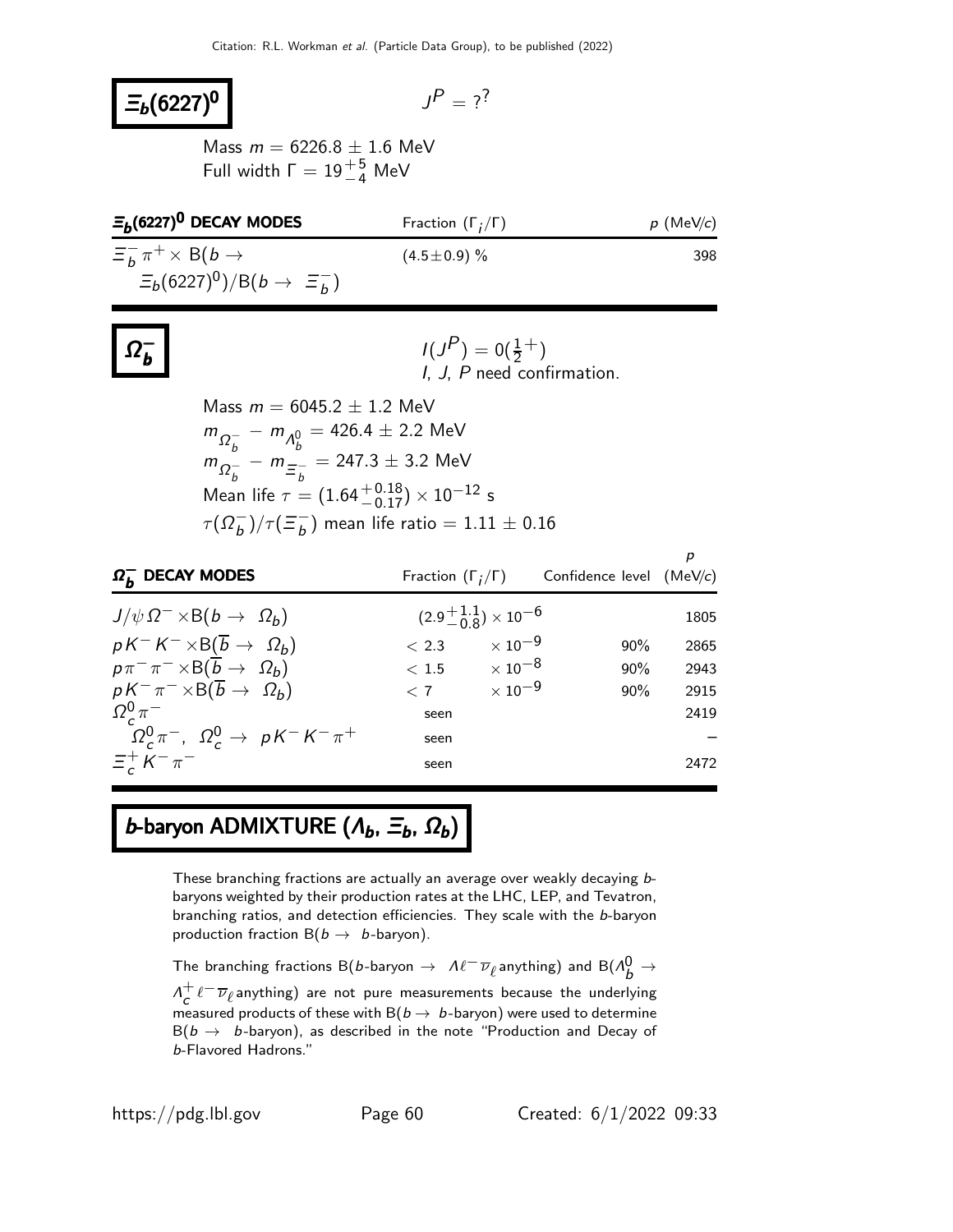For inclusive branching fractions, e.g.,  $B \to D^{\pm}$  anything, the values usually are multiplicities, not branching fractions. They can be greater than one.

| Fraction $(\Gamma_i/\Gamma)$<br>Scale factor $(MeV/c)$ | <b>b-baryon ADMIXTURE DECAY MODES</b><br>$(A_b, \Xi_b, \Omega_b)$ |
|--------------------------------------------------------|-------------------------------------------------------------------|
| $(5.8\frac{+}{2} \frac{2.3}{2.0})\%$                   | $p\mu^{-}$ $\overline{\nu}$ anything                              |
| $(5.6 \pm 1.2)$ %                                      | $p\ell\overline{\nu}_\ell$ anything                               |
| $(70 \pm 22) \%$                                       | panything                                                         |
| $(3.8 \pm 0.6)\%$                                      | $\Lambda \ell^- \overline{\nu}_\ell$ anything                     |
| $(3.2 \pm 0.8)\%$                                      | $\Lambda \ell^+ \nu_\ell$ anything                                |
| $(39 \pm 7) \%$                                        | <b>Aanything</b>                                                  |
| $(4.6 \pm 1.4) \times 10^{-3}$<br>$1.2\,$              | $\Xi^- \ell^- \overline{\nu}_{\ell}$ anything                     |
|                                                        |                                                                   |

# EXOTIC BARYONS

# $P_c(4312)^+$

Mass  $m = 4311.9^{+7.0}_{-0.9}$  MeV Full width  $\Gamma = 10 \pm 5$  MeV

| $P_c(4312)^+$ DECAY MODES | Fraction $(\Gamma_i/\Gamma)$ | $p \,$ (MeV/c) |
|---------------------------|------------------------------|----------------|
| $J/\psi p$                | seen                         | 658            |

### $P_c(4380)^+$

Mass  $m = 4380 \pm 30$  MeV Full width  $Γ = 205 ± 90$  MeV

| $P_c(4380)^+$ DECAY MODES                                                                          | Fraction $(\Gamma_i/\Gamma)$ | $p$ (MeV/c)         |  |
|----------------------------------------------------------------------------------------------------|------------------------------|---------------------|--|
| $J/\psi p$                                                                                         | seen                         | 741                 |  |
| $P_c(4440)^+$<br>Mass $m = 4440^{+4}_{-5}$ MeV<br>Full width $\Gamma = 21 \frac{1}{11} \text{MeV}$ |                              |                     |  |
| $P_c$ (4440) <sup>+</sup> DECAY MODES                                                              | Fraction $(\Gamma_i/\Gamma)$ | $p \text{ (MeV/c)}$ |  |
| $J/\psi p$                                                                                         | seen                         | 810                 |  |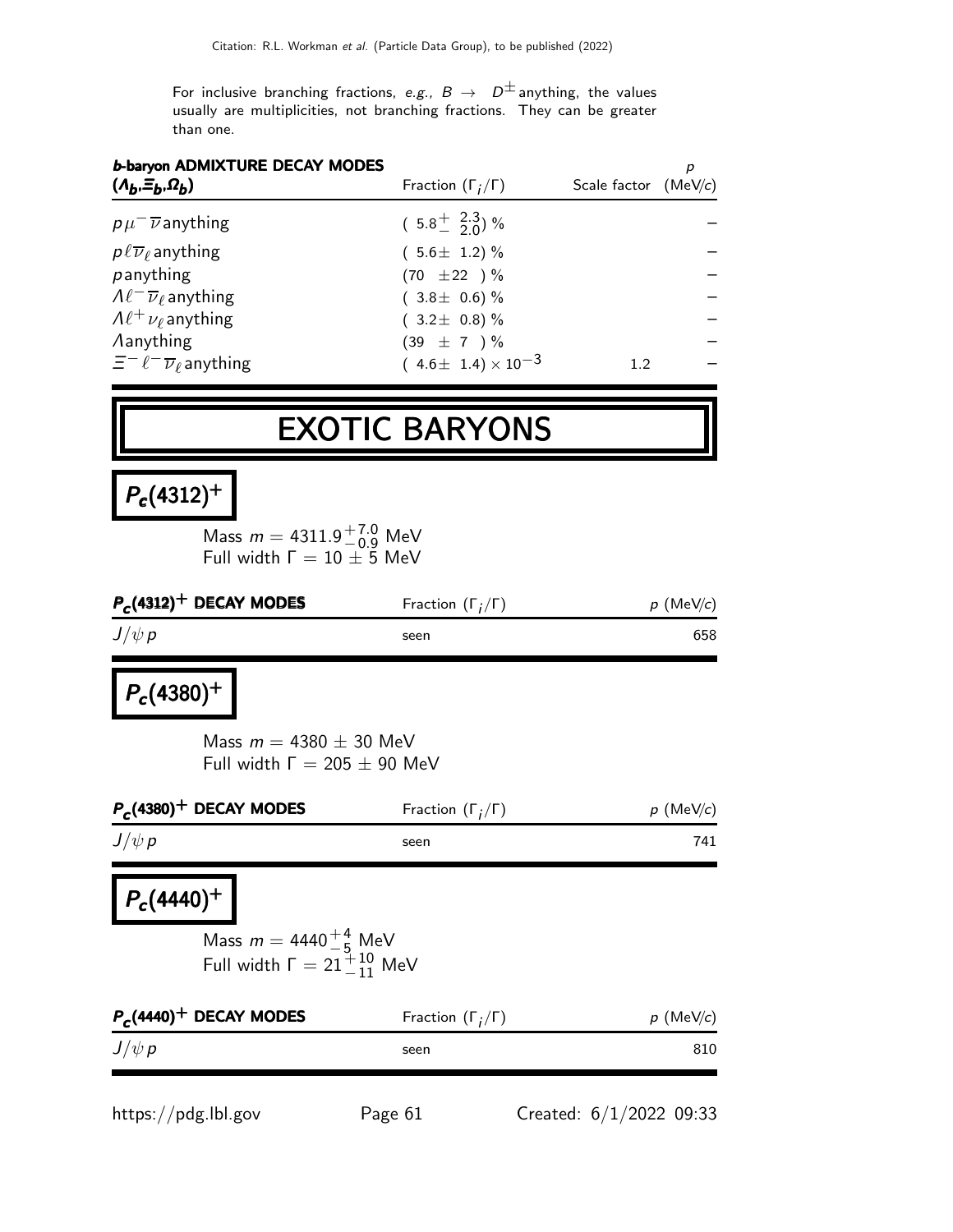# $P_c(4457)^+$

was  $P_c(4450)$ 

Mass  $m = 4457.3^{+4.0}_{-1.8}$  MeV Full width  $\Gamma = 6.4^{+6.0}_{-2.8}$  MeV

| $J/\psi p$<br>seen | $P_c$ (4457) <sup>+</sup> DECAY MODES | Fraction $(\Gamma_i/\Gamma)$ | $p$ (MeV/c) |
|--------------------|---------------------------------------|------------------------------|-------------|
|                    |                                       |                              | 828         |

- [a] The masses of the  $p$  and n are most precisely known in u (unified atomic mass units). The conversion factor to MeV,  $1 u = 931.494061(21)$  MeV, is less well known than are the masses in u.
- $\lceil b \rceil$  The  $\big|m_p-m_{\overline{p}}\big|/m_p$  and  $\big|q_p+q_{\overline{p}}\big|/e$  are not independent, and both use the more precise measurement of  $\left|q_{\overline{p}}/m_{\overline{p}}\right|/(q_p/m_p)$ .
- [c] The limit is from neutrality-of-matter experiments; it assumes  $q_n = q_p + q_p$  $q_e$ . See also the charge of the neutron.
- [d] The  $\mu$ p and ep values for the charge radius are much too different to average them. The disagreement is not yet understood.
- [e] There is a lot of disagreement about the value of the proton magnetic charge radius. See the Listings.
- [f] The first limit is for  $p \to \text{anything}$  anything or "disappearance" modes of a bound proton. The second entry, a rough range of limits, assumes the dominant decay modes are among those investigated. For antiprotons the best limit, inferred from the observation of cosmic ray  $\overline{p}$ 's is  $\tau_{\overline{p}} > 10^7$ yr, the cosmic-ray storage time, but this limit depends on a number of assumptions. The best direct observation of stored antiprotons gives  $\tau_{\,\overline{\rho}}/\mathsf{B}(\overline{\rho}\rightarrow\,\,$  e $^{-}\,\gamma) > 7\times10^{5}\,$  yr.
- [g] There is some controversy about whether nuclear physics and model dependence complicate the analysis for bound neutrons (from which the best limit comes). The first limit here is from reactor experiments with free neutrons.
- [h] Lee and Yang in 1956 proposed the existence of a mirror world in an attempt to restore global parity symmetry—thus a search for oscillations between the two worlds. Oscillations between the worlds would be maximal when the magnetic fields  $B$  and  $B'$  were equal. The limit for any B' in the range 0 to 12.5  $\mu$ T is >12 s (95% CL).
- [i] The parameters  $g_A$ ,  $g_V$ , and  $g_{WM}$  for semileptonic modes are defined by  $\overline{B}_f[\gamma_\lambda(g_V+g_A\gamma_5)+i(g_{WM}/m_{B_j})\; \sigma_{\lambda\nu}\; q^\nu]B_i$ , and  $\phi_{AV}$  is defined by